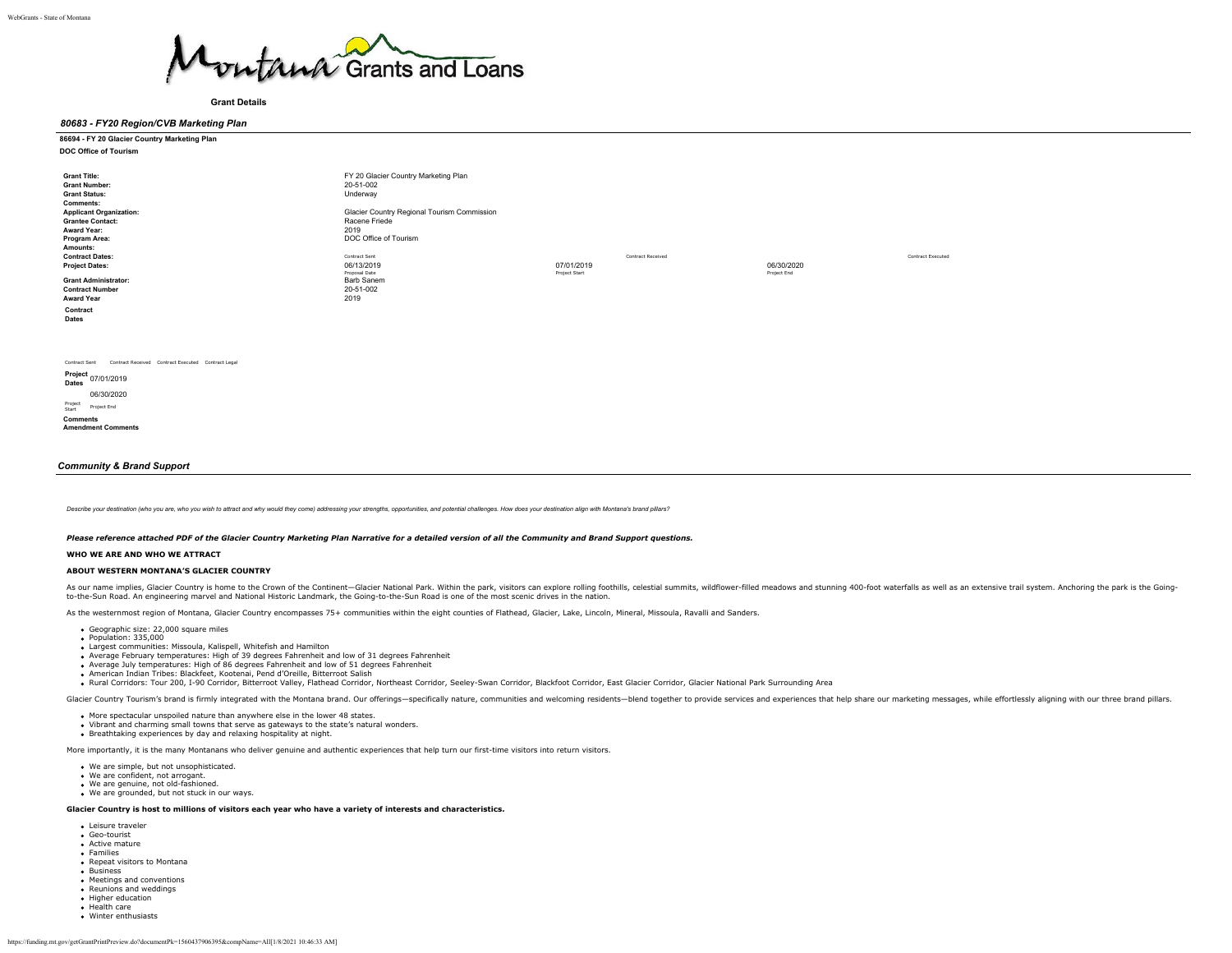# **Average length of trip:**

- 6.53 nights (5.76 nights prior year)
- 70% of nights spent in Glacier Country (71% prior year)
- 10% of nights spent in Silence Country (11% prior year)

### **PRIMARY REASON FOR TRIP**

- 1. Vacation/recreation/pleasure 67% (55% prior year)
- 2. Visit friends/relatives/family event 18% (21% prior year) 3. Business/convention/meeting 7% (6% prior year)
- 4. Just passing through 6% (15% prior year)
- 5. Other 2% (2% prior year)
- 6. Shopping 1% (1% prior year)

### **Activities While on Trip**

- 1. 60% Scenic driving (63% prior year)
- 2. 57% Day hiking (52% prior year)
- 3. 41% Wildlife watching (43% prior year) 4. 41% Nature photography (40% prior year)
- 5. 36% Car/RV camping (37% prior year)
- 6. 29% Recreational shopping (27% prior year)
- 7. 23% Visiting other historical sites (22% prior year)
- 8. 20% Visiting local breweries (20% prior year)
- 9. 16% Visiting museums (14% prior year)
- 
- 10. 14% Visiting Lewis and Clark sites (17% prior year) 11. 12% Visiting farmers market (9% prior year)
- 12. 12% Visiting Indian reservations (8% prior year)

### **Top Sites Visited on Trip**

- 1. 77% Glacier National Park (72% prior year)
- 2. 39% Yellowstone National Park (41% prior year)
- 3. 26% Flathead Lake state parks (18% prior year)
- 4. 14% Other Montana state parks (17% prior year)

### **Group Characteristics**

- 15% of groups with all first-time visitors (15% prior year)
- 7% own a second property in Montana (5% prior year)
- 72% of groups with all repeat visitors (72% prior year)
- 6% hired an outfitter (5% prior year)
- 13% of groups with first-time and repeat visitors (13% prior year)
- 77% plan to return within two years (78% prior year) 23% flew on a portion of their trip (17% prior year)
- 

*Source: The University of Montana, Institute for Tourism and Recreation Research (ITRR), based on 2018 data.*

### **WHY THEY COME**

Within the boundaries of Glacier Country exists an endless array of activities, from thriving arts and cultural offerings to exhilarating adventures and authentic western experiences surrounded by stunning cultural landsca

### **More spectacular unspoiled nature than anywhere in the lower 48 states.**

- Glacier National Park
- Rocky Mountains, with several smaller mountain ranges
- Geological features (Glacial Lake Missoula) Wildlife
- National Bison Range
- Montana state parks
- **Bitterroot National Forest**
- Bob Marshall Wilderness Complex (Great Bear, Bob Marshall and Scapegoat wildernesses)
- Cabinet Mountains Wilderness
- Kootenai National Forest
- Lolo National Forest
- Selway-Bitterroot Wilderness
- Lakes and rivers
- International Dark Sky Park designation, stargazing, northern lights

### **Vibrant and charming small towns that serve as gateways to our natural wonders**

- Art galleries
- Artisan tours and events
- Explorer trails: Lewis and Clark, David Thompson, John Mullan
- Historic "red buses" of GNP
- Historic sites
- 
- 
- 
- Railroad history
- Theaters
- Two American Indian reservations/native culture and history

### **Breathtaking experiences by day and relaxing hospitality at night**

- American Indian reservations
- $ATVing$
- **Biking and cycling**
- Bird-watching
- Boating
- Camping and RVing
- Dog sledding Downhill skiing
- Festivals/music
- Fishing
- **Golfing**
- Hiking
- **Historic sites**
- **Horseback riding**
- Kayaking and canoeing

# • Historic St. Mary's Mission

- 
- Main-street businesses
- · Museums
- Shared border with Canada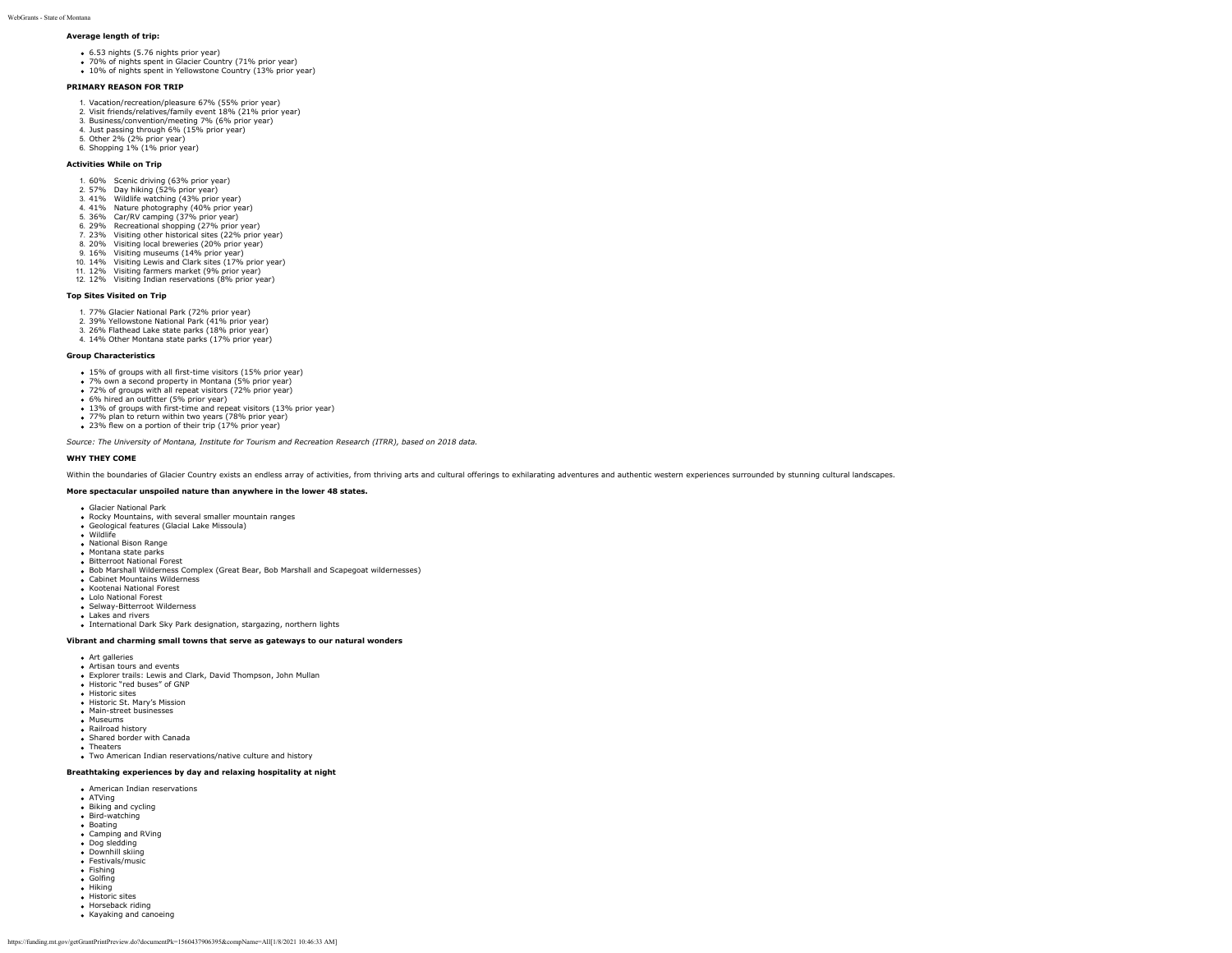- Montana state parks • Motorcycle touring
- 
- Mountain biking
- Nordic skiing • Pow wows
- Rafting
- **River surfing**
- Rodeos
- Running events and competitions
- Scenic flights
- Skijoring Sleigh rides
- 
- Snowmobiling
- Sportsman adventures Stand-up paddleboarding
- 

# **Hospitality**

- Blackfeet Community College
- Breweries
- Cideries • Dining
- **Dictilleries**
- Farm-to-table restaurants
- **Farmers markets**
- Flathead Valley Community College • Meeting and convention space
- Missoula College
- 
- Salish Kootenai College Special event venues (entertainment)
- University of Montana
- Visitor information centers
- Wedding venues Wineries

# **Abundant lodging and camping (independent, brand and boutique)**

- Bed-and-breakfasts
- Bicycle accommodations
- Boutique accommodations
- Cabins
- Camping/RV . Chalets
- Condominiums
- Glamping
- Hostels
- **Hot springs**
- Hotels and motels
- Lodges
- Ranches
- Resorts
- Tiny homes
- Tipis and yurts Treehouses
- Hechodses<br>• University residence halls
- Vacation homes and short-term rentals

#### **STRENGTHS**

As a travel destination, Glacier Country enjoys many distinct strengths. Building upon the ones previously mentioned, some additional major assets include:

### **Brand pillars** (previously detailed)

- 
- Spectacular unspoiled nature Charming small towns and communities that serve as gateways to natural wonders
- Breathtaking experiences by day and relaxing hospitality at night

### **Well-preserved cultural and heritage offerings**

- Museum of the Plains Indian (Browning)
- Conrad Mansion Museum (Kalispell)
- Going-to-the-Sun Road (Glacier National Park)
- Libby Dam (Libby)
- Daly Mansion (Hamilton)
- Savenac Historic Tree Nursery (Haugan)
- St. Ignatius Mission (St. Ignatius) • Sanders County Historical Museum (Thompson Falls)
- Historical Museum of Fort Missoula (Missoula)

#### **Partnerships**

Glacier Country Tourism Dene fits man and the off of laboration among its many partners who work together to build awareness of Western Montana as an authemator, while adding value to the travel experience, the subseque in Parks, Glacier National Park and conservation associations.

### **Seasonality**

The eight counties of our region see fluctuations in traveler numbers depending on the season and location.

Overall, our region's high season is June through September. However, there is some variance among our eight-county region, and there are opportunities for growth throughout the 75+ communities in Glacier Country.

Annual Glacier Country signature events

- The Event at Rebecca Farm (Kalispell)
- Huckleberry Festival (Trout Creek)
- Cabin Fever Days (Martin City)
- Skijoring World Championship (Whitefish)
- North American Indian Days (Browning)
- McIntosh Apple Day Festival (Hamilton) Missoula Marathon (Missoula)
- Rendezvous Days (Eureka)
- In the Footsteps of Norman Maclean Festival (Seeley Lake)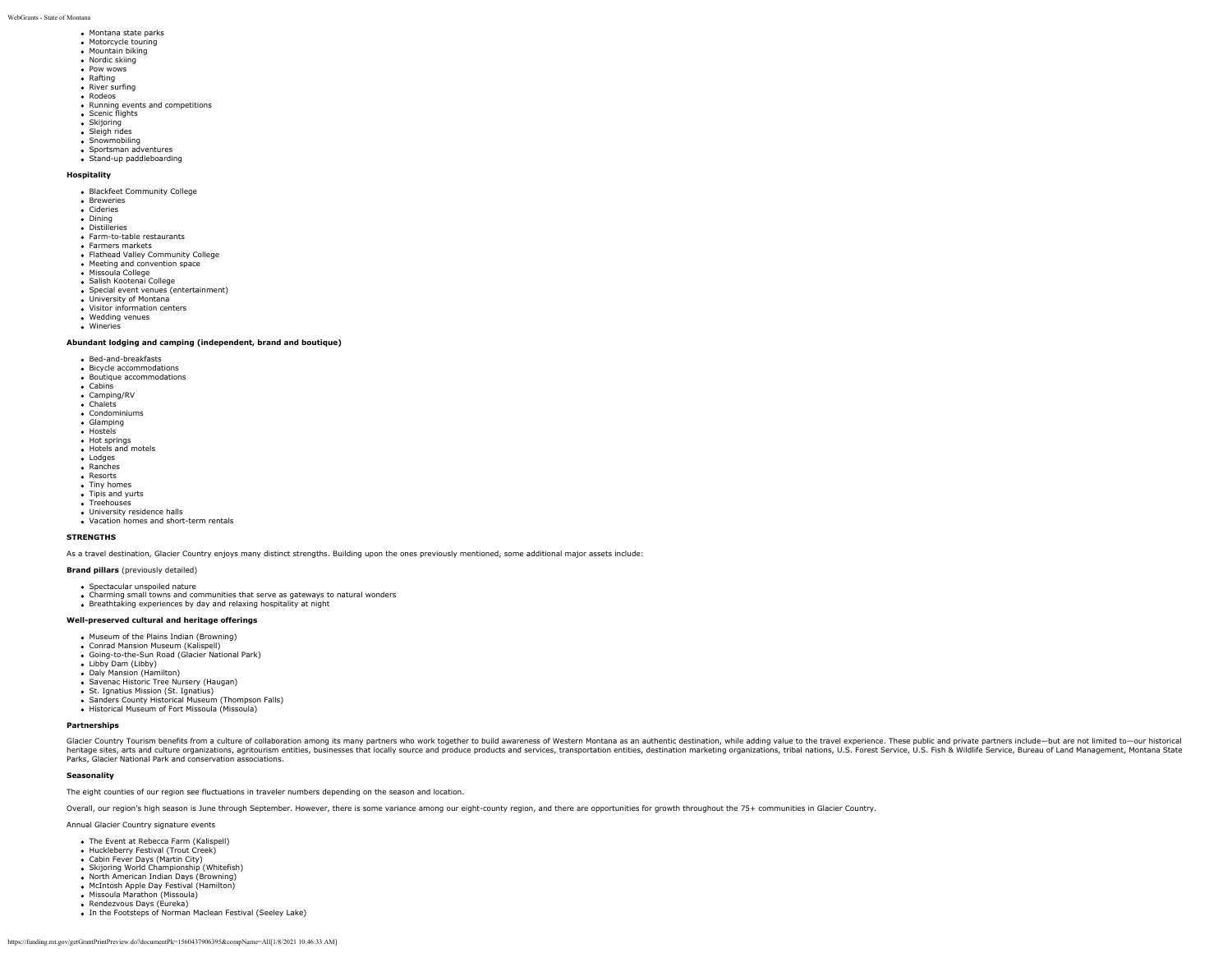Flathead Cherry Festival (Polson)

- Montana Spartan Race (Bigfork) Great Northwest Oktoberfest (Whitefish)
- 4th of July Celebration (Bigfork)
- Arlee 4th of July Celebration and Pow Wow (Arlee)
- River City Roots Festival (Missoula)
- Big Sky Documentary Film Festival (Missoula)

### **Rural Corridor Marketing Plan**

Glacier Country Tourism has a strategic marketing plan specific to its rural corridors. We identify nine corridors covering our smaller communities. Our marketing plan implemented in FY 2019 consists of development of a ma Country Tourism, our benefits to communities and our benefits for partners.

The Glacier Country Tourism team will schedule at least one focused trip per year to each corridor that will include social coverage and a meeting with community members. We will also have an annual training and education promotion.

In addition to our education, outreach and training, Glacier Country Tourism reports quarterly on our marketing efforts for each corridor and launched a rural grant match program in 2019.

#### **Western Montana rural corridors:**

- **Tour 200**: Dixon, Paradise, Plains, Thompson Falls, Trout Creek, Noxon, Heron, Hot Springs
- **I-90 Corridor:** Frenchtown, Huson, Alberton, Superior, St. Regis, De Borgia, Haugan, Saltese
- **Bitterroot Valley:** Lolo, Florence, Stevensville, Victor, Corvallis, Hamilton, Darby, Conner, Sula
- **Flathead Corridor:** Arlee, Ravalli, St. Ignatius, Moiese, Charlo, Ronan, Pablo, Polson, Big Arm, Elmo, Dayton, Proctor, Rollins, Lakeside, Somers
- **Northwest Corridor:** Marion, Kila, Libby, Troy, Yaak, Rexford, Eureka, Fortine, Trego, Stryker, Olney
- **Seeley-Swan Corridor:** Bigfork, Ferndale, Swan Lake, Condon, Seeley Lake
- **Blackfoot Corridor:** Bonner, Clinton, Greenough, Ovando
- **East Glacier Corridor:** Browning, Cut Bank, East Glacier Park
- **Glacier National Park Surrounding Area:** Babb, Columbia Falls, Coram, East Glacier Park, Essex, Hungry Horse, Martin City, Polebridge, St. Mary, West Glacier

#### **CHALLENGES**

Glacier Country Tourism takes a broad-based approach to addressing the challenges encountered in our region. It's important to note that not all of these challenges can be changed by Glacier Country Tourism. Instead, we ta engage available resources when possible and appropriate. These resources include accuracy in our marketing messages and imagery used; staying abreast of new marketing trends and opportunities; maintaining a positive tone partners to understand the concerns and impacts our industry has at a local, statewide and national level; and assisting financially when possible, while knowing that our ultimate mission is to create demand for the touris

#### **Identified Challenges**

- 1. Airline challenges
- 2. Changing landscape
- 3. Crisis outreach and traveler education
- 4. Economy
- 5. Emerging markets
- 6. Glacier National Park and public lands infrastructure and maintenance issues 7. International issues
- 8. Market competition
- 
- 9. Over-capacity visitation of Glacier National Park in peak season (visitor expectations, infrastructure, change in approach to marketing visitation during those times, messaging around capacity limits for visitors and ro
- 10. Perception of Glacier National Park being closed when the Going-to-the-Sun Road isn't open in its entirety
- 11. Perception of remote location
- 12. Public transportation 13. Shared economy accommodations
- 14. Smoke and wildfire
- 15. Technology algorithms for social media and search engines
- 16. Federal government closures
- 17. Destination marketing funding

18. Weather

*See detailed description of these challenges in the attached PDF of the Glacier Country Marketing Plan Narrative.*

### **GLACIER COUNTRY TOURISM FULLY INTEGRATES THE MONTANA BRAND**

As outlined in our STRENGTHS, Glacier Country Tourism fully embraces the Montana brand pillars of spectacular beauty, exhilarating adventures by day and relaxing hospitality at night. We highlight unique adventures and loc experience paired with truly local hospitality.

In our outreach efforts, we follow Montana's quidelines of big, expansive photography that tells the Montana story. We support the spectacular landscape with subsets of charming towns, approachable activities and distincti

### **Describe your destination.**

According to the Preliminary 2018 Biennial Edition of The Economic Review of the Travel Industry in Montana (developed by ITRR-the Institute for Tourism & Recreation Research), more than 12.2 million travelers spending an

Their primary reasons for visiting Montana were mountains and forests, Yellowstone and Glacier national parks, open space and uncrowded areas. They also enjoyed day hiking, wildlife watching and nature photography.

Glacier Country Tourism's process of inspiration, orientation and facilitation is based upon our beautiful landscapes and ample amenities found throughout Western Montana. The key to inspiration lies within our stunning im placements and social media outreach to our travel guide. We start by making an emotional connection with the potential visitor and then provide them with the tools they need to take that first step toward action, i.e., pl

#### **Inspiration**

- Consumer and business-to-business advertising print/digital
- Consumer and business-to-business social media facebook, pinterest, twitter, instagram, linkedin, snapchat, blog
- Travel shows **Trade shows**
- Publicity
- FAM tours

Glacier Country Tourism provides several ways to learn more about the region, making orientation intuitive by reaching people in the way they want to interact. We make it easy to fulfill their quest for knowledge through o a landing page on the website specific to their interests or engaging in a social media conversation that appeals to their sense of community.

### **Orientation**

- Iconic/expansive imagery
- Creative messaging
- Alignment with the Montana brand
- Call to action Contact information

We want facilitation to be easy and enjoyable. We have several hands-on ways for our visitors to plan their trips. The Glacier Country Travel Guide and website offer information on a wide variety of things to do, places to contact information to plan their experiences one-on-one with experts on the ground here in Montana. For more comprehensive step-by-step guidance, Glacier Country Tourism has a call center staffed with trained professional

#### **Facilitation**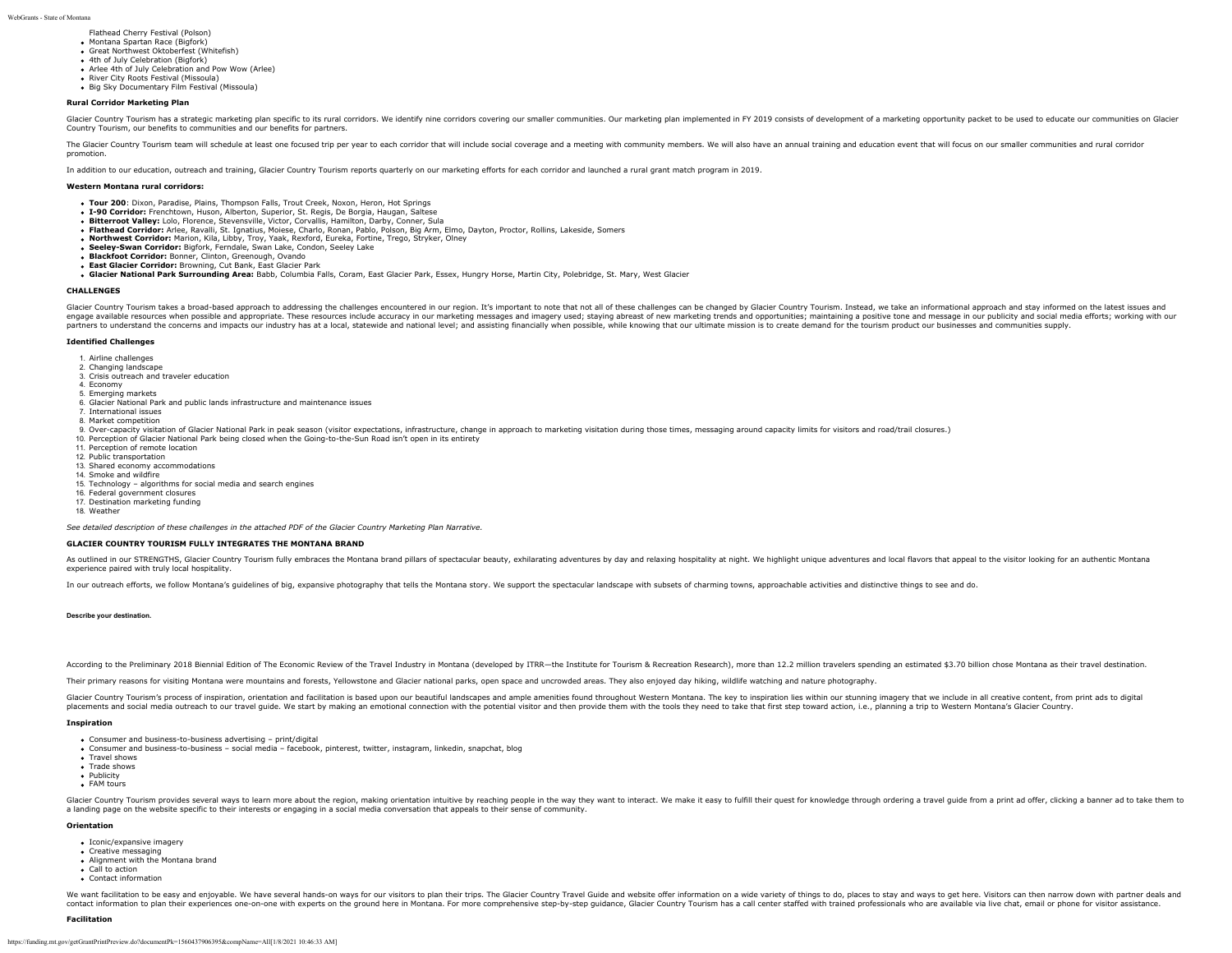- Website(s)
- Call center Visitor information center support
- Travel guide
- Partner travel deals
- Social media
- Digital and content strategies

**Optional: Include attachments here GC Marketing Plan** digital FY20 Single.pdf

*a. Define your target markets (demographic, geopgraphic and psychographic).*

### **GEOGRAPHIC TARGETS**

- California (Los Angeles and San Francisco)
- Washington (Seattle) • Illinois (Chicago)
- Oregon (Portland)
- Minnesota (Minneapolis)
- Texas (Houston and Dallas)
- International

**REGIONAL DRIVE TARGET MARKETS** (all geographic areas within 600 miles of Glacier Country)

- Spokane/Coeur d'Alene
- Alberta
- In-state (Billings, Bozeman, Great Falls)

### **OTHER TARGET MARKETS**

. Additional areas as opportunities arise or markets emerge according to marketing analytics including international FIT (foreign independent travel). We will look deeply at all existing or new direct-flight markets.

**Individuals** – Mid-30s+, HHI \$50,000, active and affluent, take at least two vacations per year, may be traveling in groups of two or more

Mature geo-traveler couples - 55+, HHI \$70,000, active and affluent, high-value low-impact couples, may be traveling as groups with other friends and/or extended family

**Families** – Multigenerational travelers, 1+ children, HHI \$75,000, active and affluent

Note: Build upon the national program "Every Kid in the Park" to engage youth in Glacier National Park. Specifically, fourth graders will have free access to America's National Park System during the 2019 - 2020 school yea

### **PSYCHOGRAPHIC TARGETS**

- Authentic experiences shopping, local cuisine, breweries, distilleries, relaxing spa getaways, western offerings
- Outdoor recreation hiking, biking, camping, skiing, snowmobiling, water sports, golfing, fishing, wildlife viewing, RVing, motorcycling, road tripping<br>Culture history, galleries, museums, theaters, festivals, music, ph
- Adventure experiential, independent, low-impact
- 

### **OTHER TARGETS**

- Repeat visitors to Montana
- **Health care**
- Higher education • Destination weddings
- Reunions
- Meetings and conventions
- **FIT and group tours**

*b. What are your emerging markets?*

- Ohio
- New York City · Pennsylvania
- Direct-flight markets to and from our region
- 

### **Optional: Include attachments here.**

#### *c. What research supports your target marketing?*

- Montana Office of Tourism and Business Development research
- Website analysis
- Call center activity • Consumer marketing market analysis
- nSight
- **Institute for Tourism & Recreation Research**
- Trade show feedback
- Meeting and convention follow-up
- **Professional association research**
- Meltwater and Klear
- American Bus Association
- Destination Marketing Association International
- National Tour Association
- Rocky Mountain International
- 
- U.S. Travel Association Adventure Travel Trade Association
- Family Travel Association
- Destination Analyst
- Arrivalist
- VisaVue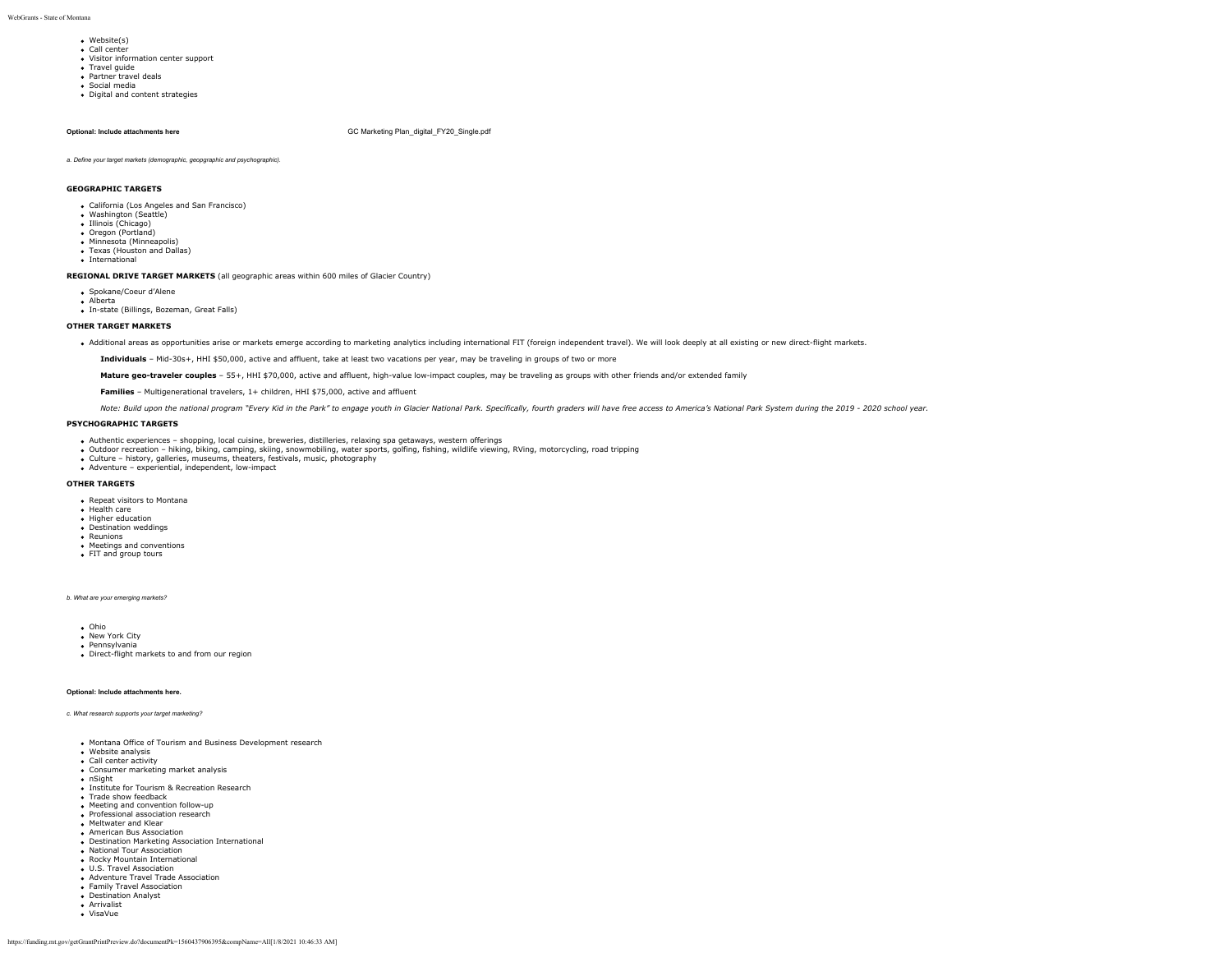- Smith Travel Reports (STR)
	- Bed tax revenue • Destination Think!
	- Skift

Glacier Country tries to align our markets, when appropriate, with the key markets for the Montana Office of Tourism and Business Development, as well as key markets for our convention and visitor bureaus and other public center and webpage. We have seen continued digital visitation and inquiry growth from California and Texas, as well as visitor demographics as supported by ITRR's quarterly visitor surveys.

### **GOALS**

#### Glacier Country's primary marketing goals are:

- 1. Raise awareness of Glacier Country as a recognized tourism destination in identified markets and audiences.
- 2. Increase visitation among resident, nonresident, domestic and international travelers. This includes:
	- 1. Attracting new travelers
	- 2. Encouraging current travelers to visit more often 3. Encouraging current travelers to stay longer
	- 4. Encouraging awareness of packaging opportunities
	- 5. Soliciting meetings and conventions
	- 6. Soliciting packaged travel markets (group tours and FIT)
	- 7. Positioning ourselves as a resource for information
- 8. Working with the Montana Film Office to solicit film industry productions
- 3. Increase visitation year-round (especially shoulder and winter seasons).
- 4. Continue emphasis on cultural attractions found throughout Glacier Country, including our Indian nations, historic sites, museums, etc.
- 5. Continue to identify inquiries to convert them to visitors by capturing names for database marketing.
- 6. Continue marketing efforts that highlight Glacier Country's charming small towns/communities and amenities, cultural offerings, tribal history, historical aspects, natural resources, tourism attractions and our welcomin
- 
- r. Raise and the the the transformation of the county response to the comment of the comment of the Comment of the Comment and Explore Whitefish, chambers of commerce, TBIDs, arts organizations, Glacier National Park, Crow Montana Film Office, tribal partners, other tourism regions and neighboring states and provinces, as well as other organizations and private businesses that share mutual goals and objectives.
- 9. Provide supportive public education about Glacier National Park issues by cooperating with all tourism partners including Glacier National Park, Montana tourism regions, Montana Office of Tourism and Business Developmen well as local, regional, national and international media.
- 10. Continue targeted visitor appeals in Glacier Country Tourism's marketing strategy, specifically relating to the Montana Tourism Recreation Strategic Plan.
- 11. Incorporate Montana Office of Tourism and Business Development's branding initiative into our various marketing projects.<br>12. Encourage visitors to share their experience through emerging technologies and tools, such a
- 
- 13. Increase focus on and implementation of the rural marketing initiative.

### **OVERALL OBJECTIVES**

INCREASE OVERALL CONSUMER RESPONSE BY 2% OVER FY 19

2% increase will require our consumer response reach goal at 1,707,000 or by an additional 33,500

INCREASE ELECTRONIC RESPONSE BY 2% OVER FY 19

2% increase will require our electronic response reach goal at 1,609,000 or by an additional 32,000

MAINTAIN SOCIAL MEDIA REACH FROM FY 19

Maintenance of our social media reach goal would set our goal at 14,600,000

INCREASE SOCIAL MEDIA AUDIENCE BY 2.5% OVER FY 19

2.5% increase will require our social media audience reach goal at 369,000 or by an additional 9,000

INCREASE USE OF RESPONSIVE WEBSITE BY 2% OVER FY 19

2% increase will require our webpage use reach goal at 1,470,000 or by an additional 29,000

INCREASE OUR CONSUMER LEAD DATABASE BY 2% OVER FY 19

2% increase will require our consumer database reach goal at 788,650 or by an additional 15,500

INCREASE OUR TRADE SHOW DATABASE BY 4% OVER FY1 9

4% increase will require our trade show database reach goal at 1,550 or by an additional 45

MEDIA STORIES TO INCREASE BY 2% OVER FY 19

1% increase will require our direct earned media reach goal at \$1.4? million or by an additional \$41,000

FUND CHAMBER/VISITOR INFORMATION CENTERS AT UP TO \$4,000 PER PROJECT FROM MEMORIAL DAY TO LABOR DAY 2019 TO BETTER INFORM AND ENCOURAGE VISITORS TO STAY LONGER IN WESTERN MONTANA'S GLACIER COUNTRY

INCREASE CONSUMER AND GROUP SUGGESTED ITINERARIES BY TWO

REVENUE INDICATORS FOR PERFORMANCE

INCREASE BED TAX REVENUE BY 3% – 3% increase will require our total collected bed tax reach goal at \$9,200,000 or by an additional \$260,000

INCREASE REVPAR BY 1.5% (STR) – Data monitoring within the Glacier Country region began July 1, 2018

*a. In what types of co-ops with MTOT would you like to participate?*

We are open to joint venture efforts for leisure advertising, publicity, film, group tour, meetings and conventions and international FIT. We are currently working with MOTBD on several projects and look forward to seeing joint ventures with Montana Office of Tourism and Business Development are through publicity, international, group tours and meetings and conventions. In FY 2019, Glacier Country committed \$50,000 to projects with bed tax

#### **Optional: Include attachment here.**

*b. In what other types of co-ops would you like to participate? (Regions/CVBs, etc.)*

We are actively planning and participating in future cooperative and joint venture tourism sales, publicity, research and advertising projects with regions and CVBs to explore multiple ways to partner.

Glacier Country joined with Yellowstone Country on a couple joint ventures specific to Western Montana. The Glaciers to Geysers campaigns have been incredibly successful and partners within our regions are thrilled with th advertising that blurs the lines between the two regions, catering to visitors who do not understand the geographic boundaries of our state. Snowmobiling and motorcycle tours were the first segments covered and we have pla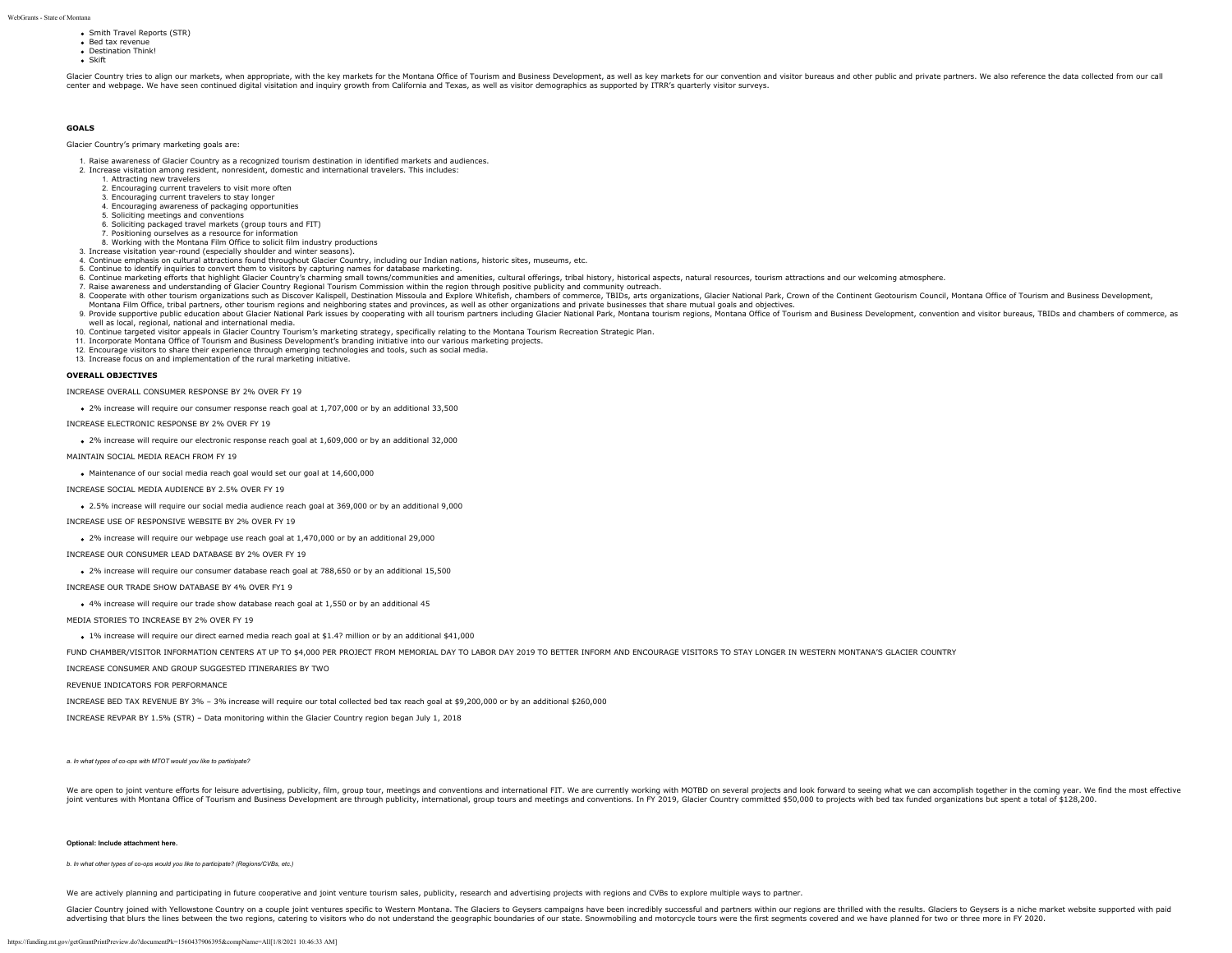*c. What types of co-ops have you done in the past? Were they successful - why or why not?*

Glacier Country has participated heavily with our partners in cooperative ventures over the last several years.

- $\bullet$  FY 2016 = \$92,000 (actual)
- $\bullet$  FY 2017 = \$50,000 (actual)
- FY 2018 = \$75,000 (actual) FY 2019 \$128,000 (actual)

The Glacier Country Tourism Cooperative Marketing Program (GCCMP) was launched in 2019 with a budget of \$40,000. It was designed by evide matching expense reimbursement funding for projects, the main supperation.<br>The inten

These amounts vary year to year based on what opportunities arise. For the most part, we feel the joint ventures we've had in the past have been successful. We believe mixed media advertising is the key to a successful pla of rapidly changing marketing methods—especially in the digital era—we must do our best to make solid decisions and track accordingly. We measure effectiveness based on:

- Return on investment Brand support
- Brand support<br>• Community/partner outreach and support
- 

# **Optional: Include attachments here.**

### **Optional: Include attachments here.**

**Optional: Include attachment here:**

### *Marketing Segment, Method & Budget*

| Marketing<br><b>Segment</b> | Marketing<br>Method   | Describe your method.                                                                                                                                                                                                                                                                                                                                                                                                                                                                                                                                                                                                                                                                                                                                                                                                                                                                                                                                                                                                  | Provide supporting research/statistics.                                                                                                                                                                                                                                                                                                                                                                                                                                                                                                                                                                                                                                                                                                                                                                                                                                                                                                                                                                                                                                                                                                                                                                                                                                                                                                                                                                                                                                                                                                                                                                                                                                                                                                           | How do you plan to measure success?                                                                                                                                                                                                                                                                                                                                                                                                                                                                                                                                                                                                                                                                                                                                                                                                                                                                                                                                                                                                                                                                                                                                                                                                                                                                                                                     | Provide a brief rationale for this method.                                                                                                                                                                                                                                                                                                                                                                                                                                                                                                                                                                                                                                                                               | <b>Estimated</b><br>budget for<br>method. | <b>Marketing Method Evaluation</b>                                                                                                                                                                                                                                                                                                                                                                                                                                                                                                                                                                                                                                                                                                                                                                                                                                                                                                                                                                                                                                                                                                                                                                                                                                                                                                                                                                                                                                                                                                                                                                                                                                                                                                                                                                                                                                                                                                                                                                                                                                                                                                                                                                             | <b>Add'l Attchmnt</b>                                                         |
|-----------------------------|-----------------------|------------------------------------------------------------------------------------------------------------------------------------------------------------------------------------------------------------------------------------------------------------------------------------------------------------------------------------------------------------------------------------------------------------------------------------------------------------------------------------------------------------------------------------------------------------------------------------------------------------------------------------------------------------------------------------------------------------------------------------------------------------------------------------------------------------------------------------------------------------------------------------------------------------------------------------------------------------------------------------------------------------------------|---------------------------------------------------------------------------------------------------------------------------------------------------------------------------------------------------------------------------------------------------------------------------------------------------------------------------------------------------------------------------------------------------------------------------------------------------------------------------------------------------------------------------------------------------------------------------------------------------------------------------------------------------------------------------------------------------------------------------------------------------------------------------------------------------------------------------------------------------------------------------------------------------------------------------------------------------------------------------------------------------------------------------------------------------------------------------------------------------------------------------------------------------------------------------------------------------------------------------------------------------------------------------------------------------------------------------------------------------------------------------------------------------------------------------------------------------------------------------------------------------------------------------------------------------------------------------------------------------------------------------------------------------------------------------------------------------------------------------------------------------|---------------------------------------------------------------------------------------------------------------------------------------------------------------------------------------------------------------------------------------------------------------------------------------------------------------------------------------------------------------------------------------------------------------------------------------------------------------------------------------------------------------------------------------------------------------------------------------------------------------------------------------------------------------------------------------------------------------------------------------------------------------------------------------------------------------------------------------------------------------------------------------------------------------------------------------------------------------------------------------------------------------------------------------------------------------------------------------------------------------------------------------------------------------------------------------------------------------------------------------------------------------------------------------------------------------------------------------------------------|--------------------------------------------------------------------------------------------------------------------------------------------------------------------------------------------------------------------------------------------------------------------------------------------------------------------------------------------------------------------------------------------------------------------------------------------------------------------------------------------------------------------------------------------------------------------------------------------------------------------------------------------------------------------------------------------------------------------------|-------------------------------------------|----------------------------------------------------------------------------------------------------------------------------------------------------------------------------------------------------------------------------------------------------------------------------------------------------------------------------------------------------------------------------------------------------------------------------------------------------------------------------------------------------------------------------------------------------------------------------------------------------------------------------------------------------------------------------------------------------------------------------------------------------------------------------------------------------------------------------------------------------------------------------------------------------------------------------------------------------------------------------------------------------------------------------------------------------------------------------------------------------------------------------------------------------------------------------------------------------------------------------------------------------------------------------------------------------------------------------------------------------------------------------------------------------------------------------------------------------------------------------------------------------------------------------------------------------------------------------------------------------------------------------------------------------------------------------------------------------------------------------------------------------------------------------------------------------------------------------------------------------------------------------------------------------------------------------------------------------------------------------------------------------------------------------------------------------------------------------------------------------------------------------------------------------------------------------------------------------------------|-------------------------------------------------------------------------------|
| Consumer                    | Multi-Media Marketing | We plan to target our primary and<br>secondary markets using a mixed<br>media approach with most consumer<br>advertising dedicated to digital<br>advertising in geographic,<br>demographic and psychographic<br>markets as outlined in our narrative,<br>including social media advertising.<br>Online digital advertising is a highly<br>focused and efficient method to drive<br>website traffic, inquiries and visitation.<br>Each year we develop creative that is<br>consistent yet appropriate for the<br>audience we are concentrating on. Our<br>approach includes bringing additional<br>focus to emerging markets through<br>the use of blogs and niche travel<br>content websites.<br>Glacier Country Tourism fully supports<br>the efforts of MTOTBD by promoting<br>Montana as a travel destination. We<br>follow the Montana brand by using<br>iconic imagery to tell our authentic<br>story, as it relates specifically to<br>Glacier Country and in partnership our<br>DMOs and industry stakeholders. | Glacier Country Tourism seeks out valuable research to help<br>stay abreast of marketing and industry trends that support<br>our ongoing promotion efforts. Some of these resources are<br>proprietary to the source while others are samples of reports<br>we use for reference in determining short and long-term<br>strategy. In an effort to share this information with our<br>Montana DMO partners without breaking the terms of our<br>service agreements, we have created a password protected<br>DropBox for MOTBD and TAC representatives to have read<br>only access with this password protected folder. Link + PW:<br>GlacierFY20.<br>These resources include:<br>• Montana Office of Tourism and Business Development<br>research<br>• Website analysis<br>• Call center activity<br>• Consumer marketing market analysis<br>• nSight<br>• Institute for Tourism & Recreation Research<br>• Trade show feedback<br>• Meeting and convention follow-up<br>• Professional association research<br>• Meltwater and Klear<br>• American Bus Association<br>• Destination Marketing Association International<br>• National Tour Association<br>• Rocky Mountain International<br>• U.S. Travel Association<br>• Adventure Travel Trade Association<br>• Family Travel Association<br>• Destination Analyst<br>• Arrivalist<br>• VisaVue<br>• Smith Travel Reports (STR)<br>• Bed tax revenue<br>• Destination Think!<br>$\cdot$ Skift<br>'Children impact the type of accommodations and activities<br>that are preferred by their caregivers. Affluent Travelers with<br>kids<br>.  are more likely to prefer using technology to help them<br><b>Jolan trips</b><br>.  are more interested in new and unique vacation<br>destinations | We use a combination of analytics tools<br>to provide us real time reporting on the<br>host of campaigns across the web and<br>react quickly to under-performing<br>campaigns. We have continually<br>delivered results above .4% CTR target<br>where most national campaigns of<br>similar creative, budget and focus fall<br>below a .09% CTR.<br>As an example of our marketing method<br>levaluation, here is how we tracked our<br>FY 2018 efforts.<br>· In FY 2018, our print media<br>plan had a circulation of<br>1,418,189 at a cost of \$29,824<br>$(CPM = $21.03)$ . This particular<br>budget line item was for a<br>print/digital lead generation<br>program with Yellowstone Journal.<br>Total leads generated was 26,217<br>at a cost of \$11,645 for a cost per<br>inquiry (CPI) of \$0.44.<br>· Overall, our consumer digital<br>campaigns (annual, winter and<br>warm) delivered 25,017,033<br>impressions, 146,953 click thrus<br>to our webpage which resulted in<br>.69% CTR which is over 7 times<br>the national average. The cost per<br>thousand (CPM) was \$11.22.<br>• The targeted Dallas<br>campaign launched to support the<br>new direct flight from Dallas to<br>Missoula delivered 2,523,318<br>impressions, 5,894 click thrus to<br>our webpage which resulted in<br>.23% CTR which is twice the<br>national average. | We strive to stay ahead of the paid<br>media curve in our print and digital<br>media including targeting and<br>retargeting. Multi-media marketing<br>methods generally have strong<br>measurement and acquisition tools to<br>ensure we are getting the most return<br>on investment for our media budget.<br>While print is more difficult to track than<br>digital, almost all print placement<br>includes added value digital and social<br>elements which increase their<br>effectiveness.<br>Examples of our placed media in FY<br>2018, as provide in our completion<br>reports for that year, can be found in a<br>DropBox folder along with the<br>performance report for all of our placed<br>media that year. |                                           | Glacier Country continues to employ a<br>mixed media strategy between print and<br>online advertising. Online is highly efficient<br>and effective and allows for a great deal of<br>tracking and in most cases, allows us to<br>monitor each placement and adjust<br>Idepending on the performance so we can<br>maximize the results. Print still has a place<br>in our overall plan as well and often<br>compliments online with many media<br>placements offering both bringing added<br>value to the buy. Please see our report to<br>view the consumer media plan and the<br>Inerformance results.<br>lOverall, our consumer paid media plan had<br>a digital impression delivery of 32.022.035<br>land print media to a circulation of<br>1,266,500 at a cost of \$256,905 (CPM =<br>\$8.59). Total clicks generated was 60,947<br>for a total digital click thru rate of 0.19%<br>3 times the national average. Per the<br>linguiry source report, total leads<br>laenerated was 45.949.<br>This marketing method was successful as<br>lit achieved what we had hoped and is<br>noted in our successful overall<br>goals/results below. We plan to continue to<br>maintain multi-media advertising in our<br>future marketing efforts.<br>Due to file size, copies of the scanned<br>advertisements can by viewed via<br>DropBox.<br>Due to COVID-19, some projects and<br>orograms were interrupted beginning in<br>April 2020. Our marketing efforts pivoted<br>from outward facing to inward facing to<br>ensure the health and safety of our<br>communities while ensuring nonresident<br>visitors remained inspired to visit when<br>travel was deemed appropriate.<br>\$280,000.00 FY 2020 relevant goal/results:<br>• Increase overall consumer response<br>by 2% over FY19 Actual:<br>1.852.609/% Change: 3%<br>• Increase electronic response by 2%<br>over FY19 Actual: 1.797.187/%<br>Change: 4%<br>• Maintain social media reach from<br>FY19 Actual: 19,282,627 -27%<br>• Increase social media audience by<br>2.5% over FY19 Actual: 387.304/%<br>Change: 2%<br>• Increase use of responsive website<br>by 2% over FY19 Actual:<br>1,594,892/% Change: 4%<br>• Increase our consumer lead | GCT FY20 Consumer Print and<br>Digital Media Plan + Performance<br>Report.pdf |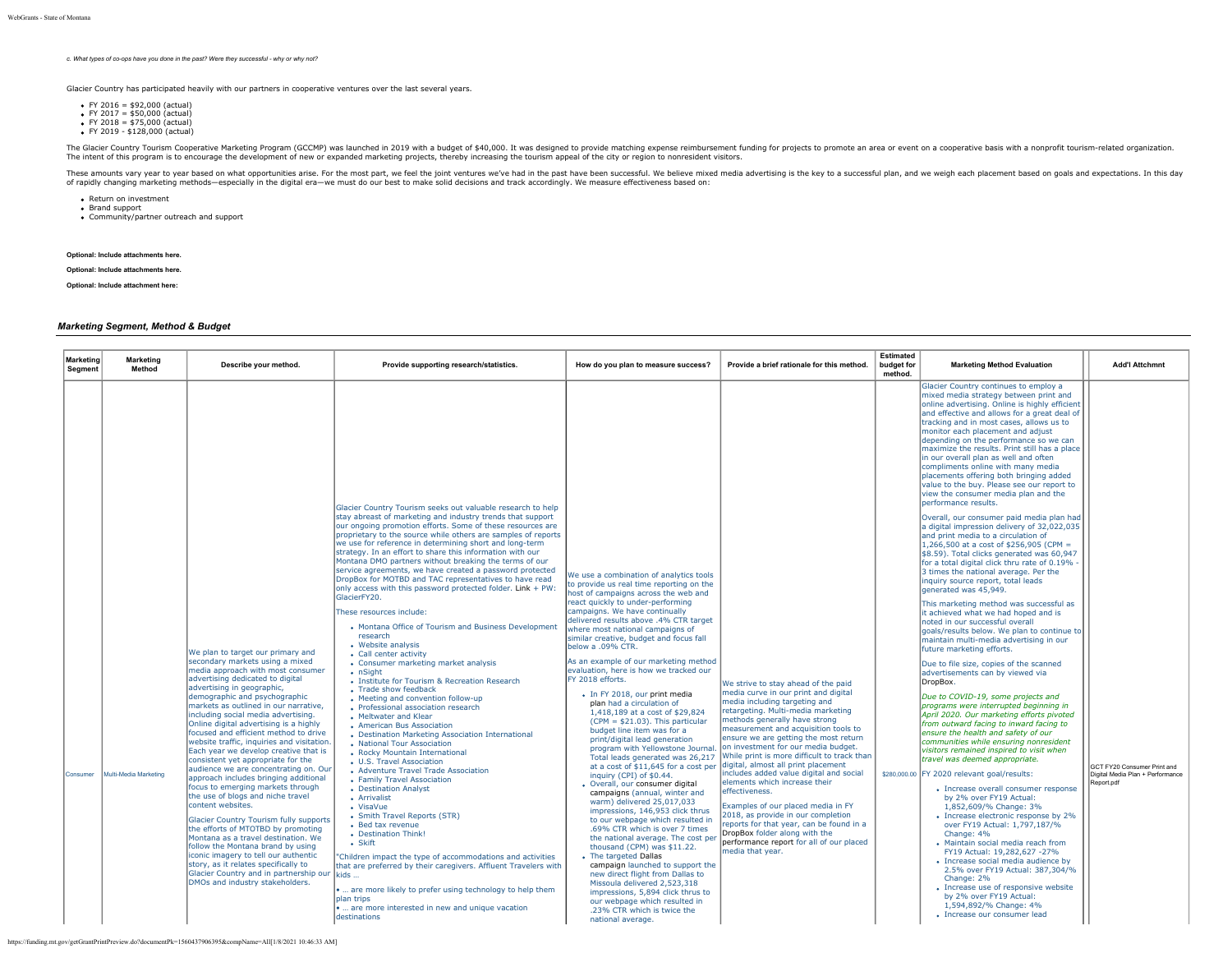| database by 2% over FY19 Actual:<br>are more likely to book on third-party websites, rather<br>1,202,842/% Change: 10%<br>than directly<br>• Increase our trade show database by<br>are more likely to have used a travel agent and do so for<br>4% over FY19 Actual: 2.425/%<br>different reasons<br>Change: 23%<br>stay in more expensive hotels and alternative<br>• Media stories to increase by 1% over<br>accommodations more<br>FY19 \$3,612,302.88/% Change:<br>like adventurous experiences, but still prioritize safety<br>19%<br>and comfort"<br>• Fund chamber/visitor information<br>- U.S. Affluent Traveler Trends 2019: Annual Survey on<br>centers at up to \$4,000 per project<br>Travel Behavior Skift Research<br>from Memorial Day to Labor Day<br>FY19 Actual: 8<br>• Increase consumer and group<br>suggested itineraries by two Actual:<br>2/% Change: 0%<br>• Revenue indicators for performance<br>• Lodging tax revenue compared<br>to 2019 Actual:<br>\$10,041,437/% Change: -4%<br>• Monitor RevPAR by 1.5%<br>(STR) Actual: 54.22/%<br>Change: -13.6%<br>Monitor RevPAR by 1.5%<br>(AIRDNA) - Did not subscribe<br>to data due to data<br>irregularities<br>Glacier Country Tourism continued to send<br>seasonal, activity and campaign specific<br>electronic newsletters and emails to our<br>consumer email database in FY 2019 -<br>2020. Content featured activities, events<br>and attractions throughout the region. All<br>included color photos and link to webpages<br>for additional information as well as special<br>vacation promotions and package offers.<br>An ongoing challenge is to provide<br>engaging content in the ever-changing<br>environment of content overload. We are<br>constantly analyzing and updating our<br>lists, email/newsletter formats and<br>technology to stay current, relevant and<br>useful to our recipients.<br>Our consumer enewsletters and<br>eblasts have an 12.05% open rate<br>compared to an industry average of 13%<br>for 852,405 sends with a 2.7% click<br>thru rate. Our B2B enewsletters have a<br>22.87% open rate to 2,917 sends with<br>a 2.02% click thru rate for group/FIT<br>operators. Our combined webpage<br>traffic increased by 4% from<br>1,534,097 to 1,594,892. We continue to<br>evaluate the design and content of our<br>mailings to increase the open and click<br>We have had tremendous success over<br>thru averages.<br>the years maintaining a relationship with<br>This marketing method was successful as<br>those who have requested travel<br>it achieved what we had hoped as<br>information and assistance. We have<br>measured in our overall goals/results<br>experienced open rates between 8% and<br>below. We plan to continue to use<br>27% during the marketing year. Our<br>electronic and email advertising in our<br>lower open rates are typically associated<br>future marketing efforts.<br>with large list blasts but on average they<br>generate over 18,000 opens in a typical<br>Our newsletters performance reports are<br>Glacier Country Tourism will continue<br>In an effort to share this information with our Montana DMO<br>blast of 226,000. In the past 11 years<br>attached. To view all of our consumer<br>to send seasonal and niche<br>we have increased the clean recipient<br>partners without breaking the terms of our service<br>enewsletters with content that<br>reporting including total web visitor and<br>list from 140,000 to over 750,000. Each<br>agreements, we have created a password protected DropBox<br>features activities, events and<br>call center webpage reports, open the<br>person who signs up for our newsletters<br>for MOTBD and TAC representatives to have read only access<br>attached marketing reports attachment.<br>attractions throughout Glacier<br>with this password protected folder. Link + PW: GlacierFY20.<br>provides us with information that allows<br>Country. Our design will include color<br>us to only send them information that is<br>Due to COVID-19, some projects and<br>photos and links to websites and social Travelers are willing to give companies information to provide We will measure the effectiveness of this<br>of interest to them. Every year, we<br>programs were interrupted beginning in<br>personalized service. 45% U.S. travelers, 38% French<br>marketing segment by monitoring open<br>media sites for additional information<br>continue to enhance our ability to<br>April 2020. Our marketing efforts pivoted<br>Glacier Country FY20 Email<br>lectronic Adv - Newsletter,<br>as well as special promotions and<br>travelers, 31% German travelers and 40% U.K travelers who rates, click-thru rates and from traffic<br>\$35,000.00 from outward facing to inward facing to<br>Consumer<br>provide each person customized content<br>-blast<br>Newsletter Report.pdf<br>package offers. Our agency of record<br>Agree to "I do not mind companies collecting general<br>driven from the messaging.<br>for planning a trip to Western Montana.<br>ensure the health and safety of our<br>will work with the staff to solicit area<br>information about me to provide better service." Source:<br>communities while ensuring nonresident<br>information and determine content to<br>Phocuswright's U.S. Traveler Technology Survey Seventh<br>In our last complete budget year - FY<br>visitors remained inspired to visit when<br>be featured in each. We will continue<br>Edition; Phocuswright's European Traveler Technology Survey<br>2018 - our consumer enewsletters and<br>travel was deemed appropriate.<br>to optimize our email strategy for<br>2017 (forthcoming July 2017)<br>eblasts have an 8.26% open rate<br>mobile and tablet devices and across a<br>compared to an industry average of<br>FY 2020 relevant goal/results:<br>multitude of platforms and browsers.<br>13% for 907,000 sends. Our B2B<br>• Increase overall consumer response<br>enewsletters have a 19.84% open rate<br>by 2% over FY19 Actual:<br>to 2,273 sends for group/FIT opeartors.<br>1,852,609/% Change: 3%<br>Our niche emails had 16.52% open rate<br>• Increase electronic response by 2%<br>for 19,022 sends. We continue to<br>over FY19 Actual: 1,797,187/%<br>evaluate the design and content of our<br>Change: 4%<br>mailings to increase the open and click<br>· Maintain social media reach from<br>thru averages.<br>FY19 Actual: 19.282.627 -27%<br>• Increase social media audience by<br>2.5% over FY19 Actual: 387.304/%<br>Change: 2%<br>• Increase use of responsive website<br>by 2% over FY19 Actual:<br>1,594,892/% Change: 4%<br>· Increase our consumer lead<br>database by 2% over FY19 Actual:<br>1,202,842/% Change: 10%<br>• Increase our trade show database by<br>https://funding.mt.gov/getGrantPrintPreview.do?documentPk=1560437906395&compName=All[1/8/2021 10:46:33 AM] | WEDUTABLE - NEITE OF MODERN |  |  |  |  |  |
|---------------------------------------------------------------------------------------------------------------------------------------------------------------------------------------------------------------------------------------------------------------------------------------------------------------------------------------------------------------------------------------------------------------------------------------------------------------------------------------------------------------------------------------------------------------------------------------------------------------------------------------------------------------------------------------------------------------------------------------------------------------------------------------------------------------------------------------------------------------------------------------------------------------------------------------------------------------------------------------------------------------------------------------------------------------------------------------------------------------------------------------------------------------------------------------------------------------------------------------------------------------------------------------------------------------------------------------------------------------------------------------------------------------------------------------------------------------------------------------------------------------------------------------------------------------------------------------------------------------------------------------------------------------------------------------------------------------------------------------------------------------------------------------------------------------------------------------------------------------------------------------------------------------------------------------------------------------------------------------------------------------------------------------------------------------------------------------------------------------------------------------------------------------------------------------------------------------------------------------------------------------------------------------------------------------------------------------------------------------------------------------------------------------------------------------------------------------------------------------------------------------------------------------------------------------------------------------------------------------------------------------------------------------------------------------------------------------------------------------------------------------------------------------------------------------------------------------------------------------------------------------------------------------------------------------------------------------------------------------------------------------------------------------------------------------------------------------------------------------------------------------------------------------------------------------------------------------------------------------------------------------------------------------------------------------------------------------------------------------------------------------------------------------------------------------------------------------------------------------------------------------------------------------------------------------------------------------------------------------------------------------------------------------------------------------------------------------------------------------------------------------------------------------------------------------------------------------------------------------------------------------------------------------------------------------------------------------------------------------------------------------------------------------------------------------------------------------------------------------------------------------------------------------------------------------------------------------------------------------------------------------------------------------------------------------------------------------------------------------------------------------------------------------------------------------------------------------------------------------------------------------------------------------------------------------------------------------------------------------------------------------------------------------------------------------------------------------------------------------------------------------------------------------------------------------------------------------------------------------------------------------------------------------------------------------------------------------------------------------------------------------------------------------------------------------------------------------------------------------------------------------------------------------------------------------------------------------------------------------------------------------------------------------------------------------------------------------------------------------------------------------------------------------------------------------------------------------------------------------------------------------------------------------------------------------------------------------------------------------------------------------------------------------------------------------------------------------------------------------------------------------------------------------------------------------------------------------------------------------------------------------------------------------------------------------------------------------------------------------------------------------------------------------------------------------------------------------------------------------------------------------------------------------------------------------------------------------------------------------------------------------------------------------------------------------------------------------------------------------------------------------------------------------------------------------------------------------------------------------------------------------------------------------------------------------------------------------------------------------------------------------------------------------------------------------------------------------------------------------------------------------------------------------------------------------------------------------------------------------------------------------------------------------------------------------------------|-----------------------------|--|--|--|--|--|
|                                                                                                                                                                                                                                                                                                                                                                                                                                                                                                                                                                                                                                                                                                                                                                                                                                                                                                                                                                                                                                                                                                                                                                                                                                                                                                                                                                                                                                                                                                                                                                                                                                                                                                                                                                                                                                                                                                                                                                                                                                                                                                                                                                                                                                                                                                                                                                                                                                                                                                                                                                                                                                                                                                                                                                                                                                                                                                                                                                                                                                                                                                                                                                                                                                                                                                                                                                                                                                                                                                                                                                                                                                                                                                                                                                                                                                                                                                                                                                                                                                                                                                                                                                                                                                                                                                                                                                                                                                                                                                                                                                                                                                                                                                                                                                                                                                                                                                                                                                                                                                                                                                                                                                                                                                                                                                                                                                                                                                                                                                                                                                                                                                                                                                                                                                                                                                                                                                                                                                                                                                                                                                                                                                                                                                                                                                                                                                                                                                                                                                                                                                                                                                                                                                                                                                                                                                                                                                                                                   |                             |  |  |  |  |  |
|                                                                                                                                                                                                                                                                                                                                                                                                                                                                                                                                                                                                                                                                                                                                                                                                                                                                                                                                                                                                                                                                                                                                                                                                                                                                                                                                                                                                                                                                                                                                                                                                                                                                                                                                                                                                                                                                                                                                                                                                                                                                                                                                                                                                                                                                                                                                                                                                                                                                                                                                                                                                                                                                                                                                                                                                                                                                                                                                                                                                                                                                                                                                                                                                                                                                                                                                                                                                                                                                                                                                                                                                                                                                                                                                                                                                                                                                                                                                                                                                                                                                                                                                                                                                                                                                                                                                                                                                                                                                                                                                                                                                                                                                                                                                                                                                                                                                                                                                                                                                                                                                                                                                                                                                                                                                                                                                                                                                                                                                                                                                                                                                                                                                                                                                                                                                                                                                                                                                                                                                                                                                                                                                                                                                                                                                                                                                                                                                                                                                                                                                                                                                                                                                                                                                                                                                                                                                                                                                                   |                             |  |  |  |  |  |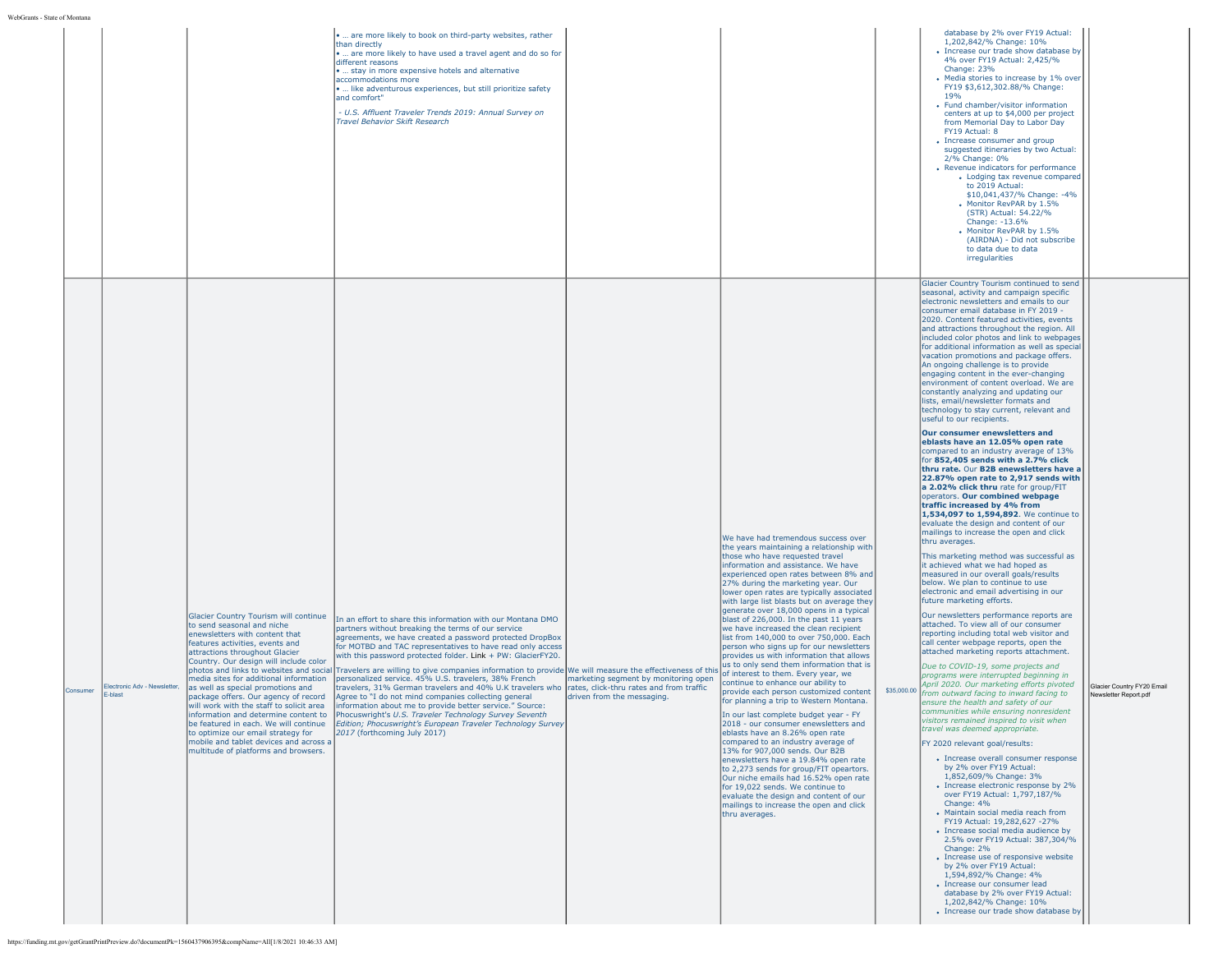|          |                           |                                                                                                                                                                                                                                                                                                                                                                                                                                                                                                                                                                                                                                                                                                                                                                                                                                        |                                                                                                      |                                                                                                                                                                                                                                                                                                                                                                                                                                                                                    |                                                                                                                                                                                                                                                                                                                                                                                                             | Change: 23%<br>19%<br>FY19 Actual: 8<br>2/% Change: 0%<br>irregularities                                                                                                                                                                                                                      | 4% over FY19 Actual: 2,425/%<br>• Media stories to increase by 1% over<br>FY19 \$3,612,302.88/% Change:<br>• Fund chamber/visitor information<br>centers at up to \$4,000 per project<br>from Memorial Day to Labor Day<br>• Increase consumer and group<br>suggested itineraries by two Actual:<br>• Revenue indicators for performance<br>. Lodging tax revenue compared to 2019<br>Actual: \$10,041,437/% Change: -4%<br>· Monitor RevPAR by 1.5% (STR) Actual:<br>54.22/% Change: -13.6%<br>· Monitor RevPAR by 1.5% (AIRDNA) - Did<br>not subscribe to data due to data                                                                                                                                                                                                                                                                                                                                                                                                                                                                                                                                                                                                                                                                                                                                                                                                                                                                                                                                                                                                                           |  |
|----------|---------------------------|----------------------------------------------------------------------------------------------------------------------------------------------------------------------------------------------------------------------------------------------------------------------------------------------------------------------------------------------------------------------------------------------------------------------------------------------------------------------------------------------------------------------------------------------------------------------------------------------------------------------------------------------------------------------------------------------------------------------------------------------------------------------------------------------------------------------------------------|------------------------------------------------------------------------------------------------------|------------------------------------------------------------------------------------------------------------------------------------------------------------------------------------------------------------------------------------------------------------------------------------------------------------------------------------------------------------------------------------------------------------------------------------------------------------------------------------|-------------------------------------------------------------------------------------------------------------------------------------------------------------------------------------------------------------------------------------------------------------------------------------------------------------------------------------------------------------------------------------------------------------|-----------------------------------------------------------------------------------------------------------------------------------------------------------------------------------------------------------------------------------------------------------------------------------------------|--------------------------------------------------------------------------------------------------------------------------------------------------------------------------------------------------------------------------------------------------------------------------------------------------------------------------------------------------------------------------------------------------------------------------------------------------------------------------------------------------------------------------------------------------------------------------------------------------------------------------------------------------------------------------------------------------------------------------------------------------------------------------------------------------------------------------------------------------------------------------------------------------------------------------------------------------------------------------------------------------------------------------------------------------------------------------------------------------------------------------------------------------------------------------------------------------------------------------------------------------------------------------------------------------------------------------------------------------------------------------------------------------------------------------------------------------------------------------------------------------------------------------------------------------------------------------------------------------------|--|
| Consumer | <b>Travel/Trade Shows</b> | <b>Glacier Country Tourism prioritizes</b><br>travel shows that match our<br>geographic and demographic targets.<br>Whenever possible, we partner with<br>other regions and CVBs to maximize<br>our budget efficiencies and increase<br>the Montana presence. We display<br>highly visual, four-color banners and<br>travel booth panels that are on-brand<br>Glacier Country fully integrates the<br>Montana brand. We negotiate for<br>added-value whenever possible,<br>including literature distribution,<br>presence in show promotion, etc. At<br>past shows, we have had a significant<br>increase in lead generation by offering<br>a strong call-to-action in the form of a<br>significant giveaway. In the FY 2020<br>year, this budget line item will serve<br>more as a placeholder should an<br>unique opportunity arise. | Glacier Country Tourism market and industry support<br>research for FY 2020: Link + PW: GlacierFY20. | Travel show success is measured in a<br>number of ways. We calculate the<br>number of attendees that are exposed<br>to our booth and the Glacier Country<br>Montana message. We tally the number<br>of travel guides distributed and<br>giveaway entries collected. We also<br>monitor unique website visits, phone call<br>inquiries and general interest in our<br>destination should electronic tracking be<br>available with value added benefits<br>associated with the show. | There are numerous travel options for<br>visitors both domestically and<br>internationally. Having a Montana<br>presence can be effective to showcase<br>all our state has to offer, moving it to<br>the forefront of the decision-making<br>process when determining a destination.<br>Travel shows offer a unique one-on-one<br>engagement with a potential visitor,<br>building trust and brand loyalty. | consumer travel shows in FY 2020.<br>ensure the health and safety of our<br>travel was deemed appropriate.<br>FY 2020 relevant goal/results:<br>by 2% over FY19 Actual:<br>Change: 4%<br>Change: 2%<br>\$1,000.00<br>Change: 23%<br>19%<br>FY19 Actual: 8<br>2/% Change: 0%<br>irregularities | Glacier Country Tourism did not attend any<br>Travel shows are a valuable marketing<br>method and while we did not utilize this<br>budget this year, we plan on keeping this<br>method in future years marketing plans.<br>Due to COVID-19, some projects and<br>programs were interrupted beginning in<br>April 2020. Our marketing efforts pivoted<br>from outward facing to inward facing to<br>communities while ensuring nonresident<br>visitors remained inspired to visit when<br>• Increase overall consumer response<br>1.852.609/% Change: 3%<br>• Increase electronic response by 2%<br>over FY19 Actual: 1,797,187/%<br>• Maintain social media reach from<br>FY19 Actual: 19,282,627 -27%<br>• Increase social media audience by<br>2.5% over FY19 Actual: 387,304/%<br>• Increase use of responsive website<br>by 2% over FY19 Actual:<br>1,594,892/% Change: 4%<br>• Increase our consumer lead<br>database by 2% over FY19 Actual:<br>1,202,842/% Change: 10%<br>• Increase our trade show database by<br>4% over FY19 Actual: 2,425/%<br>• Media stories to increase by 1% over<br>FY19 \$3,612,302.88/% Change:<br>• Fund chamber/visitor information<br>centers at up to \$4,000 per project<br>from Memorial Day to Labor Day<br>• Increase consumer and group<br>suggested itineraries by two Actual:<br>• Revenue indicators for performance<br>. Lodging tax revenue compared to 2019<br>Actual: \$10,041,437/% Change: -4%<br>· Monitor RevPAR by 1.5% (STR) Actual:<br>54.22/% Change: -13.6%<br>. Monitor RevPAR by 1.5% (AIRDNA) - Did<br>not subscribe to data due to data |  |
|          |                           |                                                                                                                                                                                                                                                                                                                                                                                                                                                                                                                                                                                                                                                                                                                                                                                                                                        |                                                                                                      |                                                                                                                                                                                                                                                                                                                                                                                                                                                                                    |                                                                                                                                                                                                                                                                                                                                                                                                             | our consumer leads database to<br>1,202,842. Visit our complete list of<br>our prize boxes can be found in the                                                                                                                                                                                | We have used contest sweepstakes for<br>many years with the past several doing<br>giveaways with cash and service prizes as<br>our call-to-action (CTA) for the summer,<br>winter. Our overall consumer response<br>increased by 3% this year an increase of<br>58,686 for a total of 1,852,609. Total new<br>leads generated was 106,321 which brings<br>our inquiries by source in the attached<br>report. Per the giveaway rules, we post the<br>winner's name and on our website. For<br>privacy purposes, exact names and prizes<br>provided to them are kept on file at Glacier<br>Country. These are reviewed and verified<br>yearly by the compliance specialist during<br>our MOTBD audit. The report and photos of<br>marketing reports file attachment. We                                                                                                                                                                                                                                                                                                                                                                                                                                                                                                                                                                                                                                                                                                                                                                                                                                  |  |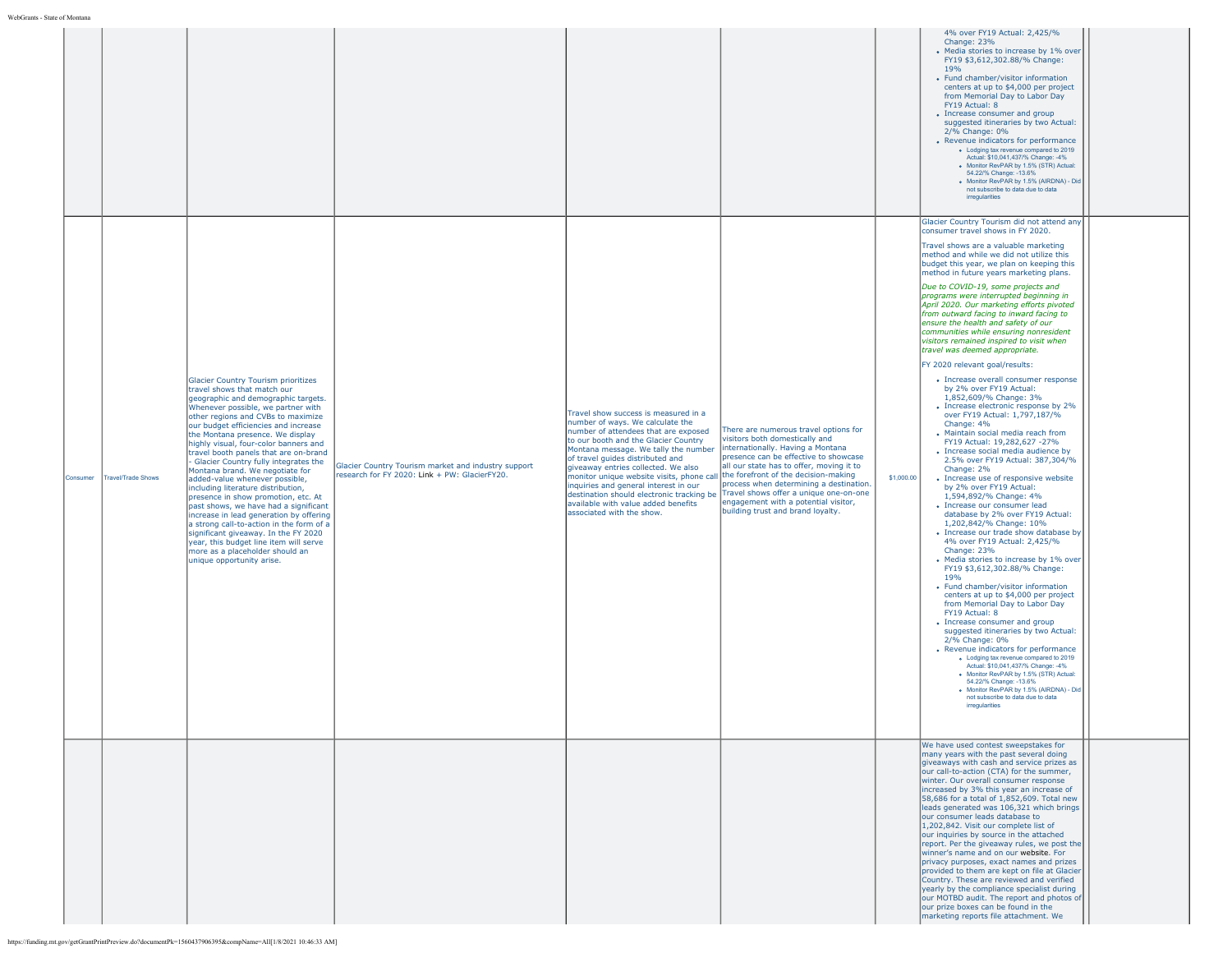| WebGrants - State of Montana                                                                               |                                                                                                                                                                                                                                                                                                                                                                                                                                                                                                                                                                                        |                                                                                                                                                                                                                                                                                                                                                                                                                                                                                                                                                                                                                                                                                                                                                                                                                                  |                                                                                                                                                                                                          |                                                                                                                                                                                                                                                                                                                                                                                                   |                                                                                                                                                                                                                                                                                                                                                                                                                                                                                                                                                                                                                                                                                                                                                                                                                                                                                                                                                                                                                                                                                                                                                                                                                                                                                                                                                                                                                                                                                                                                                                                                                                                                                                                                                                                                                                                                                                                                                                                                                                                               |                            |
|------------------------------------------------------------------------------------------------------------|----------------------------------------------------------------------------------------------------------------------------------------------------------------------------------------------------------------------------------------------------------------------------------------------------------------------------------------------------------------------------------------------------------------------------------------------------------------------------------------------------------------------------------------------------------------------------------------|----------------------------------------------------------------------------------------------------------------------------------------------------------------------------------------------------------------------------------------------------------------------------------------------------------------------------------------------------------------------------------------------------------------------------------------------------------------------------------------------------------------------------------------------------------------------------------------------------------------------------------------------------------------------------------------------------------------------------------------------------------------------------------------------------------------------------------|----------------------------------------------------------------------------------------------------------------------------------------------------------------------------------------------------------|---------------------------------------------------------------------------------------------------------------------------------------------------------------------------------------------------------------------------------------------------------------------------------------------------------------------------------------------------------------------------------------------------|---------------------------------------------------------------------------------------------------------------------------------------------------------------------------------------------------------------------------------------------------------------------------------------------------------------------------------------------------------------------------------------------------------------------------------------------------------------------------------------------------------------------------------------------------------------------------------------------------------------------------------------------------------------------------------------------------------------------------------------------------------------------------------------------------------------------------------------------------------------------------------------------------------------------------------------------------------------------------------------------------------------------------------------------------------------------------------------------------------------------------------------------------------------------------------------------------------------------------------------------------------------------------------------------------------------------------------------------------------------------------------------------------------------------------------------------------------------------------------------------------------------------------------------------------------------------------------------------------------------------------------------------------------------------------------------------------------------------------------------------------------------------------------------------------------------------------------------------------------------------------------------------------------------------------------------------------------------------------------------------------------------------------------------------------------------|----------------------------|
| Consumer<br>Sweepstakes                                                                                    | In FY 2019, we continued our level of<br>giveaways by providing cash cards,<br>America the Beautiful National Park<br>Passes and experience prizes as our<br>call-to-action for the campaigns. When<br>needed, we generally have significant<br>support from our partners that include<br>in-kind and/or deeply discounted rates<br>had CTA giveaways attached and<br>complete list of our inquiries by<br>for the campaign giveaway is<br>promoted via all our marketing<br>mediums including social media,<br>online and print.<br>We plan to continue this strategy for<br>FY 2020. | Glacier Country Tourism market and industry support<br>research for FY 2020: Link + PW: GlacierFY20.<br>for services such as accommodations, Yahoo Small Business says call-to-actions (CTAs) are critical<br>tickets and rentals. Two out of four of for achieving any results online, because traffic, subscribers<br>our largest lead generators in FY 2018 and followers don't do you any good until they become leads<br>land eventually customers. That's why calls-to-action can be<br>resulted in over 51,000 leads. Visit our used in more places than just your website. They should also our contest page online.<br>be employed in your blog, social media, email blasts, guest<br>source for that year. The call-to-action articles, sponsored content editorial and anywhere else you<br>publish or market online. | We will track ad statistics and giveaway<br>entries for each campaign and per our<br>contest rules, for each campaign<br>giveaway, we track and post the winners perform well as compared to no call-to- | Over the past several years we have<br>experimented with various types of call-<br>to-action (CTA) incentives in our<br>promotions. The type and value of the<br>giveaway incentives varies each year.<br>Depending on the marketing channel,<br>the response varies. Online, all tend to<br>action. At travel shows, larger, more<br>extravagant giveaways work far better<br>than smaller ones. | gave away 16 sweepstakes giveaways in<br>FY 2020 including one for National Travel<br>and Tourism Week which was a special<br>promotion in light of COVID-19 and its<br>impacts to the travel industry.<br>This marketing method was successful as<br>it achieved what we had hoped as<br>measured in our overall goals/results<br>below. We plan to continue to use this<br>method in our future marketing efforts.<br>Due to COVID-19, some projects and<br>programs were interrupted beginning in<br>April 2020. Our marketing efforts pivoted<br>from outward facing to inward facing to<br>ensure the health and safety of our<br>communities while ensuring nonresident<br>visitors remained inspired to visit when<br>travel was deemed appropriate.<br>\$15,000.00 FY 2020 relevant goal/results:<br>• Increase overall consumer response<br>by 2% over FY19 Actual:<br>1,852,609/% Change: 3%<br>• Increase electronic response by 2%<br>over FY19 Actual: 1,797,187/%<br>Change: 4%<br>• Maintain social media reach from<br>FY19 Actual: 19,282,627 -27%<br>• Increase social media audience by<br>2.5% over FY19 Actual: 387,304/%<br>Change: 2%<br>• Increase use of responsive website<br>by 2% over FY19 Actual:<br>1,594,892/% Change: 4%<br>· Increase our consumer lead<br>database by 2% over FY19 Actual:<br>1,202,842/% Change: 10%<br>• Increase our trade show database by<br>4% over FY19 Actual: 2,425/%<br>Change: 23%<br>• Media stories to increase by 1% over<br>FY19 \$3,612,302.88/% Change:<br>19%<br>• Fund chamber/visitor information<br>centers at up to \$4,000 per project<br>from Memorial Day to Labor Day<br>FY19 Actual: 8<br>• Increase consumer and group<br>suggested itineraries by two Actual:<br>2/% Change: 0%<br>• Revenue indicators for performance<br>. Lodging tax revenue compared to 2019<br>Actual: \$10,041,437/% Change: -4%<br>. Monitor RevPAR by 1.5% (STR) Actual:<br>54.22/% Change: -13.6%<br>· Monitor RevPAR by 1.5% (AIRDNA) - Did<br>not subscribe to data due to data<br>irregularities | JUNE2020CINQUIRYREPORT.pdf |
| https://funding.mt.gov/getGrantPrintPreview.do?documentPk=1560437906395&compName=All[1/8/2021 10:46:33 AM] |                                                                                                                                                                                                                                                                                                                                                                                                                                                                                                                                                                                        |                                                                                                                                                                                                                                                                                                                                                                                                                                                                                                                                                                                                                                                                                                                                                                                                                                  |                                                                                                                                                                                                          |                                                                                                                                                                                                                                                                                                                                                                                                   | Our webpage marketing effort continues to<br>complement our paid media placement<br>very nicely. While keywords and well-<br>crafted editorial on a webpage work very<br>nicely to organically optimize a website for<br>search engine optimization (SEO), paid<br>webpage marketing greatly elevates all the<br>pages within a site and bring them up in<br>the search rankings. We use our webpage<br>marketing budget in a variety of ways thus<br>combining into a broad-based strategy<br>that helps us reach our overall goal to<br>grow our web presence. We meld organic<br>with paid webpage strategizes:<br>• Careful search engine optimization<br>analysis and constant editorial<br>adjustments on glaciermt.com using<br>best practices and a host of software<br>applications to measure results and<br>compare progress with competitors<br>in our industry.<br>• Paid keyword or other targeting<br>segment purchasing with Google,<br>YouTube, Bing and other engines we<br>feel serve our needs and align with<br>the marketing plan objectives.<br>• Special expanded focus on the rural<br>community pages and related<br>organic traffic opportunities to<br>supply potential web searchers<br>looking for tourism information in<br>our lesser-known rural communities<br>with updated, quality content and<br>rich media.<br>• Content pages designed for search<br>engines categorization, back link<br>opportunities, to drive traffic and a<br>host of organic search steps such as                                                                                                                                                                                                                                                                                                                                                                                                                                                                                                                                                |                            |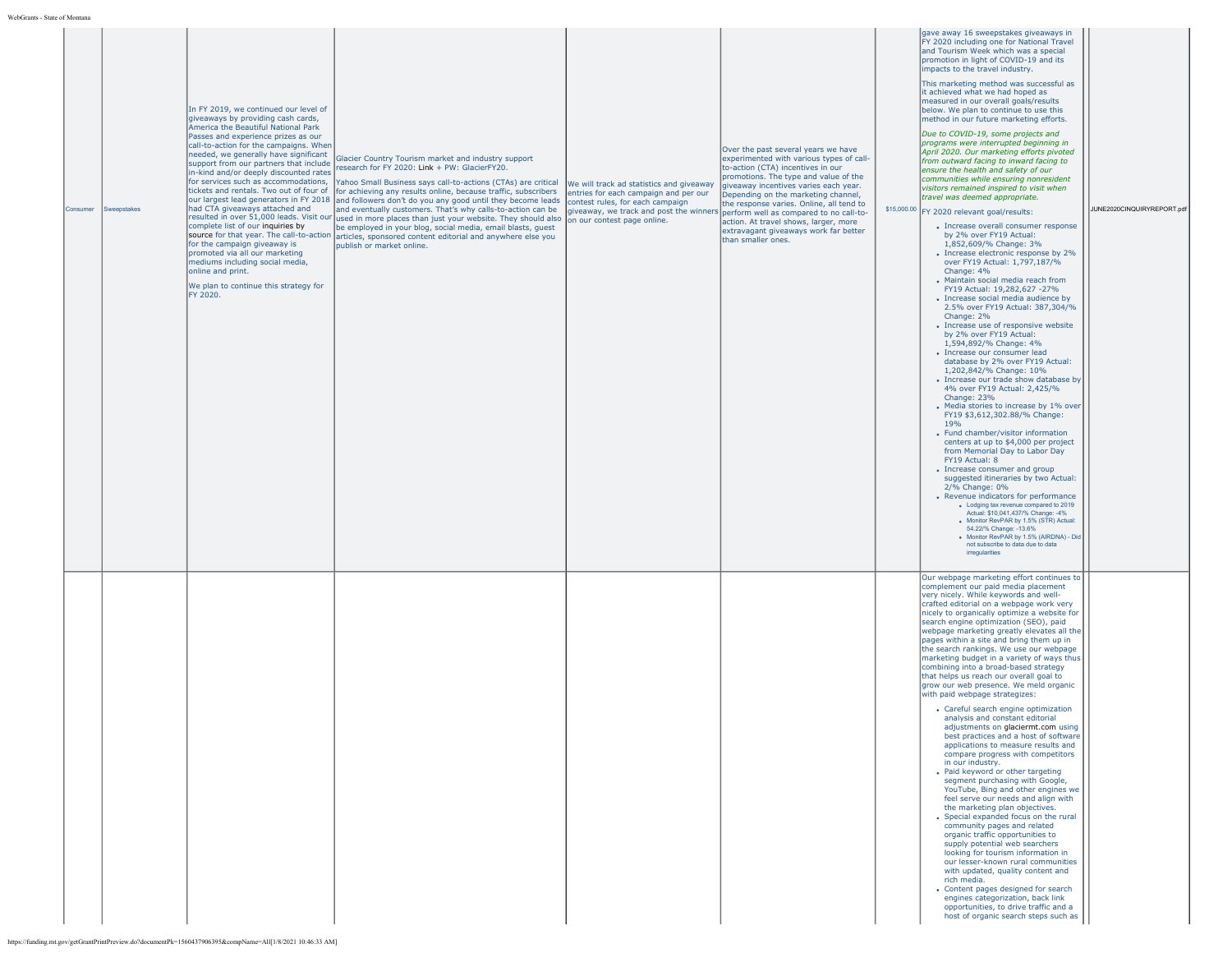|  | Consumer | Webpage<br>Marketing/SEO/SEM | We continue to complement the<br>design of our primary and mobile<br>websites promoting Glacier Country<br>online with marketing strategies that<br>include search engine optimization,<br>search engine marketing submission<br>and copywriting that encourages site<br>visitors to take action and integrates<br>keywords used for SEO, SEM, website<br>design strategies, online promotions,<br>reciprocal linking, email marketing and<br>social media.<br>The use of search engines to drive<br>traffic to tourism destination websites<br>has only grown more important over<br>the vears. We focus a good deal on<br>organic and paid search engine<br>marketing to improve our position<br>among hundreds of keywords<br>prospective travelers are using while<br>they consider vacations destinations. | Glacier Country Tourism market and industry support<br>research for FY 2020: Link + PW: GlacierFY20.<br>95.8% of American leisure travelers own or regularly use a<br>mobile phone, and 68% actively use this device to plan their<br>trips. The State of the American<br>Traveler Fall 2017   Volume 26<br>Marketers say they produce content because it helps them<br>build credibility with customers and demonstrate their<br>expertise. Source: www2.prophet.com/the-2016-state-of-<br>digital-content<br>Search engines are among the most popular online planning<br>sources for travelers, particularly among leisure<br>travelers. The 2014 Traveler's Road to Decision, Google<br>Glacier Country Tourism concentrates on providing creative<br>and unique content. This is in the form writing the editorial of<br>our site with key word combinations in mind as well<br>ntegrating other tools such as social media and blogs.<br>Search algorithms reward original content such as blog posts.<br>Blogs give corporate websites 434 percent more indexed<br>bages, 97 percent more inbound links and 55 percent more<br>visitors, according to ContentPlus14, a U.K.-based content<br>marketing consultancy. Content Marketing Trends in the<br>Travel Industry, Skift.com | Webpage marketing is more than buying<br>keywords or studying hot search trends<br>but also careful organic testing and<br>researching of how best to layout the<br>content within the website for the<br>organization to best serve the needs of<br>customers and help customers find that<br>great content quickly while searching.<br>We analyze our webpage and traveler<br>data and look to find strategic content<br>that places our webpage high on search<br>result pages organically and leads to a<br>high conversion of searches to website<br>visitors for glaciermt.com. We are<br>constantly challenging our team to<br>research new internet marketing<br>strategies in the hopes of driving more<br>traffic to our websites and social media<br>channels. We currently track and will<br>continue to track all of this via our<br>webpage and social media tracking<br>report, total webpage visitor report, blog<br>(consumer and B2B) reports and total<br>inquiry source report. | Webpage marketing consists of search<br>engine optimization (SEO) and search<br>engine marketing (SEM). SEO is<br>increasing the amount of website<br>visitors by getting the site to appear<br>high on results returned by a search<br>engine. SEM is considered internet<br>marketing that increases a site's<br>visibility through organic search engines<br>results and advertising. SEM includes<br>SEO as well as other search marketing<br>tactics.<br>Webpage marketing helps the content<br>within the website best serve the needs<br>of customers and help customers find<br>great content quickly while searching.<br>Every page of glaciermt.com is written<br>with keyword search strings. When we<br>buy keywords, we are then able to boost<br>the organic search with paid search. In<br>FY 2018, we launched a new<br>glaciermt.com using forward thinking<br>SEO strategy. After only one week, we<br>were already getting higher organic<br>search engine rankings than we were<br>able to do using both organic and paid<br>previously. Add in the power of paid<br>keywords and we are now able to widen<br>the scope to build lesser-known pages,<br>specifically community and activity-<br>based landing pages. In FY 2019, we<br>broadened our SEO and SEM to focus on<br>building awareness of our 75 rural<br>communities and lesser traveled<br>cooridors. |  | refreshers and regular weekly tasks<br>that benefit page rank and organic<br>positioning of glaciermt.com on the<br>world wide web.<br>SEO coding work with microsites and other<br>boutique content areas we feel provide us<br>a competitive advantage to market on<br>search engines to drive new traffic streams<br>to the website. This year, we combined<br>content that has performed well for us on<br>our website with new keywords that<br>directly fed what Google keywords we<br>bought to support our website for Google<br>search placement.<br>Maintenance of trending keywords we<br>want to improve upon for our competitive<br>page ranking and monitor daily to improve<br>our positioning to capture the awareness<br>and business of potential visitors using the<br>web for travel research needs.<br>Having a strong webpage marketing<br>strategy is absolutely critical in the ever-<br>changing digital landscape for destination<br>marketing. We will plan on maintaining the<br>element of our overall marketing strategy<br>as it certainly aids in the overall success of<br>meeting and exceeding our marketing<br>goals. We attribute 59,852 inquiry<br>leads generated from Google alone.<br>\$100,000.00 As an example of how strategic SEO/SEM<br>webpage marketing can work, we launched<br>our new website mid-February of 2018.<br>Normally, brands will see a decrease in<br>traffic and data collected and this can<br>occur for several months while the site<br>optimizes. Our site did not see a decrease<br>at all, in fact, our site traffic increased and<br>the amount of data we were collecting<br>from users of the site tripled. Site traffic<br>remains very strong for the and we saw<br>another 4% growth for FY 2020 for a total<br>of 1.594.892 unique user sessions.<br>This marketing method was successful as<br>it achieved what we had hoped as<br>measured in our overall goals/results<br>below. We plan to continue to use this<br>method in our future marketing efforts.<br>To see a complete list of keywords used<br>for this funding year, see the attached<br>report.<br>Due to COVID-19, some projects and<br>programs were interrupted beginning in<br>April 2020. Our marketing efforts pivoted<br>from outward facing to inward facing to<br>ensure the health and safety of our<br>communities while ensuring nonresident<br>visitors remained inspired to visit when<br>travel was deemed appropriate.<br>FY 2020 relevant goal/results:<br>• Increase overall consumer response<br>by 2% over FY19 Actual:<br>1,852,609/% Change: 3%<br>• Increase electronic response by 2%<br>over FY19 Actual: 1,797,187/%<br>Change: 4%<br>· Maintain social media reach from<br>FY19 Actual: 19,282,627 -27%<br>· Increase social media audience by<br>2.5% over FY19 Actual: 387,304/%<br>Change: 2%<br>• Increase use of responsive website<br>by 2% over FY19 Actual:<br>1,594,892/% Change: 4%<br>· Increase our consumer lead<br>database by 2% over FY19 Actual:<br>1,202,842/% Change: 10%<br>• Increase our trade show database by<br>4% over FY19 Actual: 2,425/%<br>Change: 23%<br>• Media stories to increase by 1% over<br>FY19 \$3,612,302.88/% Change:<br>19%<br>• Fund chamber/visitor information<br>centers at up to \$4,000 per project<br>from Memorial Day to Labor Day<br>FY19 Actual: 8<br>• Increase consumer and group<br>suggested itineraries by two Actual:<br>2/% Change: 0%<br>• Revenue indicators for performance<br>. Lodging tax revenue compared to 2019<br>Actual: \$10,041,437/% Change: -4%<br>. Monitor RevPAR by 1.5% (STR) Actual: | FY20 Updated Master Glacier<br>Country Tourism_Keywords.pd |
|--|----------|------------------------------|-----------------------------------------------------------------------------------------------------------------------------------------------------------------------------------------------------------------------------------------------------------------------------------------------------------------------------------------------------------------------------------------------------------------------------------------------------------------------------------------------------------------------------------------------------------------------------------------------------------------------------------------------------------------------------------------------------------------------------------------------------------------------------------------------------------------|------------------------------------------------------------------------------------------------------------------------------------------------------------------------------------------------------------------------------------------------------------------------------------------------------------------------------------------------------------------------------------------------------------------------------------------------------------------------------------------------------------------------------------------------------------------------------------------------------------------------------------------------------------------------------------------------------------------------------------------------------------------------------------------------------------------------------------------------------------------------------------------------------------------------------------------------------------------------------------------------------------------------------------------------------------------------------------------------------------------------------------------------------------------------------------------------------------------------------------------------------------------------------------------|-----------------------------------------------------------------------------------------------------------------------------------------------------------------------------------------------------------------------------------------------------------------------------------------------------------------------------------------------------------------------------------------------------------------------------------------------------------------------------------------------------------------------------------------------------------------------------------------------------------------------------------------------------------------------------------------------------------------------------------------------------------------------------------------------------------------------------------------------------------------------------------------------------------------------------------------------------------------------------------------------------|-----------------------------------------------------------------------------------------------------------------------------------------------------------------------------------------------------------------------------------------------------------------------------------------------------------------------------------------------------------------------------------------------------------------------------------------------------------------------------------------------------------------------------------------------------------------------------------------------------------------------------------------------------------------------------------------------------------------------------------------------------------------------------------------------------------------------------------------------------------------------------------------------------------------------------------------------------------------------------------------------------------------------------------------------------------------------------------------------------------------------------------------------------------------------------------------------------------------------------------------------------------------------------------------------------------------------------------------------------------------------------------------|--|-----------------------------------------------------------------------------------------------------------------------------------------------------------------------------------------------------------------------------------------------------------------------------------------------------------------------------------------------------------------------------------------------------------------------------------------------------------------------------------------------------------------------------------------------------------------------------------------------------------------------------------------------------------------------------------------------------------------------------------------------------------------------------------------------------------------------------------------------------------------------------------------------------------------------------------------------------------------------------------------------------------------------------------------------------------------------------------------------------------------------------------------------------------------------------------------------------------------------------------------------------------------------------------------------------------------------------------------------------------------------------------------------------------------------------------------------------------------------------------------------------------------------------------------------------------------------------------------------------------------------------------------------------------------------------------------------------------------------------------------------------------------------------------------------------------------------------------------------------------------------------------------------------------------------------------------------------------------------------------------------------------------------------------------------------------------------------------------------------------------------------------------------------------------------------------------------------------------------------------------------------------------------------------------------------------------------------------------------------------------------------------------------------------------------------------------------------------------------------------------------------------------------------------------------------------------------------------------------------------------------------------------------------------------------------------------------------------------------------------------------------------------------------------------------------------------------------------------------------------------------------------------------------------------------------------------------------------------------------------------------------------------------------------------------------------------------------------------------------------------------------------------------------------------------------------------------------------------------------------------------------------------------------------------------------------------------------------------------------------------------------------------------------------------------------------------------------------------------------------------------------------------------------------------------------------------------------------------------------------------------------------------------|------------------------------------------------------------|
|--|----------|------------------------------|-----------------------------------------------------------------------------------------------------------------------------------------------------------------------------------------------------------------------------------------------------------------------------------------------------------------------------------------------------------------------------------------------------------------------------------------------------------------------------------------------------------------------------------------------------------------------------------------------------------------------------------------------------------------------------------------------------------------------------------------------------------------------------------------------------------------|------------------------------------------------------------------------------------------------------------------------------------------------------------------------------------------------------------------------------------------------------------------------------------------------------------------------------------------------------------------------------------------------------------------------------------------------------------------------------------------------------------------------------------------------------------------------------------------------------------------------------------------------------------------------------------------------------------------------------------------------------------------------------------------------------------------------------------------------------------------------------------------------------------------------------------------------------------------------------------------------------------------------------------------------------------------------------------------------------------------------------------------------------------------------------------------------------------------------------------------------------------------------------------------|-----------------------------------------------------------------------------------------------------------------------------------------------------------------------------------------------------------------------------------------------------------------------------------------------------------------------------------------------------------------------------------------------------------------------------------------------------------------------------------------------------------------------------------------------------------------------------------------------------------------------------------------------------------------------------------------------------------------------------------------------------------------------------------------------------------------------------------------------------------------------------------------------------------------------------------------------------------------------------------------------------|-----------------------------------------------------------------------------------------------------------------------------------------------------------------------------------------------------------------------------------------------------------------------------------------------------------------------------------------------------------------------------------------------------------------------------------------------------------------------------------------------------------------------------------------------------------------------------------------------------------------------------------------------------------------------------------------------------------------------------------------------------------------------------------------------------------------------------------------------------------------------------------------------------------------------------------------------------------------------------------------------------------------------------------------------------------------------------------------------------------------------------------------------------------------------------------------------------------------------------------------------------------------------------------------------------------------------------------------------------------------------------------------|--|-----------------------------------------------------------------------------------------------------------------------------------------------------------------------------------------------------------------------------------------------------------------------------------------------------------------------------------------------------------------------------------------------------------------------------------------------------------------------------------------------------------------------------------------------------------------------------------------------------------------------------------------------------------------------------------------------------------------------------------------------------------------------------------------------------------------------------------------------------------------------------------------------------------------------------------------------------------------------------------------------------------------------------------------------------------------------------------------------------------------------------------------------------------------------------------------------------------------------------------------------------------------------------------------------------------------------------------------------------------------------------------------------------------------------------------------------------------------------------------------------------------------------------------------------------------------------------------------------------------------------------------------------------------------------------------------------------------------------------------------------------------------------------------------------------------------------------------------------------------------------------------------------------------------------------------------------------------------------------------------------------------------------------------------------------------------------------------------------------------------------------------------------------------------------------------------------------------------------------------------------------------------------------------------------------------------------------------------------------------------------------------------------------------------------------------------------------------------------------------------------------------------------------------------------------------------------------------------------------------------------------------------------------------------------------------------------------------------------------------------------------------------------------------------------------------------------------------------------------------------------------------------------------------------------------------------------------------------------------------------------------------------------------------------------------------------------------------------------------------------------------------------------------------------------------------------------------------------------------------------------------------------------------------------------------------------------------------------------------------------------------------------------------------------------------------------------------------------------------------------------------------------------------------------------------------------------------------------------------------------------------------------------|------------------------------------------------------------|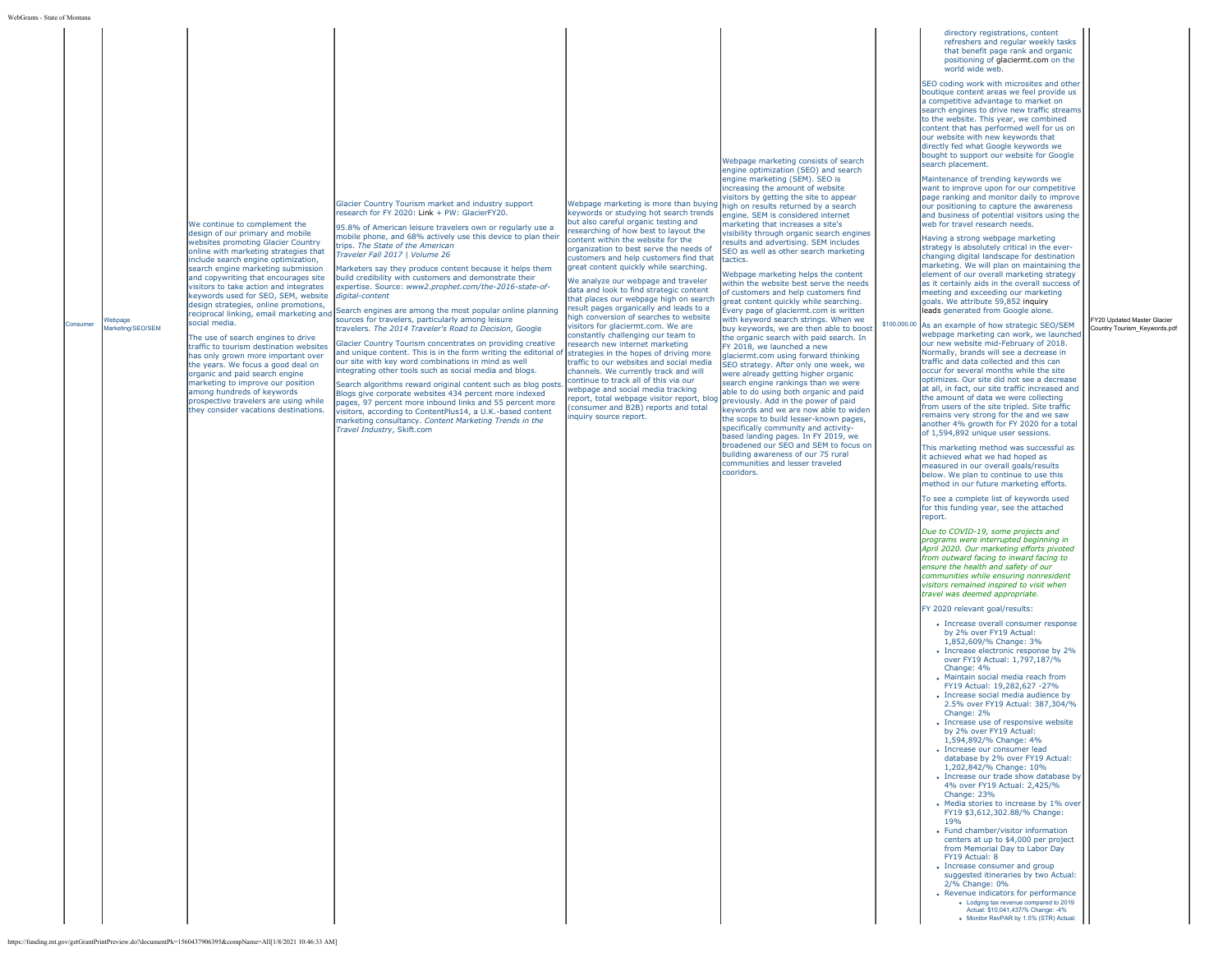| Consumer | Cooperative Marketing | Glacier Country Tourism has created a<br>program that offers more assistance<br>for our charming small towns to help<br>them not only understand what<br>tourism can do for them but to work<br>with them through education<br>workshops (three workshops currently<br>exist), essential marketing training,<br>best practices, etc. and help connect<br>them to other<br>people/organizations/agencies that<br>have programs that could help them.<br>We hope to develop this program in<br>coming years to strengthen Glacier<br>Country's position as a premier<br>destination while also stimulating our<br>rural economies, protecting and<br>enhancing local resources and<br>fostering community pride.<br>Building upon the workshop series we<br>already offer, we have created a<br>marketing assistance grant program<br>that can be used for specific marketing<br>campaign development and<br>implementation (cannot be used for<br>material development without a<br>distribution campaign included) by a<br>community (chamber, CVB, main<br>street organization, development<br>organization). | Glacier Country Tourism market and industry support<br>research for FY 2020: Link + PW: GlacierFY20.<br>https://destinationthink.com/destinations-shifting-to-digital-<br>first-marketing-improve-word-of-mouth-promotion | The grant programs are all subject to<br>the rules and regulations and thus will<br>be required to present methods of<br>tracking performance that meet the<br>standards all funded DMO's are subject<br>to. Individual grant reports will be<br>required by all recipients. | Visitors to Glacier Country are looking<br>for experiences throughout the region-<br>no matter how far off the beaten path.<br>They are especially interested in taking<br>advantage of the region's abundant<br>outdoor recreational activities, natural<br>and cultural landscapes, and authentic<br>Montana experiences.<br>Our board is made of up representatives<br>from across all eight counties and realize<br>the importance of our organization<br>reaching out to offer assistance to our<br>communities who would like it to either<br>develop or expand their tourism<br>economy. | 54.22/% Change: -13.6%<br>· Monitor RevPAR by 1.5% (AIRDNA) - Did<br>not subscribe to data due to data<br>irregularities<br>We were thrilled to create the Glacier<br>Country Cooperative Marketing Grant<br>Program (GCCMGP) designed to provide<br>50/50 matching expense funding for<br>projects to promote an area or event on a<br>cooperative basis with a nonprofit tourism<br>related organization. The intent of this<br>program is to encourage the development<br>of new or expanded marketing projects,<br>thereby increasing the tourism appeal of<br>the city or region to nonresident visitors.<br>Glacier Country Tourism uses the online<br>grant program Submittable. It allows us to<br>manage the program 100% online. Once<br>the project is done, we can download the<br>entire project in a .zip file and save to our<br>server.<br>We had four completed applications this<br>budget year.<br>1. Cut Bank Welcome/VIC Sign - Cut<br>Bank Area Chamber of Commerce<br>replaced their Visitor Information<br>Center outdoor sign with new<br>wayfinding sign to help travelers<br>identify the location of the Cut Bank<br>Visitor Information Center. Photo of<br>installed sign is attached.<br>2. Paradise Cultural and Visitor Center<br>Highway Signs - Production and<br>installation of two Paradise Center<br>Highway Signs - one at the<br>intersection of MT-200 and MT-135<br>and one on MT-200 between<br>Paradise and Plains (for eastbound<br>traffic). Photo of installed sign is<br>attached.<br>3. Stevensville Mainstreet Campaign<br>- Stevensville Mainstreet Association<br>TV and Digital Tourism Marketing<br>Campaign. Campaign delivered<br>683,758 impressions, 1,274 clicks,<br>for a click thru rate of 0.19% (3<br>times higher than national<br>average). Samples of creative along<br>with the final performance report are<br>attached.<br>4. Ninepipes Museum Brochure<br>- Ninepipes Museum Brochure.<br>Brochure incorporated their new logo<br>for outreach and marketing purposes<br>in both hard copy and digital<br>formats. Final creative of brochure is<br>attached.<br>\$40,000.00<br>This marketing method was successful as<br>it achieved what we had hoped as<br>measured in our overall goals/results<br>below. We plan to continue to use this<br>method in our future marketing efforts.<br>Due to COVID-19, some projects and<br>programs were interrupted beginning in<br>April 2020. Our marketing efforts pivoted<br>from outward facing to inward facing to<br>ensure the health and safety of our<br>communities while ensuring nonresident<br>visitors remained inspired to visit when<br>travel was deemed appropriate.<br>FY 2020 relevant goal/results:<br>• Increase overall consumer response<br>by 2% over FY19 Actual:<br>1.852.609/% Change: 3%<br>• Increase electronic response by 2%<br>over FY19 Actual: 1,797,187/%<br>Change: 4%<br>• Maintain social media reach from<br>FY19 Actual: 19.282.627 -27%<br>• Increase social media audience by<br>2.5% over FY19 Actual: 387,304/%<br>Change: 2%<br>• Increase use of responsive website<br>by 2% over FY19 Actual:<br>1,594,892/% Change: 4%<br>· Increase our consumer lead<br>database by 2% over FY19 Actual:<br>1,202,842/% Change: 10%<br>• Increase our trade show database by<br>4% over FY19 Actual: 2,425/%<br>Change: 23%<br>• Media stories to increase by 1% over<br>FY19 \$3,612,302.88/% Change: | FY 2020 COOP Marketing<br>Completion Report Support<br>Information.pdf |
|----------|-----------------------|----------------------------------------------------------------------------------------------------------------------------------------------------------------------------------------------------------------------------------------------------------------------------------------------------------------------------------------------------------------------------------------------------------------------------------------------------------------------------------------------------------------------------------------------------------------------------------------------------------------------------------------------------------------------------------------------------------------------------------------------------------------------------------------------------------------------------------------------------------------------------------------------------------------------------------------------------------------------------------------------------------------------------------------------------------------------------------------------------------------|---------------------------------------------------------------------------------------------------------------------------------------------------------------------------------------------------------------------------|------------------------------------------------------------------------------------------------------------------------------------------------------------------------------------------------------------------------------------------------------------------------------|-------------------------------------------------------------------------------------------------------------------------------------------------------------------------------------------------------------------------------------------------------------------------------------------------------------------------------------------------------------------------------------------------------------------------------------------------------------------------------------------------------------------------------------------------------------------------------------------------|-------------------------------------------------------------------------------------------------------------------------------------------------------------------------------------------------------------------------------------------------------------------------------------------------------------------------------------------------------------------------------------------------------------------------------------------------------------------------------------------------------------------------------------------------------------------------------------------------------------------------------------------------------------------------------------------------------------------------------------------------------------------------------------------------------------------------------------------------------------------------------------------------------------------------------------------------------------------------------------------------------------------------------------------------------------------------------------------------------------------------------------------------------------------------------------------------------------------------------------------------------------------------------------------------------------------------------------------------------------------------------------------------------------------------------------------------------------------------------------------------------------------------------------------------------------------------------------------------------------------------------------------------------------------------------------------------------------------------------------------------------------------------------------------------------------------------------------------------------------------------------------------------------------------------------------------------------------------------------------------------------------------------------------------------------------------------------------------------------------------------------------------------------------------------------------------------------------------------------------------------------------------------------------------------------------------------------------------------------------------------------------------------------------------------------------------------------------------------------------------------------------------------------------------------------------------------------------------------------------------------------------------------------------------------------------------------------------------------------------------------------------------------------------------------------------------------------------------------------------------------------------------------------------------------------------------------------------------------------------------------------------------------------------------------------------------------------------------------------------------------------------------------------------------------------------------------------------------------------------------------------------------------------------------------------------------------------------------------------------------------------------------------------------------------------------------------------------|------------------------------------------------------------------------|
|          |                       | https://funding.mt.gov/getGrantPrintPreview.do?documentPk=1560437906395&compName=All[1/8/2021 10:46:33 AM]                                                                                                                                                                                                                                                                                                                                                                                                                                                                                                                                                                                                                                                                                                                                                                                                                                                                                                                                                                                                     |                                                                                                                                                                                                                           |                                                                                                                                                                                                                                                                              |                                                                                                                                                                                                                                                                                                                                                                                                                                                                                                                                                                                                 |                                                                                                                                                                                                                                                                                                                                                                                                                                                                                                                                                                                                                                                                                                                                                                                                                                                                                                                                                                                                                                                                                                                                                                                                                                                                                                                                                                                                                                                                                                                                                                                                                                                                                                                                                                                                                                                                                                                                                                                                                                                                                                                                                                                                                                                                                                                                                                                                                                                                                                                                                                                                                                                                                                                                                                                                                                                                                                                                                                                                                                                                                                                                                                                                                                                                                                                                                                                                                                                             |                                                                        |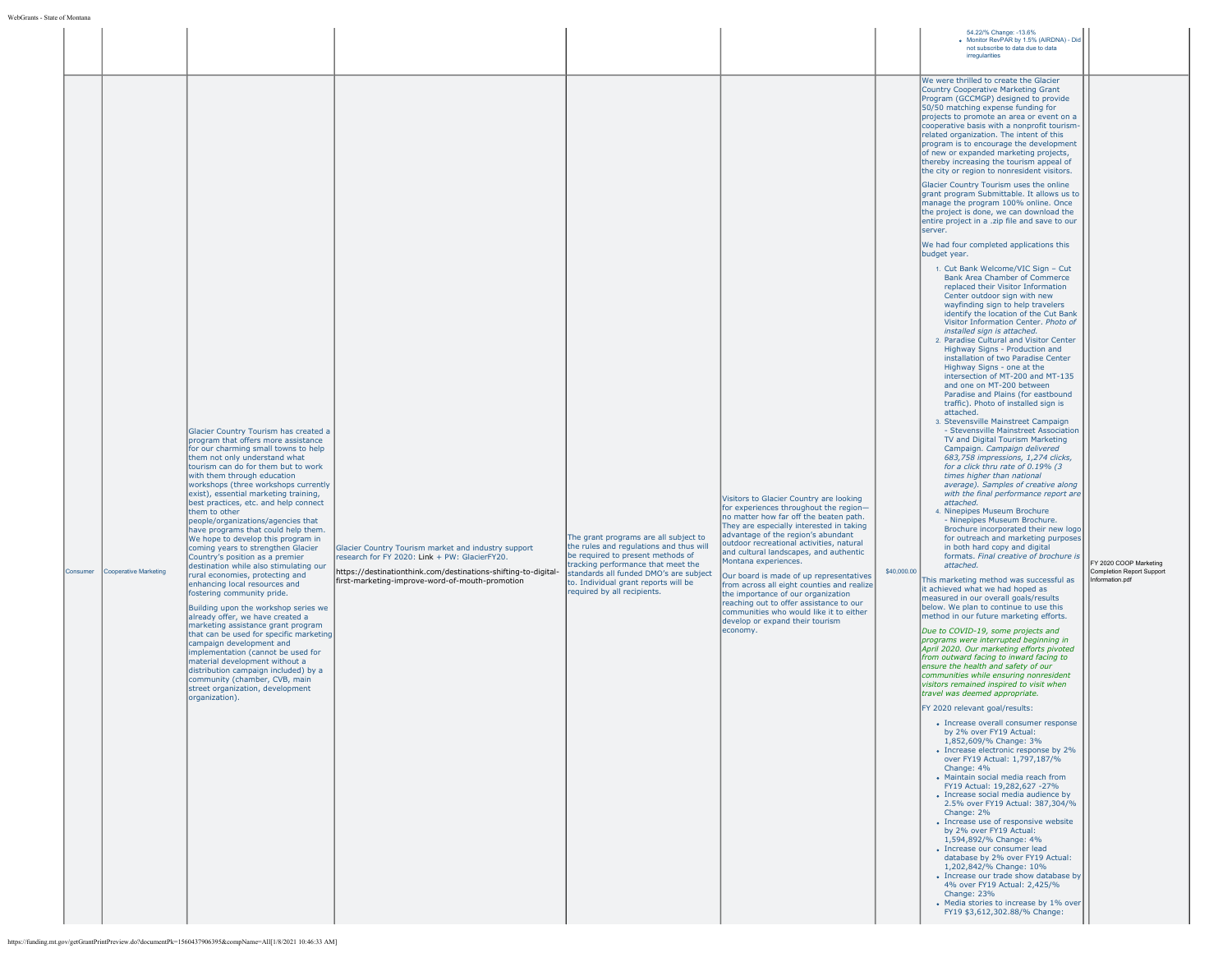|                                       |                                                                                                                                                                                                                                                                                                                                                                                                                                                                                                                                           |                                                                                                                                                                                                                                                                                                                                                                                                                                                                                                                                                                                                                                                                                                      |                                                                                                                                                                                                                                                                                                                                                                                                                                                                                                                                                                                                                                                                                                                                                                                                                                                                                                                    |                                                                                                                                                                                                                                                                                                                                 | 19%<br>• Fund chamber/visitor information<br>centers at up to \$4,000 per project<br>from Memorial Day to Labor Day<br>FY19 Actual: 8<br>• Increase consumer and group<br>suggested itineraries by two Actual:<br>2/% Change: 0%<br>• Revenue indicators for performance<br>• Lodging tax revenue compared to 2019<br>Actual: \$10,041,437/% Change: -4%<br>. Monitor RevPAR by 1.5% (STR) Actual:<br>54.22/% Change: -13.6%<br>· Monitor RevPAR by 1.5% (AIRDNA) - Did<br>not subscribe to data due to data<br>irregularities                                                                                                                                                                                                                                                                                                                                                                                                                                                                                                                                                                                                                                                                                                                                                                                                                                                                                                                                                                                                                                                                                                                                                                                                                                                                                                                                                                                                                                                                                                                                                                                                                                                                                                                                                                                                                                                                                                                                                                                                                                                                                                                                                                                                                                                                                                                                                                                                                                                                                   |                                                     |
|---------------------------------------|-------------------------------------------------------------------------------------------------------------------------------------------------------------------------------------------------------------------------------------------------------------------------------------------------------------------------------------------------------------------------------------------------------------------------------------------------------------------------------------------------------------------------------------------|------------------------------------------------------------------------------------------------------------------------------------------------------------------------------------------------------------------------------------------------------------------------------------------------------------------------------------------------------------------------------------------------------------------------------------------------------------------------------------------------------------------------------------------------------------------------------------------------------------------------------------------------------------------------------------------------------|--------------------------------------------------------------------------------------------------------------------------------------------------------------------------------------------------------------------------------------------------------------------------------------------------------------------------------------------------------------------------------------------------------------------------------------------------------------------------------------------------------------------------------------------------------------------------------------------------------------------------------------------------------------------------------------------------------------------------------------------------------------------------------------------------------------------------------------------------------------------------------------------------------------------|---------------------------------------------------------------------------------------------------------------------------------------------------------------------------------------------------------------------------------------------------------------------------------------------------------------------------------|------------------------------------------------------------------------------------------------------------------------------------------------------------------------------------------------------------------------------------------------------------------------------------------------------------------------------------------------------------------------------------------------------------------------------------------------------------------------------------------------------------------------------------------------------------------------------------------------------------------------------------------------------------------------------------------------------------------------------------------------------------------------------------------------------------------------------------------------------------------------------------------------------------------------------------------------------------------------------------------------------------------------------------------------------------------------------------------------------------------------------------------------------------------------------------------------------------------------------------------------------------------------------------------------------------------------------------------------------------------------------------------------------------------------------------------------------------------------------------------------------------------------------------------------------------------------------------------------------------------------------------------------------------------------------------------------------------------------------------------------------------------------------------------------------------------------------------------------------------------------------------------------------------------------------------------------------------------------------------------------------------------------------------------------------------------------------------------------------------------------------------------------------------------------------------------------------------------------------------------------------------------------------------------------------------------------------------------------------------------------------------------------------------------------------------------------------------------------------------------------------------------------------------------------------------------------------------------------------------------------------------------------------------------------------------------------------------------------------------------------------------------------------------------------------------------------------------------------------------------------------------------------------------------------------------------------------------------------------------------------------------------|-----------------------------------------------------|
| <b>Ad Agency Services</b><br>Consumer | Glacier Country Tourism's agency of<br>record works closely with us on many<br>facets of our marketing plan from<br>strategy and implementation to<br>tracking and analysis. Their staff<br>works thoroughly with our staff, board<br>of directors, partner organizations and<br>other agencies to analyze current<br>problems and opportunities as well as<br>our past and current effectiveness. In<br>FY 2019, we added strategy<br>development and implementation of<br>our social media program to our<br>agency of record's duties. | Glacier Country Tourism market and industry support<br>research for FY 2020: Link + PW: GlacierFY20.<br>The professional services provided by our contract agency<br>not only assist us with gathering relevant and supporting<br>research, they work with our team to analyze this<br>information to create a marketing plan targeting markets<br>using effective and efficient methods - providing strong<br>return on investment not only in the performance of the<br>campaign but bringing new revenue into our communities<br>from nonresident visitors.<br>https://esto.ustravel.org/sites/default/files/CN_Myths.pdf<br>https://destinationthink.com/3-content-marketing-trends-<br>dmo-2019 | Success on our campaigns and<br>marketing efforts translates to<br>successful planning support. The way we<br>measure the success of the work our<br>agency does is directly reported in our<br>overall goals and objectives. We would<br>never be able to achieve the quality and<br>quantity of work without the services of<br>our advertising agency. They assist us<br>directly and indirectly in every single<br>marketing method we implement and<br>they help us in the planning phase, the<br>reporting and evaluation phases. Our<br>tracking will include consumer response,<br>electronic response, social media<br>response, website stats, consumer/B2B<br>database leads, media stories and<br>consumer/B2B itineraries. To support<br>this data we will provide a copy of all<br>weekly agendas outlining everything<br>the Glacier Country Tourism marketing<br>team (staff and agency) is doing. | Good marketing support from<br>professionals who live and breathe<br>various components of marketing,<br>development, implementation and<br>evaluation helps us design an effective<br>marketing plan and develop a creative<br>and effective message ensuring<br>maximum efficiency in the project<br>planning and evaluation. | Glacier Country understands the<br>importance of having knowledgeable<br>professionals who can help develop our<br>marketing plan, implement it and then<br>evaluate it for its overall performance. The<br>success of our program is directly<br>responsible for having the right resources,<br>expertise and passion to promote Western<br>Montana's travel experience to a national<br>and international audience thus bringing<br>over a billion non-resident dollars into our<br>region every year.<br>We absolutely plan to keep direct and<br>indirect resources available to us through<br>having an advertising agency of record in<br>place. As a way to show the work that our<br>agency does for us, we track hours worked<br>for projected completed as tracked by our<br>weekly meetings. Our agency provides<br>services under two contracts - one for our<br>public funded projects and one for our<br>private projects. Almost all our marketing<br>methods are supported by them.<br>This marketing method was successful as<br>it achieved what we had hoped as<br>measured in our overall goals/results<br>below. We absolutely plan to keep direct<br>and indirect resources available to us<br>through having an advertising agency of<br>record in place.<br>Due to COVID-19, some projects and<br>programs were interrupted beginning in<br>April 2020. Our marketing efforts pivoted<br>from outward facing to inward facing to<br>ensure the health and safety of our<br>communities while ensuring nonresident<br>visitors remained inspired to visit when<br>travel was deemed appropriate. Our<br>agency was critical in allowing us to make<br>\$380,000.00 this pivot quickly and smoothly.<br>FY 2020 relevant goal/results:<br>• Increase overall consumer response<br>by 2% over FY19 Actual:<br>1,852,609/% Change: 3%<br>• Increase electronic response by 2%<br>over FY19 Actual: 1,797,187/%<br>Change: 4%<br>. Maintain social media reach from<br>FY19 Actual: 19,282,627 -27%<br>• Increase social media audience by<br>2.5% over FY19 Actual: 387,304/%<br>Change: 2%<br>• Increase use of responsive website<br>by 2% over FY19 Actual:<br>1,594,892/% Change: 4%<br>• Increase our consumer lead<br>database by 2% over FY19 Actual:<br>1,202,842/% Change: 10%<br>• Increase our trade show database by<br>4% over FY19 Actual: 2,425/%<br>Change: 23%<br>• Media stories to increase by 1% over<br>FY19 \$3,612,302.88/% Change:<br>19%<br>• Fund chamber/visitor information<br>centers at up to \$4,000 per project<br>from Memorial Day to Labor Day<br>FY19 Actual: 8<br>• Increase consumer and group<br>suggested itineraries by two Actual:<br>2/% Change: 0%<br>• Revenue indicators for performance<br>. Lodging tax revenue compared to 2019<br>Actual: \$10.041.437/% Change: -4%<br>. Monitor RevPAR by 1.5% (STR) Actual:<br>54.22/% Change: -13.6%<br>· Monitor RevPAR by 1.5% (AIRDNA) - Did<br>not subscribe to data due to data<br>irregularities | FY20 GC Windfall Retainer Hours<br>Tracking-EOY.pdf |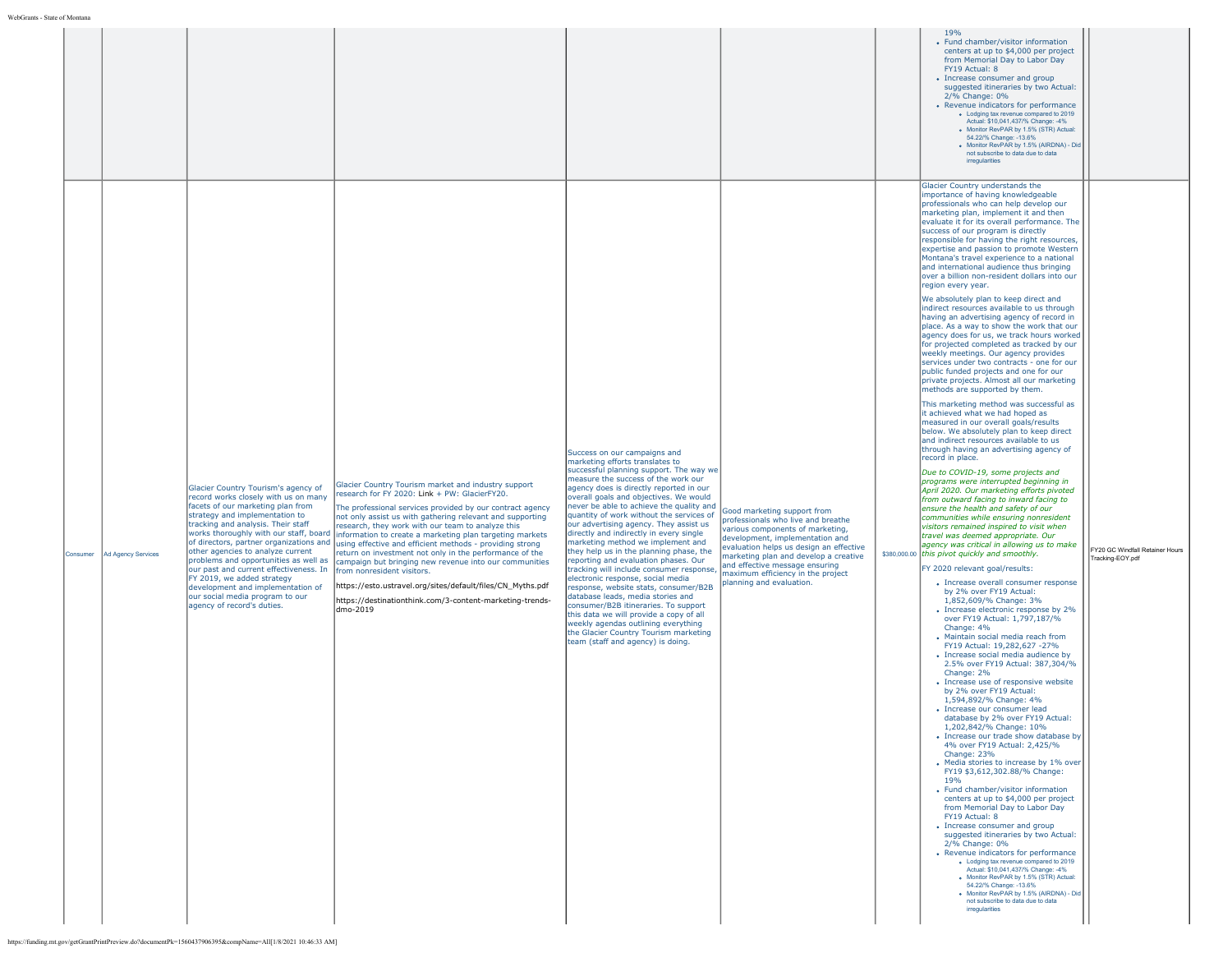| Consumer | <b>Opportunity Marketing</b> | These methods are determined as the<br>opportunities become available or as<br>projects are necessary throughout the<br>year. All efforts done will comply with<br>the rules and regulations.<br>https://funding.mt.gov/getGrantPrintPreview.do?documentPk=1560437906395&compName=All[1/8/2021 10:46:33 AM] | No specific research is available for this line item at this<br>time. | These funds are to be used for allowable the overall success of our program.<br>opportunities we are unaware of when<br>we prepare our marketing plan each<br>year. As these projects are done, we will<br>follow the measurement and reporting<br>requirements in the rules and<br>regulations for the allowable methods<br>for each. | Every project we do ultimately results in<br>While do not know what these projects<br>are in the beginning of the year, we<br>certainly appreciate the ability to use<br>the line item as a funding source. Each<br>will be an allowable project and will<br>follow the measurement and reporting<br>requirements in the rules and<br>requlations. | We had three opportunity projects we used<br>Opportunity Marketing funds this year. All<br>of the projects below were successful as<br>the outcome of each was exactly as we<br>had anticipated.<br>1. Computer equipment - This project<br>was successful, and we would<br>certainly do again.<br>2. Clearwater kiosk - This project was<br>successful, and we would certainly<br>do again.<br>3. AudFest Film Festival - This project<br>was successful, and we would<br>certainly do again.<br>1) We had to upgrade two laptops and we<br>purchased five remote workstations which<br>allowed us secure VPN access from our<br>remote home offices to our office server<br>without speed being bogged down. This<br>was critical as beginning March 16, all but<br>one person moved to work remotely from<br>their homes due to COVID-19. We had<br>three bids for each piece of equipment that<br>was required per state RFP laws and bids<br>were attached to the invoice from our IT<br>company including hardware, software and<br>installation. Both of these computers and<br>workstations are primarily used to support<br>our marketing programs so according to<br>the TAC Rules and Regulations, we are<br>allowed to use marketing funds to<br>purchase them from opportunity funding.<br>2) The visitor kiosk located at the MT DOT<br>Clearwater Rest Area was turned over to<br>Glacier Country Tourism from the<br>Blackfoot Challenge. After many years of<br>wear and tear, we needed to do some<br>badly needed maintenance. We power<br>washed and treat the wood shakes on the<br>roof. We took over responsibility for the<br>kiosk in 2011 and had not done anything<br>outside of power washing the structure.<br>We were not able to do the entire<br>structure due to weather and then COVID.<br>3) AudFest is a local film festival that we<br>sponsored supporting film and television<br>production in Montana and promote the<br>Glacier Country region as a location to film<br>producers. Sponsorship included a half<br>page program ad, :30 spot during<br>screenings, Montana Meetup Breakfast<br>sponsorship. See the attached PDF for<br>samples of the sponsorship deliverables.<br>AUDIENCE AWARDS provide filmmakers<br>with the opportunity to gain exposure &<br>accelerate careers. The event provides a<br>stage for diverse, emerging talent and<br>creative work. The democratized platform<br>celebrates the power of storytelling and<br>provides filmmakers with the tools to build<br>an audience. Films submitted to<br>\$40,000.00 opportunities are juried by industry<br>professionals and the global audience. The<br>top films win prizes and screen at festivals<br>around the world.<br>We plan to continue to retain an<br>opportunity marketing fund in future years<br>as this allows us to maintain a budget that<br>we can access to take advantage of<br>projects that may have not been<br>anticipated when the marketing budget<br>was established. All projects we do within<br>the budget line item must be an eligible<br>marketing method, follow the TAC rules<br>and requiations and meet the overall goals<br>and objectives of our marketing plan.<br>Due to COVID-19, some projects and<br>programs were interrupted beginning in<br>April 2020. Our marketing efforts pivoted<br>from outward facing to inward facing to<br>ensure the health and safety of our<br>communities while ensuring nonresident<br>visitors remained inspired to visit when<br>travel was deemed appropriate.<br>FY 2020 relevant goal/results:<br>• Increase overall consumer response<br>by 2% over FY19 Actual:<br>1,852,609/% Change: 3%<br>• Increase electronic response by 2%<br>over FY19 Actual: 1,797,187/%<br>Change: 4%<br>• Maintain social media reach from<br>FY19 Actual: 19,282,627 -27% | FY20 Opportunity Marketing.pdf |
|----------|------------------------------|-------------------------------------------------------------------------------------------------------------------------------------------------------------------------------------------------------------------------------------------------------------------------------------------------------------|-----------------------------------------------------------------------|----------------------------------------------------------------------------------------------------------------------------------------------------------------------------------------------------------------------------------------------------------------------------------------------------------------------------------------|----------------------------------------------------------------------------------------------------------------------------------------------------------------------------------------------------------------------------------------------------------------------------------------------------------------------------------------------------|-------------------------------------------------------------------------------------------------------------------------------------------------------------------------------------------------------------------------------------------------------------------------------------------------------------------------------------------------------------------------------------------------------------------------------------------------------------------------------------------------------------------------------------------------------------------------------------------------------------------------------------------------------------------------------------------------------------------------------------------------------------------------------------------------------------------------------------------------------------------------------------------------------------------------------------------------------------------------------------------------------------------------------------------------------------------------------------------------------------------------------------------------------------------------------------------------------------------------------------------------------------------------------------------------------------------------------------------------------------------------------------------------------------------------------------------------------------------------------------------------------------------------------------------------------------------------------------------------------------------------------------------------------------------------------------------------------------------------------------------------------------------------------------------------------------------------------------------------------------------------------------------------------------------------------------------------------------------------------------------------------------------------------------------------------------------------------------------------------------------------------------------------------------------------------------------------------------------------------------------------------------------------------------------------------------------------------------------------------------------------------------------------------------------------------------------------------------------------------------------------------------------------------------------------------------------------------------------------------------------------------------------------------------------------------------------------------------------------------------------------------------------------------------------------------------------------------------------------------------------------------------------------------------------------------------------------------------------------------------------------------------------------------------------------------------------------------------------------------------------------------------------------------------------------------------------------------------------------------------------------------------------------------------------------------------------------------------------------------------------------------------------------------------------------------------------------------------------------------------------------------------------------------------------------------------------------------------------------------------------------------------------------------------------------------------------------------------------------------------------------------------------------------------------------------------------------------------------------------------------|--------------------------------|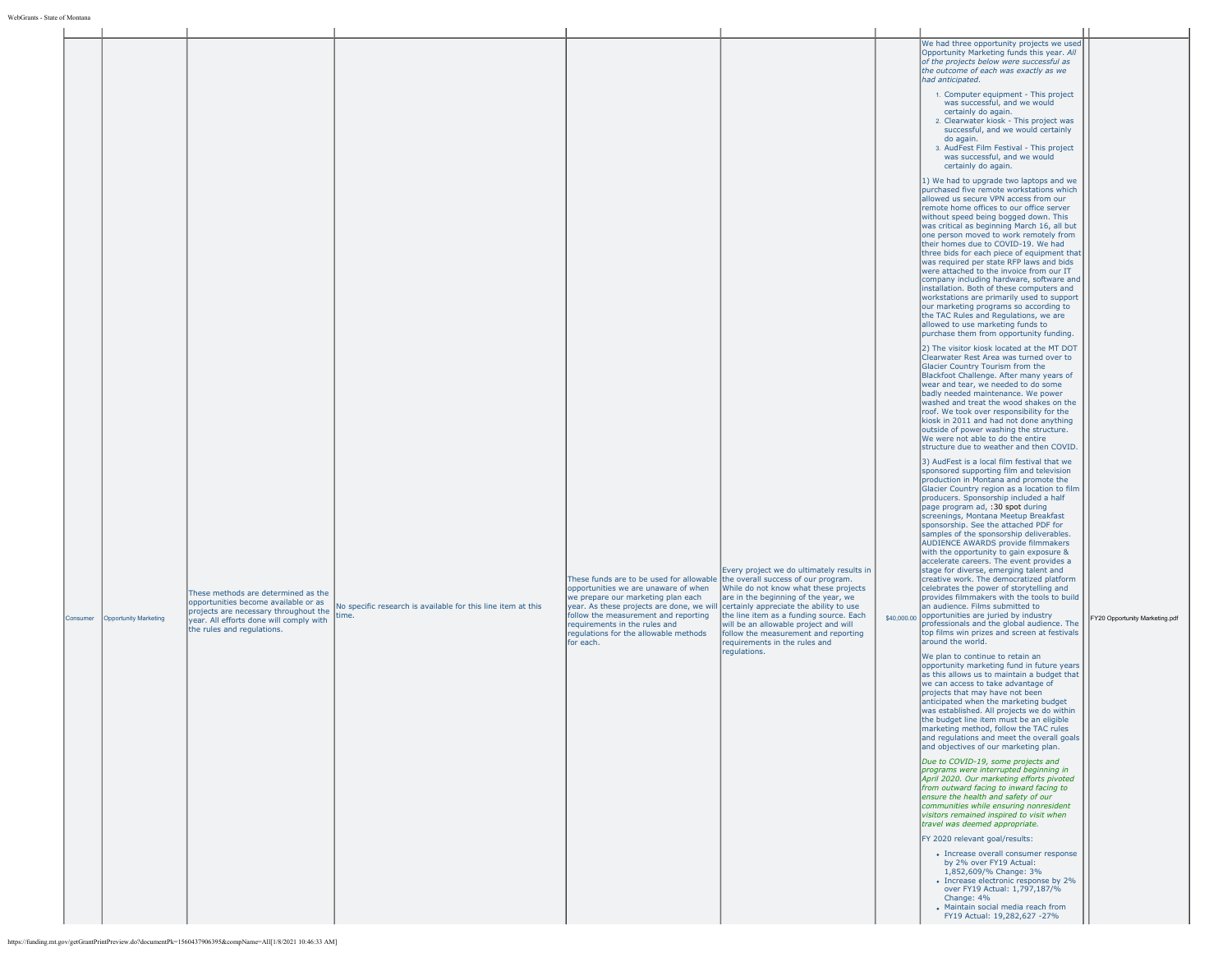|  |  | · Increase social media audience by<br>2.5% over FY19 Actual: 387,304/%<br>Change: 2%<br>• Increase use of responsive website<br>by 2% over FY19 Actual:<br>1,594,892/% Change: 4%<br>· Increase our consumer lead<br>database by 2% over FY19 Actual:<br>1,202,842/% Change: 10%<br>• Increase our trade show database by<br>4% over FY19 Actual: 2,425/%<br>Change: 23%<br>• Media stories to increase by 1% over<br>FY19 \$3,612,302.88/% Change:<br>19%<br>• Fund chamber/visitor information<br>centers at up to \$4,000 per project<br>from Memorial Day to Labor Day<br>FY19 Actual: 8<br>• Increase consumer and group<br>suggested itineraries by two Actual:<br>2/% Change: 0%<br>• Revenue indicators for performance<br>. Lodging tax revenue compared to 2019<br>Actual: \$10,041,437/% Change: -4%<br>. Monitor RevPAR by 1.5% (STR) Actual:<br>54.22/% Change: -13.6%<br>· Monitor RevPAR by 1.5% (AIRDNA) - Did<br>not subscribe to data due to data<br>irregularities                                                                                                                                                                                                                                                                                                                                                                                                                                                                                                                                                                                                                                                                                                                                                                                                                                                                                                                                                                                                                                                                                                                                                                                                                                                                                                                                                                                                                                                                                                                                              |
|--|--|-------------------------------------------------------------------------------------------------------------------------------------------------------------------------------------------------------------------------------------------------------------------------------------------------------------------------------------------------------------------------------------------------------------------------------------------------------------------------------------------------------------------------------------------------------------------------------------------------------------------------------------------------------------------------------------------------------------------------------------------------------------------------------------------------------------------------------------------------------------------------------------------------------------------------------------------------------------------------------------------------------------------------------------------------------------------------------------------------------------------------------------------------------------------------------------------------------------------------------------------------------------------------------------------------------------------------------------------------------------------------------------------------------------------------------------------------------------------------------------------------------------------------------------------------------------------------------------------------------------------------------------------------------------------------------------------------------------------------------------------------------------------------------------------------------------------------------------------------------------------------------------------------------------------------------------------------------------------------------------------------------------------------------------------------------------------------------------------------------------------------------------------------------------------------------------------------------------------------------------------------------------------------------------------------------------------------------------------------------------------------------------------------------------------------------------------------------------------------------------------------------------------------------------|
|  |  | We had seven joint venture projects this<br>year. The joint venture line item must be<br>used on projects that with our fellow<br>destination marketing organizations. We<br>are very pleased with the projects we did<br>this year. Visit our inquiry source reports<br>and our FY 2020 media performance<br>tracking report (attached) with details for<br>the following joint ventures. Due to<br>document size limitations of webgrants, we<br>have provided a link to a DropBox to view<br>all scans and screens shots of our<br>advertisements.<br>1. Montana Accommodations Guide<br>Printing (MOTBD) - This project was<br>successful, and we would certainly<br>do again.<br>2. VisaVue (MOTBD) - This project was<br>successful and we would certainly do<br>again.<br>3. Winter G2G (Yellowstone Country) -<br>This project was successful and we<br>to build upon it with additional niche<br>markets in FY 2020.<br>4. Warm G2G (Yellowstone Country) -<br>This project was successful and we<br>to build upon it with additional niche<br>markets in FY 2020.<br>5. Sojern (MOTBD) - This project was<br>successful, and we would certainly<br>do again.<br>6. Trip Advisor - This project was<br>successful, and we would certainly<br>do again.<br>7. Crown of the Continent MapGuide<br>Reprint - This project was<br>successful, and we would certainly<br>do again.<br>1) Along with other regional organizations,<br>Glacier Country contributed funding to<br>MOTBD to assist with printing costs to<br>publish the Montana Accommodations<br>Guide that is available at VICs and<br>chambers of commerce across the state.<br>With a minimal investment, we are able to<br>serve thousands of visitors who still<br>embrace print publications over digital<br>mobile devices.<br>2) VisaVue is data research for consumer<br>and commercial visitor spend made using<br>Visa credits cards. Our participation in this<br>joint venture with MOTBD allows them the<br>regional level data and well as us. This<br>data is proprietary so I cannot share the<br>detailed report you can access some of it<br>via MOTBD research tool.<br>$3 + 4$ ) We partnered with Yellowstone<br>Country Tourism on a new niche marketing<br>program called Glacier to Geysers. This<br>project allowed Yellowstone Country and<br>Glacier Country to pool our funds to<br>market our regions to specific<br>psychographic targets.<br>This year, we expanded the site to include<br>not just snowmobile and motorcycle but |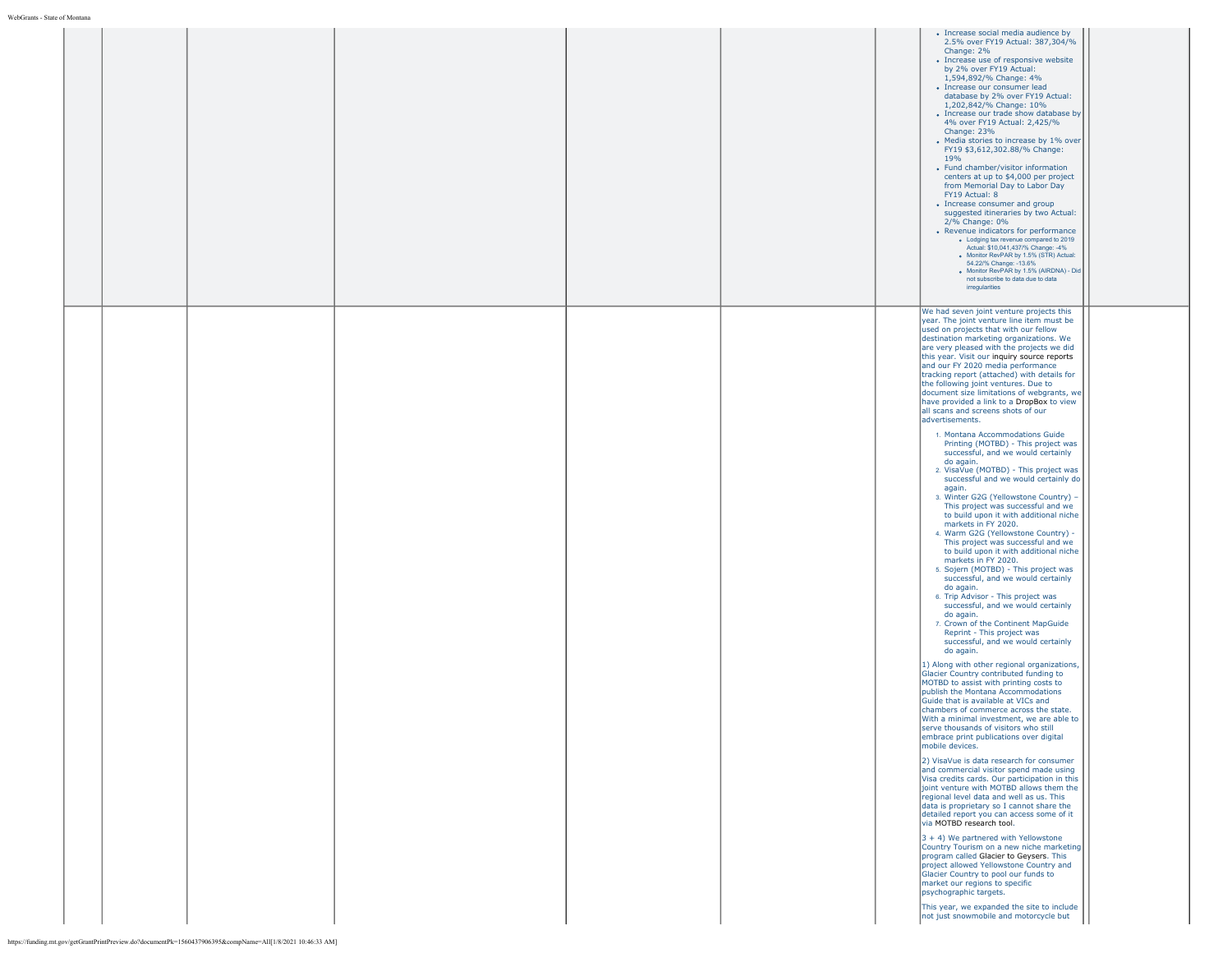| Consumer | Joint Ventures | These joint venture methods are<br>determined as the opportunities<br>become available or as projects with<br>our follow regions, CVBs and MOTBD<br>are necessary throughout the year. All<br>efforts done will comply with the rules<br>and regulations. | https://destinationthink.com/destinations-shifting-to-digital-<br>first-marketing-improve-word-of-mouth-promotion | These funds are to be used for allowable<br>joint venture opportunities we are<br>unaware of when we prepare our<br>marketing plan each year. As these<br>projects are done, we will follow the<br>measurement and reporting<br>requirements in the rules and<br>regulations for the methods<br>implemented. Our tracking will be<br>monitored by project that will ultimately<br>impact the results of our consumer<br>response, electronic response, social<br>media response, website stats,<br>consumer/B2B database leads, media<br>stories and consumer/B2B itineraries. | Every project we do ultimately results in<br>the overall success of our program.<br>While do not know what these projects<br>are in the beginning of the year, we<br>certainly appreciate the ability to use<br>the line item as a funding source. Each<br>will be an allowable project and will<br>follow the measurement and reporting<br>requirements in the rules and<br>regulations. | museums, nordic and downhill skiing and<br>other winter recreation. We supported this<br>effort with a paid media plan including<br>targeted and retargeted audiences and a<br>mixed media ad package with Smithsonian<br>Magazine for the museums. Total inquiries<br>generated 3,524.<br>\$90,000.00 The website is our key marketing and<br>fulfillment tool. Our digital campaign<br>delivered over 6,439,362 impressions,<br>.70% CTR at a CPC of \$8.11.<br>5) Sojern Digital Marketing<br>Winter (MOTBD) - 1,386,552 impressions<br>delivered, $4,637$ clicks, .33% CTR = \$7.21<br>CPM | Glacier Country FY20 TOTAL<br>Media Plan + Performance<br>Report.pdf |
|----------|----------------|-----------------------------------------------------------------------------------------------------------------------------------------------------------------------------------------------------------------------------------------------------------|-------------------------------------------------------------------------------------------------------------------|--------------------------------------------------------------------------------------------------------------------------------------------------------------------------------------------------------------------------------------------------------------------------------------------------------------------------------------------------------------------------------------------------------------------------------------------------------------------------------------------------------------------------------------------------------------------------------|-------------------------------------------------------------------------------------------------------------------------------------------------------------------------------------------------------------------------------------------------------------------------------------------------------------------------------------------------------------------------------------------|------------------------------------------------------------------------------------------------------------------------------------------------------------------------------------------------------------------------------------------------------------------------------------------------------------------------------------------------------------------------------------------------------------------------------------------------------------------------------------------------------------------------------------------------------------------------------------------------|----------------------------------------------------------------------|
|          |                |                                                                                                                                                                                                                                                           |                                                                                                                   |                                                                                                                                                                                                                                                                                                                                                                                                                                                                                                                                                                                |                                                                                                                                                                                                                                                                                                                                                                                           | 6) Sojern Digital Marketing Warm<br>$(MOTBD) - 1,2,005,975$ impressions<br>delivered, 3,855 clicks, .19% CTR = \$3.74<br><b>CPM</b><br>7) Crown of the Continent MapGuide<br>Reprint - These maps continue to be in<br>credibly popular with an order of 74,975 in<br>July 2019 and 90,353 distributed between                                                                                                                                                                                                                                                                                 |                                                                      |
|          |                |                                                                                                                                                                                                                                                           |                                                                                                                   |                                                                                                                                                                                                                                                                                                                                                                                                                                                                                                                                                                                |                                                                                                                                                                                                                                                                                                                                                                                           | July and December of 2019.<br>Joint ventures sometimes do not provide<br>for strong performance tracking but do<br>provide for strong brand awareness for not<br>only Montana but for Glacier Country as<br>well. We try to invest in projects we can<br>track but acknowledge this is not always<br>possible. All of these joint venture projects<br>were successful and we would do again.                                                                                                                                                                                                   |                                                                      |
|          |                |                                                                                                                                                                                                                                                           |                                                                                                                   |                                                                                                                                                                                                                                                                                                                                                                                                                                                                                                                                                                                |                                                                                                                                                                                                                                                                                                                                                                                           | Due to COVID-19, some projects and<br>programs were interrupted beginning in<br>April 2020. Our marketing efforts pivoted<br>from outward facing to inward facing to<br>ensure the health and safety of our<br>communities while ensuring nonresident<br>visitors remained inspired to visit when<br>travel was deemed appropriate.                                                                                                                                                                                                                                                            |                                                                      |
|          |                |                                                                                                                                                                                                                                                           |                                                                                                                   |                                                                                                                                                                                                                                                                                                                                                                                                                                                                                                                                                                                |                                                                                                                                                                                                                                                                                                                                                                                           | FY 2020 relevant goal/results:<br>• Increase overall consumer response<br>by 2% over FY19 Actual:<br>1,852,609/% Change: 3%<br>• Increase electronic response by 2%<br>over FY19 Actual: 1,797,187/%<br>Change: 4%<br>• Maintain social media reach from                                                                                                                                                                                                                                                                                                                                       |                                                                      |
|          |                |                                                                                                                                                                                                                                                           |                                                                                                                   |                                                                                                                                                                                                                                                                                                                                                                                                                                                                                                                                                                                |                                                                                                                                                                                                                                                                                                                                                                                           | FY19 Actual: 19,282,627 -27%<br>• Increase social media audience by<br>2.5% over FY19 Actual: 387,304/%<br>Change: 2%<br>• Increase use of responsive website<br>by 2% over FY19 Actual:<br>1,594,892/% Change: 4%<br>• Increase our consumer lead<br>database by 2% over FY19 Actual:<br>1,202,842/% Change: 10%<br>• Increase our trade show database by<br>4% over FY19 Actual: 2,425/%<br>Change: 23%<br>• Media stories to increase by 1% over<br>FY19 \$3,612,302.88/% Change:                                                                                                           |                                                                      |
|          |                |                                                                                                                                                                                                                                                           |                                                                                                                   |                                                                                                                                                                                                                                                                                                                                                                                                                                                                                                                                                                                |                                                                                                                                                                                                                                                                                                                                                                                           | 19 <sub>%</sub><br>• Fund chamber/visitor information<br>centers at up to \$4,000 per project<br>from Memorial Day to Labor Day<br>FY19 Actual: 8<br>• Increase consumer and group<br>suggested itineraries by two Actual:<br>2/% Change: 0%<br>• Revenue indicators for performance<br>. Lodging tax revenue compared to 2019<br>Actual: \$10,041,437/% Change: -4%<br>· Monitor RevPAR by 1.5% (STR) Actual:<br>54.22/% Change: -13.6%<br>· Monitor RevPAR by 1.5% (AIRDNA) - Did<br>not subscribe to data due to data<br>irregularities                                                     |                                                                      |
|          |                |                                                                                                                                                                                                                                                           |                                                                                                                   |                                                                                                                                                                                                                                                                                                                                                                                                                                                                                                                                                                                |                                                                                                                                                                                                                                                                                                                                                                                           | Glacier Country continues to employ a<br>robust blog and social media strategy.<br>Social media is an important aspect of our<br>overall digital effort.<br>Several years ago, we started to see the<br>impacts of several significant shifts in<br>three primary social channels, facebook,<br>instagram and twitter. Over the course of<br>the last three years we made significant<br>changes to our strategy to determine the<br>content we post. This strategy has been<br>incredibly successful. In mid-March of<br>2020, we paused our paid social media                                |                                                                      |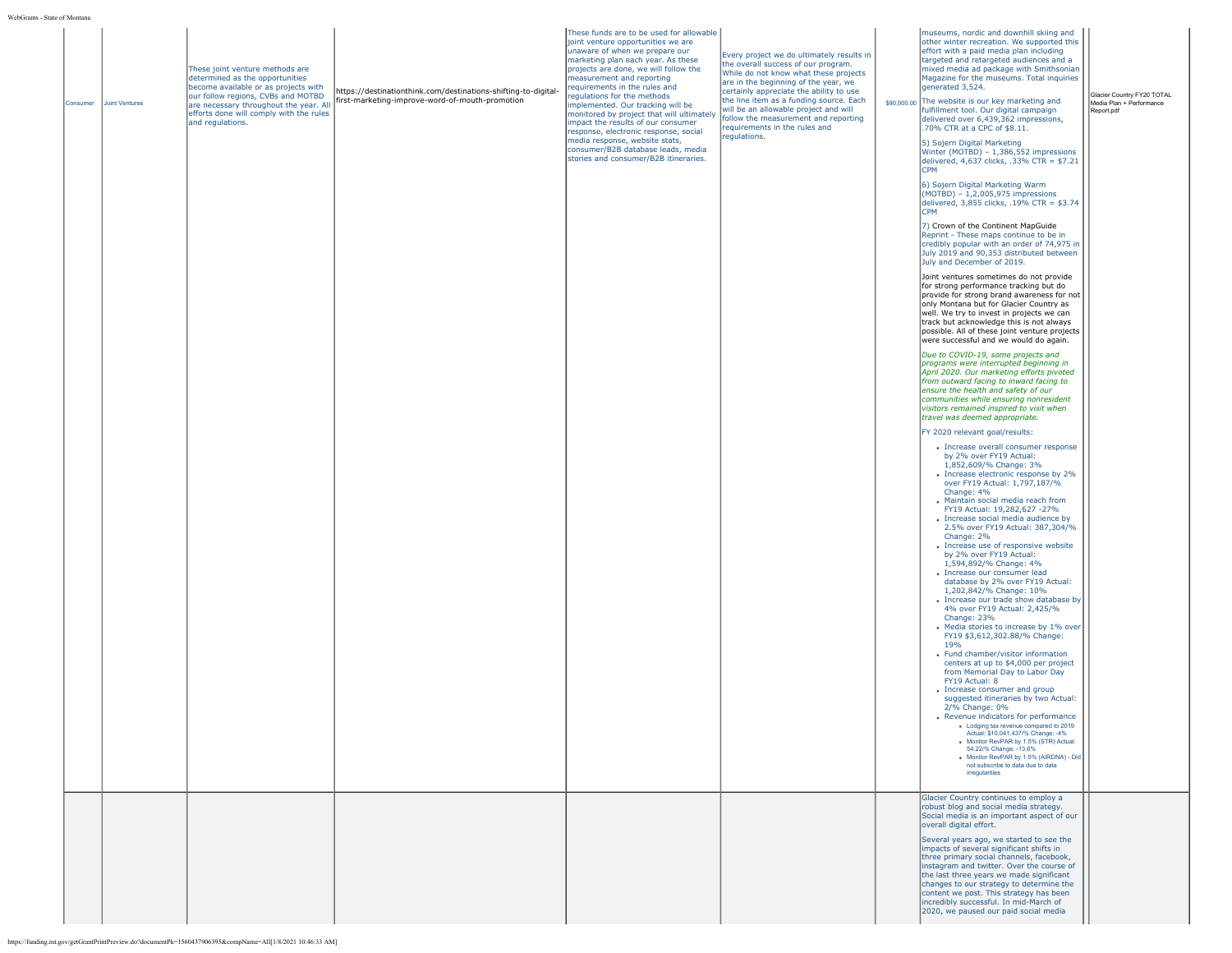|          |              |                                                                                                                                                                                                                                                                                                                                                                                                                                                                                                                                                                                                                                                                                    |                                                                                                                                                                                                                                                                                                                                                                                                                                                                                                                                                                                                                                                                                                                                                                                                                                                                                                                                                                                                                                                                                                                                                                                                                                                                                                                                                                                                                                                                                                                                                                                                                                                                                                                                                                                                                                                                                                         |                                                                                                                                                                                                                                                                                                                                                                                                                                                                                                                                                                                                                                                                                                                                                                                                                                                                                                                                                                                                                           |                                                                                                                                                                                                                                                                                                                                                                                                                                                                                                                                                                                                                                                                                                                                                                                                                                                                                                                                                                                                                                                                                         | strategy in light of the global coronavirus                                                                                                                                                                                                                                                                                                                                                                                                                                                                                                                                                                                                                                                                                                                                                                                                                                                                                                                                                                                                                                                                                                                                                                                                                                                                                                                                                                                                                                                                                                                                                                                                                                                                                                                                                                                                                                                                                                                                                                                                                                                                                                                                                                                                                                                                                                                                                                                                                                                                                                                                                                                                                                                                                                                        |                             |
|----------|--------------|------------------------------------------------------------------------------------------------------------------------------------------------------------------------------------------------------------------------------------------------------------------------------------------------------------------------------------------------------------------------------------------------------------------------------------------------------------------------------------------------------------------------------------------------------------------------------------------------------------------------------------------------------------------------------------|---------------------------------------------------------------------------------------------------------------------------------------------------------------------------------------------------------------------------------------------------------------------------------------------------------------------------------------------------------------------------------------------------------------------------------------------------------------------------------------------------------------------------------------------------------------------------------------------------------------------------------------------------------------------------------------------------------------------------------------------------------------------------------------------------------------------------------------------------------------------------------------------------------------------------------------------------------------------------------------------------------------------------------------------------------------------------------------------------------------------------------------------------------------------------------------------------------------------------------------------------------------------------------------------------------------------------------------------------------------------------------------------------------------------------------------------------------------------------------------------------------------------------------------------------------------------------------------------------------------------------------------------------------------------------------------------------------------------------------------------------------------------------------------------------------------------------------------------------------------------------------------------------------|---------------------------------------------------------------------------------------------------------------------------------------------------------------------------------------------------------------------------------------------------------------------------------------------------------------------------------------------------------------------------------------------------------------------------------------------------------------------------------------------------------------------------------------------------------------------------------------------------------------------------------------------------------------------------------------------------------------------------------------------------------------------------------------------------------------------------------------------------------------------------------------------------------------------------------------------------------------------------------------------------------------------------|-----------------------------------------------------------------------------------------------------------------------------------------------------------------------------------------------------------------------------------------------------------------------------------------------------------------------------------------------------------------------------------------------------------------------------------------------------------------------------------------------------------------------------------------------------------------------------------------------------------------------------------------------------------------------------------------------------------------------------------------------------------------------------------------------------------------------------------------------------------------------------------------------------------------------------------------------------------------------------------------------------------------------------------------------------------------------------------------|--------------------------------------------------------------------------------------------------------------------------------------------------------------------------------------------------------------------------------------------------------------------------------------------------------------------------------------------------------------------------------------------------------------------------------------------------------------------------------------------------------------------------------------------------------------------------------------------------------------------------------------------------------------------------------------------------------------------------------------------------------------------------------------------------------------------------------------------------------------------------------------------------------------------------------------------------------------------------------------------------------------------------------------------------------------------------------------------------------------------------------------------------------------------------------------------------------------------------------------------------------------------------------------------------------------------------------------------------------------------------------------------------------------------------------------------------------------------------------------------------------------------------------------------------------------------------------------------------------------------------------------------------------------------------------------------------------------------------------------------------------------------------------------------------------------------------------------------------------------------------------------------------------------------------------------------------------------------------------------------------------------------------------------------------------------------------------------------------------------------------------------------------------------------------------------------------------------------------------------------------------------------------------------------------------------------------------------------------------------------------------------------------------------------------------------------------------------------------------------------------------------------------------------------------------------------------------------------------------------------------------------------------------------------------------------------------------------------------------------------------------------------|-----------------------------|
| Consumer | Social Media | Leveraging the power of social media<br>to complement our various marketing<br>strategies is one of our key program<br>areas. The use of social media by<br>destination marketing organizations to<br>build brand support, create genuine<br>visit continues to be extremely<br>effective. 14% of all our leads is<br>sourced from our social media<br>channels. Even with the great number<br>of challenges social media channels<br>are presenting, we still see steady<br>traffic each year through organic,<br>sponsored and paid social media<br>efforts.<br>To date, our social media channels<br>include facebook, instagram, twitter,<br>pinterest, linkedin and snapchat. | Glacier Country Tourism market and industry support<br>research for FY 2020: Link + PW: GlacierFY20.<br>Travelers are willing to receive personalized offers. 57% U.S.<br>travelers, 50% French travelers, 32% German travelers and<br>44% U.K travelers who agree to "Receiving personalized<br>offers through text, email or social media apps such as<br>Facebook, Instagram or Snapchat." Source: Phocuswright's<br>U.S. Traveler Technology Survey Seventh Edition;<br>Phocuswright's European Traveler Technology Survey 2017<br>(forthcoming July 2017)<br>"Social demands a new content approach. One of the biggest<br>reasons content marketing has become dominant is the<br>relentless pace of social media publishing. But rather than<br>conversations and inspire audiences to thinking about social media like other media channels, where<br>the goal is to run a "campaign" with clear start and end<br>dates, think of social more like a never-ending conversation<br>with your audience. That has key implications for how<br>content is created and published." The State of Content<br>Marketing in Travel 2017<br>https://destinationthink.com/3-content-marketing-trends-<br>dmo-2019<br>Social media is a great litmus test for how lifestyle brands<br>have come to dominate the cultural conversation. Take for<br>instance a recent survey by Marketing Sherpa investigating<br>why consumers "Liked" various brands in social media.<br>Although reasons like getting promotions or wanting to buy<br>their products were top responses, other more interesting<br>answers emphasized that the chosen brands produced<br>"useful" or "entertaining" content (mentioned<br>by 38% and 31% of respondents) or that the brand "reflects<br>my lifestyle," which was mentioned by another 24% of<br>respondents. The Rise of Lifestyle Branding in Travel, Jeremy<br>Kressman | Social media is incredibly easy to track<br>we have consistent handles and<br>hashtags across all of our channels<br>@GlacierMT & #GlacierMT) and use<br>unique hashtags to credit and track<br>engagement overall or by campaign. We<br>also use third party tools such as<br>Meltwater to monitor and track<br>impressions, engagement and audience<br>which are all used in our overall<br>assessment for measuring success.<br>We spend a good amount of time<br>monitoring changes the social platforms<br>present - including algorithms and third-<br>party hashtag tracking. We must<br>continue to adjust our strategy to<br>counter the programming changes with<br>organic posts and supplement the higher<br>performing posts with paid boosts and<br>We plan to continue to maintain a strong communities, we also utilize our<br>social media strategy in our future<br>narketing efforts.<br>To view all reports and collateral for our<br>social efforts in FY 2018, please visit<br>this DropBox folder. | Our social media channels are used to<br>reach new audiences and to support our<br>other programs. Glacier Country's social<br>media channels are a source of<br>nspiration, orientation and fulfillment.<br>It's a community gathering place where<br>prospective visitors can garner up-to-<br>date information about our region, as<br>well as become more familiar with what<br>we offer the visitor.<br>The content we share on our social<br>media channels varies. As a region, we<br>eel it's necessary to provide useful,<br>pertinent and up-to-date information, as<br>well as points of interest. Our social<br>media plays a role in inspiration by<br>ncluding jaw-dropping images: some<br>are icons, while others are off-the-<br>beaten path gems. As our region is<br>diverse and includes various<br>channels to highlight various locations<br>and destinations from throughout the<br>region, ranging from local gems to<br>events. Typically, our facebook posts<br>include a photo or video to supply<br>visually pleasing and engaging content<br>to our users. | pandemic but maintained our organic<br>efforts - even increasing our content to<br>help with safety messaging that blended<br>with inspirational content encouraging<br>people to keep Western Montana in mind<br>for future travel. Our overall impression<br>delivery was down 27% compared to the<br>previous year with 19,282,627 impressions<br>but our engagement was up 45% -<br>1,573,322 and our audience continued to<br>increase to 389,017 which is a 3%<br>increase.<br>Our paid social media efforts<br>produced 5,471,408 impressions, 135,053<br>clicks for a 2.47% CTR.<br>This marketing method was successful as<br>it achieved what we had hoped as<br>measured in our overall goals/results<br>below. We plan to continue to maintain a<br>strong social media strategy in our future<br>marketing efforts.<br>To view all reports for our social efforts,<br>please see the attached PDF report. To<br>view our social media channels, visit our<br>website and follow the social media and<br>consumer and B2B blog links at the upper<br>navigation bar.<br>Due to COVID-19, some projects and<br>programs were interrupted beginning in<br>\$30,000.00 April 2020. Our marketing efforts pivoted<br>from outward facing to inward facing to<br>ensure the health and safety of our<br>communities while ensuring nonresident<br>visitors remained inspired to visit when<br>travel was deemed appropriate.<br>FY 2020 relevant goal/results:<br>• Increase overall consumer response<br>by 2% over FY19 Actual:<br>1.852.609/% Change: 3%<br>• Increase electronic response by 2%<br>over FY19 Actual: 1,797,187/%<br>Change: 4%<br>• Maintain social media reach from<br>FY19 Actual: 19.282.627 -27%<br>• Increase social media audience by<br>2.5% over FY19 Actual: 387,304/%<br>Change: 2%<br>• Increase use of responsive website<br>by 2% over FY19 Actual:<br>1,594,892/% Change: 4%<br>• Increase our consumer lead<br>database by 2% over FY19 Actual:<br>1,202,842/% Change: 10%<br>• Increase our trade show database by<br>4% over FY19 Actual: 2,425/%<br>Change: 23%<br>• Media stories to increase by 1% over<br>FY19 \$3,612,302.88/% Change:<br><b>19%</b><br>• Fund chamber/visitor information<br>centers at up to \$4,000 per project<br>from Memorial Day to Labor Day<br>FY19 Actual: 8<br>• Increase consumer and group<br>suggested itineraries by two Actual:<br>2/% Change: 0%<br>• Revenue indicators for performance<br>. Lodging tax revenue compared to 2019<br>Actual: \$10.041.437/% Change: -4%<br>· Monitor RevPAR by 1.5% (STR) Actual:<br>54.22/% Change: -13.6%<br>· Monitor RevPAR by 1.5% (AIRDNA) - Did<br>not subscribe to data due to data<br>irregularities<br>We find having a digital asset | FY2020SocialMediaReport.pdf |
|          |              |                                                                                                                                                                                                                                                                                                                                                                                                                                                                                                                                                                                                                                                                                    |                                                                                                                                                                                                                                                                                                                                                                                                                                                                                                                                                                                                                                                                                                                                                                                                                                                                                                                                                                                                                                                                                                                                                                                                                                                                                                                                                                                                                                                                                                                                                                                                                                                                                                                                                                                                                                                                                                         |                                                                                                                                                                                                                                                                                                                                                                                                                                                                                                                                                                                                                                                                                                                                                                                                                                                                                                                                                                                                                           |                                                                                                                                                                                                                                                                                                                                                                                                                                                                                                                                                                                                                                                                                                                                                                                                                                                                                                                                                                                                                                                                                         | management library and being able to<br>have a budget that accommodates<br>customized photoshoots, photo call outs<br>and hero image rights use is absolutely<br>invaluable. Each year we strive to build our<br>still and video library with fresh content.<br>Video content acquired is sent to<br>Barberstock and they break our b-roll into<br>manageable video clips that can used in<br>creating dynamic and diverse video for our<br>marketing efforts.<br>We purchased images from the following<br>photographers/videographers: Michael<br>Gribbin, Nathan Peterson, Aaron Theisen,<br>Laurie Childs, Colton Stiffler, Max Lau,<br>Brian Christanson, Scott Wheeler, Larry<br>McMillian, Eric Matt, Chorski, Noah Couser,<br>Lyman Gillen.                                                                                                                                                                                                                                                                                                                                                                                                                                                                                                                                                                                                                                                                                                                                                                                                                                                                                                                                                                                                                                                                                                                                                                                                                                                                                                                                                                                                                                                                                                                                                                                                                                                                                                                                                                                                                                                                                                                                                                                                                |                             |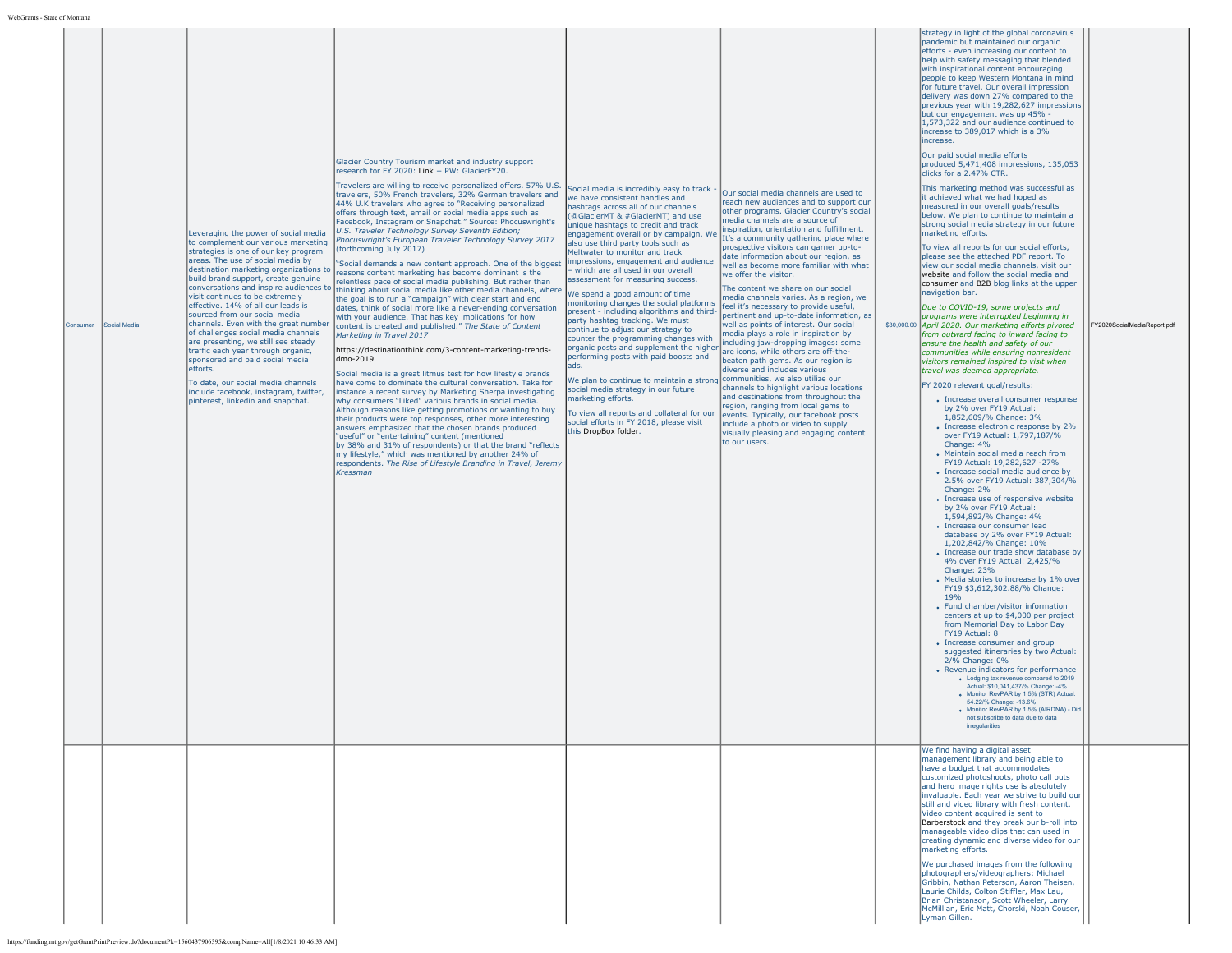| ate of Montan |                                               |                                                                                                                                                                                                                                                                                                                                                                                                                                                                                                                                                                                                                                                                                                                                                                                                                                                                                                                                                                        |                                                                                                                                                                                                                                                                                                       |                                                                                                                                                                                                                                                                                                                                                                                                                                                         |                                                                                                                                                                                                                                                                                                                                                                                                                                                                                                                                                                                                                                                                                                                                |                                                                                                                                                                                                                                                                                                                                                                                                                                                                                                                                                                                                                                                                                                                                                                                                                                                                                                                                                                                                                                                                                                                                                                                                                                                                                                                                                                                                                                                                                                                                                                                                                                                                                                                                                                                                                                                                                                                                                                                                                                             |
|---------------|-----------------------------------------------|------------------------------------------------------------------------------------------------------------------------------------------------------------------------------------------------------------------------------------------------------------------------------------------------------------------------------------------------------------------------------------------------------------------------------------------------------------------------------------------------------------------------------------------------------------------------------------------------------------------------------------------------------------------------------------------------------------------------------------------------------------------------------------------------------------------------------------------------------------------------------------------------------------------------------------------------------------------------|-------------------------------------------------------------------------------------------------------------------------------------------------------------------------------------------------------------------------------------------------------------------------------------------------------|---------------------------------------------------------------------------------------------------------------------------------------------------------------------------------------------------------------------------------------------------------------------------------------------------------------------------------------------------------------------------------------------------------------------------------------------------------|--------------------------------------------------------------------------------------------------------------------------------------------------------------------------------------------------------------------------------------------------------------------------------------------------------------------------------------------------------------------------------------------------------------------------------------------------------------------------------------------------------------------------------------------------------------------------------------------------------------------------------------------------------------------------------------------------------------------------------|---------------------------------------------------------------------------------------------------------------------------------------------------------------------------------------------------------------------------------------------------------------------------------------------------------------------------------------------------------------------------------------------------------------------------------------------------------------------------------------------------------------------------------------------------------------------------------------------------------------------------------------------------------------------------------------------------------------------------------------------------------------------------------------------------------------------------------------------------------------------------------------------------------------------------------------------------------------------------------------------------------------------------------------------------------------------------------------------------------------------------------------------------------------------------------------------------------------------------------------------------------------------------------------------------------------------------------------------------------------------------------------------------------------------------------------------------------------------------------------------------------------------------------------------------------------------------------------------------------------------------------------------------------------------------------------------------------------------------------------------------------------------------------------------------------------------------------------------------------------------------------------------------------------------------------------------------------------------------------------------------------------------------------------------|
| Consumer      | <b>Digital Asset</b><br>Management/Aquisition | Glacier Country continues to use<br>professional photographers to capture<br>seasonal images allowing us to<br>promote our area visually. The images<br>represent Glacier Country through<br>stunning photography with an<br>emphasis on 'people in place.' Over<br>the years, we have acquired a great<br>deal of professional video footage via<br>value added opportunities with<br>video/film projects we have assisted<br>with.<br>Our photo acquisition strategy is to<br>either contract for custom images via<br>photo shoot(s) with a professional<br>photographer/videographers where<br>Glacier Country Tourism owns the<br>rights to the images or to acquire<br>rights-managed images already<br>obtained by these professionals. When<br>possible, we will obtain permanent or<br>long-term unlimited usage rights for<br>images. The photos in our attached<br>marketing plan showcases images we<br>have acquired and house in our digital<br>library. | Glacier Country Tourism market and industry support<br>research for FY 2020: Link + PW: GlacierFY20.                                                                                                                                                                                                  | Most of our success hinges on the<br>imagery we present in all of our projects<br>and programs. Strong performance has<br>la great deal to do with having a strong<br>library of still and video assets.<br>We will measure the success of this<br>method by monitoring the total number<br>of images (still + video) from<br>photographers/videographers and by the tell our story.<br>number of new digital assets we add<br>each year to the system. | New imagery allows us to present a<br>fresh look for the region resulting in<br>long-term cost savings. It is also<br>important for us to continue our effort to<br>be on brand with Montana's overall<br>branding effort using not just good<br>photography but "great" photography to                                                                                                                                                                                                                                                                                                                                                                                                                                        | As of June 30, 2020, we have<br>approximately 8,230. We added 2,836.<br>Over the year, we culled our library for<br>duplicate or similar images leaving us with<br>a better curated and searchable library.<br>This marketing method is extremely<br>successful, and we would certainly do<br>again as the outcome is critical to our<br>overall success and was exactly as we had<br>anticipated.<br>Due to COVID-19, some projects and<br>programs were interrupted beginning in<br>April 2020. Our marketing efforts pivoted<br>from outward facing to inward facing to<br>ensure the health and safety of our<br>communities while ensuring nonresident<br>visitors remained inspired to visit when<br>travel was deemed appropriate.<br>\$35,000.00 FY 2020 relevant goal/results:<br>• Increase overall consumer response<br>by 2% over FY19 Actual:<br>1,852,609/% Change: 3%<br>• Increase electronic response by 2%<br>over FY19 Actual: 1,797,187/%<br>Change: 4%<br>• Maintain social media reach from<br>FY19 Actual: 19,282,627 -27%<br>· Increase social media audience by<br>2.5% over FY19 Actual: 387,304/%<br>Change: 2%<br>• Increase use of responsive website<br>by 2% over FY19 Actual:<br>1,594,892/% Change: 4%<br>• Increase our consumer lead<br>database by 2% over FY19 Actual:<br>1,202,842/% Change: 10%<br>• Increase our trade show database by<br>4% over FY19 Actual: 2,425/%<br>Change: 23%<br>• Media stories to increase by 1% over<br>FY19 \$3,612,302.88/% Change:<br>19%<br>• Fund chamber/visitor information<br>centers at up to \$4,000 per project<br>from Memorial Day to Labor Day<br>FY19 Actual: 8<br>• Increase consumer and group<br>suggested itineraries by two Actual:<br>2/% Change: 0%<br>• Revenue indicators for performance<br>. Lodging tax revenue compared to 2019<br>Actual: \$10,041,437/% Change: -4%<br>. Monitor RevPAR by 1.5% (STR) Actual:<br>54.22/% Change: -13.6%<br>· Monitor RevPAR by 1.5% (AIRDNA) - Did<br>not subscribe to data due to data<br>irregularities |
|               |                                               | Film-induced tourism can affect travel<br>decisions made when potential tourists<br>plan their upcoming holiday or visit to<br>a destination.<br>Films, documentaries, TV-productions<br>and commercials inspire people to<br>experience the locations seen in the<br>content screened, to explore new<br>destinations. Film tourism is an<br>excellent vehicle for destination<br>marketing and also creates<br>opportunities for product and<br>community entrepreneur development<br>such as location tours or film heritage<br>museums to name but a few.                                                                                                                                                                                                                                                                                                                                                                                                          | Film tourism can be defined as a branch of cultural tourism<br>(Zimmermann, 2003, p.76) and refers to the growing<br>nterest and demand for locations which became popular due<br>to their appearance in films and television series.<br>Zimmermann describes film tourism as all forms of travelling | These funds are to be used for allowable significant growth in film productions.<br>opportunities we are unaware of when<br>at the time we apply for funding<br>approval each year. As these projects<br>are done, we will follow the<br>measurement and reporting<br>requirements in the rules and<br>regulations for the allowable methods<br>for each and talk about the overall<br>success of each and whether we would                             | Film-induced tourism and destination<br>branding are one of the fastest growing<br>sectors in tourism currently. With the<br>recent passing of the MEDIA Act which<br>provides for a 20% production<br>expenditure tax credit, with additional<br>components that can increase the<br>transferable credit to a maximum of<br>35% of total base film production<br>investment, Montana is set to see a<br>Glacier Country Tourism understands<br>there are some key issues that need to<br>be considered before promoting a<br>location for film productions and<br>tourism. Knowing this, we also<br>understand we can play an important<br>role in promoting our region as a film<br>destination applying responsible tourism | We had two opportunity projects we used<br>Film Opportunity Marketing funds for this<br>year. See attached document for samples<br>of the ads and intro image of the video we<br>ran. To see a clip, view in DropBox. All of<br>the projects below were successful, and<br>we would certainly do again as the<br>outcome of each was exactly as we had<br>anticipated.<br>1. Big Sky Documentary Film Festival -<br>Sponsorship which included a :30<br>video during screenings. This project<br>was successful, and we would<br>certainly do again. See the attached<br>PDF for samples of the sponsorship<br>deliverables.<br>2. International Wildlife Film Festival -<br>Sponsorship which included a full-<br>page ad in program, logo and name<br>representation, :10 on-screen<br>ad. See the attached PDF for<br>samples of the sponsorship<br>deliverables.<br>Due to COVID-19, some projects and<br>programs were interrupted beginning in<br>April 2020. Our marketing efforts pivoted<br>from outward facing to inward facing to<br>ensure the health and safety of our<br>communities while ensuring nonresident<br>visitors remained inspired to visit when<br>travel was deemed appropriate.<br>FY 2020 relevant goal/results:<br>• Increase overall consumer response<br>by 2% over FY19 Actual:<br>1,852,609/% Change: 3%<br>• Increase electronic response by 2%                                                                                                                                                                                                                                                                                                                                                                                                                                                                                                                                                                                                                                                          |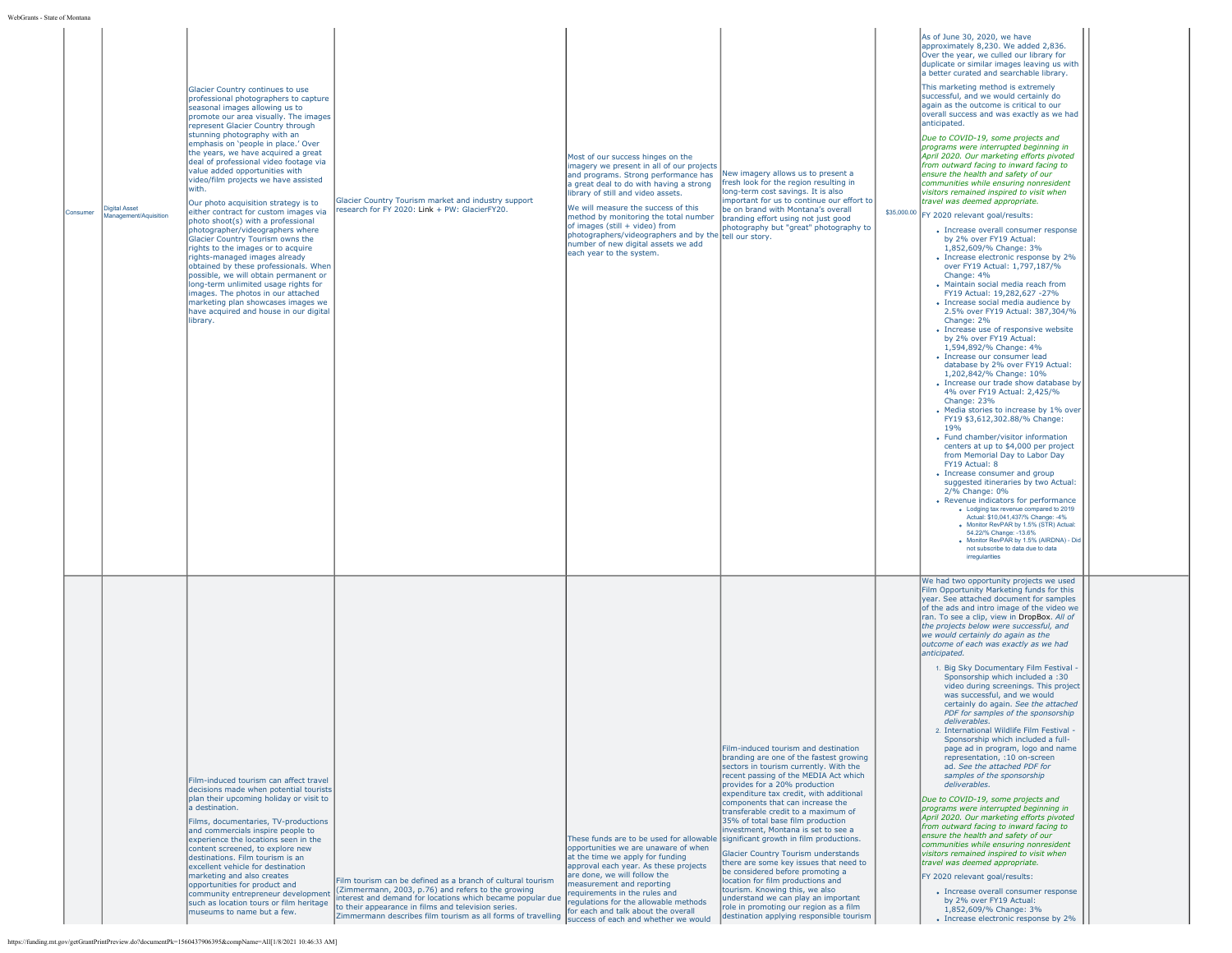|                    | <b>Opportunity Marketing</b>     | Glacier Country Tourism will use this<br>Film Office and other leading film<br>production businesses and<br>organizations develop projects and<br>programs leverage the MEDIA Act -<br>helping communities who desire to<br>learn more about how to work with<br>the industry. We will also serve as film<br>ambassadors for the communities<br>within our region for the Montana Film<br>Office when they have production<br>companies who need more local<br>support and information. | to destinations, which in general enable a connection with the do it again.<br>method to explore opportunities where world of film (Zimmermann, 2003, p.76). Tomala K., Faber F.<br>we can work directly with the Montana (2011) Film tourism. In: Papathanassis A. (eds) The Long<br>Tail of Tourism. Gabler                                                                                                                                                                                                                                                                                                         | For example: We will provide event<br>information. We will track advertising<br>response, website stats, database leads<br>and media stories for paid and earned<br>media projects, if available.                                                                                                                                                                                                                                                                                                                                                                                                                                                                                                                                                                                                   | practices, creating a film-friendly<br>environment in advance, through<br>community participation and awareness<br>campaigns, safety and security, service<br>excellence and understanding the impact<br>of destination branding to name but a<br>few, especially in our region where film<br>tourism is still a fairly unexplored<br>concept.<br>Film tourism provides an abundance of<br>community and product development<br>opportunities if approached responsibly<br>and applied correctly. It is a fast-paced<br>industry, driven by creative passion,<br>positive energy and tremendous<br>enthusiasm, which we believe can be<br>cross-pollinated into the tourism and<br>services sector.         | \$6,000.00 | over FY19 Actual: 1,797,187/%<br>Change: 4%<br>• Maintain social media reach from<br>FY19 Actual: 19,282,627 -27%<br>• Increase social media audience by<br>2.5% over FY19 Actual: 387,304/%<br>Change: 2%<br>• Increase use of responsive website<br>by 2% over FY19 Actual:<br>1.594.892/% Change: 4%<br>• Increase our consumer lead<br>database by 2% over FY19 Actual:<br>1,202,842/% Change: 10%<br>• Increase our trade show database by<br>4% over FY19 Actual: 2,425/%<br>Change: 23%<br>• Media stories to increase by 1% over<br>FY19 \$3,612,302.88/% Change:<br>19%<br>• Fund chamber/visitor information<br>centers at up to \$4,000 per project<br>from Memorial Day to Labor Day<br>FY19 Actual: 8<br>• Increase consumer and group<br>suggested itineraries by two Actual:<br>2/% Change: 0%<br>• Revenue indicators for performance<br>• Lodging tax revenue compared<br>to 2019 Actual:<br>\$10,041,437/% Change: -4%<br>Monitor RevPAR by 1.5%<br>(STR) Actual: 54.22/%<br>Change: -13.6%<br>• Monitor RevPAR by 1.5%<br>(AIRDNA) - Did not subscribe<br>to data due to data<br>irregularities                                                                                                                                                                                                                                                                                                                                                                                                                                             | FY20 Film Festivals Final.pdf                       |
|--------------------|----------------------------------|-----------------------------------------------------------------------------------------------------------------------------------------------------------------------------------------------------------------------------------------------------------------------------------------------------------------------------------------------------------------------------------------------------------------------------------------------------------------------------------------|-----------------------------------------------------------------------------------------------------------------------------------------------------------------------------------------------------------------------------------------------------------------------------------------------------------------------------------------------------------------------------------------------------------------------------------------------------------------------------------------------------------------------------------------------------------------------------------------------------------------------|-----------------------------------------------------------------------------------------------------------------------------------------------------------------------------------------------------------------------------------------------------------------------------------------------------------------------------------------------------------------------------------------------------------------------------------------------------------------------------------------------------------------------------------------------------------------------------------------------------------------------------------------------------------------------------------------------------------------------------------------------------------------------------------------------------|-------------------------------------------------------------------------------------------------------------------------------------------------------------------------------------------------------------------------------------------------------------------------------------------------------------------------------------------------------------------------------------------------------------------------------------------------------------------------------------------------------------------------------------------------------------------------------------------------------------------------------------------------------------------------------------------------------------|------------|----------------------------------------------------------------------------------------------------------------------------------------------------------------------------------------------------------------------------------------------------------------------------------------------------------------------------------------------------------------------------------------------------------------------------------------------------------------------------------------------------------------------------------------------------------------------------------------------------------------------------------------------------------------------------------------------------------------------------------------------------------------------------------------------------------------------------------------------------------------------------------------------------------------------------------------------------------------------------------------------------------------------------------------------------------------------------------------------------------------------------------------------------------------------------------------------------------------------------------------------------------------------------------------------------------------------------------------------------------------------------------------------------------------------------------------------------------------------------------------------------------------------------------------------------------------|-----------------------------------------------------|
|                    |                                  |                                                                                                                                                                                                                                                                                                                                                                                                                                                                                         |                                                                                                                                                                                                                                                                                                                                                                                                                                                                                                                                                                                                                       |                                                                                                                                                                                                                                                                                                                                                                                                                                                                                                                                                                                                                                                                                                                                                                                                     |                                                                                                                                                                                                                                                                                                                                                                                                                                                                                                                                                                                                                                                                                                             |            | This person is dedicated to marketing and<br>developing strong relationships with<br>meeting planners, tour operators, FIT<br>operators, etc.<br>The tourism sales manager has continued<br>to build the group travel market by<br>developing new and maintaining strong<br>relationships with group planners and<br>operators - doing proper follow-up, which<br>is essential with these markets. She along<br>with the rest of our team conduct studies<br>of the needs, preferences and satisfaction<br>of our B2B markets. She attends trade<br>shows throughout the nation that meets<br>Glacier Country's target markets and<br>demographics and follows up on leads<br>from travel shows with written<br>correspondence, emails, phone calls, etc.<br>and assisting the marketing team as<br>necessary. A key element to this position<br>is developing sample itineraries and being<br>a resource to planners and operators as<br>they develop and market their own.<br>The tourism sales manager prepares an<br>annual budget and plan for group business<br>to business (B2B) marketing which<br>includes trade shows, itinerary<br>development and works with travel trade<br>press and our public relations and social<br>media team to effectively market Glacier<br>Country. Especially with the FIT market,<br>we feel the webpage tracking of<br>international visitation to our site shows<br>continued growth in our identified<br>markets. New this year was the addition of<br>a new destination weddings microsite<br>(orivately funded). |                                                     |
| Group<br>Marketing | <b>Iroup Marketing Personnel</b> | Glacier Country Tourism has a Tourism<br>Sales Manager who develops,<br>manages and monitors group and<br>International FIT sales and marketing<br>programs. We see improvement in<br>group sales with several operators<br>spending more time in Glacier Country<br>and using the numerous sample<br>itineraries developed by our Tourism<br>Sales Manager. We plan to continue<br>our current efforts as outlined while<br>also setting aside some resources                          | Glacier Country Tourism market and industry support<br>research for FY 2020: Link + PW: GlacierFY20.<br>ABA estimates that one motor coach staying overnight<br>generates roughly \$12,000 in economic impact to that<br>community in lodging, restaurants, retail and attractions.<br>Most tours stay an average of two to three nights in the<br>Glacier Country region when touring Montana.<br>Travel to US stats/to Montana Stats (ITRR stats):<br>• 68% of first time travelers to Montana come for GNP<br>and Yellowstone<br>• 80% of return travelers are coming back to see the<br>less traveled parts of MT | We measure success in this area by<br>monitoring the number of appointments<br>and additional interest we have at our<br>trade shows as well as gauging the<br>overall interest with the operators we<br>work with. While we do not have direct<br>access to the booking data from these<br>markets, it is very exciting when we<br>hear from our properties, they have<br>signed new or have renewed service<br>contracts, operators have picked up an<br>itinerary and added it to their product<br>catalog or the operators are working<br>directly with us on custom itineraries.<br>Montana Office of Tourism and Business<br>Development, Glacier Country Tourism<br>and our ever-growing group of partners<br>continue to encourage us to continue<br>our efforts and thus we are excited to | Glacier Country Tourism has, for several<br>years, been developing a collaborative<br>and broad-based approach to group<br>travel; group tours, foreign independent<br>travel (FIT), incentive travel, sports,<br>meeting and conventions. We feel we<br>have a strong FIT/group tour program<br>but find other areas can be challenging<br>from a regional perspective.<br>Group marketing is often more complex<br>and requires a personal relationship to<br>be built and maintained with industry<br>representatives. Building that<br>relationship with planners and tour<br>operators takes time (domestic is 2-3<br>years/international is 3-5 years). Our<br>current Tourism Sales Manager has been |            | We continued our social media effort to<br>help support B2B marketing.<br>This year, we increased our trade show<br>database by 23% (total leads equals<br>[2,425]. We added two B2B itineraries, sent<br>4 enewsletters (2,917 sends, 667 opens,<br>22.87% open rate, 59 clicks, 2.02% click<br>thru rate), B2B blog readership increased<br>11% (total readership equals 138,669),<br>received 11 meeting RFPs, LinkedIn<br>followers increased 21% (total equals<br>194). We track partner referrals for all the<br>above using SV reports which can be<br>viewed in Trade Show reporting.<br>Attached is the report of her activities<br>in monthly reports and the job description.<br>Due to COVID, this employee was placed<br>\$74,000.00 on temporary partial furlough beginning in<br>May. She remained on furlough through<br>most of July 2020. This is noted in her                                                                                                                                                                                                                                                                                                                                                                                                                                                                                                                                                                                                                                                                               | Tourism Sales Manager Personnel<br>Reports FY20.pdf |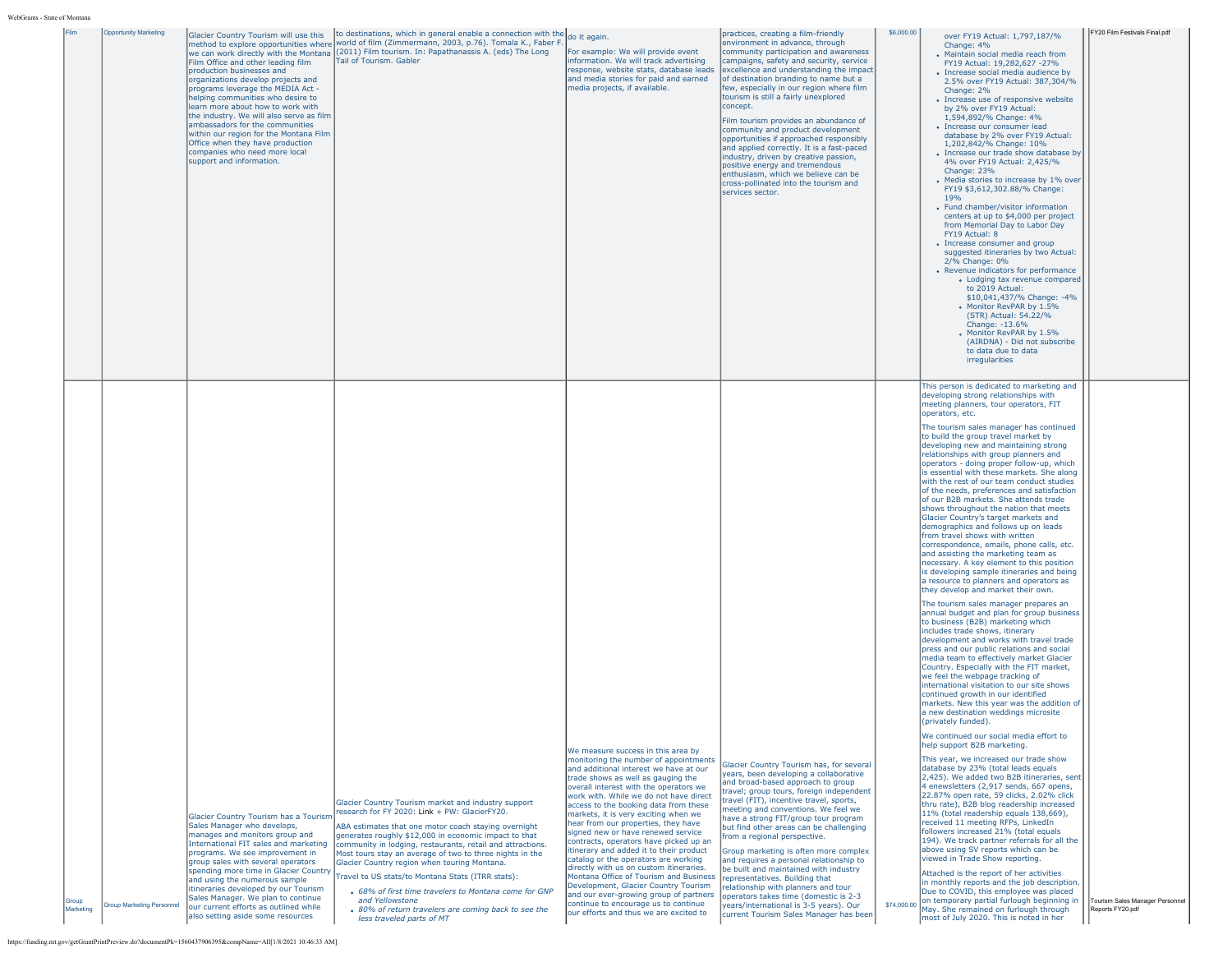|  | allowing us to be flexible and<br>and conventions, incentive travel,<br>weddings, reunions, foreign<br>independent travel (FIT), group tours,<br>loyalty programs, etc. See attached<br>job description. | responsive. Groups refers to meetings Detailed statistical modeling over 18 years and 14 industries<br>indicates that for every dollar invested in business travel,<br>U.S. companies have experienced a \$9.50 return in terms of<br>revenue.<br>12.2% of travelers rely on travel agencies and tour operators CVBs and TBIDs with a booth at IMEX.<br>for inspiration and booking assistance. The State of the<br>American Traveler, Destination Analysts | help broaden our visitor base and<br>extend our visitation to our shoulder<br>seasons.<br>We are moving into our 5th year in a<br>statewide DMO partnership with MOTBD,<br>We have moved from a single booth to a<br>triple booth because of the increasing<br>number of DMOs wanting to partner with<br>us at the largest meeting market show<br>in the U.S This year, we are expanding<br>In the U.S This year, we are expanding<br>to allow private partners to schedule and<br>conduct their cased potugalities<br>conduct their speed networking<br>meetings. | with us for over five years now and the<br>time she spends assisting operators and<br>planners with their itineraries is growing<br>steadily. Montana Office of Tourism and<br><b>Business Development and Glacier</b><br>Country Tourism have had consistent<br>attendance and strong relations with<br>these markets for many years. We<br>continue to see additional interest and<br>engagement from other Montana public<br>and private partners and are thrilled to | reports.<br>This marketing method was successful as<br>it achieved what we had hoped as<br>measured in our overall goals/results<br>below. We plan to continue to use this<br>method in our future marketing efforts.<br>Due to COVID-19, some projects and<br>programs were interrupted beginning in<br>April 2020. Our marketing efforts pivoted<br>from outward facing to inward facing to<br>ensure the health and safety of our<br>communities while ensuring nonresident<br>visitors remained inspired to visit when<br>travel was deemed appropriate.<br>FY 2020 relevant goal/results:<br>• Increase overall consumer response<br>by 2% over FY19 Actual:<br>1.852.609/% Change: 3%<br>• Increase electronic response by 2%<br>over FY19 Actual: 1,797,187/%<br>Change: 4%<br>• Maintain social media reach from<br>FY19 Actual: 19,282,627 -27%<br>• Increase social media audience by<br>2.5% over FY19 Actual: 387,304/%<br>Change: 2%<br>• Increase use of responsive website<br>by 2% over FY19 Actual:<br>1,594,892/% Change: 4%<br>· Increase our consumer lead<br>database by 2% over FY19 Actual:<br>1,202,842/% Change: 10%<br>• Increase our trade show database by<br>4% over FY19 Actual: 2,425/%<br>Change: 23%<br>• Media stories to increase by 1% over<br>FY19 \$3,612,302.88/% Change:<br>19%<br>• Fund chamber/visitor information<br>centers at up to \$4,000 per project<br>from Memorial Day to Labor Day<br>FY19 Actual: 8<br>• Increase consumer and group<br>suggested itineraries by two Actual:<br>2/% Change: 0%<br>• Revenue indicators for performance<br>. Lodging tax revenue compared to 2019<br>Actual: \$10,041,437/% Change: -4%<br>. Monitor RevPAR by 1.5% (STR) Actual:<br>54.22/% Change: -13.6%<br>· Monitor RevPAR by 1.5% (AIRDNA) - Did<br>not subscribe to data due to data<br>irregularities |  |
|--|----------------------------------------------------------------------------------------------------------------------------------------------------------------------------------------------------------|-------------------------------------------------------------------------------------------------------------------------------------------------------------------------------------------------------------------------------------------------------------------------------------------------------------------------------------------------------------------------------------------------------------------------------------------------------------|--------------------------------------------------------------------------------------------------------------------------------------------------------------------------------------------------------------------------------------------------------------------------------------------------------------------------------------------------------------------------------------------------------------------------------------------------------------------------------------------------------------------------------------------------------------------|--------------------------------------------------------------------------------------------------------------------------------------------------------------------------------------------------------------------------------------------------------------------------------------------------------------------------------------------------------------------------------------------------------------------------------------------------------------------------|----------------------------------------------------------------------------------------------------------------------------------------------------------------------------------------------------------------------------------------------------------------------------------------------------------------------------------------------------------------------------------------------------------------------------------------------------------------------------------------------------------------------------------------------------------------------------------------------------------------------------------------------------------------------------------------------------------------------------------------------------------------------------------------------------------------------------------------------------------------------------------------------------------------------------------------------------------------------------------------------------------------------------------------------------------------------------------------------------------------------------------------------------------------------------------------------------------------------------------------------------------------------------------------------------------------------------------------------------------------------------------------------------------------------------------------------------------------------------------------------------------------------------------------------------------------------------------------------------------------------------------------------------------------------------------------------------------------------------------------------------------------------------------------------------------------------------------------------------|--|
|  | Glacier Country Tourism has attended<br>and participated in a number of<br>targeted travel and trade shows over                                                                                          |                                                                                                                                                                                                                                                                                                                                                                                                                                                             | We measure success in this area by<br>monitoring the number of appointments<br>and additional interest we have at our                                                                                                                                                                                                                                                                                                                                                                                                                                              |                                                                                                                                                                                                                                                                                                                                                                                                                                                                          | The tourism sales manager attends various<br>trade shows throughout the year. At the<br>completion of each show, a trade show<br>report is written with a summary of the<br>show and any takeaways and<br>recommendations for group marketing as<br>a whole or related to the trade show<br>specifically. A trade show contact list is<br>also created that summarizes each<br>meeting that the tourism sales manager<br>has as well as specific information that is<br>helpful to determine businesses and<br>communities in our region that may<br>benefit from the B2B contact and the tour<br>or event they are planning. Easy to import<br>datasets are also created and posted<br>publicly so any all businesses in the region<br>can follow up on these leads.<br>• Attended IMEX America - September<br>$9 - 13,2019$<br>• Attended Small Market Meetings -<br>October 24 - 26, 2019<br>• Attended National Tour Association<br>(NTA) - December 8 - 11, 2019<br>• Attended American Bus Association<br>(ABA) - January 11 - 15, 2020<br>• Postponed due to COVID - Go West<br>Summit March 2020 to September<br>2020 (decided to go virtual for 2020)<br>and 2021, our registration fee was<br>paid in FY20 and will pay for both<br>years)<br>• Cancelled due to COVID -<br>International Roundup April 2020<br>(refunded registration fee)<br>• Cancelled due to COVID - IPW May<br>2020 (no fees paid for this show)<br>View attached report for all show reports<br>lattended.<br>Overall, we increase our trade show                                                                                                                                                                                                                                                                                                                 |  |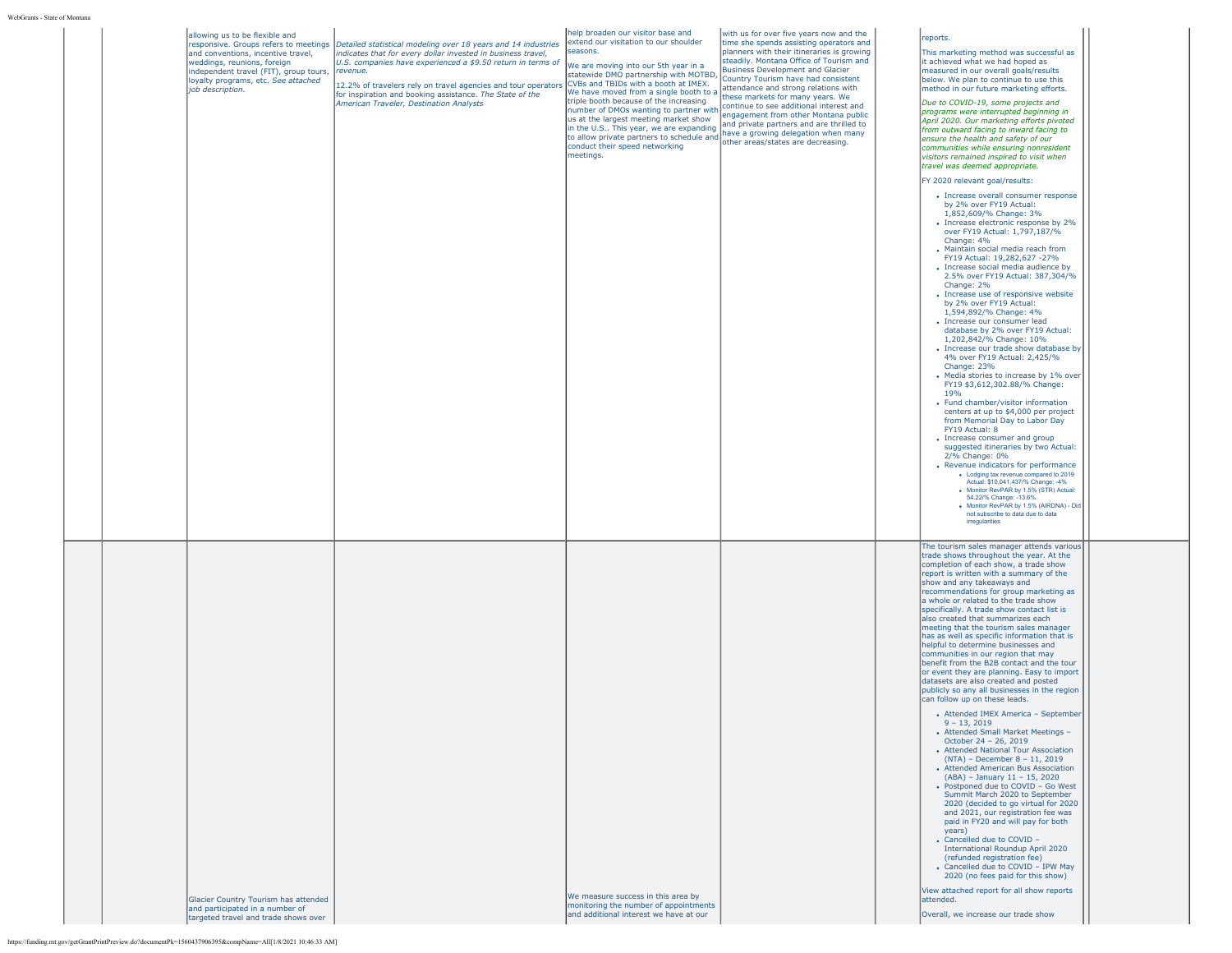| WebGrants - State of Montana            |                                                                                                                                                                                                                                                                                                                                                                                                                                                                                                                                                                                                                                                                                                                                                                                                                                                                                                                                                                                                                                                                                |                                                                                                                                                                                                                                                                                                                                                                                                                                                                                                                                                                                                                                                                                                                                                                       |                                                                                                                                                                                                                                                                                                                                                                                                                                                                                                                                                                                                                                                                                                                                                                                                                                                                                                                                                                                                                                                                                     |                                                                                                                                                                                                                                                                                                                                                                                                                                                                                                                                                                                                                                                                                                                                                                                                                                                                                                                                                    |             |                                                                                                                                                                                                                                                                                                                                                                                                                                                                                                                                                                                                                                                                                                                                                                                                                                                                                                                                                                                                                                                                                                                                                                                                                                                                                                                                                                                                                                                                                                                                                                                                                                                                                                                                                                                                                                                                                                                                                                                                                                                                                                                                                                                                                                                                                                                                                                                                          |                             |
|-----------------------------------------|--------------------------------------------------------------------------------------------------------------------------------------------------------------------------------------------------------------------------------------------------------------------------------------------------------------------------------------------------------------------------------------------------------------------------------------------------------------------------------------------------------------------------------------------------------------------------------------------------------------------------------------------------------------------------------------------------------------------------------------------------------------------------------------------------------------------------------------------------------------------------------------------------------------------------------------------------------------------------------------------------------------------------------------------------------------------------------|-----------------------------------------------------------------------------------------------------------------------------------------------------------------------------------------------------------------------------------------------------------------------------------------------------------------------------------------------------------------------------------------------------------------------------------------------------------------------------------------------------------------------------------------------------------------------------------------------------------------------------------------------------------------------------------------------------------------------------------------------------------------------|-------------------------------------------------------------------------------------------------------------------------------------------------------------------------------------------------------------------------------------------------------------------------------------------------------------------------------------------------------------------------------------------------------------------------------------------------------------------------------------------------------------------------------------------------------------------------------------------------------------------------------------------------------------------------------------------------------------------------------------------------------------------------------------------------------------------------------------------------------------------------------------------------------------------------------------------------------------------------------------------------------------------------------------------------------------------------------------|----------------------------------------------------------------------------------------------------------------------------------------------------------------------------------------------------------------------------------------------------------------------------------------------------------------------------------------------------------------------------------------------------------------------------------------------------------------------------------------------------------------------------------------------------------------------------------------------------------------------------------------------------------------------------------------------------------------------------------------------------------------------------------------------------------------------------------------------------------------------------------------------------------------------------------------------------|-------------|----------------------------------------------------------------------------------------------------------------------------------------------------------------------------------------------------------------------------------------------------------------------------------------------------------------------------------------------------------------------------------------------------------------------------------------------------------------------------------------------------------------------------------------------------------------------------------------------------------------------------------------------------------------------------------------------------------------------------------------------------------------------------------------------------------------------------------------------------------------------------------------------------------------------------------------------------------------------------------------------------------------------------------------------------------------------------------------------------------------------------------------------------------------------------------------------------------------------------------------------------------------------------------------------------------------------------------------------------------------------------------------------------------------------------------------------------------------------------------------------------------------------------------------------------------------------------------------------------------------------------------------------------------------------------------------------------------------------------------------------------------------------------------------------------------------------------------------------------------------------------------------------------------------------------------------------------------------------------------------------------------------------------------------------------------------------------------------------------------------------------------------------------------------------------------------------------------------------------------------------------------------------------------------------------------------------------------------------------------------------------------------------------------|-----------------------------|
| Group<br>ravel/Trade Shows<br>Marketing | the years: consumer, group tour,<br>international foreign independent<br>travel (FIT), meeting and conventions,<br>incentive travel and loyalty travel. We<br>will continue to attend shows we have<br>found successful and evaluate new<br>shows to see if they fit our target<br>markets. We strive to collaborate with<br>CVB's, tourism regions and private<br>partners as much as possible.<br>Of the group tour, incentive travel,<br>meeting and convention and FIT trade<br>shows, we are currently planning to<br>attend National Tour Association<br>(NTA), American Bus Association<br>(ABA), U.S. Travel Association's IPW<br>and GoWest Summit, Rocky Mountain<br>International (RMI) Roundup, Smart<br>Meetings West and IMEX. We have a<br>PR aspect at IPW doing speed<br>networking with media at the media<br>marketplace. At these shows, travel<br>quides, market specific collateral,<br>itineraries, maps as well as our Glacier<br>Country Travel Guide and/or show<br>specific one-sheets will be distributed<br>digitally or in print if appropriate. | Glacier Country Tourism market and industry support<br>research for FY 2020: Link + PW: GlacierFY20.<br>ABA estimates that one motor coach staying overnight<br>generates roughly \$12,000 in economic impact to that<br>community in lodging, restaurants, retail and attractions.<br>Most tours stay an average of two to three nights in the<br>Glacier Country region when touring Montana.<br>The Chinese Market: The U.S. Department of Commerce<br>projects travel from China to the United States to increase<br>274 percent through 2016. The China National Tourism<br>Administration reported that over 80 million Chinese citizens<br>traveled overseas in 2012. The United States has always<br>been the #1 dream destination for the Chinese travelers. | trade shows as well as gauging the<br>overall interest with the operators and<br>planners we work with. While we do not<br>have direct access to the booking data<br>from these markets, it is very exciting<br>when we hear from our properties, they<br>have signed new or have renewed<br>service contracts, operators have picked<br>up an itinerary and added it to their<br>product catalog or the operators are<br>working directly with us on custom<br>itineraries. We measure success by<br>tracking our leads and noting the key<br>takeaways from each meeting or<br>conversation. We also produce a show<br>report that summaries the trade show.<br>All of this data is tracked in Simpleview.<br>See attached report as an example.<br>Montana Office of Tourism and Business<br>Development, Glacier Country Tourism<br>and our ever-growing group of partners<br>continue to encourage us to continue<br>our efforts and thus we are excited to<br>help broaden our visitor base and<br>extend our visitation to our shoulder<br>seasons through our B2B programs. | With so many travel options in and out<br>of the United States, a strong delegation<br>of travel experts from a state, region<br>and community at travel trade shows<br>makes a huge difference. It takes a<br>delegation to put the state of Montana in<br>the mind of the tour operators and<br>Iplanners. The more appointments a tour<br>operator has with a specific state or<br>region, the more likely they will get the<br>answers to the questions they have<br>about what that area can offer to their<br>clients. It takes the expertise of<br>(regions/CVB's/TBIDs/hotels/attractions)<br>to showcase what the clients can<br>experience in their communities. The<br>strongest delegations are noticed at<br>travel trade shows and have the most<br>exposure. We are building participation<br>for these markets with more delegates<br>committing to not only attending the<br>shows but partnering on booths and<br>other efforts. | \$50,000.00 | database by 4% over FY19 Actual:<br>2,425/% Change: 23%.<br>We have increased tracking for the trade<br>shows we attend by better utilizing<br>Simpleview for reporting. We are tracking<br>community referral to meeting planners,<br>community referral to tour operator,<br>partner referrals to meeting planners and<br>partner referrals to tour operators along<br>with our trade show contact reports that<br>note who our TSM talked with and about<br>what. These are done for each show and<br>reports are included in the show folders.<br>This marketing method was successful as<br>it achieved what we had hoped as<br>measured in our overall goals/results<br>below. We plan to continue to use this<br>method in our future marketing efforts.<br>Due to COVID-19, some projects and<br>programs were interrupted beginning in<br>April 2020, Our marketing efforts pivoted<br>from outward facing to inward facing to<br>ensure the health and safety of our<br>communities while ensuring nonresident<br>visitors remained inspired to visit when<br>travel was deemed appropriate.<br>FY 2020 relevant goal/results:<br>• Increase overall consumer response<br>by 2% over FY19 Actual:<br>1,852,609/% Change: 3%<br>• Increase electronic response by 2%<br>over FY19 Actual: 1,797,187/%<br>Change: 4%<br>• Maintain social media reach from<br>FY19 Actual: 19,282,627 -27%<br>• Increase social media audience by<br>2.5% over FY19 Actual: 387.304/%<br>Change: 2%<br>• Increase use of responsive website<br>by 2% over FY19 Actual:<br>1,594,892/% Change: 4%<br>· Increase our consumer lead<br>database by 2% over FY19 Actual:<br>1,202,842/% Change: 10%<br>• Increase our trade show database by<br>4% over FY19 Actual: 2,425/%<br>Change: 23%<br>• Media stories to increase by 1% over<br>FY19 \$3,612,302.88/% Change:<br>19 <sub>%</sub><br>• Fund chamber/visitor information<br>centers at up to \$4,000 per project<br>from Memorial Day to Labor Day<br>FY19 Actual: 8<br>• Increase consumer and group<br>suggested itineraries by two Actual:<br>2/% Change: 0%<br>• Revenue indicators for performance<br>. Lodging tax revenue compared to 2019<br>Actual: \$10,041,437/% Change: -4%<br>· Monitor RevPAR by 1.5% (STR) Actual:<br>54.22/% Change: -13.6%<br>· Monitor RevPAR by 1.5% (AIRDNA) - Did<br>not subscribe to data due to data<br>irregularities | FY20 Trade Show Reports.pdf |
|                                         | Glacier Country Tourism plans to<br>participate in hosting/co-hosting<br>familiarization tours for one or more of<br>our identified group markets and trade<br>media. For many years, we have been<br>developing a collaborative and broad-<br>based approach to group travel; group                                                                                                                                                                                                                                                                                                                                                                                                                                                                                                                                                                                                                                                                                                                                                                                           |                                                                                                                                                                                                                                                                                                                                                                                                                                                                                                                                                                                                                                                                                                                                                                       |                                                                                                                                                                                                                                                                                                                                                                                                                                                                                                                                                                                                                                                                                                                                                                                                                                                                                                                                                                                                                                                                                     |                                                                                                                                                                                                                                                                                                                                                                                                                                                                                                                                                                                                                                                                                                                                                                                                                                                                                                                                                    |             | We feel we continue to meet our<br>objectives for this marketing segment by<br>not only partnering with other DMOs in<br>region, in state, regionally and nationally,<br>but also by working directly with B2B<br>operators, planners and trade press to<br>market the businesses, attractions and<br>communities across the region as a<br>destination.<br>Due to COVID-19, we had just a couple<br>small expenses related to FAM trips. We<br>were able to create two new FAM<br>itineraries (see attached). One of the<br>primary benefits we provide our<br>communities are direct referrals as our<br>tourism sales manager actively works with<br>operators and planners as they develop<br>events and product. Group business was<br>nonexistent during most of 2020 and will<br>be very limited in 2021 but active planning<br>for 2022 and beyond is happening now.<br>FAM and trade media efforts bring national<br>and international media exposure and<br>inspire planners and operators to book<br>business in our region. We occasionally are<br>notified of these bookings but for the most<br>part their remains strong hesitation by<br>hospitality properties to share this<br>information - we respect that and                                                                                                                                                                                                                                                                                                                                                                                                                                                                                                                                                                                                                                                                                                                                                                                                                                                                                                                                                                                                                                                                                                                                                                       |                             |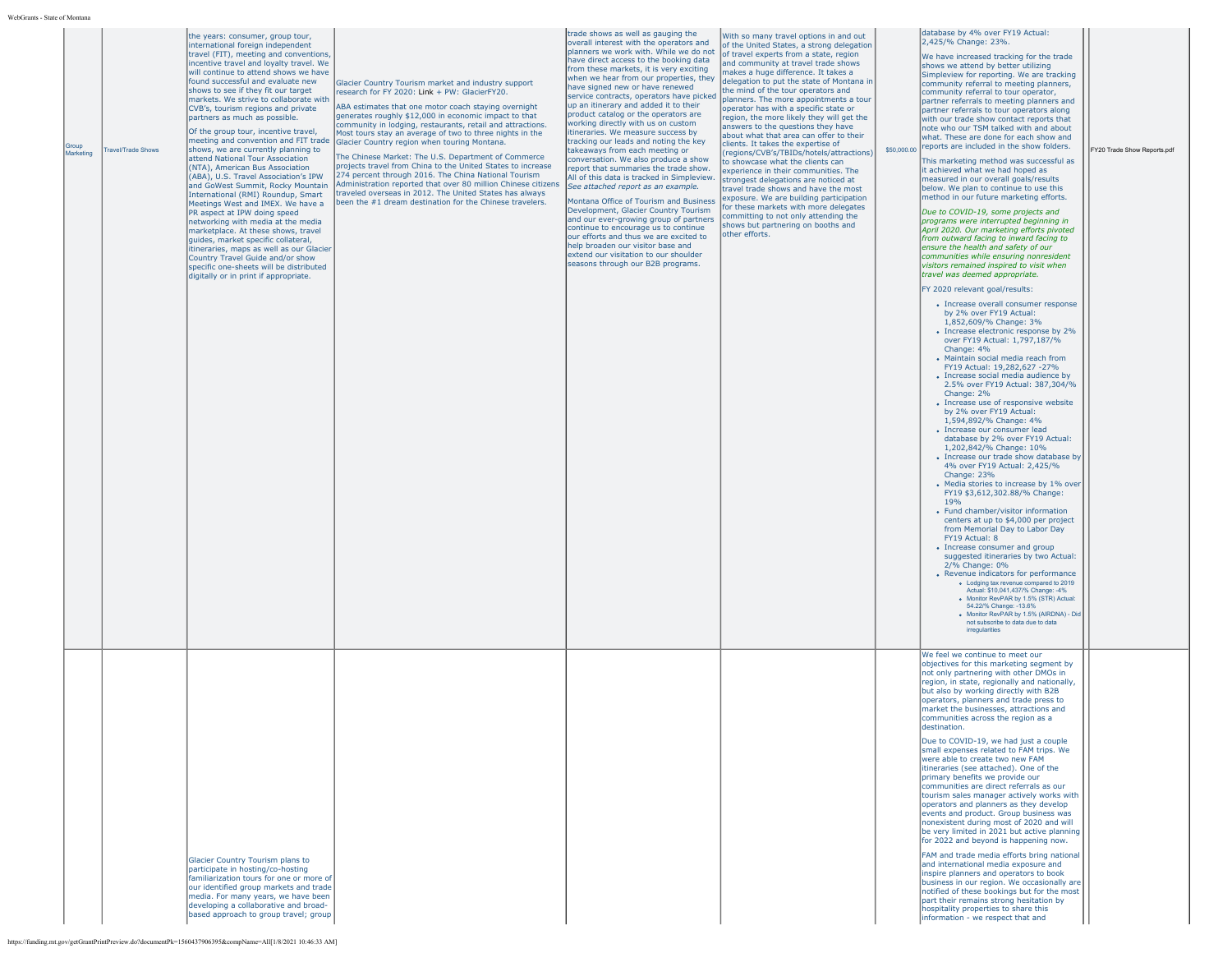| WebGrants - State of Montana |                              |                                                                                                                                                                                                                                                                                                                                                                                                                                                                                                                                                                                                                                                                                                                                                                                                                                                                                                                                                                                                                                                                                                                                                                                                                                                                  |                                                                                                                                                                                                                                                                                                                                                                                                                                                                                                                                                                                                                                                                                                                                                                                                                                                                                               |                                                                                                                                                                                                                                                                                                                                                                                                                                                                                                                                                                                                                                                                                                                                                                                                                                    |                                                                                                                                                                                                                                                                                                                                                                                                                                                                                                                                                                                                    |             |                                                                                                                                                                                                                                                                                                                                                                                                                                                                                                                                                                                                                                                                                                                                                                                                                                                                                                                                                                                                                                                                                                                                                                                                                                                                                                                                                                                                                                                                                                                                                                                                                                                                                                                                                                                                                                                                                                                                                                                                     |                                                        |
|------------------------------|------------------------------|------------------------------------------------------------------------------------------------------------------------------------------------------------------------------------------------------------------------------------------------------------------------------------------------------------------------------------------------------------------------------------------------------------------------------------------------------------------------------------------------------------------------------------------------------------------------------------------------------------------------------------------------------------------------------------------------------------------------------------------------------------------------------------------------------------------------------------------------------------------------------------------------------------------------------------------------------------------------------------------------------------------------------------------------------------------------------------------------------------------------------------------------------------------------------------------------------------------------------------------------------------------|-----------------------------------------------------------------------------------------------------------------------------------------------------------------------------------------------------------------------------------------------------------------------------------------------------------------------------------------------------------------------------------------------------------------------------------------------------------------------------------------------------------------------------------------------------------------------------------------------------------------------------------------------------------------------------------------------------------------------------------------------------------------------------------------------------------------------------------------------------------------------------------------------|------------------------------------------------------------------------------------------------------------------------------------------------------------------------------------------------------------------------------------------------------------------------------------------------------------------------------------------------------------------------------------------------------------------------------------------------------------------------------------------------------------------------------------------------------------------------------------------------------------------------------------------------------------------------------------------------------------------------------------------------------------------------------------------------------------------------------------|----------------------------------------------------------------------------------------------------------------------------------------------------------------------------------------------------------------------------------------------------------------------------------------------------------------------------------------------------------------------------------------------------------------------------------------------------------------------------------------------------------------------------------------------------------------------------------------------------|-------------|-----------------------------------------------------------------------------------------------------------------------------------------------------------------------------------------------------------------------------------------------------------------------------------------------------------------------------------------------------------------------------------------------------------------------------------------------------------------------------------------------------------------------------------------------------------------------------------------------------------------------------------------------------------------------------------------------------------------------------------------------------------------------------------------------------------------------------------------------------------------------------------------------------------------------------------------------------------------------------------------------------------------------------------------------------------------------------------------------------------------------------------------------------------------------------------------------------------------------------------------------------------------------------------------------------------------------------------------------------------------------------------------------------------------------------------------------------------------------------------------------------------------------------------------------------------------------------------------------------------------------------------------------------------------------------------------------------------------------------------------------------------------------------------------------------------------------------------------------------------------------------------------------------------------------------------------------------------------------------------------------------|--------------------------------------------------------|
| Group<br>Marketing           | am Trips                     | tours, foreign independent travel<br>(FIT), incentive travel, meeting and<br>conventions and bank loyalty.<br>Each year, in an effort to provide trade<br>media and visiting operators/planners<br>with a firsthand experience of Western<br>Montana, Glacier Country Tourism<br>assists and/or hosts various<br>professionals along the way. We will<br>continue this effort by using a portion<br>of our budget to coordinate and/host<br>upcoming visit to our region.<br>Oftentimes, we assist them with<br>developing an itinerary and arranging<br>their visit. This program follows the<br>same requirements we use for reqular<br>press or group familiarization trips<br>tracking names, affiliated business or<br>publication and any received media or<br>planned itineraries developed and/or<br>booked if provided by business.<br>In May 2015, Glacier Country<br>developed a meeting and convention<br>FAM trip including Missoula, Kalispell<br>and Whitefish and meetings properties<br>and communities in between. The<br>CVB's, TBIDs and private sector<br>partners were outstanding partners in<br>this effort. This FAM was so successful,<br>we are now hosting one every year<br>with up to five different vetted<br>planners each year. | Glacier Country Tourism market and industry support<br>research for FY 2020: Link + PW: GlacierFY20.<br>According to Adventure Travel and Trade Association, food<br>tourism represents vast opportunity; over one third of global<br>tourism expenditure is on food and beverage products, and<br>tourists are increasingly identifying local food and food<br>trade professional(s) in regard to their experiences as their primary and secondary motivations for<br>choosing specific destinations. ATIA's recent research shows<br>that many adventure operators are already innovating in this<br>industry with their product. Key Findings from this study<br>nclude:<br>1 percent of adventure itineraries have an experiential food<br>ocus of some kind.<br>For operators offering "high food focus" itineraries, the<br>average reported price per day for such trips was \$472 USO | We plan to follow the measurements as<br>required by the rules and regulations.<br>While we do not have direct access to<br>the booking data from these markets,<br>we continue to stress to our partners<br>how important it is we hear when they<br>have signed new or have renewed<br>service contracts. It is also important to<br>know when operators have picked up an<br>itinerary we have pitched and added it<br>to their product catalog, or the<br>operators are working directly with any<br>of us on custom itineraries. Montana<br>Office of Tourism and Business<br>Development, Glacier Country and our<br>ever-growing group of partners continue<br>to encourage us to continue our efforts<br>and thus we are excited to help broaden<br>our visitor base and extend our<br>visitation to our shoulder seasons. | The assistance of an in-region partner<br>group - formed to develop a strategy to<br>meet the needs of all while balancing<br>the mission and resources of our<br>organization and others - has been of<br>great assistance in FAM trip coordination<br>and facilitation. These tours for group<br>and FIT travel are part of the joint<br>strategy and rationale we all share.<br>Pooling our expertise, time and<br>resources has done nothing but<br>developed a stronger coalition of<br>partners dedicated to this market<br>segment and reaping the diverse and<br>long-term benefits of it. |             | understand how they feel but also know<br>we and our DMO partners play a vital part<br>role in bringing this business to our area.<br>This marketing method was successful as<br>it achieved what we had hoped as<br>measured in our overall goals/results<br>below. We plan to continue to use this<br>method in our future marketing efforts.<br>Due to COVID-19, some projects and<br>programs were interrupted beginning in<br>April 2020. Our marketing efforts pivoted<br>from outward facing to inward facing to<br>\$30,000.00 ensure the health and safety of our<br>communities while ensuring nonresident<br>visitors remained inspired to visit when<br>travel was deemed appropriate.<br>FY 2020 relevant goal/results:<br>• Increase overall consumer response<br>by 2% over FY19 Actual:<br>1,852,609/% Change: 3%<br>• Increase electronic response by 2%<br>over FY19 Actual: 1,797,187/%<br>Change: 4%<br>• Maintain social media reach from<br>FY19 Actual: 19,282,627 -27%<br>• Increase social media audience by<br>2.5% over FY19 Actual: 387,304/%<br>Change: 2%<br>• Increase use of responsive website<br>by 2% over FY19 Actual:<br>1,594,892/% Change: 4%<br>· Increase our consumer lead<br>database by 2% over FY19 Actual:<br>1.202.842/% Change: 10%<br>• Increase our trade show database by<br>4% over FY19 Actual: 2.425/%<br>Change: 23%<br>• Media stories to increase by 1% over<br>FY19 \$3,612,302.88/% Change:<br>19 <sub>%</sub><br>• Fund chamber/visitor information<br>centers at up to \$4,000 per project<br>from Memorial Day to Labor Day<br>FY19 Actual: 8<br>• Increase consumer and group<br>suggested itineraries by two Actual:<br>2/% Change: 0%<br>• Revenue indicators for performance<br>. Lodging tax revenue compared to 2019<br>Actual: \$10,041,437/% Change: -4%<br>. Monitor RevPAR by 1.5% (STR) Actual<br>54.22/% Change: -13.6%<br>· Monitor RevPAR by 1.5% (AIRDNA) - Did<br>not subscribe to data due to data<br>irregularities | FY20 Itineraries + Referrals ndf                       |
| Group<br>Marketing           | <b>Multi-Media Marketing</b> | We have for several years<br>implemented a business to business<br>(B2B) strategy. Most of these efforts<br>consists of social media but we are<br>committed to a mixed media approach<br>using various forms of promotion in<br>conjunction with other tourism<br>upon these successful efforts to find<br>an effective and efficient plan to                                                                                                                                                                                                                                                                                                                                                                                                                                                                                                                                                                                                                                                                                                                                                                                                                                                                                                                   | Glacier Country Tourism market and industry support<br>research for FY 2020: Link + PW: GlacierFY20.<br>"Like all media, travel media is constantly reinventing itself to<br>adapt to new technologies and changing consumer behaviors.<br>We talk to leaders in the field and look at external threats<br>and opportunities as represented by Facebook, mobile and<br>advertising." Todd Wasserman, Skift<br>More Than 90 Percent of U.S. Households Have Three or<br>More Devices Pinging the Internet," Recode, November 2014<br>partners. We plan to continue to build There is a renewed focus on brands that consumers think<br>inderstand their values and customize their messages<br>specifically for them. This extends not only to the products                                                                                                                                    | Online promotion is one of the most<br>trackable mediums available today. We<br>are able to gather valuable statistics on<br>how each ad performed. We use all<br>available data for considering our<br>immediate and long-term approach to<br>online marketing we will continue to<br>measure impressions, clicks, click-thru<br>rate, likes, followers, shares and overall<br>engagement to determine the                                                                                                                                                                                                                                                                                                                                                                                                                        | We feel it is a good idea to support our<br>current efforts with a mixed media<br>promotion plan. We re-launched our<br>group tour and meetings and convention<br>microsites using the same infrastructure<br>as our primary website. We anticipate<br>working with RMI and BrandUSA on paid<br>media programs and compliment with<br>our digital content efforts - social media                                                                                                                                                                                                                   | \$75,000.00 | We feel we continue to meet our<br>objectives for this marketing segment both<br>individually with paid media placement but<br>also through joint ventures with partner<br>DMOs in region, in state, regionally and<br>nationally.<br>We have 9 parts to our multimedia plan<br>this year - targeting international, leisure<br>group and meetings.<br>Total circulation for print was 1,123,000<br>and digital delivered 623,689 impressions,<br>2.851 clicks for a click thru rate of .46%<br>and CPM of \$4.17.<br>This marketing method was successful as<br>it achieved what we had hoped as<br>measured in our overall goals/results<br>below. We plan to continue to use this<br>method in our future marketing efforts.<br>Due to COVID-19, some projects and<br>programs were interrupted beginning in<br>April 2020. Our marketing efforts pivoted<br>from outward facing to inward facing to<br>ensure the health and safety of our<br>communities while ensuring nonresident<br>visitors remained inspired to visit when<br>travel was deemed appropriate.<br>FY 2020 relevant goal/results:<br>• Increase overall consumer response<br>by 2% over FY19 Actual:<br>1,852,609/% Change: 3%<br>• Increase electronic response by 2%<br>over FY19 Actual: 1,797,187/%<br>Change: 4%<br>• Maintain social media reach from<br>FY19 Actual: 19,282,627 -27%<br>• Increase social media audience by                                                                                                                                                                                                                                                                                                                                                                                                                                                                                                                                                                                           | FY20 B2B Multimedia Proofs +<br>Performance Report.pdf |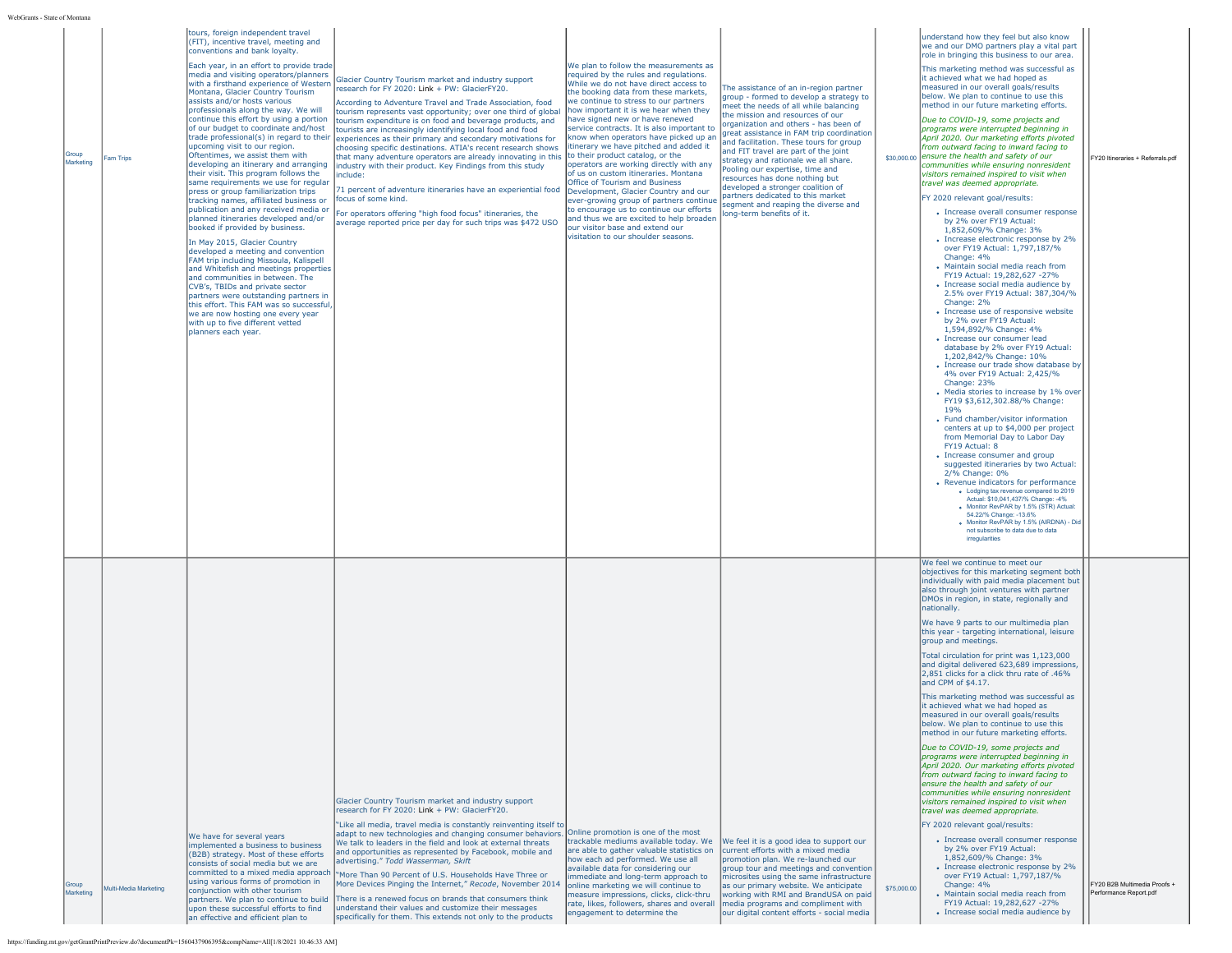|                                      | promote our group opportunities.                                                                                                                                                                                                                                                                                                                                                                                                                                                                                                                                                                                                                                                                                                                                                                                                                                                                                                                                                                                                                                                                                                                                                                                                                                                                                                                                               | that travelers choose to buy, but increasingly to the ads and<br>content they are served by brands as well. "Consumers of all<br>ages want brands to feel personalized and meaningful to<br>them," said Y&R BAV president Michael Sussman, speaking in<br>a 2015 interview with Adweek. | effectiveness of our online advertising<br>efforts.                                                                                                                                                                                                                                                                                                                                                                                                                                                                                                                                                                                                                                                                                                                                                                                                                                                                                                                                      | and blog.                                                                                                                                                                                                                                                                                                                     | 2.5% over FY19 Actual: 387,304/%<br>Change: 2%<br>• Increase use of responsive website<br>by 2% over FY19 Actual:<br>1,594,892/% Change: 4%<br>• Increase our consumer lead<br>database by 2% over FY19 Actual:<br>1,202,842/% Change: 10%<br>• Increase our trade show database by<br>4% over FY19 Actual: 2.425/%<br>Change: 23%<br>• Media stories to increase by 1% over<br>FY19 \$3,612,302.88/% Change:<br>19 <sub>%</sub><br>• Fund chamber/visitor information<br>centers at up to \$4,000 per project<br>from Memorial Day to Labor Day<br>FY19 Actual: 8<br>• Increase consumer and group<br>suggested itineraries by two Actual:<br>2/% Change: 0%<br>• Revenue indicators for performance<br>• Lodging tax revenue compared<br>to 2019 Actual:<br>\$10,041,437/% Change: -4%<br>Monitor RevPAR by 1.5%<br>(STR) Actual: 54.22/%<br>Change: -13.6%<br>• Monitor RevPAR by 1.5%<br>(AIRDNA) - Did not subscribe<br>to data due to data<br>irregularities                                                                                                                                                                                                                                                                                                                                                                                                                                                                                                                                                                                                                                                                                                                                                                                                                                                                                                                                                                                                                                                                                                                                                                                                                                                                                                                                                                                                                                                                                                                         |                                          |
|--------------------------------------|--------------------------------------------------------------------------------------------------------------------------------------------------------------------------------------------------------------------------------------------------------------------------------------------------------------------------------------------------------------------------------------------------------------------------------------------------------------------------------------------------------------------------------------------------------------------------------------------------------------------------------------------------------------------------------------------------------------------------------------------------------------------------------------------------------------------------------------------------------------------------------------------------------------------------------------------------------------------------------------------------------------------------------------------------------------------------------------------------------------------------------------------------------------------------------------------------------------------------------------------------------------------------------------------------------------------------------------------------------------------------------|-----------------------------------------------------------------------------------------------------------------------------------------------------------------------------------------------------------------------------------------------------------------------------------------|------------------------------------------------------------------------------------------------------------------------------------------------------------------------------------------------------------------------------------------------------------------------------------------------------------------------------------------------------------------------------------------------------------------------------------------------------------------------------------------------------------------------------------------------------------------------------------------------------------------------------------------------------------------------------------------------------------------------------------------------------------------------------------------------------------------------------------------------------------------------------------------------------------------------------------------------------------------------------------------|-------------------------------------------------------------------------------------------------------------------------------------------------------------------------------------------------------------------------------------------------------------------------------------------------------------------------------|--------------------------------------------------------------------------------------------------------------------------------------------------------------------------------------------------------------------------------------------------------------------------------------------------------------------------------------------------------------------------------------------------------------------------------------------------------------------------------------------------------------------------------------------------------------------------------------------------------------------------------------------------------------------------------------------------------------------------------------------------------------------------------------------------------------------------------------------------------------------------------------------------------------------------------------------------------------------------------------------------------------------------------------------------------------------------------------------------------------------------------------------------------------------------------------------------------------------------------------------------------------------------------------------------------------------------------------------------------------------------------------------------------------------------------------------------------------------------------------------------------------------------------------------------------------------------------------------------------------------------------------------------------------------------------------------------------------------------------------------------------------------------------------------------------------------------------------------------------------------------------------------------------------------------------------------------------------------------------------------------------------------------------------------------------------------------------------------------------------------------------------------------------------------------------------------------------------------------------------------------------------------------------------------------------------------------------------------------------------------------------------------------------------------------------------------------------------------------------------------|------------------------------------------|
| Group<br>artner Support<br>Marketing | Rocky Mountain International<br>specializes in international tourism<br>marketing and business development<br>for the Rocky Mountain region.<br>The company was founded in 1990<br>specifically to meet the needs of Rocky<br>Mountain state tourism departments<br>for international tourism marketing in<br>top inbound visitation markets;<br>primarily the United Kingdom<br>(England, Scotland, Wales, Ireland),<br>Germany (Germany, Switzerland,<br>Austria), Benelux (Belgium,<br>Luxembourg, and Netherlands),<br>Australia (Australia and New Zealand)<br>France, Italy and Nordic (Denmark,<br>Sweden, Norway, Finland & Iceland).<br>The five states of Montana, Idaho,<br>North Dakota, South Dakota and<br>Wyoming are united in a regional<br>consortium through RMI branded as<br>the Great American West. Glacier<br>Country Tourism is the only Montana<br>DMO outside of the Montana Office of<br>Tourism and Business Development<br>that is a full marketing partner. The<br>program is a comprehensive<br>cooperative marketing plan including<br>full-service international marketing<br>and public relations services. The<br>international marketing program is<br>designed to promote and develop<br>individual and group travel, pre-<br>https://funding.mt.gov/getGrantPrintPreview.do?documentPk=1560437906395&compName=All[1/8/2021 10:46:33 AM] | Glacier Country Tourism market and industry support<br>research for FY 2020: Link + PW: GlacierFY20.                                                                                                                                                                                    | With so many travel options in and out<br>of the United States, a strong delegation<br>of travel experts from a state, region<br>and community at travel trade shows<br>makes a huge difference. It takes a<br>delegation to put the state of Montana in<br>the mind of the tour operators and<br>planners. The more appointments a<br>receptive operator has with a specific<br>state or region, the more likely they will related tourism products can greatly<br>get the answers to the questions they<br>have about what that area can offer to<br>their clients. It takes the expertise of<br>(regions/CVB's/TBIDs/hotels/attractions) cross-promote tourism products,<br>to showcase what the clients can<br>experience in their communities.<br>We are able to measure the success of<br>this partnership via number of<br>appointments at the RMI Roundup and<br>through the reporting they provide for<br>earned media and how many operators<br>offered product in our region. | RMI is built on the idea that states with<br>benefit from cooperatively marketing<br>internationally. It's more time-efficient<br>and cost-effective to band together and<br>especially when targeting international<br>visitors who want the western<br>experience and visit multiple states over<br>multi-week itineraries. | This is our third year as a full partner<br>Great American West (GAW), formerly<br>Rocky Mountain International (RMI).<br>This partnership investment allows us to<br>be work directly with them and collaborate<br>fully on cooperative programs that market<br>Montana as an international travel<br>destination in markets with in-country/in-<br>language sales representatives.<br>Our partnership allowed us regional<br>content on 11 international translated<br>websites with a GCT landing page, editorial<br>in their quarterly publication, increased<br>reporting (earned media and year end<br>analysis and increased exposure to RMI<br>sponsored events at their trade shows.<br>Via our partnership with Rocky Mountain<br>International, we (MT) have a total reach<br>of 161,878,531 with an earned ad value<br>of \$2,777,621.63 million for trade media<br>specifically in the Glacier Country<br>region. See attached report. These reports<br>are specific to the Glacier Country region.<br>Our in-language webpages resulted in 318<br>pageviews, averaged 2-minute 37 seconds<br>time on page. Languages include Australia,<br>Benelux, France, Germany, Italy, New<br>Zealand, Nordic, United Kingdom.<br>The FY 2020 TRIPS report showed 39.83%<br>increase in room nights booked/67.72%<br>increase in visitor spend in<br>Missoula, 36.8% increase in room nights<br>booked/66.09% increase in visitor spend<br>in Kalispell and 26.12% increase in room<br>nights booked/60.37% increase in visitor<br>spend in Whitefish.<br>Without programs like GAW and Brand<br>USA, Glacier Country would not be able to<br>afford to promote our region in these<br>countries.<br>This marketing method was successful as<br>it achieved what we had hoped as<br>measured in our overall goals/results<br>below. We plan to continue to use this<br>method in our future marketing efforts.<br>Due to COVID-19, some projects and<br>\$13,000.00 programs were interrupted beginning in<br>April 2020. Our marketing efforts pivoted<br>from outward facing to inward facing to<br>ensure the health and safety of our<br>communities while ensuring nonresident<br>visitors remained inspired to visit when<br>travel was deemed appropriate.<br>FY 2020 relevant goal/results:<br>• Increase overall consumer response<br>by 2% over FY19 Actual:<br>1,852,609/% Change: 3%<br>• Increase electronic response by 2%<br>over FY19 Actual: 1,797,187/%<br>Change: 4% | GAW Partnership Report FY20<br>Final.pdf |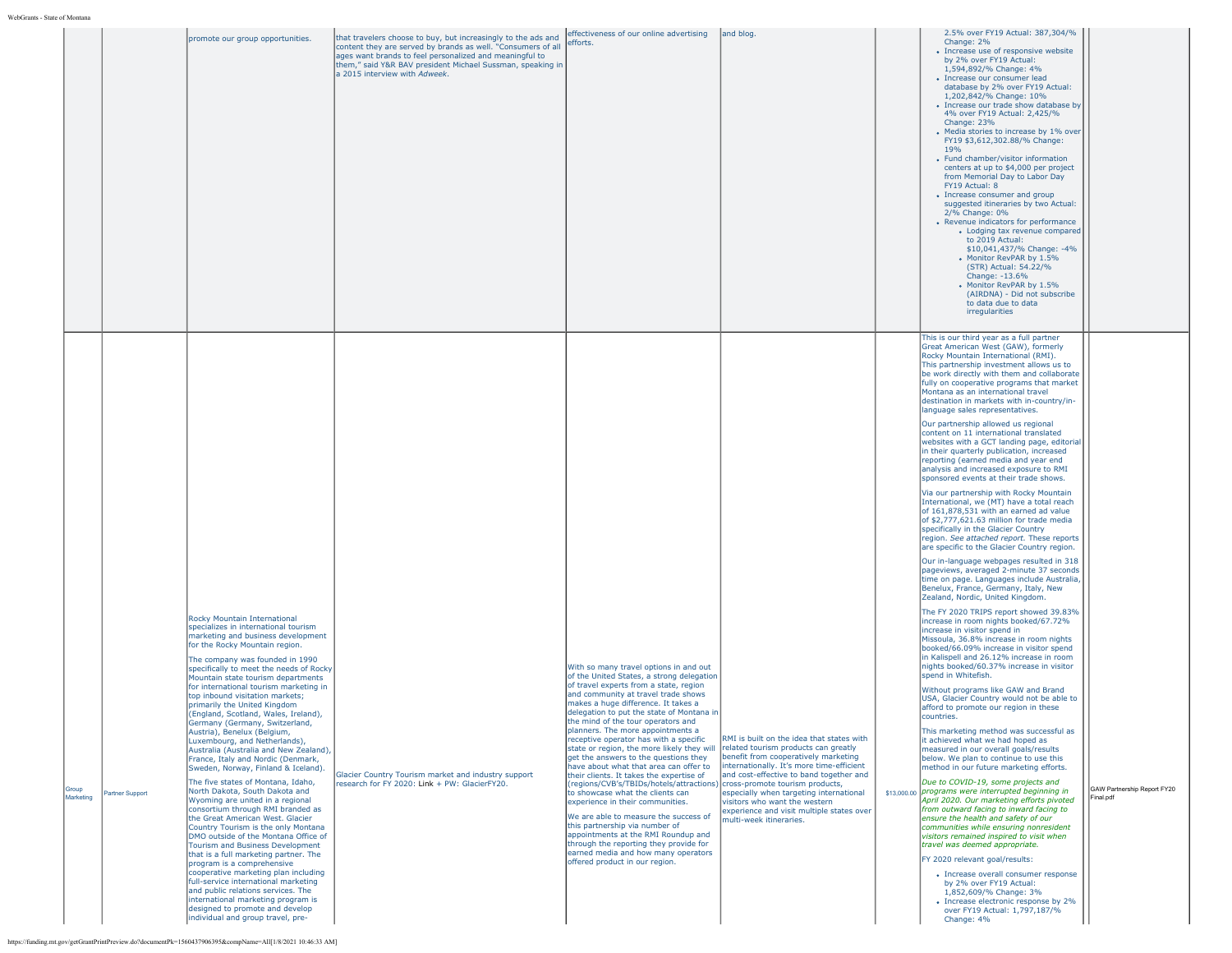| e of Montan          |                 |                                                                                                                                                                                                                                                                                                                                                                                                                                                                                                                                                                                                                                                                                                                                                                                                                                                                                                                                                                                                                                                                                                                                                                                                                                                                                                                                                                                          |                                                                                                                                                                                                                                                         |                                                                                                                                                                                                                                                                                                                                                                                                                                                                                                                                                                                                                                                                                                                                                                                                                                                                                                                                                                                                                                            |                                                                                                                                                                                                                                                                                                                             |                                                                                                                                                                                                                                                                                                                                                                                                                                                                                                                                                                                                                                                                                                                                                                                                                                                                                                                                                                                                                                                                                                                                                                                                                                                                                                                                                                                                                                                                                                                                                                                                                                                                                                                                                                                                                                                                                                                                                                                                                                                                                                                                                                                                                                                                                                                                                                                                                 |                                |
|----------------------|-----------------|------------------------------------------------------------------------------------------------------------------------------------------------------------------------------------------------------------------------------------------------------------------------------------------------------------------------------------------------------------------------------------------------------------------------------------------------------------------------------------------------------------------------------------------------------------------------------------------------------------------------------------------------------------------------------------------------------------------------------------------------------------------------------------------------------------------------------------------------------------------------------------------------------------------------------------------------------------------------------------------------------------------------------------------------------------------------------------------------------------------------------------------------------------------------------------------------------------------------------------------------------------------------------------------------------------------------------------------------------------------------------------------|---------------------------------------------------------------------------------------------------------------------------------------------------------------------------------------------------------------------------------------------------------|--------------------------------------------------------------------------------------------------------------------------------------------------------------------------------------------------------------------------------------------------------------------------------------------------------------------------------------------------------------------------------------------------------------------------------------------------------------------------------------------------------------------------------------------------------------------------------------------------------------------------------------------------------------------------------------------------------------------------------------------------------------------------------------------------------------------------------------------------------------------------------------------------------------------------------------------------------------------------------------------------------------------------------------------|-----------------------------------------------------------------------------------------------------------------------------------------------------------------------------------------------------------------------------------------------------------------------------------------------------------------------------|-----------------------------------------------------------------------------------------------------------------------------------------------------------------------------------------------------------------------------------------------------------------------------------------------------------------------------------------------------------------------------------------------------------------------------------------------------------------------------------------------------------------------------------------------------------------------------------------------------------------------------------------------------------------------------------------------------------------------------------------------------------------------------------------------------------------------------------------------------------------------------------------------------------------------------------------------------------------------------------------------------------------------------------------------------------------------------------------------------------------------------------------------------------------------------------------------------------------------------------------------------------------------------------------------------------------------------------------------------------------------------------------------------------------------------------------------------------------------------------------------------------------------------------------------------------------------------------------------------------------------------------------------------------------------------------------------------------------------------------------------------------------------------------------------------------------------------------------------------------------------------------------------------------------------------------------------------------------------------------------------------------------------------------------------------------------------------------------------------------------------------------------------------------------------------------------------------------------------------------------------------------------------------------------------------------------------------------------------------------------------------------------------------------------|--------------------------------|
|                      |                 | packaged tours, convention and<br>incentive tours, and for promotion and<br>publicity across seven (7) international<br>markets.                                                                                                                                                                                                                                                                                                                                                                                                                                                                                                                                                                                                                                                                                                                                                                                                                                                                                                                                                                                                                                                                                                                                                                                                                                                         |                                                                                                                                                                                                                                                         |                                                                                                                                                                                                                                                                                                                                                                                                                                                                                                                                                                                                                                                                                                                                                                                                                                                                                                                                                                                                                                            |                                                                                                                                                                                                                                                                                                                             | • Maintain social media reach from<br>FY19 Actual: 19,282,627 -27%<br>• Increase social media audience by<br>2.5% over FY19 Actual: 387,304/%<br>Change: 2%<br>• Increase use of responsive website<br>by 2% over FY19 Actual:<br>1,594,892/% Change: 4%<br>• Increase our consumer lead<br>database by 2% over FY19 Actual:<br>1,202,842/% Change: 10%<br>• Increase our trade show database by<br>4% over FY19 Actual: 2,425/%<br>Change: 23%<br>• Media stories to increase by 1% over<br>FY19 \$3,612,302.88/% Change:<br>19 <sub>%</sub><br>• Fund chamber/visitor information<br>centers at up to \$4,000 per project<br>from Memorial Day to Labor Day<br>FY19 Actual: 8<br>• Increase consumer and group<br>suggested itineraries by two Actual:<br>2/% Change: 0%<br>• Revenue indicators for performance<br>• Lodging tax revenue compared<br>to 2019 Actual:<br>\$10,041,437/% Change: -4%<br>• Monitor RevPAR by 1.5%<br>(STR) Actual: 54.22/%<br>Change: -13.6%<br>• Monitor RevPAR by 1.5%<br>(AIRDNA) - Did not subscribe<br>to data due to data<br>irregularities                                                                                                                                                                                                                                                                                                                                                                                                                                                                                                                                                                                                                                                                                                                                                                                                                                                                                                                                                                                                                                                                                                                                                                                                                                                                                                                               |                                |
| Marketing<br>Support | Partner Support | This budget provides for an online<br>DMO system called Simpleview and an<br>online grant system called<br>Submittable.<br>Simpleview is a customer relationship<br>management (CRM) system<br>specifically designed for destination<br>marketing organizations (DMO)<br>combining relationship management<br>tracking, contact records, reporting,<br>communications, financial tracking,<br>etc. with group tour, meetings and<br>convention and FIT sales, public<br>relations, marketing, reporting and<br>more. This industry-specific and DMO<br>tested CRM is created for all areas of<br>business we serve - not just external<br>but internal as well - basically all<br>parties related to the activity.<br>Combining meeting sales, industry<br>partner management, consumer<br>marketing, business analysis,<br>reporting and more, Simpleview CRM<br>is the most widely used tool in<br>destination marketing and we are<br>excited to integrate this into our<br>overall program.<br>Submittable is a grant management<br>software for organizations like Glacier<br>Country Tourism. It allows us to<br>maximize the impact of our grant<br>programs with its online software.<br>Submittable manages grants<br>applications for grant makers helping<br>us streamline and simplify our grants<br>process. It is a cloud-based grants<br>management system allowing us to | Glacier Country Tourism market and industry support<br>research for FY 2020: Link + PW: GlacierFY20.<br>Built specifically for DMOs, Simpleview has been adopted as a<br>highly productive tool. https://www.simpleviewinc.com/our-<br>world/customers/ | We will measure success by continuing<br>to use this tool in the ways it serves us<br>now and into the future - relationship<br>management tracking, contact records,<br>reporting, communications, financial<br>tracking, etc. for all of our program<br>areas. In FY 2019, we are able to<br>continue to expand our uses of<br>Simpleview. We have added several new<br>tracking mechanisms to this program<br>including group leads, FAM trips, media<br>contacts and earned media. Here is a<br>DROPBOX folder that includes some of<br>these reports.<br>We will measure Submittable in the<br>same way, through our ability to<br>effectively and efficiently process our<br>grants and the reporting we are able to<br>present for every program or project<br>awarded. We successfully implemented<br>this application system in FY 2018 for<br>our VIC grant program. We were able to<br>reduce administration time from over<br>140 hours to under 40 hours. The<br>applicants also appreciate the program<br>and it simplicity. | A constant struggle we have is keeping<br>the information we need to strategize,<br>implement, manage and report our<br>overall efforts current. Over the past ten<br>years, our organization has become<br>increasingly diversified and complex<br>which has led to multiple sources of data<br>we have tried to maintain. | Glacier Country utilizes the online DMO<br>system called Simpleview. Simpleview is a<br>customer relationship management (CRM)<br>system specifically designed for<br>destination marketing organizations (DMO)<br>combining relationship management<br>tracking, contact records, reporting,<br>communications, financial tracking, etc.<br>with group tour, meetings and convention<br>and FIT sales, public relations, marketing,<br>reporting, forecasting and more. This<br>industry-specific and DMO tested CRM is<br>created for the businesses we serve - not<br>just those planning a vacation, and not<br>just our partners, tour operators and<br>meeting planners, but our governing body,<br>film crews, media - basically all parties<br>related to the activity.<br>Combining meeting sales, industry partner<br>management, consumer marketing,<br>forecasting, business analysis, reporting<br>and more, Simpleview CRM is the most<br>widely used tool in destination marketing<br>and we are excited to integrate this into<br>our overall program.<br>We were able to reduce administration<br>time from over 140 hours to under 40<br>hours. The applicants also appreciate the<br>program and its simplicity.<br>We continue to see the incredible value of<br>the system for all our marketing programs.<br>We expand our use of this program every<br>day and are very excited. It has become a<br>critical part of our day-to-day operations.<br>We have a PDF that includes some sample<br>reports to show the power of this tool for<br>our organization overall specifically for<br>tracking and reporting.<br>This marketing method was successful as<br>it achieved what we had hoped as<br>measured in our overall goals/results<br>below. We plan to continue to use this<br>method in our future marketing efforts.<br>Due to COVID-19, some projects and<br>programs were interrupted beginning in<br>\$22,000.00 April 2020. Our marketing efforts pivoted<br>from outward facing to inward facing to<br>ensure the health and safety of our<br>communities while ensuring nonresident<br>visitors remained inspired to visit when<br>travel was deemed appropriate.<br>FY 2020 relevant goal/results:<br>• Increase overall consumer response<br>by 2% over FY19 Actual:<br>1,852,609/% Change: 3%<br>• Increase electronic response by 2%<br>over FY19 Actual: 1,797,187/% | SimpleviewReportsFY2020pdf.pdf |

https://funding.mt.gov/getGrantPrintPreview.do?documentPk=1560437906395&compName=All[1/8/2021 10:46:33 AM]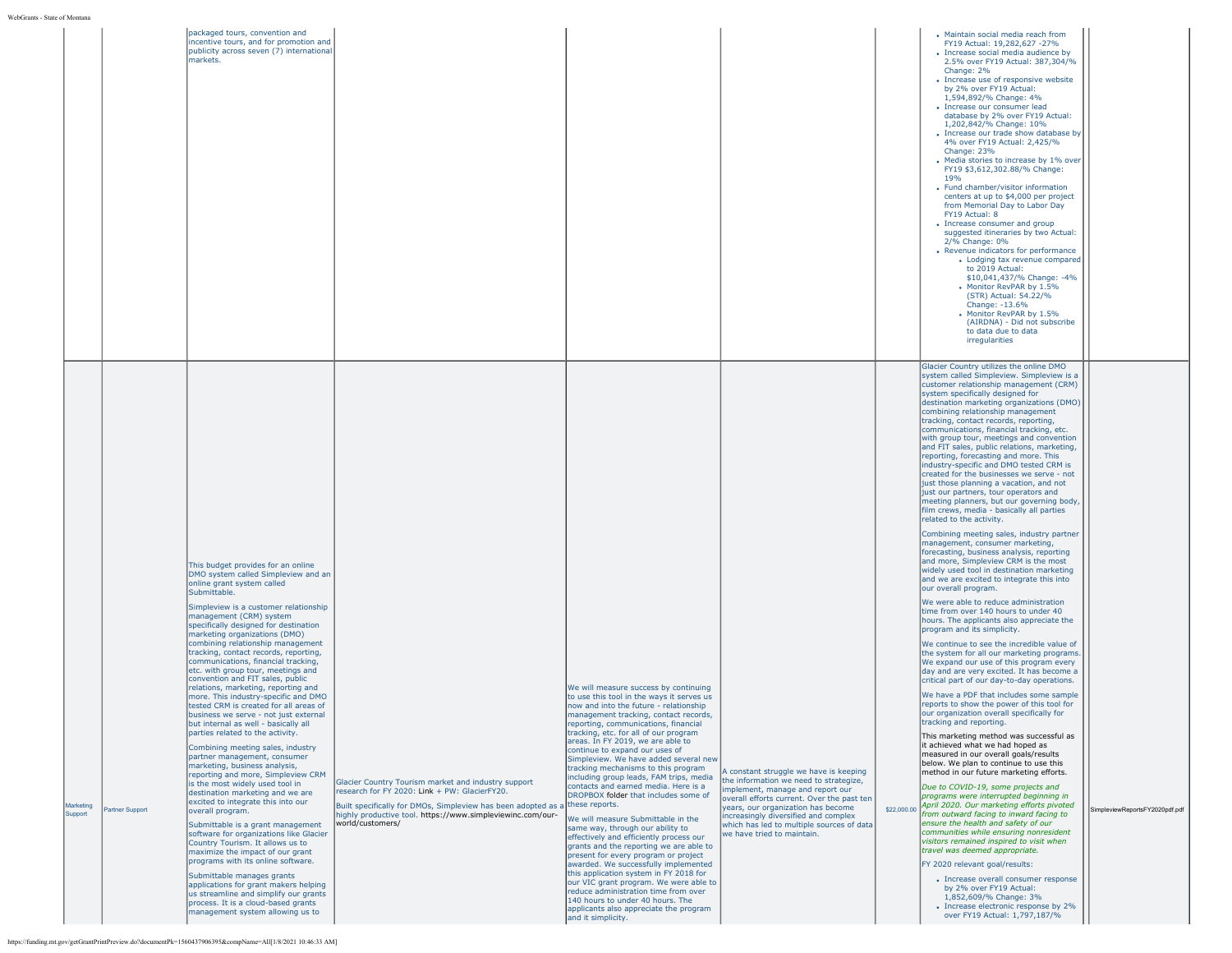|                      |                | content-all in one submission solution<br>platform - accessible from anywhere<br>with internet access. Applicants can<br>submit and track the process of the<br>grant as we review and track it. All<br>communications and reports are<br>submitted online allowing our staff and<br>board to save hundreds of hours<br>administration and travel.                                                                                                                                                                                                                                                                                                                                                                                                                                                                                                                                                                                                                                     |                                                                                                                                                                                                                                               |                                                                                                                                                                                                                                                                                                                                                                                                                                                                                                                                                                                                                                                                                                                                                                                                                                                                                                                                                            |                                                                                                                                                                                                                                                                                                                          |              | Change: 4%<br>• Maintain social media reach from<br>FY19 Actual: 19,282,627 -27%<br>· Increase social media audience by<br>2.5% over FY19 Actual: 387,304/%<br>Change: 2%<br>• Increase use of responsive website<br>by 2% over FY19 Actual:<br>1,594,892/% Change: 4%<br>· Increase our consumer lead<br>database by 2% over FY19 Actual:<br>1,202,842/% Change: 10%<br>• Increase our trade show database by<br>4% over FY19 Actual: 2,425/%<br>Change: 23%<br>• Media stories to increase by 1% over<br>FY19 \$3.612.302.88/% Change:<br>19%<br>• Fund chamber/visitor information<br>centers at up to \$4,000 per project<br>from Memorial Day to Labor Day<br>FY19 Actual: 8<br>• Increase consumer and group<br>suggested itineraries by two Actual:<br>2/% Change: 0%<br>• Revenue indicators for performance<br>• Lodging tax revenue compared<br>to 2019 Actual:<br>\$10,041,437/% Change: -4%<br>Monitor RevPAR by 1.5%<br>(STR) Actual: 54.22/%<br>Change: -13.6%<br>• Monitor RevPAR by 1.5%<br>(AIRDNA) - Did not subscribe<br>to data due to data<br>irregularities<br>The administrative budget is critical to the<br>operations and management of Glacier<br>Country Tourism and all the overhead<br>costs it takes to do what we do. There are<br>three positions supported from this budget                                                                                                                                                                                                                                                                                                                                                                                                                                                                                                                                                                                                 |  |
|----------------------|----------------|----------------------------------------------------------------------------------------------------------------------------------------------------------------------------------------------------------------------------------------------------------------------------------------------------------------------------------------------------------------------------------------------------------------------------------------------------------------------------------------------------------------------------------------------------------------------------------------------------------------------------------------------------------------------------------------------------------------------------------------------------------------------------------------------------------------------------------------------------------------------------------------------------------------------------------------------------------------------------------------|-----------------------------------------------------------------------------------------------------------------------------------------------------------------------------------------------------------------------------------------------|------------------------------------------------------------------------------------------------------------------------------------------------------------------------------------------------------------------------------------------------------------------------------------------------------------------------------------------------------------------------------------------------------------------------------------------------------------------------------------------------------------------------------------------------------------------------------------------------------------------------------------------------------------------------------------------------------------------------------------------------------------------------------------------------------------------------------------------------------------------------------------------------------------------------------------------------------------|--------------------------------------------------------------------------------------------------------------------------------------------------------------------------------------------------------------------------------------------------------------------------------------------------------------------------|--------------|---------------------------------------------------------------------------------------------------------------------------------------------------------------------------------------------------------------------------------------------------------------------------------------------------------------------------------------------------------------------------------------------------------------------------------------------------------------------------------------------------------------------------------------------------------------------------------------------------------------------------------------------------------------------------------------------------------------------------------------------------------------------------------------------------------------------------------------------------------------------------------------------------------------------------------------------------------------------------------------------------------------------------------------------------------------------------------------------------------------------------------------------------------------------------------------------------------------------------------------------------------------------------------------------------------------------------------------------------------------------------------------------------------------------------------------------------------------------------------------------------------------------------------------------------------------------------------------------------------------------------------------------------------------------------------------------------------------------------------------------------------------------------------------------------------------------------------------------------------------------------------------------------------------|--|
| Marketing<br>Support | Administration | Glacier Country Tourism allocates the<br>entire 20% allowed by statute. We use<br>this to pay all wages, benefits and<br>taxes for three positions: Executive<br>Director, Office Manager and a<br>temporary part-time employee who<br>assists with projects as needed. We<br>also use this to pay benefits for our<br>three marketing positions: Public<br>Relations and Earned Media Manager,<br>Tourism Sales Manager and Sales and<br>Marketing Assistant. See Marketing<br>Support, Group Marketing and<br>Publicity - Marketing Personnel line<br>items.<br>Administrative funds are also used to<br>pay for all office overhead such as<br>rent, telephone, office equipment,<br>supplies, insurance, professional<br>services like accounting, etc. All travel<br>expenses not directly related to a<br>marketing project are also paid for<br>from this budget.<br>https://funding.mt.gov/getGrantPrintPreview.do?documentPk=1560437906395&compName=All[1/8/2021 10:46:33 AM] | Glacier Country Tourism market and industry support<br>research for FY 2020: Link + PW: GlacierFY20.<br>https://esto.ustravel.org/sites/default/files/CN_Myths.pdf<br>https://destinationthink.com/six-things-tourism-businesses-<br>know-dmo | We measure success of our<br>administrative funds in a simple way.<br>These funds cover the costs of operation<br>for our office, administrative staff, board<br>of directors and nonmarketing related<br>expenses. If we are able to keep the<br>administrative operations of the<br>organization healthy, effective and<br>efficient, we are successful. All of the<br>office overhead, reporting, accounting,<br>financial, insurance, oversight and<br>management of all programs are paid<br>out of this line item. We will measure<br>the effectiveness of this line item in the costs incurred in the implementation of<br>over goals and objectives we achieve at  approved marketing methods/funded by<br>the end of the year. This tracking<br>includes goals and results for consumer<br>response, electronic response, social<br>media response, website stats,<br>consumer/B2B database leads, media<br>stories and consumer/B2B itineraries. | Per the TAC Rules and Regulations, we<br>are allowed up to, but not exceeding,<br>20% of the organization's new annual<br>revenue to cover administrative<br>expenses, which are identified in detail<br>in the actual document. The intent of<br>the administrative budget is to cover<br>the lodging facility use tax. | \$428,000.00 | along with rent, utilities, insurance, travel,<br>office supplies, telecommunications, IT,<br>internet, etc. In FY 2020, our total revenue<br>was \$1,974,647 with \$394,929.40<br>allowable for admin. Total spent was<br>392,939.50 which is 19.9% (maximum<br>allowed is 20%).<br>This marketing method was successful as<br>it achieved what we had hoped as<br>measured in our overall goals/results<br>below. This line item is critical to our<br>ability to operate an organization and<br>cannot operate without and therefore will<br>certainly continue to use it in future<br>years.<br>Due to COVID-19, some projects and<br>programs were interrupted beginning in<br>April 2020. Our marketing efforts pivoted<br>from outward facing to inward facing to<br>ensure the health and safety of our<br>communities while ensuring nonresident<br>visitors remained inspired to visit when<br>travel was deemed appropriate.<br>FY 2020 relevant goal/results:<br>• Increase overall consumer response<br>by 2% over FY19 Actual:<br>1,852,609/% Change: 3%<br>• Increase electronic response by 2%<br>over FY19 Actual: 1,797,187/%<br>Change: 4%<br>• Maintain social media reach from<br>FY19 Actual: 19,282,627 -27%<br>• Increase social media audience by<br>2.5% over FY19 Actual: 387,304/%<br>Change: 2%<br>• Increase use of responsive website<br>by 2% over FY19 Actual:<br>1,594,892/% Change: 4%<br>· Increase our consumer lead<br>database by 2% over FY19 Actual:<br>1,202,842/% Change: 10%<br>• Increase our trade show database by<br>4% over FY19 Actual: 2,425/%<br>Change: 23%<br>• Media stories to increase by 1% over<br>FY19 \$3,612,302.88/% Change:<br>19%<br>• Fund chamber/visitor information<br>centers at up to \$4,000 per project<br>from Memorial Day to Labor Day<br>FY19 Actual: 8<br>• Increase consumer and group<br>suggested itineraries by two Actual: |  |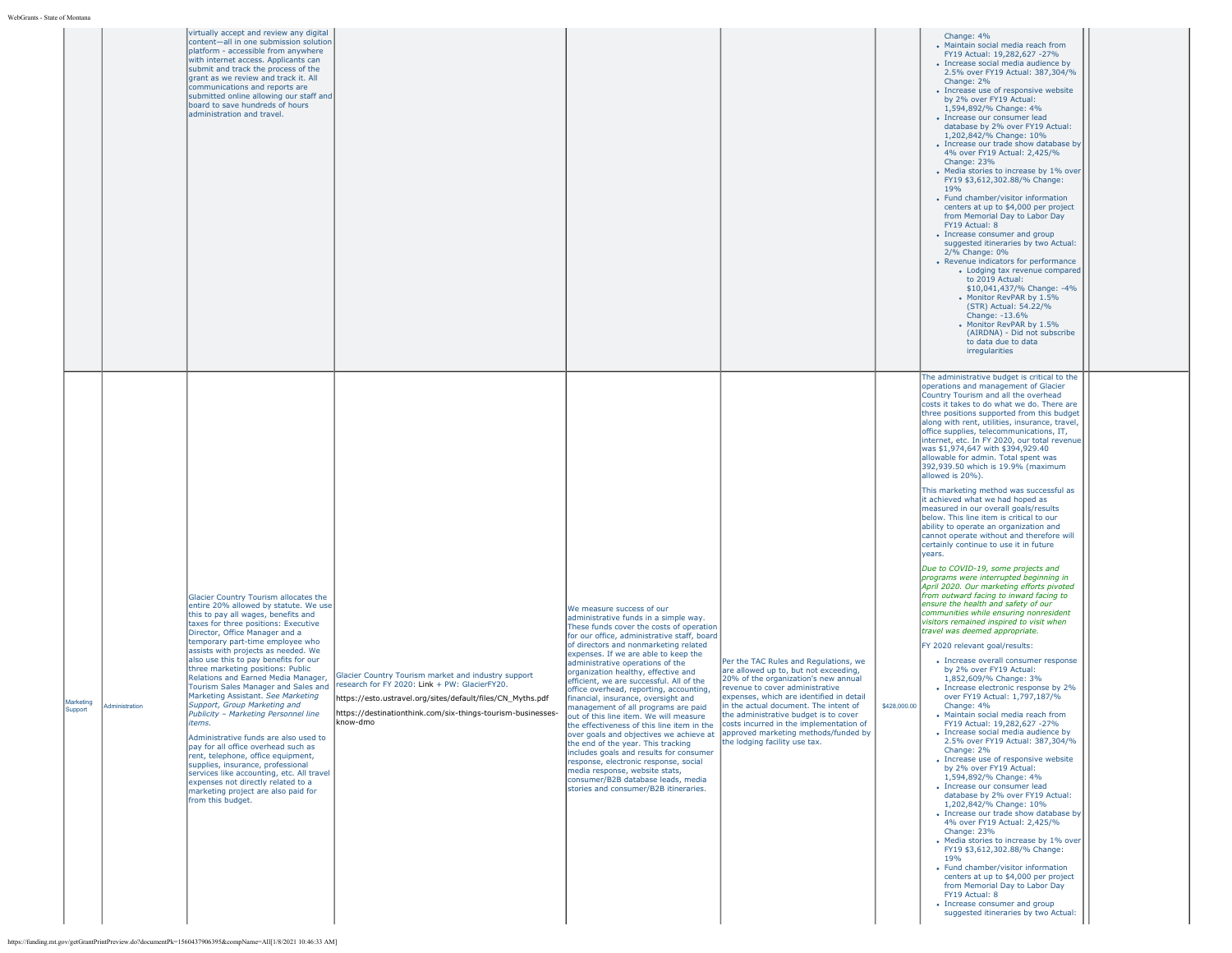| The regions and CVBs (DMOs) are required<br>to attend numerous meetings throughout<br>the year and this budget allows us to<br>lessen the burden of travel costs from our<br>administrative budget. It is very helpful<br>and of great assistance to all of us. Glacier<br>Country Tourism's President CEO was able<br>to attend all the required meetings this<br>year. We find this line item very successful<br>in our efforts and will continue to use it in<br>the future. COVID-19 brought about the<br>overwhelming adoption of video<br>conferencing which allowed for meetings to<br>occur from the safety of our own homes or<br>offices.<br>Due to COVID-19, some projects and<br>programs were interrupted beginning in<br>April 2020. Our marketing efforts pivoted<br>from outward facing to inward facing to<br>ensure the health and safety of our<br>communities while ensuring nonresident<br>visitors remained inspired to visit when<br>travel was deemed appropriate.<br>FY 2020 relevant goal/results:<br>• Increase overall consumer response<br>by 2% over FY19 Actual:<br>1,852,609/% Change: 3%<br>• Increase electronic response by 2%<br>Destination marketing organizations<br>over FY19 Actual: 1,797,187/%<br>This line item will be measured by how<br>(DMOs) funded by the lodging tax are<br>Change: 4%<br>This line item allows each organization<br>many of the required meetings we were required to attend all TAC meetings and<br>· Maintain social media reach from<br>to have a dedicated pool of funding to<br>Glacier Country Tourism market and industry support<br>able to attend as required. These include the Governor's Conference of Tourism<br>FY19 Actual: 19,282,627 -27%<br>cover the travel related expenses for<br>'AC/Governor's Conference<br>Marketing<br>research for FY 2020: Link + PW: GlacierFY20.<br>three or four TAC meetings and the<br>and Recreation. This requirement is<br>\$3,000.00<br>the executive director or designated<br>• Increase social media audience by<br>Support<br>eetings<br>Governor's Conference on Tourism and<br>stated in the TAC rules and regulations<br>2.5% over FY19 Actual: 387,304/%<br>responsible party for these meetings.<br>Recreation each year.<br>which are part of the administrative<br>Change: 2%<br>rules of Montana.<br>• Increase use of responsive website<br>by 2% over FY19 Actual:<br>1,594,892/% Change: 4%<br>· Increase our consumer lead<br>database by 2% over FY19 Actual:<br>1,202,842/% Change: 10%<br>• Increase our trade show database by<br>4% over FY19 Actual: 2,425/%<br>Change: 23%<br>• Media stories to increase by 1% over<br>FY19 \$3,612,302.88/% Change:<br>19%<br>• Fund chamber/visitor information<br>centers at up to \$4,000 per project<br>from Memorial Day to Labor Day<br>FY19 Actual: 8<br>• Increase consumer and group<br>suggested itineraries by two Actual:<br>2/% Change: 0%<br>• Revenue indicators for performance<br>• Lodging tax revenue compared<br>to 2019 Actual:<br>\$10,041,437/% Change: -4%<br>Monitor RevPAR by 1.5%<br>(STR) Actual: 54.22/%<br>Change: -13.6%<br>• Monitor RevPAR by 1.5%<br>(AIRDNA) - Did not subscribe<br>to data due to data<br>irregularities<br>In this budget year our professional<br>development budget provided attendance<br>at several events for employees but due to<br>COVID-19, all of the events were<br>cancelled. One event provided all of the<br>seminars to be recorded and made<br>available to registered attendees at half |  |  |  |  | 2/% Change: 0%<br>• Revenue indicators for performance<br>• Lodging tax revenue compared<br>to 2019 Actual:<br>\$10,041,437/% Change: -4%<br>Monitor RevPAR by 1.5%<br>(STR) Actual: 54.22/%<br>Change: -13.6%<br>Monitor RevPAR by 1.5%<br>(AIRDNA) - Did not subscribe<br>to data due to data<br>irregularities |  |
|-------------------------------------------------------------------------------------------------------------------------------------------------------------------------------------------------------------------------------------------------------------------------------------------------------------------------------------------------------------------------------------------------------------------------------------------------------------------------------------------------------------------------------------------------------------------------------------------------------------------------------------------------------------------------------------------------------------------------------------------------------------------------------------------------------------------------------------------------------------------------------------------------------------------------------------------------------------------------------------------------------------------------------------------------------------------------------------------------------------------------------------------------------------------------------------------------------------------------------------------------------------------------------------------------------------------------------------------------------------------------------------------------------------------------------------------------------------------------------------------------------------------------------------------------------------------------------------------------------------------------------------------------------------------------------------------------------------------------------------------------------------------------------------------------------------------------------------------------------------------------------------------------------------------------------------------------------------------------------------------------------------------------------------------------------------------------------------------------------------------------------------------------------------------------------------------------------------------------------------------------------------------------------------------------------------------------------------------------------------------------------------------------------------------------------------------------------------------------------------------------------------------------------------------------------------------------------------------------------------------------------------------------------------------------------------------------------------------------------------------------------------------------------------------------------------------------------------------------------------------------------------------------------------------------------------------------------------------------------------------------------------------------------------------------------------------------------------------------------------------------------------------------------------------------------------------------------------------------------------------------------------------------------------------------------------------------------------------------------------------------------------------------------------------------------------------------------------------------------------------------------------------------------------------------|--|--|--|--|-------------------------------------------------------------------------------------------------------------------------------------------------------------------------------------------------------------------------------------------------------------------------------------------------------------------|--|
|                                                                                                                                                                                                                                                                                                                                                                                                                                                                                                                                                                                                                                                                                                                                                                                                                                                                                                                                                                                                                                                                                                                                                                                                                                                                                                                                                                                                                                                                                                                                                                                                                                                                                                                                                                                                                                                                                                                                                                                                                                                                                                                                                                                                                                                                                                                                                                                                                                                                                                                                                                                                                                                                                                                                                                                                                                                                                                                                                                                                                                                                                                                                                                                                                                                                                                                                                                                                                                                                                                                                                 |  |  |  |  |                                                                                                                                                                                                                                                                                                                   |  |
| event was the Simpleview Summit. All of<br>the GC staff had access to the virtual<br>training.<br>The training at the summit is an overall<br>DMO marketing seminar combined with<br>learning and training to use Simpleview<br>which is a customer relationship<br>management program. Combining meeting                                                                                                                                                                                                                                                                                                                                                                                                                                                                                                                                                                                                                                                                                                                                                                                                                                                                                                                                                                                                                                                                                                                                                                                                                                                                                                                                                                                                                                                                                                                                                                                                                                                                                                                                                                                                                                                                                                                                                                                                                                                                                                                                                                                                                                                                                                                                                                                                                                                                                                                                                                                                                                                                                                                                                                                                                                                                                                                                                                                                                                                                                                                                                                                                                                       |  |  |  |  | the cost of the event registration. This                                                                                                                                                                                                                                                                          |  |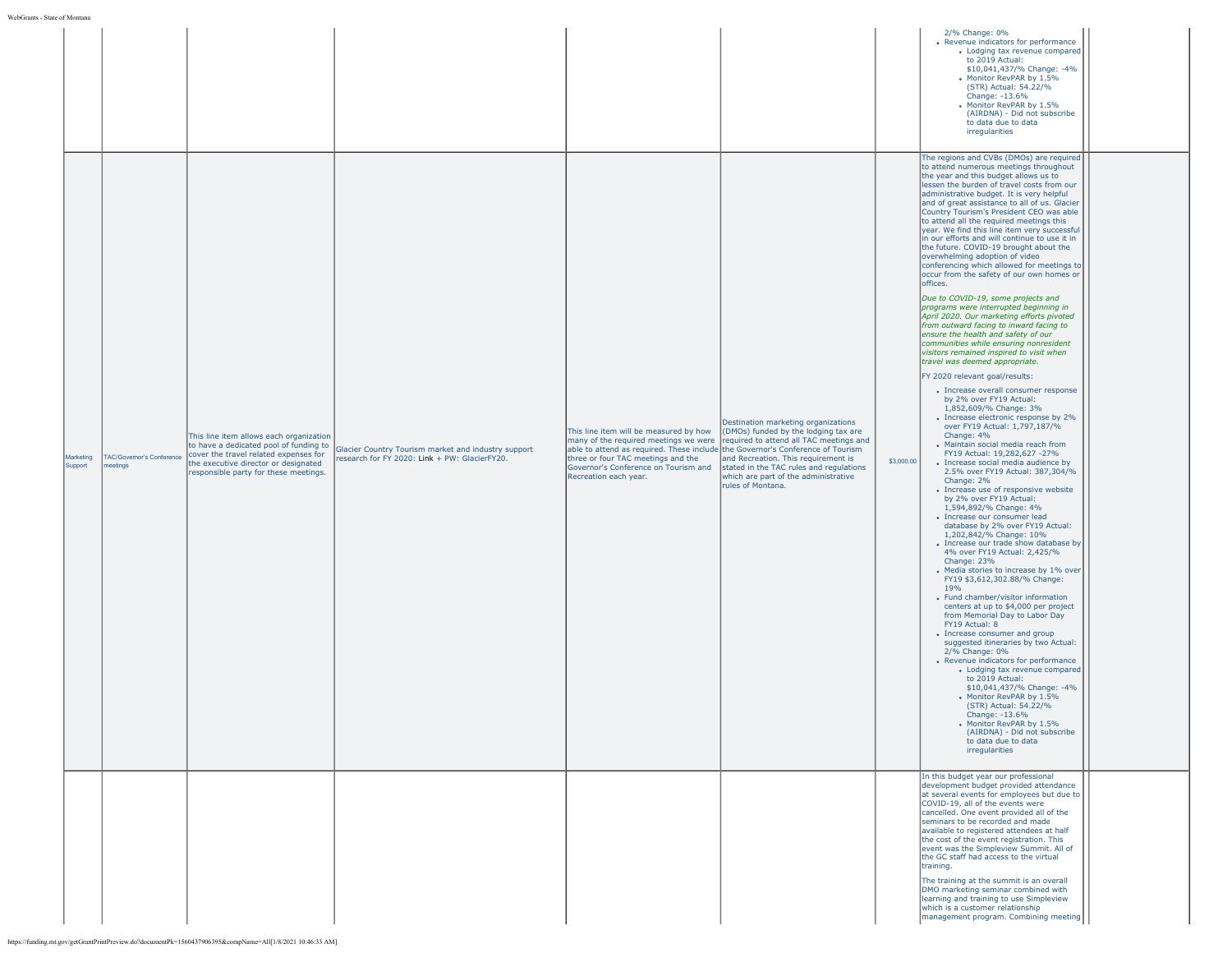|  | WebGrants - State of Montana |
|--|------------------------------|

| State of Montana     |                          |                                                                                                                                                                                                                                                                                                                                                                                                                                                                                                                                                                                                                                                                                                                                                                                                                                                                                                                                                                                                                                                                                |                                                                                                      |                                                                                                                                                                                                                                                                                                                                                                                                                                       |                                                                                                                                                                                                                                                                                                                                                                                    |             |                                                                                                                                                                                                                                                                                                                                                                                                                                                                                                                                                                                                                                                                                                                                                                                                                                                                                                                                                                                                                                                                                                                                                                                                                                                                                                                                                                                                                                                                                                                                                                                                                                                                                                                                                                                                                                                                                                                                                                                                                                                                                                                                                                   |  |
|----------------------|--------------------------|--------------------------------------------------------------------------------------------------------------------------------------------------------------------------------------------------------------------------------------------------------------------------------------------------------------------------------------------------------------------------------------------------------------------------------------------------------------------------------------------------------------------------------------------------------------------------------------------------------------------------------------------------------------------------------------------------------------------------------------------------------------------------------------------------------------------------------------------------------------------------------------------------------------------------------------------------------------------------------------------------------------------------------------------------------------------------------|------------------------------------------------------------------------------------------------------|---------------------------------------------------------------------------------------------------------------------------------------------------------------------------------------------------------------------------------------------------------------------------------------------------------------------------------------------------------------------------------------------------------------------------------------|------------------------------------------------------------------------------------------------------------------------------------------------------------------------------------------------------------------------------------------------------------------------------------------------------------------------------------------------------------------------------------|-------------|-------------------------------------------------------------------------------------------------------------------------------------------------------------------------------------------------------------------------------------------------------------------------------------------------------------------------------------------------------------------------------------------------------------------------------------------------------------------------------------------------------------------------------------------------------------------------------------------------------------------------------------------------------------------------------------------------------------------------------------------------------------------------------------------------------------------------------------------------------------------------------------------------------------------------------------------------------------------------------------------------------------------------------------------------------------------------------------------------------------------------------------------------------------------------------------------------------------------------------------------------------------------------------------------------------------------------------------------------------------------------------------------------------------------------------------------------------------------------------------------------------------------------------------------------------------------------------------------------------------------------------------------------------------------------------------------------------------------------------------------------------------------------------------------------------------------------------------------------------------------------------------------------------------------------------------------------------------------------------------------------------------------------------------------------------------------------------------------------------------------------------------------------------------------|--|
| Marketing<br>Support | Professional Development | Professional development is extremely<br>important for several reasons. First<br>and foremost, it adds to an individual's<br>personal fulfillment, sense of value to<br>the organization, job satisfaction and<br>keeps employee turnover to a<br>minimum. Secondly, but certainly an<br>equally important factor, ongoing<br>professional development keeps<br>individuals and organizations abreast<br>of cutting-edge trends to keep us<br>competitive and to increase the<br>effectiveness of our efforts. When we<br>can, we try to make sure all<br>employees participate in at least one<br>training pertinent to the industry<br>and/or position. Glacier Country<br>Tourism currently has five individuals<br>who would utilize this budget for<br>professional development. Last year,<br>two staff members attended U.S.<br><b>Travel Associations Educational</b><br>Seminars for Tourism Organizations<br>(ESTO) and one attended the<br>Simpleview Summit. This year each<br>employee will research training that<br>they feel meets their educational<br>needs. | Glacier Country Tourism market and industry support<br>research for FY 2020: Link + PW: GlacierFY20. | Success on our marketing efforts,<br>positive work environment, low<br>employee turn-over and sense of<br>industry pride translates to successful<br>professional development. We will<br>measure success for this method by<br>having each member of our staff able to<br>attend an event that educates, builds<br>skill and inspires them. Each opportunity<br>will be listed by who attended the event<br>and what that event was. | Not for profit organizations are not<br>where someone works for personal<br>financial reward, but it is for<br>professionals who desire an interesting<br>industry and are keener on experience,<br>cultural exchanges, diversity and<br>learning. If a small investment in<br>professional training can add to a<br>person's job satisfaction, then it is well<br>worth the cost. | \$15,000.00 | sales, industry partner management,<br>consumer marketing, forecasting, business<br>analysis, reporting, and more, Simpleview<br>CRM is the most widely used tool in<br>destination marketing and management.<br>Glacier Country Tourism continues to<br>maximize how we utilize the program.<br>This marketing method was successful to<br>the extent we were able to utilize it in light<br>of group events being cancelled across the<br>world. We plan to continue to use this<br>method in our future marketing efforts.<br>Due to COVID-19, some projects and<br>programs were interrupted beginning in<br>April 2020. Our marketing efforts pivoted<br>from outward facing to inward facing to<br>ensure the health and safety of our<br>communities while ensuring nonresident<br>visitors remained inspired to visit when<br>travel was deemed appropriate.<br>FY 2020 relevant goal/results:<br>• Increase overall consumer response<br>by 2% over FY19 Actual:<br>1,852,609/% Change: 3%<br>• Increase electronic response by 2%<br>over FY19 Actual: 1,797,187/%<br>Change: 4%<br>• Maintain social media reach from<br>FY19 Actual: 19,282,627 -27%<br>• Increase social media audience by<br>2.5% over FY19 Actual: 387,304/%<br>Change: 2%<br>• Increase use of responsive website<br>by 2% over FY19 Actual:<br>1,594,892/% Change: 4%<br>· Increase our consumer lead<br>database by 2% over FY19 Actual:<br>1,202,842/% Change: 10%<br>• Increase our trade show database by<br>4% over FY19 Actual: 2.425/%<br>Change: 23%<br>• Media stories to increase by 1% over<br>FY19 \$3,612,302.88/% Change:<br>19%<br>• Fund chamber/visitor information<br>centers at up to \$4,000 per project<br>from Memorial Day to Labor Day<br>FY19 Actual: 8<br>• Increase consumer and group<br>suggested itineraries by two Actual:<br>2/% Change: 0%<br>• Revenue indicators for performance<br>• Lodging tax revenue compared<br>to 2019 Actual:<br>\$10,041,437/% Change: -4%<br>• Monitor RevPAR by 1.5%<br>(STR) Actual: 54.22/%<br>Change: -13.6%<br>Monitor RevPAR by 1.5%<br>(AIRDNA) - Did not subscribe<br>to data due to data<br>irregularities |  |
|                      |                          |                                                                                                                                                                                                                                                                                                                                                                                                                                                                                                                                                                                                                                                                                                                                                                                                                                                                                                                                                                                                                                                                                |                                                                                                      |                                                                                                                                                                                                                                                                                                                                                                                                                                       | Destinations International is a<br>partnership organization serving<br>destination marketing and<br>management professionals - helping<br>them exchange bold ideas, connect                                                                                                                                                                                                        |             | In FY 2020, we continued our efforts<br>outlined in the DestinationNEXT<br>assessment from the previous year. We<br>regularly referenced the research,<br>participated in webinars and kept abreast<br>of the briefing reports published. We<br>participated in several data collection<br>efforts to understand current destination<br>organization funding, spending, trends,<br>and performances of fellow destination<br>organizations. By participating in these<br>studies, we were allowed access to<br>multiple research projects.<br>Our CEO attended both the Advocacy<br>Summit and Partnership/Innovative<br>Funding in November 2019. She has<br>completed her Advocacy CDME paper and<br>is actively working toward the CDME<br>graduation by completing the rest of<br>required papers. DI has granted CDME<br>students' extensions of their papers due to<br>COVID-19.<br>This marketing method was successful as<br>it achieved what we had hoped it would.<br>The information it provides our<br>organization is incredibly valuable. We<br>plan to continue to use this method in our<br>future marketing efforts. Our CEO was<br>recently appointed to the DI Advocacy<br>Committee which in light of COVID-19, will<br>provide valuable knowledge associated                                                                                                                                                                                                                                                                                                                                                                                                                                                                                                                                                                                                                                                                                                                                                                                                                                                                                 |  |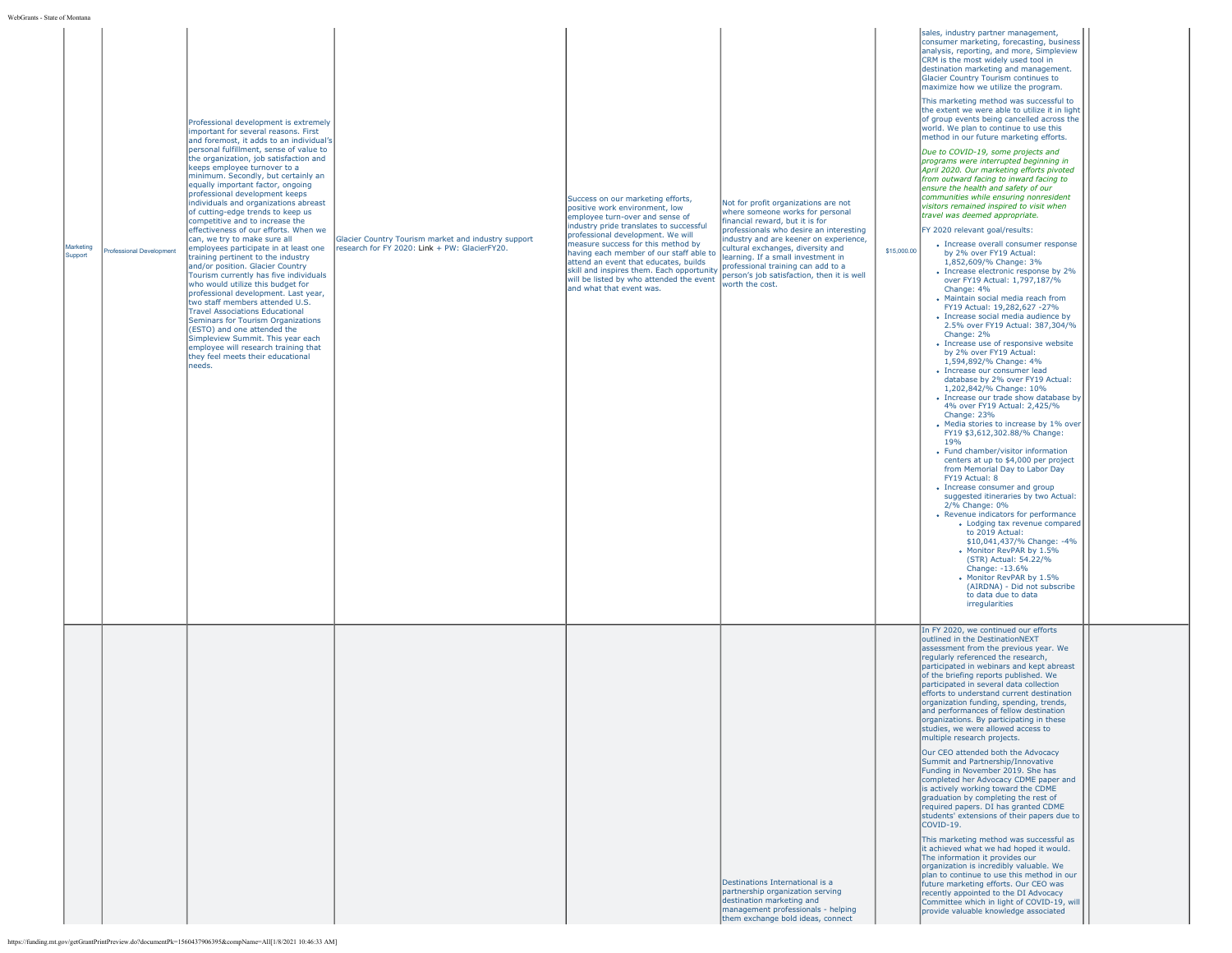| Marketing<br>Support | <b>DMO Program Participation</b> | Glacier Country Tourism is a dues<br>Dartner of Destination International<br>(formerly DMAI) and has been working<br>towards becoming an accredited<br>Destination Marketing Organization<br>(DMO). We hope to complete the last<br>few steps to having our executive<br>director become CDME certified,<br>provide opportunities for professional<br>development - keeping us abreast of<br>cutting-edge tourism marketing trends<br>to keep us competitive - and to<br>increase the effectiveness of the our<br>marketing and organizational<br>management efforts. | Glacier Country Tourism market and industry support<br>research for FY 2020: Link + PW: GlacierFY20.                                                                                                                                                                                                                                | We plan to measure success in two<br>ways: complete the CDME program and destinations around the world. It gives<br>attend one or more of the other DMO<br>training/conferences available to us. The lideas, products and services, and<br>other way to measure success is if other<br>DMOs in Montana join and participate in provides programs designed to better<br>the programs/trainings. | innovative people and elevate tourism to<br>lits highest potential. As a member of the<br>global trade association for destination<br>organizations, convention bureaus and<br>tourism boards, Glacier Country Tourism<br>benefits from being a part of this global<br>community of over 5,000<br>professionals from 600<br>us access to a wide network of people,<br>resources. Specifically, this organization<br>prepare senior DMO executives and<br>managers for increasing change and<br>competition and to become more<br>effective organizational and community<br>leaders. These programs focuse on<br>vision, leadership, productivity and<br>strengthening business expertise. Since<br>beginning this training, Glacier Country<br>Tourism has implemented much of what<br>has been learned and we feel our<br>organization is in a much better position<br>to help elevate the industry and its<br>standards in the state of Montana. | \$10,000.00 | with helping Montana's tourism industry<br>land overall economy recover as quickly<br>and completely as possible.<br>Due to COVID-19, some projects and<br>programs were interrupted beginning in<br>April 2020. Our marketing efforts pivoted<br>from outward facing to inward facing to<br>ensure the health and safety of our<br>communities while ensuring nonresident<br>visitors remained inspired to visit when<br>travel was deemed appropriate.<br>FY 2020 relevant goal/results:<br>• Increase overall consumer response<br>by 2% over FY19 Actual:<br>1,852,609/% Change: 3%<br>• Increase electronic response by 2%<br>over FY19 Actual: 1,797,187/%<br>Change: 4%<br>• Maintain social media reach from<br>FY19 Actual: 19,282,627 -27%<br>• Increase social media audience by<br>2.5% over FY19 Actual: 387,304/%<br>Change: 2%<br>• Increase use of responsive website<br>by 2% over FY19 Actual:<br>1,594,892/% Change: 4%<br>• Increase our consumer lead<br>database by 2% over FY19 Actual:<br>1,202,842/% Change: 10%<br>• Increase our trade show database by<br>4% over FY19 Actual: 2,425/%<br>Change: 23%<br>• Media stories to increase by 1% over<br>FY19 \$3,612,302.88/% Change:<br>19%<br>• Fund chamber/visitor information<br>centers at up to \$4,000 per project<br>from Memorial Day to Labor Day<br>FY19 Actual: 8<br>• Increase consumer and group<br>suggested itineraries by two Actual:<br>2/% Change: 0%<br>• Revenue indicators for performance<br>• Lodging tax revenue compared<br>to 2019 Actual:<br>\$10,041,437/% Change: -4%<br>Monitor RevPAR by 1.5%<br>(STR) Actual: 54.22/%<br>Change: -13.6%<br>Monitor RevPAR by 1.5%<br>(AIRDNA) - Did not subscribe<br>to data due to data<br>irregularities |                                            |
|----------------------|----------------------------------|-----------------------------------------------------------------------------------------------------------------------------------------------------------------------------------------------------------------------------------------------------------------------------------------------------------------------------------------------------------------------------------------------------------------------------------------------------------------------------------------------------------------------------------------------------------------------|-------------------------------------------------------------------------------------------------------------------------------------------------------------------------------------------------------------------------------------------------------------------------------------------------------------------------------------|------------------------------------------------------------------------------------------------------------------------------------------------------------------------------------------------------------------------------------------------------------------------------------------------------------------------------------------------------------------------------------------------|----------------------------------------------------------------------------------------------------------------------------------------------------------------------------------------------------------------------------------------------------------------------------------------------------------------------------------------------------------------------------------------------------------------------------------------------------------------------------------------------------------------------------------------------------------------------------------------------------------------------------------------------------------------------------------------------------------------------------------------------------------------------------------------------------------------------------------------------------------------------------------------------------------------------------------------------------|-------------|-----------------------------------------------------------------------------------------------------------------------------------------------------------------------------------------------------------------------------------------------------------------------------------------------------------------------------------------------------------------------------------------------------------------------------------------------------------------------------------------------------------------------------------------------------------------------------------------------------------------------------------------------------------------------------------------------------------------------------------------------------------------------------------------------------------------------------------------------------------------------------------------------------------------------------------------------------------------------------------------------------------------------------------------------------------------------------------------------------------------------------------------------------------------------------------------------------------------------------------------------------------------------------------------------------------------------------------------------------------------------------------------------------------------------------------------------------------------------------------------------------------------------------------------------------------------------------------------------------------------------------------------------------------------------------------------------------------------------------------------------------|--------------------------------------------|
| Marketing<br>Support | Funding/Staffing/Signage         | Glacier Country Tourism started its<br>Visitor Information Center (VIC)<br>Assistance Program in FY 1994. The<br>program was designed to aid smaller<br>directly funded by the Montana<br>Accommodations Tax and need<br>financial support in order to staff their<br>visitor center properly. The program<br>runs from Memorial Day to Labor Day. Analysts<br>Our FY 2020 funding program will<br>provide staffing assistance up to<br>\$5,000/VIC for staffing for qualifying<br>organizations.                                                                     | chambers or organizations that are not Glacier Country Tourism market and industry support<br>research for FY 2020: Link + PW: GlacierFY20.<br>66.4% of travelers rely on the opinions of in-person and/or<br>through direct contact (email, text, etc.) for travel<br>inspiration. The State of the American Traveler, Destination | We will evaluate this program by the<br>overall use of the program by our<br>communities and the yearend reports<br>submitted by each grant recipient. Each<br>funded VIC evaluates the year and<br>compares with the two previous years in<br>their completion report due in our office<br>in October. Our VIC committee awards<br>and evaluates the applications and<br>reports.             | The VIC grant program is very much an<br>outreach program supporting our rural<br>tourism community partners. We<br>continue to see enthusiastic appreciation<br>for the funds. The numbers of overall<br>visitors using these personal travel<br>assistance services is strong which does<br>nothing but strengthen our intent to<br>continue this program.                                                                                                                                                                                                                                                                                                                                                                                                                                                                                                                                                                                       | \$45,000.00 | We were able to fund eight visitor<br>information centers (VICs) in Glacier<br>Country in 2020. Those VICs provided<br>personal travel counseling to 4,643 people<br>in an especially challenging year. The top<br>five states/countries people were visiting<br>from Montana, Washington, California,<br>Idaho and Oregon. See the attached PDF<br>report for complete details. We find great<br>value in assisting our communities to have<br>manned visitor information centers and to<br>provided important customer<br>service/experience training and plan to<br>continue this program in the future.<br>This marketing method was successful as<br>It achieved what we had hoped as<br>measured in our overall goals/results<br>below.<br>Due to COVID-19, some projects and<br>programs were interrupted beginning in<br>April 2020. Our marketing efforts pivoted<br>from outward facing to inward facing to<br>ensure the health and safety of our<br>communities while ensuring nonresident<br>visitors remained inspired to visit when<br>travel was deemed appropriate.<br>FY 2020 relevant goal/results:<br>• Increase overall consumer response<br>by 2% over FY19 Actual:<br>1,852,609/% Change: 3%<br>• Increase electronic response by 2%<br>over FY19 Actual: 1,797,187/%<br>Change: 4%<br>• Maintain social media reach from<br>FY19 Actual: 19,282,627 -27%<br>• Increase social media audience by<br>2.5% over FY19 Actual: 387,304/%<br>Change: 2%<br>• Increase use of responsive website<br>by 2% over FY19 Actual:                                                                                                                                                                                                        | 2020 VIC + Customer Service<br>Program.pdf |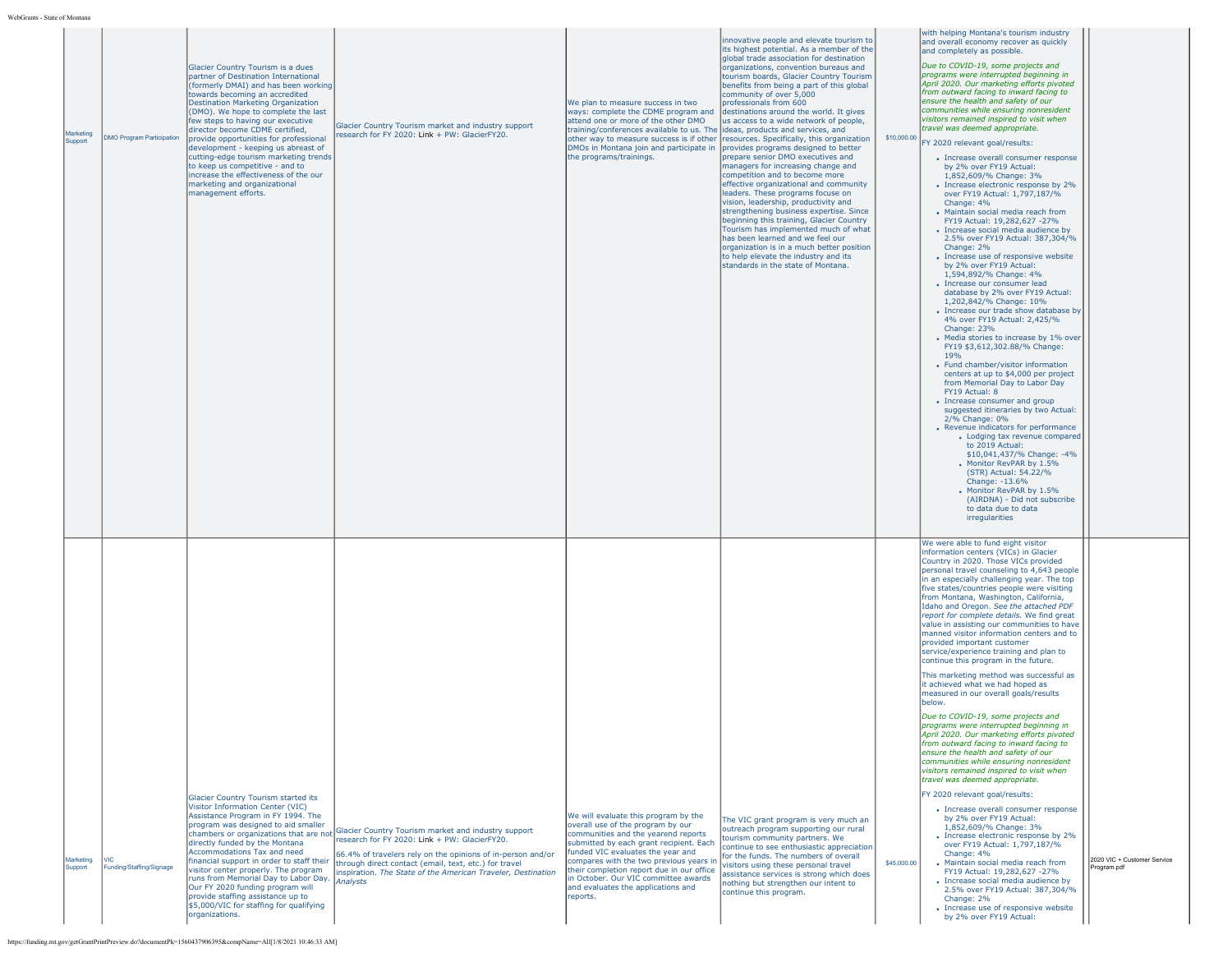|                      |                                                |                                                                                                                                                                                                                                                                                                                                                                                                                                                |                                                                                                                                                                                                                                                             |                                                                                                                                                                                                                                                                                                                                                                                                                                               |                                                                                                                                                                                                                       | 1,594,892/% Change: 4%<br>• Increase our consumer lead<br>database by 2% over FY19 Actual:<br>1,202,842/% Change: 10%<br>• Increase our trade show database by<br>4% over FY19 Actual: 2,425/%<br>Change: 23%<br>• Media stories to increase by 1% over<br>FY19 \$3,612,302.88/% Change:<br>19 <sub>%</sub><br>• Fund chamber/visitor information<br>centers at up to \$4,000 per project<br>from Memorial Day to Labor Day<br>FY19 Actual: 8<br>• Increase consumer and group<br>suggested itineraries by two Actual:<br>2/% Change: 0%<br>• Revenue indicators for performance<br>• Lodging tax revenue compared<br>to 2019 Actual:<br>\$10,041,437/% Change: -4%<br>• Monitor RevPAR by 1.5%<br>(STR) Actual: 54.22/%<br>Change: -13.6%<br>. Monitor RevPAR by 1.5%<br>(AIRDNA) - Did not subscribe<br>to data due to data<br>irregularities                                                                                                                                                                                                                                                                                                                                                                                                                                                                                                                                                              |                                            |
|----------------------|------------------------------------------------|------------------------------------------------------------------------------------------------------------------------------------------------------------------------------------------------------------------------------------------------------------------------------------------------------------------------------------------------------------------------------------------------------------------------------------------------|-------------------------------------------------------------------------------------------------------------------------------------------------------------------------------------------------------------------------------------------------------------|-----------------------------------------------------------------------------------------------------------------------------------------------------------------------------------------------------------------------------------------------------------------------------------------------------------------------------------------------------------------------------------------------------------------------------------------------|-----------------------------------------------------------------------------------------------------------------------------------------------------------------------------------------------------------------------|--------------------------------------------------------------------------------------------------------------------------------------------------------------------------------------------------------------------------------------------------------------------------------------------------------------------------------------------------------------------------------------------------------------------------------------------------------------------------------------------------------------------------------------------------------------------------------------------------------------------------------------------------------------------------------------------------------------------------------------------------------------------------------------------------------------------------------------------------------------------------------------------------------------------------------------------------------------------------------------------------------------------------------------------------------------------------------------------------------------------------------------------------------------------------------------------------------------------------------------------------------------------------------------------------------------------------------------------------------------------------------------------------------------|--------------------------------------------|
|                      |                                                |                                                                                                                                                                                                                                                                                                                                                                                                                                                |                                                                                                                                                                                                                                                             |                                                                                                                                                                                                                                                                                                                                                                                                                                               |                                                                                                                                                                                                                       | Glacier Country Tourism continues to find<br>great value in providing customer<br>service/experience training to businesses<br>and communities who want it. Glacier<br>Country Tourism strongly feels we needed<br>to continue to focus on existing workforce<br>employees, so we contracted with the<br>Flathead Valley Community College to<br>conduct this training. We were able to<br>provide four online Zoom<br>interactive trainings available to<br>all throughout the region - free of charge.<br>All funded visitor information centers<br>(VICs) had their travel counselors attend<br>these trainings as required by our VIC<br>grant program. This was critical in a year<br>where front-line employees had to deal<br>with especially difficult situations.<br>We supported this program with paid<br>social media advertising so we could<br>increase awareness of this valuable<br>education opportunity to a much broader<br>audience across Western Montana.<br>At the end of each year, the primary<br>parties meet to discuss the successes and<br>challenges taking into consideration<br>the evaluations from all the attendees. We<br>must try to ensure the training remains                                                                                                                                                                                                        |                                            |
| Marketing<br>Support | Marketing Support/Customer<br>Service Training | Glacier Country Tourism believes<br>strongly in customer experience<br>training. Friendly hospitality is vital to<br>providing a good overall customer<br>experience and training is not only<br>helpful, but critical. We contract with<br>Flathead Valley Community College to<br>develop a program that can be held in<br>communities and open to all ages. We<br>feel there is a strong demand for this<br>broad-based community training. | Glacier Country Tourism market and industry support<br>research for FY 2020: Link + PW: GlacierFY20.<br>https://destinationthink.com/collaboration-community<br>https://destinationthink.com/dmo-visitor-centres-blockbuster each. In FY 2019, we created a | Our overall plan to measure success is Customer service training provides<br>the track continual growth and success  valuable tools and skills helping provide<br>of this program and the number<br>communities who host it and people<br>participate. We will track the number of organizations, awarded funding to nine<br>offerings held and the attendance at<br>promotion plan to increase awareness<br>and attendance at the trainings. | positive experiences. In FY 2019, we<br>sent the grant application to 21<br>VICs and hope to provide training in up<br>ten communities. In FY 2020, we plan to<br>increase the number of trainings to over<br>twelve. | relevant and translates to all who attend -<br>young and old.<br>We are thrilled to provide quality training<br>to people who act as hospitality<br>ambassadors to our state. Session<br>attendance this year was 58 people in 4<br>sessions. We also recorded one of the<br>sessions and have it as a online video<br>reference should someone need to do a<br>special training or need a refresher<br>course.<br>This marketing method was successful as<br>it achieved what we had hoped as<br>measured in our overall goals/results<br>below. We find great value in customer<br>service/experience training and plan to<br>continue this program in the future.<br>Due to COVID-19, some projects and<br>programs were interrupted beginning in<br>\$15,000.00 April 2020. Our marketing efforts pivoted<br>from outward facing to inward facing to<br>ensure the health and safety of our<br>communities while ensuring nonresident<br>visitors remained inspired to visit when<br>travel was deemed appropriate.<br>FY 2020 relevant goal/results:<br>• Increase overall consumer response<br>by 2% over FY19 Actual:<br>1,852,609/% Change: 3%<br>• Increase electronic response by 2%<br>over FY19 Actual: 1,797,187/%<br>Change: 4%<br>· Maintain social media reach from<br>FY19 Actual: 19,282,627 -27%<br>• Increase social media audience by<br>2.5% over FY19 Actual: 387,304/%<br>Change: 2% | FY20 Customer Service Training<br>Info.pdf |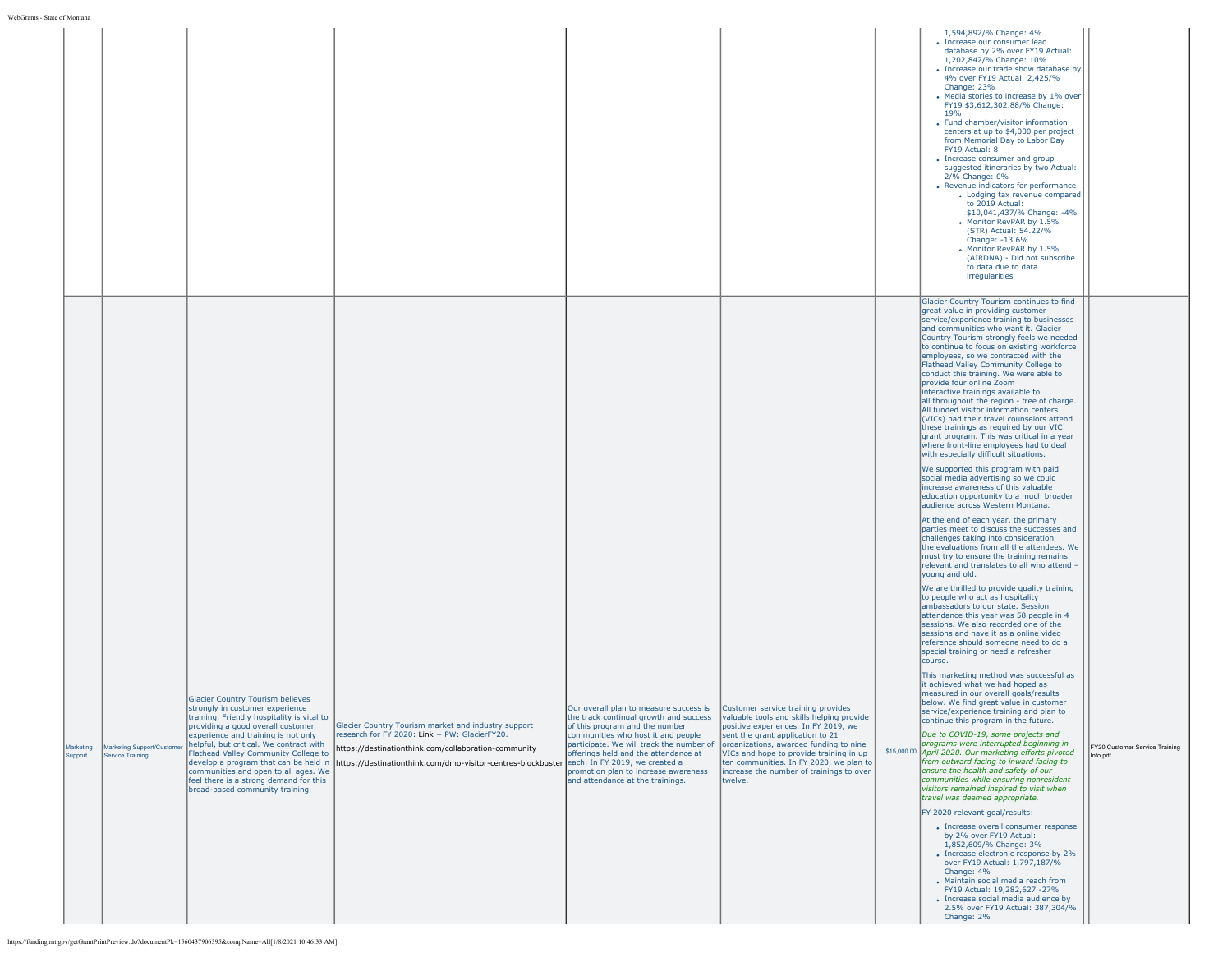|                                |                                                                                                                                                                                                                                                                                                                                                                                                                                                                                                                                                                                                                                                                                                                                                                                                                                                                                                                                                                                                                                                                                                                                                       |                                                                                                                                                                                                                                                                                                                                                                                                                                                                                                                                                                                                                                                                                                                                                                                                                                                                                                                                                                                                                                                                                                                                                                                                                                                                                                                                                                                                                                                                                                                                                                                                                                                                                                                                                                                            |                                                                                                                                                              |                                                                                                                                                                                                                                                                                                                                                                                                                                                                                                                                                                                                                                                                                                                                                             | • Increase use of responsive website<br>by 2% over FY19 Actual:<br>1,594,892/% Change: 4%<br>• Increase our consumer lead<br>database by 2% over FY19 Actual:<br>1,202,842/% Change: 10%<br>• Increase our trade show database by<br>4% over FY19 Actual: 2,425/%<br>Change: 23%<br>• Media stories to increase by 1% over<br>FY19 \$3,612,302.88/% Change:<br><b>19%</b><br>• Fund chamber/visitor information<br>centers at up to \$4,000 per project<br>from Memorial Day to Labor Day<br>FY19 Actual: 8<br>• Increase consumer and group<br>suggested itineraries by two Actual:<br>2/% Change: 0%<br>• Revenue indicators for performance<br>• Lodging tax revenue compared<br>to 2019 Actual:<br>\$10,041,437/% Change: -4%<br>• Monitor RevPAR by 1.5%<br>(STR) Actual: 54.22/%<br>Change: -13.6%<br>• Monitor RevPAR by 1.5%<br>(AIRDNA) - Did not subscribe<br>to data due to data<br>irregularities                                                                                                                                                                                                                                                                                                                                                                                                                                                                                                                                                                                                                                                                                                                                                                                                                                                                                                                                                                                                                                                                                                                                                                                                                                                                                                                                                                                                                                                                                                                                                                                                          |                                                                              |
|--------------------------------|-------------------------------------------------------------------------------------------------------------------------------------------------------------------------------------------------------------------------------------------------------------------------------------------------------------------------------------------------------------------------------------------------------------------------------------------------------------------------------------------------------------------------------------------------------------------------------------------------------------------------------------------------------------------------------------------------------------------------------------------------------------------------------------------------------------------------------------------------------------------------------------------------------------------------------------------------------------------------------------------------------------------------------------------------------------------------------------------------------------------------------------------------------|--------------------------------------------------------------------------------------------------------------------------------------------------------------------------------------------------------------------------------------------------------------------------------------------------------------------------------------------------------------------------------------------------------------------------------------------------------------------------------------------------------------------------------------------------------------------------------------------------------------------------------------------------------------------------------------------------------------------------------------------------------------------------------------------------------------------------------------------------------------------------------------------------------------------------------------------------------------------------------------------------------------------------------------------------------------------------------------------------------------------------------------------------------------------------------------------------------------------------------------------------------------------------------------------------------------------------------------------------------------------------------------------------------------------------------------------------------------------------------------------------------------------------------------------------------------------------------------------------------------------------------------------------------------------------------------------------------------------------------------------------------------------------------------------|--------------------------------------------------------------------------------------------------------------------------------------------------------------|-------------------------------------------------------------------------------------------------------------------------------------------------------------------------------------------------------------------------------------------------------------------------------------------------------------------------------------------------------------------------------------------------------------------------------------------------------------------------------------------------------------------------------------------------------------------------------------------------------------------------------------------------------------------------------------------------------------------------------------------------------------|------------------------------------------------------------------------------------------------------------------------------------------------------------------------------------------------------------------------------------------------------------------------------------------------------------------------------------------------------------------------------------------------------------------------------------------------------------------------------------------------------------------------------------------------------------------------------------------------------------------------------------------------------------------------------------------------------------------------------------------------------------------------------------------------------------------------------------------------------------------------------------------------------------------------------------------------------------------------------------------------------------------------------------------------------------------------------------------------------------------------------------------------------------------------------------------------------------------------------------------------------------------------------------------------------------------------------------------------------------------------------------------------------------------------------------------------------------------------------------------------------------------------------------------------------------------------------------------------------------------------------------------------------------------------------------------------------------------------------------------------------------------------------------------------------------------------------------------------------------------------------------------------------------------------------------------------------------------------------------------------------------------------------------------------------------------------------------------------------------------------------------------------------------------------------------------------------------------------------------------------------------------------------------------------------------------------------------------------------------------------------------------------------------------------------------------------------------------------------------------------------------------------|------------------------------------------------------------------------------|
| Marketing<br>Center<br>Support | A strong promotion plan must be<br>supported by a well-rounded and<br>professional telemarketing and<br>fulfillment strategy. Our advertising<br>and promotion efforts are meant to<br>inspire/orient and our telemarketing<br>fulfillment strategy is meant to orient<br>and facilitate a visitor's vacation. It<br>must be readily available, accurate,<br>friendly, timely, authentic, visually<br>appealing and valuable to those we<br>assist. Our strategy consists of a web-<br>Fulfillment/Telemarketing/Call enabled call center manned by travel<br>counsel experts who live in Western<br>Montana, an easy to find and<br>navigation friendly website and a print<br>travel quide with an online tablet<br>friendly version as well. The print<br>guide is used to fulfill inquiries and is<br>distributed across Montana and<br>Alberta via a contract service. We<br>work very hard to tie all our efforts<br>together in a cohesive manner. Our<br>travel quide and webpage are not<br>produced with lodging tax dollars.<br>https://funding.mt.gov/getGrantPrintPreview.do?documentPk=1560437906395&compName=All[1/8/2021 10:46:33 AM] | Glacier Country Tourism market and industry support<br>research for FY 2020: Link + PW: GlacierFY20.<br>Print usage in travel planning has risen close to 50% of<br>American leisure travelers and the use of DMO print visitor<br>guides has risen to just over 20%. While this rise may not<br>signal any long-term trend there is clearly no evidence of a<br>long-term decline in print or DMO quide usage. According to<br>the State of the American Traveler, an independent research<br>report by Miles Partnership, print has consistently shown<br>strength and even slow growth in print usage over the last<br>five years.<br>24.4% of travelers rely on offline media including TV, printed We measure success by closely tracking fulfillment pieces to supplement the<br>newspapers, magazines, etc. for travel inspiration. The State  inquiries, webpage traffic and travel<br>of the American Traveler, Destination Analysts<br>Despite 72%+ of Millennials using smartphones in trip<br>planning (vs. only 26% of Baby Boomers) they are just as<br>likely to use print overall, almost as likely as Baby Boomers<br>to order an official print quide and more likely to visit a DMO<br>website. Multimedia-indeed, "Masses of Media"-is critical<br>for reaching and engaging with younger US travelers. State<br>of the American Traveler, Miles Partnership<br>The importance of live travel counseling continues to be<br>relevant. All generational targets are still using DMO live<br>assistance at a healthy pace.<br>- http://www.destinationmarketing.org/blog/new-<br>research-reveals-official-visitor-guides-valuable-also-<br>deliver-high-value-visitors<br>- http://www.destinationanalysts.com/wp-<br>content/uploads/2019/03/SATS-Winter-2019small.pdf | guide distribution. These are the tools<br>are what our visitors use when they<br>begin to make plans and reservations<br>or their Western Montana vacation. | The call center handles all inquiries<br>including trade show leads, electronic<br>inquiries, print reader service (yes, this<br>still exists), regular mail, email and<br>instant messaging. The web-enabled call<br>center also provides various electronic<br>travel quide for our internet-based<br>customers. The database is used to<br>eliminate duplicate orders and provide a<br>comprehensive, targeted database to<br>power direct mail, email and relationship<br>marketing. The call center and our<br>contract quide distribution service work<br>together to ensure maximum efficiency<br>and effectiveness of distribution. They<br>dispense consumer travel guides in a<br>timely manner and maintains inventory<br>control of the quides. | All our marketing activities are routed to<br>our telemarketing and fulfillment tools<br>(webpage, call center, travel guide and<br>social media) as sources of inspiration,<br>orientation and facilitation. We track as<br>much data as we can via these tools and<br>keep a year-to-year record so we can<br>access their performance which allows us<br>to analyze whether we were able to meet<br>lour goals outlined in our marketing plan.<br>We are pleased to show significant<br>increases in all program areas this year.<br>Visit our call center/webpage report for<br>more details or view our inquiry source<br>report that shows a detailed breakdown of<br>our source of leads/inquiries. It is this<br>report we use for most of the numbers we<br>provide below to meet our goals.<br>In FY 2020, fulfilled 183,529 inquiries with<br>either our travel guide, webpage/blogs,<br>webpage chats, email or by phone. Our<br>webpage had 1,594,892 unique user<br>sessions. We distributed 150,000 print<br>travel guides and our tablet friendly guide<br>was viewed 74,791 times.<br>Our entire call center/webpage/social<br>media report and inquiry source report can<br>be viewed in the attached document.<br>This marketing method was successful as<br>it achieved what we had hoped as<br>measured in our overall goals/results<br>below. We plan to continue to use this<br>method in our future marketing efforts.<br>Due to COVID-19, some projects and<br>programs were interrupted beginning in<br>April 2020. Our marketing efforts pivoted<br>from outward facing to inward facing to<br>ensure the health and safety of our<br>communities while ensuring nonresident<br>visitors remained inspired to visit when<br>travel was deemed appropriate.<br>$$145,000.00$ FY 2020 relevant goal/results:<br>• Increase overall consumer response<br>by 2% over FY19 Actual:<br>1,852,609/% Change: 3%<br>• Increase electronic response by 2%<br>over FY19 Actual: 1,797,187/%<br>Change: 4%<br>• Maintain social media reach from<br>FY19 Actual: 19,282,627 -27%<br>• Increase social media audience by<br>2.5% over FY19 Actual: 387,304/%<br>Change: 2%<br>• Increase use of responsive website<br>by 2% over FY19 Actual:<br>1,594,892/% Change: 4%<br>• Increase our consumer lead<br>database by 2% over FY19 Actual:<br>1,202,842/% Change: 10%<br>• Increase our trade show database by<br>4% over FY19 Actual: 2,425/%<br>Change: 23%<br>• Media stories to increase by 1% over | 2019-2020 Call Center-Webpage-<br>Inquiry Source Report as of June<br>JZU.pa |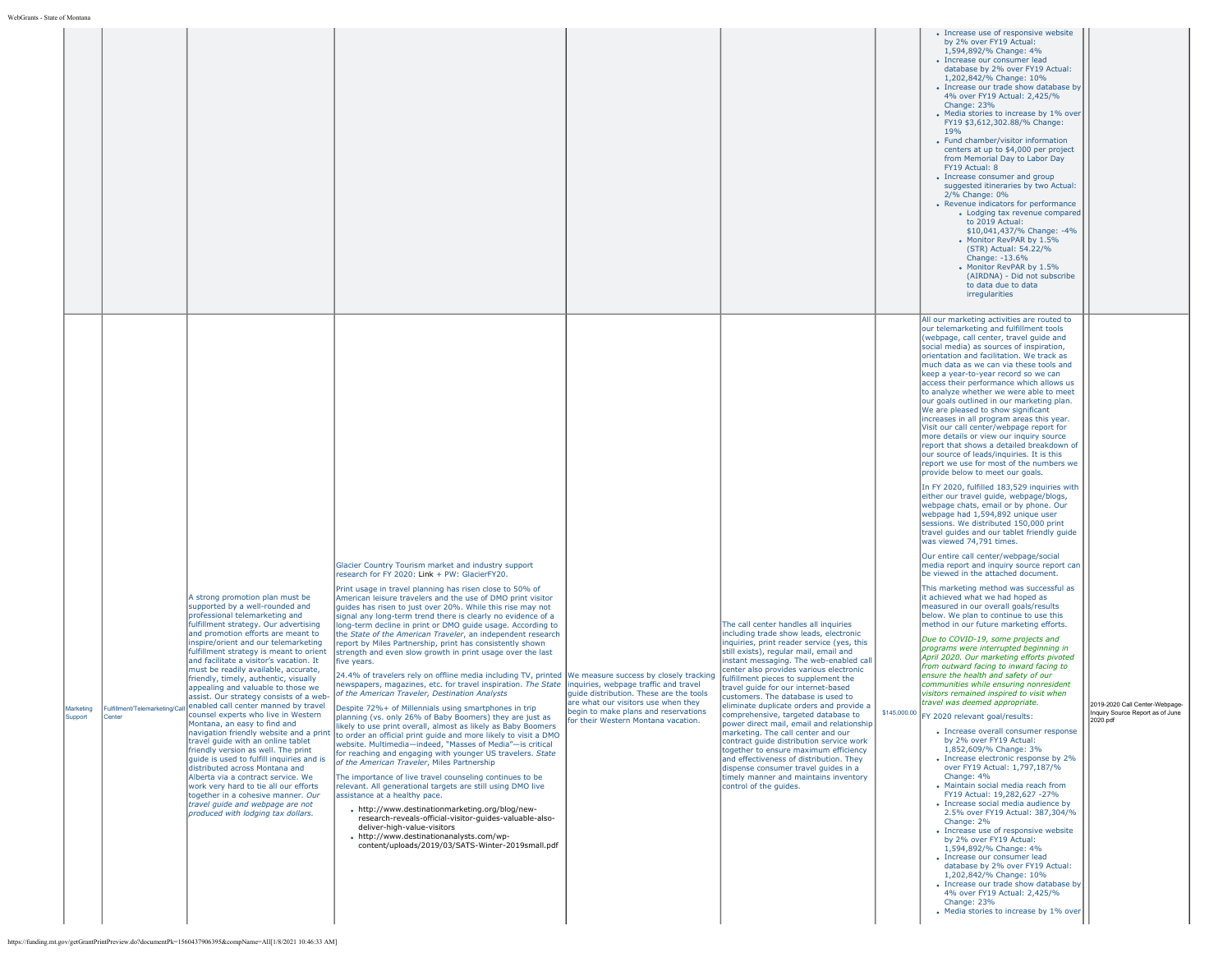|                                  |                                                                                                                                                                                                                                                                                                                                                                                                                                                                                                                                                                                                                                                                                                                                                                                                                                                                                                                                                                                                                                                                                                                                                                                                                               |                                                                                                                                                                                                                                                                                                                                                                               |                                                                                                                                                                                                                                                                                                                                                                                                               |                                                                                                                                                                                                                                                                                                                                                                      | 19 <sub>%</sub><br>• Fund chamber/visitor information<br>centers at up to \$4,000 per project<br>from Memorial Day to Labor Day<br>FY19 Actual: 8<br>• Increase consumer and group<br>suggested itineraries by two Actual:<br>2/% Change: 0%<br>• Revenue indicators for performance<br>• Lodging tax revenue compared<br>to 2019 Actual:<br>\$10,041,437/% Change: -4%<br>• Monitor RevPAR by 1.5%<br>(STR) Actual: 54.22/%<br>Change: -13.6%<br>. Monitor RevPAR by 1.5%<br>(AIRDNA) - Did not subscribe<br>to data due to data<br>irregularities<br>The research we during each budget year                                                                                                                                                                                                                                                                                                                                                                                                                                                                                                                                                                                                                                                                                                                                                                                                                                                                                                                                                                                                                                                                                                                                                                                                                                                                                                                                                                                                                                                                                                                                                                                                                                                                                                                                                                                                                                                                                                                                                                                                                                                                                           |
|----------------------------------|-------------------------------------------------------------------------------------------------------------------------------------------------------------------------------------------------------------------------------------------------------------------------------------------------------------------------------------------------------------------------------------------------------------------------------------------------------------------------------------------------------------------------------------------------------------------------------------------------------------------------------------------------------------------------------------------------------------------------------------------------------------------------------------------------------------------------------------------------------------------------------------------------------------------------------------------------------------------------------------------------------------------------------------------------------------------------------------------------------------------------------------------------------------------------------------------------------------------------------|-------------------------------------------------------------------------------------------------------------------------------------------------------------------------------------------------------------------------------------------------------------------------------------------------------------------------------------------------------------------------------|---------------------------------------------------------------------------------------------------------------------------------------------------------------------------------------------------------------------------------------------------------------------------------------------------------------------------------------------------------------------------------------------------------------|----------------------------------------------------------------------------------------------------------------------------------------------------------------------------------------------------------------------------------------------------------------------------------------------------------------------------------------------------------------------|------------------------------------------------------------------------------------------------------------------------------------------------------------------------------------------------------------------------------------------------------------------------------------------------------------------------------------------------------------------------------------------------------------------------------------------------------------------------------------------------------------------------------------------------------------------------------------------------------------------------------------------------------------------------------------------------------------------------------------------------------------------------------------------------------------------------------------------------------------------------------------------------------------------------------------------------------------------------------------------------------------------------------------------------------------------------------------------------------------------------------------------------------------------------------------------------------------------------------------------------------------------------------------------------------------------------------------------------------------------------------------------------------------------------------------------------------------------------------------------------------------------------------------------------------------------------------------------------------------------------------------------------------------------------------------------------------------------------------------------------------------------------------------------------------------------------------------------------------------------------------------------------------------------------------------------------------------------------------------------------------------------------------------------------------------------------------------------------------------------------------------------------------------------------------------------------------------------------------------------------------------------------------------------------------------------------------------------------------------------------------------------------------------------------------------------------------------------------------------------------------------------------------------------------------------------------------------------------------------------------------------------------------------------------------------------|
| Marketing<br>Research<br>Support | We plan to use several sources of<br>research to aid us to plan and<br>strategize our promotion efforts. We<br>measure and analyze data from our<br>past and current efforts (internal<br>analytics and SurveyMonkey) as well<br>as look to professional individuals and<br>organizations such as Montana<br>Institute for Tourism and Recreation<br>Research, Destination Marketing<br>Association International, American<br>Marketing Association, Skift,<br>DestinationThink!, nSight, Google and<br>others.<br>To support the often-tenuous task of<br>researching and qualifying our travel<br>media and digital influencers, we use<br>Meltwater and Klear. Meltwater and<br>other similar services such as Cision<br>are media databases that helps us find<br>the right journalist or outlet and their<br>preferred contact method all in one<br>search thus providing us information<br>to target travel and tourism<br>influencers. This valuable service is a<br>"who's who" of today's top influencers<br>and allows enables us to align our<br>pitch with a media outlet's editorial<br>calendar.<br>https://funding.mt.gov/getGrantPrintPreview.do?documentPk=1560437906395&compName=All[1/8/2021 10:46:33 AM] | Glacier Country Tourism market and industry support<br>research for FY 2020: Link + PW: GlacierFY20.<br>• Montana Brand Research Findings, presented by<br><b>Destination Analysts</b><br>- http://www.destinationanalysts.com/record-travel-<br>optimism<br>• Montana Brand Research Findings, presented by<br><b>Destination Analysts</b><br>• http://www.wttc.org/research | Our accomplishment depends on the<br>success of the tourism industry in<br>Montana as a whole and solid research,<br>statistics and reports methods help us<br>stay on track. Research provides<br>supportive data which will be measured<br>in the tracking of our overall goals for<br>social media response, website stats,<br>consumer/B2B database leads, media<br>stories and consumer/B2B itineraries. | Research always plays a major role in<br>what we do whether it assures our<br>planning efforts are on target or if it is in<br>analyzing how our efforts are<br>performing. Making sure we have the<br>right data, statistics,<br>consumer response, electronic response, personnel/consultants and tools is key to<br>Glacier Country Tourism's overall<br>success. | provides us with valuable and credible<br>information that helps the Glacier<br>Country's team make decisions that helped<br>us continue growth in all areas of our<br>marketing efforts. In this budget year we<br>used this budget to pay for the Skift<br>research service, Smith Travel Reports<br>(STR) which tracks accommodation<br>occupancy, average daily rate and RevPAR<br>and for our media planning and tracking<br>service - Meltwater/Klear. We plan to<br>continue to use relevant and current<br>research reports and tools moving<br>forward. We use nSight to help us track<br>online searches and bookings for travel to<br>Glacier Country. Good research leads to<br>sound marketing decisions. It also helps us<br>monitor if our methods are meeting our<br>goals and objectives.<br>This marketing method was successful as<br>it achieved what we had hoped as<br>measured in our overall goals/results<br>below. We plan to continue to use this<br>method in our future marketing efforts.<br>This budget is critical to strong<br>performance.<br>Due to COVID-19, some projects and<br>programs were interrupted beginning in<br>April 2020. Our marketing efforts pivoted<br>from outward facing to inward facing to<br>ensure the health and safety of our<br>communities while ensuring nonresident<br>visitors remained inspired to visit when<br>travel was deemed appropriate.<br>FY 2020 relevant goal/results:<br>• Increase overall consumer response<br>by 2% over FY19 Actual:<br>\$46,000.00<br>1,852,609/% Change: 3%<br>• Increase electronic response by 2%<br>over FY19 Actual: 1,797,187/%<br>Change: 4%<br>• Maintain social media reach from<br>FY19 Actual: 19,282,627 -27%<br>• Increase social media audience by<br>2.5% over FY19 Actual: 387,304/%<br>Change: 2%<br>• Increase use of responsive website<br>by 2% over FY19 Actual:<br>1,594,892/% Change: 4%<br>· Increase our consumer lead<br>database by 2% over FY19 Actual:<br>1,202,842/% Change: 10%<br>• Increase our trade show database by<br>4% over FY19 Actual: 2,425/%<br>Change: 23%<br>• Media stories to increase by 1% over<br>FY19 \$3,612,302.88/% Change:<br>19%<br>• Fund chamber/visitor information<br>centers at up to \$4,000 per project<br>from Memorial Day to Labor Day<br>FY19 Actual: 8<br>• Increase consumer and group<br>suggested itineraries by two Actual:<br>2/% Change: 0%<br>• Revenue indicators for performance<br>• Lodging tax revenue compared<br>to 2019 Actual:<br>\$10,041,437/% Change: -4%<br>• Monitor RevPAR by 1.5%<br>(STR) Actual: 54.22/%<br>Change: -13.6%<br>• Monitor RevPAR by 1.5%<br>(AIRDNA) - Did not subscribe |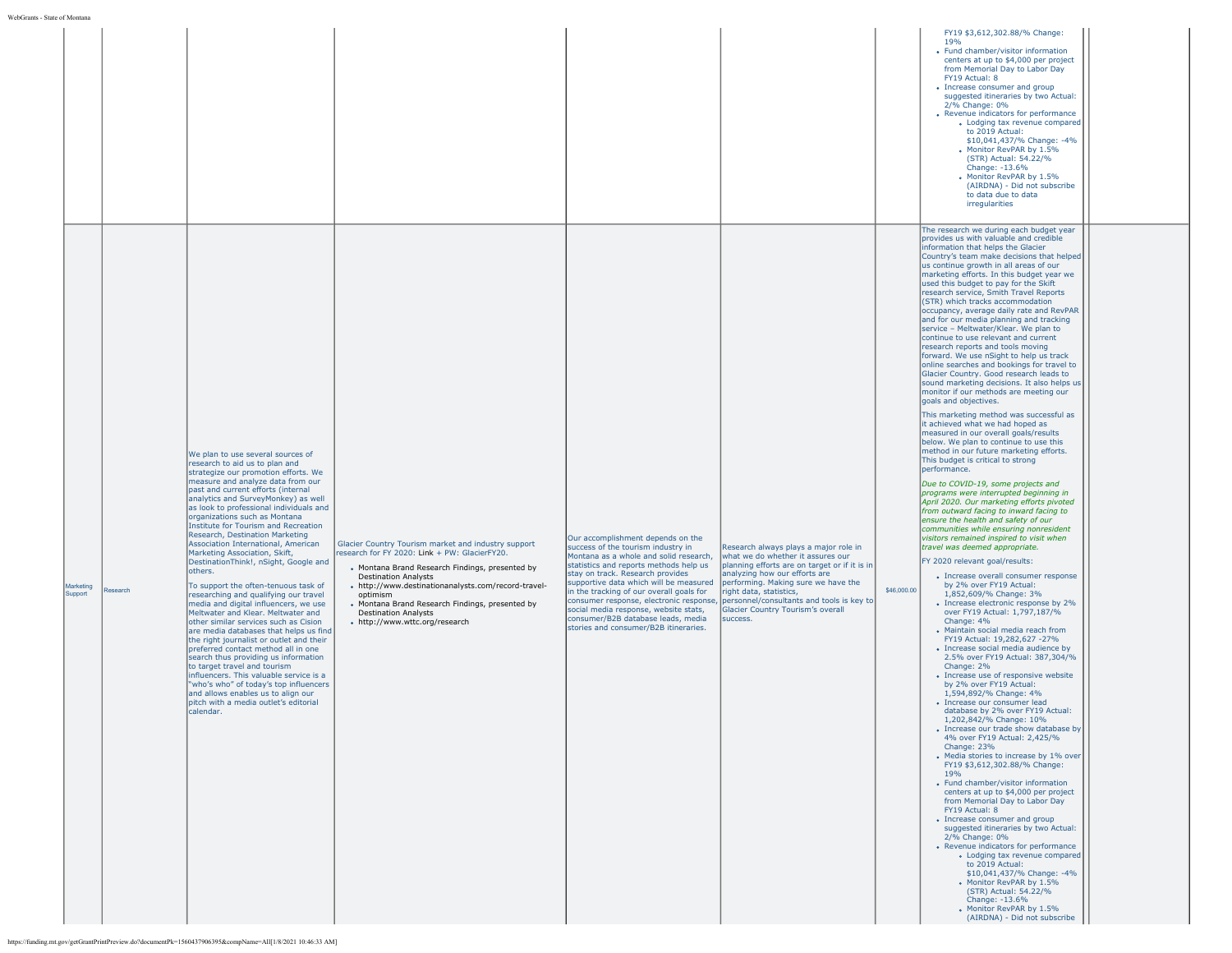|                      |                  |                                                                                                                                                                                                                                                                                                                                                                                                                                      |                                                                                                                                                                                                                                                                                                                                                                                                                                                                                                                                            |                                                                                                                                                                                       |                                                                                                                                                                                                                                                                                                     |            | to data due to data                                                                                                                                                                                                                                                                                                                                                                                                                                                                                                                                                                                                                                                                                                                                                                                                                                                                                                                                                                                                                                                                                                                                                                                                                                                                                                                                                                                                                                                                                                                                                                                                                                                                                                                                                                                                                                                                                                                                                                                                                                                                                                                                                       |                                           |
|----------------------|------------------|--------------------------------------------------------------------------------------------------------------------------------------------------------------------------------------------------------------------------------------------------------------------------------------------------------------------------------------------------------------------------------------------------------------------------------------|--------------------------------------------------------------------------------------------------------------------------------------------------------------------------------------------------------------------------------------------------------------------------------------------------------------------------------------------------------------------------------------------------------------------------------------------------------------------------------------------------------------------------------------------|---------------------------------------------------------------------------------------------------------------------------------------------------------------------------------------|-----------------------------------------------------------------------------------------------------------------------------------------------------------------------------------------------------------------------------------------------------------------------------------------------------|------------|---------------------------------------------------------------------------------------------------------------------------------------------------------------------------------------------------------------------------------------------------------------------------------------------------------------------------------------------------------------------------------------------------------------------------------------------------------------------------------------------------------------------------------------------------------------------------------------------------------------------------------------------------------------------------------------------------------------------------------------------------------------------------------------------------------------------------------------------------------------------------------------------------------------------------------------------------------------------------------------------------------------------------------------------------------------------------------------------------------------------------------------------------------------------------------------------------------------------------------------------------------------------------------------------------------------------------------------------------------------------------------------------------------------------------------------------------------------------------------------------------------------------------------------------------------------------------------------------------------------------------------------------------------------------------------------------------------------------------------------------------------------------------------------------------------------------------------------------------------------------------------------------------------------------------------------------------------------------------------------------------------------------------------------------------------------------------------------------------------------------------------------------------------------------------|-------------------------------------------|
|                      |                  |                                                                                                                                                                                                                                                                                                                                                                                                                                      |                                                                                                                                                                                                                                                                                                                                                                                                                                                                                                                                            |                                                                                                                                                                                       |                                                                                                                                                                                                                                                                                                     |            | irregularities                                                                                                                                                                                                                                                                                                                                                                                                                                                                                                                                                                                                                                                                                                                                                                                                                                                                                                                                                                                                                                                                                                                                                                                                                                                                                                                                                                                                                                                                                                                                                                                                                                                                                                                                                                                                                                                                                                                                                                                                                                                                                                                                                            |                                           |
| Marketing<br>Support | Printed Material | <b>Glacier Country Tourism produces</b><br>various print collateral materials to<br>support our projects and programs.<br>These pieces are produced, as<br>necessary. Print material is useful in<br>many ways; it is physical, it hangs<br>around, it adds legitimacy, it is a great<br>conversation starter, it reaches those<br>who aren't internet savvy (or even<br>connected in any meaningful way) and<br>it drives business. | Glacier Country Tourism market and industry support<br>research for FY 2020: Link + PW: GlacierFY20.<br>Our inspiration/orientation/facilitation model lends credence<br>to the importance of trust and relationship building in<br>converting travel interest to bookings. Providing beautifully<br>produced printed collateral helps maintain a professional<br>presence and position Glacier Country as the premier<br>Montana destination.<br>- http://monitor.icef.com/2013/10/integrating-print-<br>collateral-with-online-marketing | We measure the success of these<br>projects by the number of copies printed international FIT and meetings and<br>throughout the year and overall<br>event it was created to support. | As part of our inspiration and orientation<br>to increase consumer, group,<br>conventions, we produce print collateral<br>effectiveness of the campaign, project or to support these efforts. Producing a low<br>cost yet effective piece that compliments<br>other efforts is extremely effective. | \$5,000.00 | Our print material line item provides us a<br>budget for printed collateral pieces. This<br>year we mounted our travel guide covers<br>on poster board for display and printed our<br>annual report (500 copies). In this day<br>when digital rules, we occasionally still<br>need to do things the old-fashioned way.<br>This marketing method was successful as<br>it achieved what we had hoped as<br>measured in our overall goals/results<br>below. We plan to continue to use this<br>method in our future marketing efforts.<br>Due to COVID-19, some projects and<br>programs were interrupted beginning in<br>April 2020. Our marketing efforts pivoted<br>from outward facing to inward facing to<br>ensure the health and safety of our<br>communities while ensuring nonresident<br>visitors remained inspired to visit when<br>travel was deemed appropriate.<br>FY 2020 relevant goal/results:<br>• Increase overall consumer response<br>by 2% over FY19 Actual:<br>1,852,609/% Change: 3%<br>• Increase electronic response by 2%<br>over FY19 Actual: 1,797,187/%<br>Change: 4%<br>• Maintain social media reach from<br>FY19 Actual: 19,282,627 -27%<br>· Increase social media audience by<br>2.5% over FY19 Actual: 387,304/%<br>Change: 2%<br>• Increase use of responsive website<br>by 2% over FY19 Actual:<br>1.594.892/% Change: 4%<br>• Increase our consumer lead<br>database by 2% over FY19 Actual:<br>1,202,842/% Change: 10%<br>• Increase our trade show database by<br>4% over FY19 Actual: 2,425/%<br>Change: 23%<br>• Media stories to increase by 1% over<br>FY19 \$3,612,302.88/% Change:<br>19%<br>• Fund chamber/visitor information<br>centers at up to \$4,000 per project<br>from Memorial Day to Labor Day<br>FY19 Actual: 8<br>• Increase consumer and group<br>suggested itineraries by two Actual:<br>2/% Change: 0%<br>• Revenue indicators for performance<br>• Lodging tax revenue compared<br>to 2019 Actual:<br>\$10,041,437/% Change: -4%<br>• Monitor RevPAR by 1.5%<br>(STR) Actual: 54.22/%<br>Change: -13.6%<br>• Monitor RevPAR by 1.5%<br>(AIRDNA) - Did not subscribe<br>to data due to data<br>irregularities | GC17_Connect Marketplace One<br>Sheet.pdf |
|                      |                  |                                                                                                                                                                                                                                                                                                                                                                                                                                      |                                                                                                                                                                                                                                                                                                                                                                                                                                                                                                                                            |                                                                                                                                                                                       |                                                                                                                                                                                                                                                                                                     |            | We supported the education outreach<br>efforts of Voices of Montana Tourism<br>(Voices). Having an organization<br>concentrate on sharing what the value of<br>tourism is to Montana and engage in<br>healthy and proactive conversations that<br>keep tourism top-of-mind as it relates to<br>Montana's economy is critical to our long-<br>term sustainability. We are happy to help<br>support this organization and their efforts<br>to educate the public about the power of<br>the tourism industry and how it impacts<br>our state, communities and residents alike.<br>This method was successful. We met our<br>objective. Voices distributes messaging via<br>its monthly e-newsletter that has a<br>distribution of 450+ (legislatures, local<br>policymakers, tourism partners and the<br>general public). As a Voices partner,<br>Glacier Country Tourism receives a<br>Ipresence and directory link on the<br>voicesoftourism.com website which has<br>been online since 2011 and has a robust<br>following. This method will be continued in<br>the future as it is an effective and efficient<br>means of outreach, partner support and<br>advocacy for tourism in Montana.<br>Due to COVID-19, some projects and                                                                                                                                                                                                                                                                                                                                                                                                                                                                                                                                                                                                                                                                                                                                                                                                                                                                                                                                         |                                           |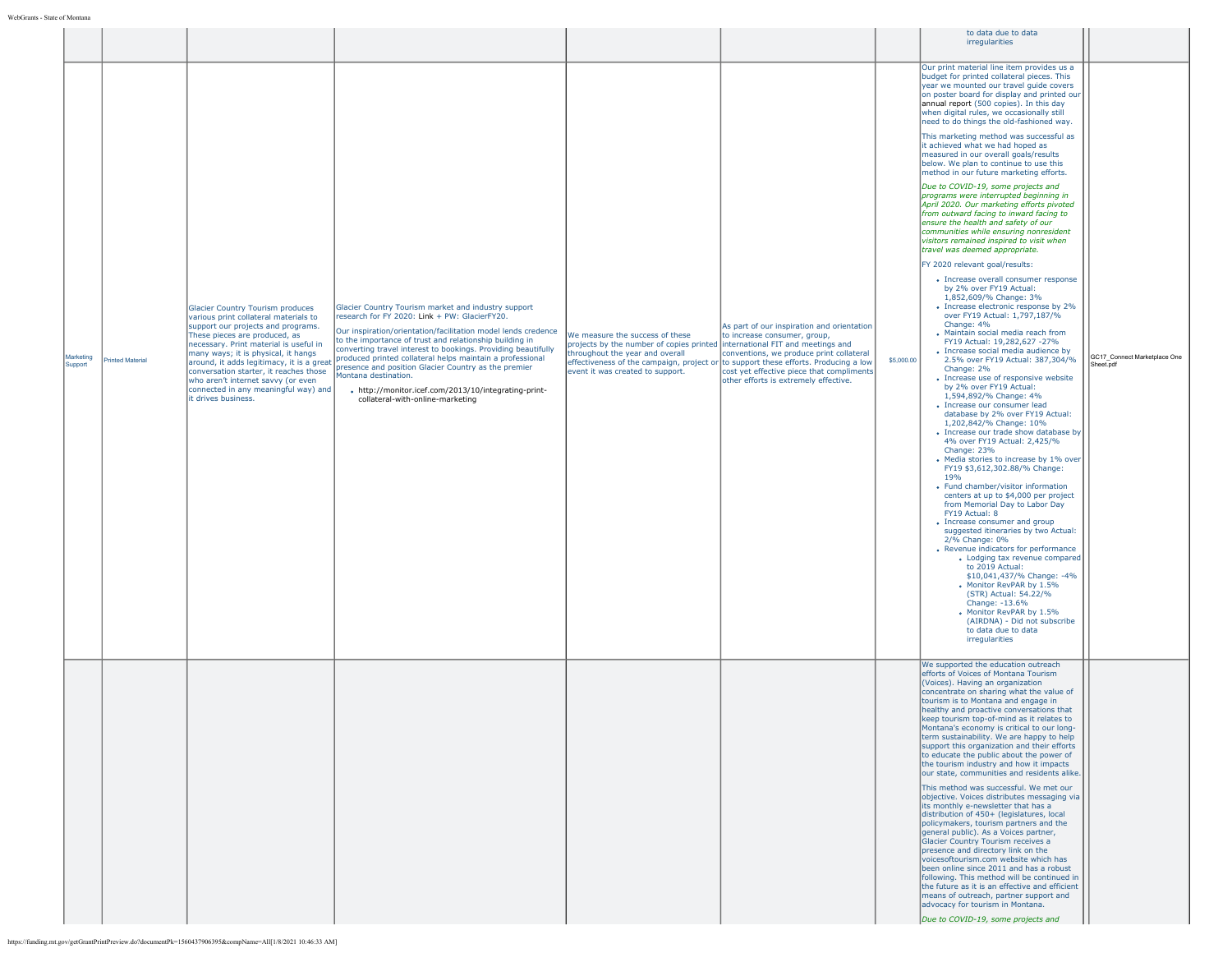| ате от імонтані      |                        |                                                                                                                                                                                                                                                                                                                                                                                                                                                                                                                                                                                                                                                                                                                                                       |                                                                                                      |                                                                                                                                                                                                                                                                                                                                                                                                                                                        |                                                                                                                                                                                                                                                                                                                                                                                                                                                                                                                                                               |            |                                                                                                                                                                                                                                                                                                                                                                                                                                                                                                                                                                                                                                                                                                                                                                                                                                                                                                                                                                                                                                                                                                                                                                                                                                                                                                                                                                                                                                                                                                                                                                                                                   |                      |
|----------------------|------------------------|-------------------------------------------------------------------------------------------------------------------------------------------------------------------------------------------------------------------------------------------------------------------------------------------------------------------------------------------------------------------------------------------------------------------------------------------------------------------------------------------------------------------------------------------------------------------------------------------------------------------------------------------------------------------------------------------------------------------------------------------------------|------------------------------------------------------------------------------------------------------|--------------------------------------------------------------------------------------------------------------------------------------------------------------------------------------------------------------------------------------------------------------------------------------------------------------------------------------------------------------------------------------------------------------------------------------------------------|---------------------------------------------------------------------------------------------------------------------------------------------------------------------------------------------------------------------------------------------------------------------------------------------------------------------------------------------------------------------------------------------------------------------------------------------------------------------------------------------------------------------------------------------------------------|------------|-------------------------------------------------------------------------------------------------------------------------------------------------------------------------------------------------------------------------------------------------------------------------------------------------------------------------------------------------------------------------------------------------------------------------------------------------------------------------------------------------------------------------------------------------------------------------------------------------------------------------------------------------------------------------------------------------------------------------------------------------------------------------------------------------------------------------------------------------------------------------------------------------------------------------------------------------------------------------------------------------------------------------------------------------------------------------------------------------------------------------------------------------------------------------------------------------------------------------------------------------------------------------------------------------------------------------------------------------------------------------------------------------------------------------------------------------------------------------------------------------------------------------------------------------------------------------------------------------------------------|----------------------|
| Marketing<br>Support | <b>Partner Support</b> | As a continuation of cooperation and<br>collaboration with our industry<br>partners, we plan to participate and<br>offer assistance via partner programs<br>specifically Voices of Montana<br>Tourism. Continuing to foster strong<br>partnerships and find new ways to<br>collaborate on efforts is not only<br>outlined in the Montana Strategic Plan<br>for Tourism and Recreation but is part<br>of Glacier Country Tourism's vision<br>and mission statement.<br>Voices of Montana Tourism serves as a<br>united voice for Montana's tourism<br>stakeholders. Since its creation in<br>2011, Voices has led the effort with<br>education and outreach to<br>communicate the immense value all<br>that sustainable tourism provides<br>Montanans. | Glacier Country Tourism market and industry support<br>research for FY 2020: Link + PW: GlacierFY20. | We will measure success by the results<br>of our outreach support - size of<br>audience engaged/reached, number of<br>subscribers in enews database, number<br>of events held by outreach partners (if<br>any).                                                                                                                                                                                                                                        | Lodging tax dollars allow Montana to<br>have a presence amongst travelers who<br>have many options when it comes to<br>selecting a vacation destination. Despite<br>its proven return, tourism promotion<br>continues to be underestimated and<br>misunderstood by the general public and<br>some of our state and local leaders.<br>That's why it's up to us to communicate<br>tourism's value in order to elevate its<br>recognition, respect and support in<br>Montana. We must be champions of this<br>industry to ensure tourism continues to<br>thrive. | \$5,000.00 | programs were interrupted beginning in<br>April 2020. Our marketing efforts pivoted<br>from outward facing to inward facing to<br>ensure the health and safety of our<br>communities while ensuring nonresident<br>visitors remained inspired to visit when<br>travel was deemed appropriate.<br>FY 2020 relevant goal/results:<br>• Increase overall consumer response<br>by 2% over FY19 Actual:<br>1,852,609/% Change: 3%<br>• Increase electronic response by 2%<br>over FY19 Actual: 1,797,187/%<br>Change: 4%<br>• Maintain social media reach from<br>FY19 Actual: 19,282,627 -27%<br>· Increase social media audience by<br>2.5% over FY19 Actual: 387.304/%<br>Change: 2%<br>• Increase use of responsive website<br>by 2% over FY19 Actual:<br>1,594,892/% Change: 4%<br>• Increase our consumer lead<br>database by 2% over FY19 Actual:<br>1,202,842/% Change: 10%<br>• Increase our trade show database by<br>4% over FY19 Actual: 2,425/%<br>Change: 23%<br>• Media stories to increase by 1% over<br>FY19 \$3,612,302.88/% Change:<br>19%<br>• Fund chamber/visitor information<br>centers at up to \$4,000 per project<br>from Memorial Day to Labor Day<br>FY19 Actual: 8<br>• Increase consumer and group<br>suggested itineraries by two Actual:<br>2/% Change: 0%<br>• Revenue indicators for performance<br>• Lodging tax revenue compared<br>to 2019 Actual:<br>\$10,041,437/% Change: -4%<br>• Monitor RevPAR by 1.5%<br>(STR) Actual: 54.22/%<br>Change: -13.6%<br>• Monitor RevPAR by 1.5%<br>(AIRDNA) - Did not subscribe<br>to data due to data<br>irregularities                      |                      |
| Marketing<br>Support | romotional Items       | Glacier Country Tourism plans to<br>purchase custom promotional items<br>we can present in our sweepstakes<br>winner boxes and hand out to travel<br>media, trade operators and press at<br>group and FIT shows as well as some<br>leisure shows. All items will be<br>appropriate for the audience and be<br>something useful that will be kept and                                                                                                                                                                                                                                                                                                                                                                                                  | Glacier Country Tourism market and industry support<br>research for FY 2020: Link + PW: GlacierFY20. | Outside of monitoring how many items<br>we distribute, where "true" success<br>comes into play is having someone<br>mention how much they like it and<br>seeing someone still using it or wearing<br>it. For the FY 2020 plan, we are creating<br>a tracking and distribution plan in<br>Simpleview that will allow us to better<br>track exact distribution of our<br>promotional items not only by segment<br>but by other marketing method projects | Promotional items, if done properly, can<br>be extremely effective in building brand<br>awareness and building<br>relationships. Items that are creative<br>and unique can make a product, service,<br>destination or experience<br>memorable. We put a great deal of<br>thought into the items we select. Is it<br>useful? Is it on brand? Is it audience                                                                                                                                                                                                    |            | This year, Glacier Country produced<br>10 promotional items:<br>• 50 Co-branded Candles<br>• 250 Paper Bags<br>• 48 Water Bottles<br>• 750 Luggage Tags<br>• 30 Felt Totes<br>• 300 Bandanas<br>• 250 Notebooks<br>All of items are fun Montana gifts we give<br>to travel media, meeting planners, tour<br>operators when they are here for press<br>trips and FAMs, at media outreach events<br>or as a gift at trade shows for people who<br>we have an appointment with.<br>Each of our CTA giveaway winners receive<br>a From Glacier Country with Love box with<br>a selection of these promotional items.<br>These boxes are for our major campaigns<br>that include our travel quide, selection of<br>our promotional items, any special<br>seasonal information and a cash gift card<br>for up to \$500. At every point we touch a<br>person either in state or at a trade show or<br>media event, we provide them with a<br>"touch" of Montana to take home with<br>them.<br>We use an inventory tool in Simpleview to<br>track these items so we can run not only a<br>use report but also allows to track<br>inventory. View attached report.<br>Due to COVID-19, some projects and<br>programs were interrupted beginning in<br>April 2020. Our marketing efforts pivoted<br>from outward facing to inward facing to<br>ensure the health and safety of our<br>communities while ensuring nonresident<br>visitors remained inspired to visit when<br>travel was deemed appropriate.<br>\$10,000.00 FY 2020 relevant goal/results:<br>• Increase overall consumer response<br>by 2% over FY19 Actual: | FY2020 Inventory.pdf |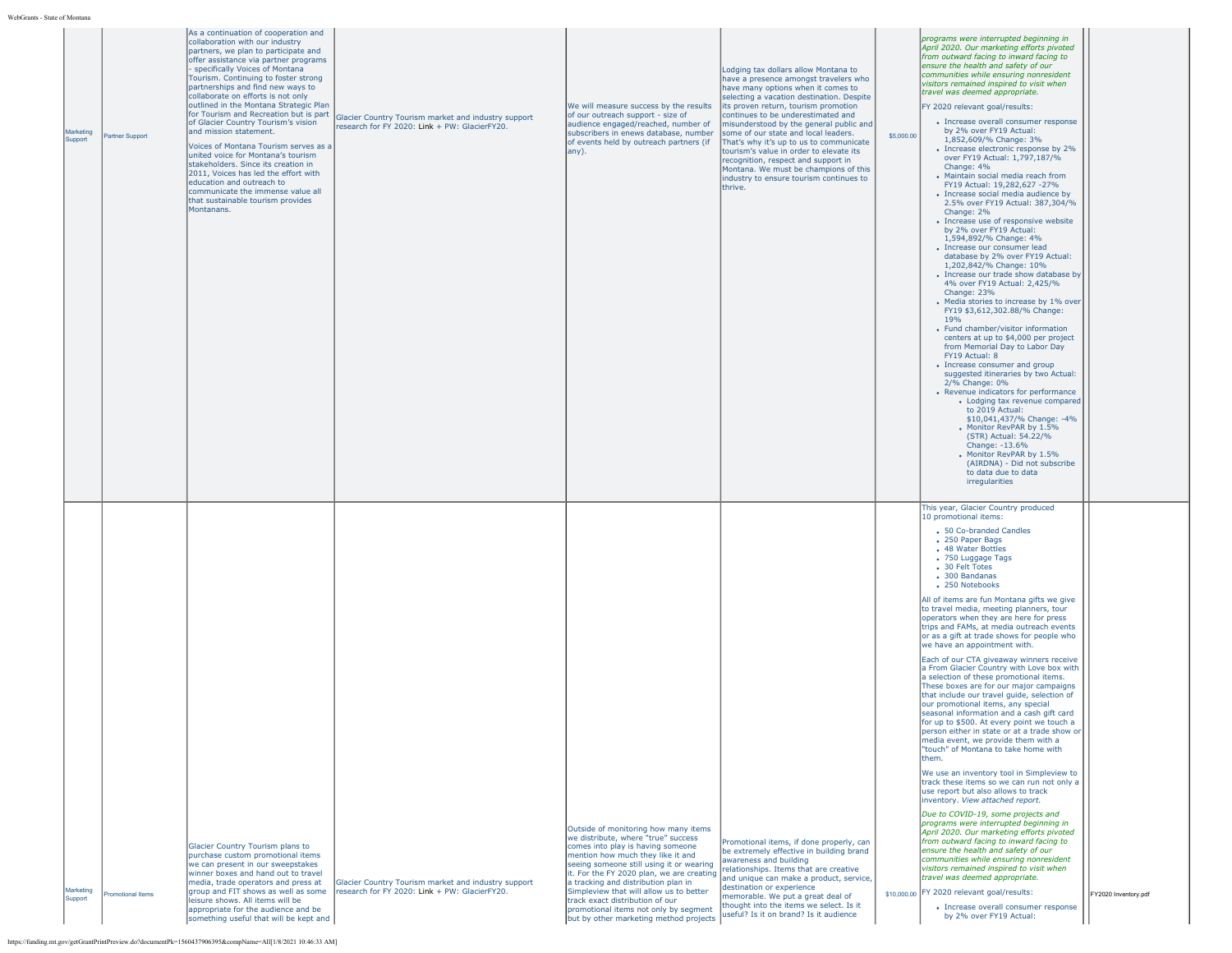WebGrants - Sta

| WebGrants - State of Montana                                                                                                                                                        |                                                                                                                                                                                                                                                                                                                                                                                                                                                                                                                                                                                                                                                                                                                                                                                                                                                                                                                                                                                                                                                                                                                                                                                                                                                                                                                                                  |                                                                                                                                                                                                                                                    |                                                                                                                                                                                         |                                                                                                                                                                                                                                                                                                                                                                                                                                                                                                                                                                              |             |                                                                                                                                                                                                                                                                                                                                                                                                                                                                                                                                                                                                                                                                                                                                                                                                                                                                                                                                                                                                                                                                                                                                                                                                                                                                                                                                                                                                                                                                                                                                                                                                                                                                                                                                                                                                                                                                                                                                                                                                                                                                                                |  |
|-------------------------------------------------------------------------------------------------------------------------------------------------------------------------------------|--------------------------------------------------------------------------------------------------------------------------------------------------------------------------------------------------------------------------------------------------------------------------------------------------------------------------------------------------------------------------------------------------------------------------------------------------------------------------------------------------------------------------------------------------------------------------------------------------------------------------------------------------------------------------------------------------------------------------------------------------------------------------------------------------------------------------------------------------------------------------------------------------------------------------------------------------------------------------------------------------------------------------------------------------------------------------------------------------------------------------------------------------------------------------------------------------------------------------------------------------------------------------------------------------------------------------------------------------|----------------------------------------------------------------------------------------------------------------------------------------------------------------------------------------------------------------------------------------------------|-----------------------------------------------------------------------------------------------------------------------------------------------------------------------------------------|------------------------------------------------------------------------------------------------------------------------------------------------------------------------------------------------------------------------------------------------------------------------------------------------------------------------------------------------------------------------------------------------------------------------------------------------------------------------------------------------------------------------------------------------------------------------------|-------------|------------------------------------------------------------------------------------------------------------------------------------------------------------------------------------------------------------------------------------------------------------------------------------------------------------------------------------------------------------------------------------------------------------------------------------------------------------------------------------------------------------------------------------------------------------------------------------------------------------------------------------------------------------------------------------------------------------------------------------------------------------------------------------------------------------------------------------------------------------------------------------------------------------------------------------------------------------------------------------------------------------------------------------------------------------------------------------------------------------------------------------------------------------------------------------------------------------------------------------------------------------------------------------------------------------------------------------------------------------------------------------------------------------------------------------------------------------------------------------------------------------------------------------------------------------------------------------------------------------------------------------------------------------------------------------------------------------------------------------------------------------------------------------------------------------------------------------------------------------------------------------------------------------------------------------------------------------------------------------------------------------------------------------------------------------------------------------------------|--|
|                                                                                                                                                                                     | used.                                                                                                                                                                                                                                                                                                                                                                                                                                                                                                                                                                                                                                                                                                                                                                                                                                                                                                                                                                                                                                                                                                                                                                                                                                                                                                                                            |                                                                                                                                                                                                                                                    | and programs. At the end of any budget<br>year, we can run a simple report that<br>will provide a method of evaluation.                                                                 | appropriate? Is the price appropriate? Is<br>it a quality item?                                                                                                                                                                                                                                                                                                                                                                                                                                                                                                              |             | 1,852,609/% Change: 3%<br>• Increase electronic response by 2%<br>over FY19 Actual: 1,797,187/%<br>Change: 4%<br>• Maintain social media reach from<br>FY19 Actual: 19,282,627 -27%<br>• Increase social media audience by<br>2.5% over FY19 Actual: 387,304/%<br>Change: 2%<br>• Increase use of responsive website<br>by 2% over FY19 Actual:<br>1,594,892/% Change: 4%<br>• Increase our consumer lead<br>database by 2% over FY19 Actual:<br>1,202,842/% Change: 10%<br>• Increase our trade show database by<br>4% over FY19 Actual: 2.425/%<br>Change: 23%<br>• Media stories to increase by 1% over<br>FY19 \$3,612,302.88/% Change:<br>19%<br>• Fund chamber/visitor information<br>centers at up to \$4,000 per project<br>from Memorial Day to Labor Day<br>FY19 Actual: 8<br>• Increase consumer and group<br>suggested itineraries by two Actual:<br>2/% Change: 0%<br>• Revenue indicators for performance<br>• Lodging tax revenue compared<br>to 2019 Actual:<br>\$10,041,437/% Change: -4%<br>• Monitor RevPAR by 1.5%<br>(STR) Actual: 54.22/%<br>Change: -13.6%<br>• Monitor RevPAR by 1.5%<br>(AIRDNA) - Did not subscribe<br>to data due to data<br>irregularities                                                                                                                                                                                                                                                                                                                                                                                                                                                                                                                                                                                                                                                                                                                                                                                                                                                                                                         |  |
| Marketing<br><b>Digital Asset</b><br>Management/Aquisition<br>Support<br>https://funding.mt.gov/getGrantPrintPreview.do?documentPk=1560437906395&compName=All[1/8/2021 10:46:33 AM] | <b>Glacier Country Tourism uses</b><br>an online digital asset management<br>system that is highly functional, caters<br>specifically to DMOs and is very<br>affordable. This online system allows<br>us to catalogue and search with<br>keywords and thumbnail previews.<br>Each asset with its caption information<br>can be delivered in multiple formats<br>ensuring the right file in the right<br>format and is instantly available for<br>internal and external use. To date, we<br>have approximately 5,000 accessible<br>assets with several hundred more to<br>be uploaded and categorized. In FY<br>2018, we upgraded to a top tier<br>service that provides us with unlimited<br>storage/hosting and clips our video<br>assets into usable bits for sharing and<br>production.<br>As we move forward building a robust<br>digital asset library and management<br>system, having all our video formally<br>and professionally catalogued allows<br>us to access our video making it easier<br>for us to create interactive media to<br>help visitors become inspired and<br>orient themselves to Western<br>Montana's Glacier Country. Technology<br>and marketing continues to advance<br>and staying current with a system<br>such as Barberstock allows us to be<br>nimble and accountable in all that we<br>do with our imagery. | Glacier Country Tourism market and industry support<br>research for FY 2020: Link + PW: GlacierFY20.<br>• Social Media Customer Service Strategies for Travel<br>Brands 2015<br>• http://www.emeraldinsight.com/journals.htm?<br>articleid=1937277 | We will measure the success of this<br>method by monitoring the total number<br>of images (still + video) and by the<br>number of new digital assets we add<br>each year to the system. | As the number of digital assets and<br>services we employ continue to grow<br>and diversify, our need to have a flexible<br>and multifaceted tool to store, manage<br>photo and video rights and organize<br>these images increasingly becomes<br>more challenging. We require a service<br>that helps our public relations and<br>marketing efforts to organize, store and<br>deliver all our marketing collateral or<br>media assets, such as pictures, logos<br>and videos. It needs to be easy to use.<br>immediately accessible, effective,<br>flexible and affordable. | \$12,000.00 | We find having a digital asset<br>management library that is accessible<br>online is absolutely invaluable. To access<br>our photo library, please<br>visit https://partners.glaciermt.com/photo-<br>library and follow the instructions to<br>request access. Once your request has<br>been reviewed and approved, you will be<br>emailed by noreply@barberstock.com with<br>your username and password. Log in to<br>the photo portal. Your first-time logging in<br>you will be asked to agree to our Terms of<br>Use. The home page displays photos you<br>have access to in our library.<br>As of June 30, 2020, we have<br>approximately 8,230. We added 2,836.<br>Over the year, we culled our library for<br>duplicate or similar images leaving us with<br>a better curated and searchable library.<br>This marketing method is extremely<br>successful, and we would certainly do<br>again as the outcome is critical to our<br>overall success and was exactly as we had<br>anticipated.<br>Due to COVID-19, some projects and<br>programs were interrupted beginning in<br>April 2020. Our marketing efforts pivoted<br>from outward facing to inward facing to<br>ensure the health and safety of our<br>communities while ensurina nonresident<br>visitors remained inspired to visit when<br>travel was deemed appropriate.<br>FY 2020 relevant goal/results:<br>• Increase overall consumer response<br>by 2% over FY19 Actual:<br>1,852,609/% Change: 3%<br>• Increase electronic response by 2%<br>over FY19 Actual: 1,797,187/%<br>Change: 4%<br>• Maintain social media reach from<br>FY19 Actual: 19,282,627 -27%<br>• Increase social media audience by<br>2.5% over FY19 Actual: 387,304/%<br>Change: 2%<br>• Increase use of responsive website<br>by 2% over FY19 Actual:<br>1,594,892/% Change: 4%<br>• Increase our consumer lead<br>database by 2% over FY19 Actual:<br>1,202,842/% Change: 10%<br>• Increase our trade show database by<br>4% over FY19 Actual: 2,425/%<br>Change: 23%<br>• Media stories to increase by 1% over<br>FY19 \$3,612,302.88/% Change: |  |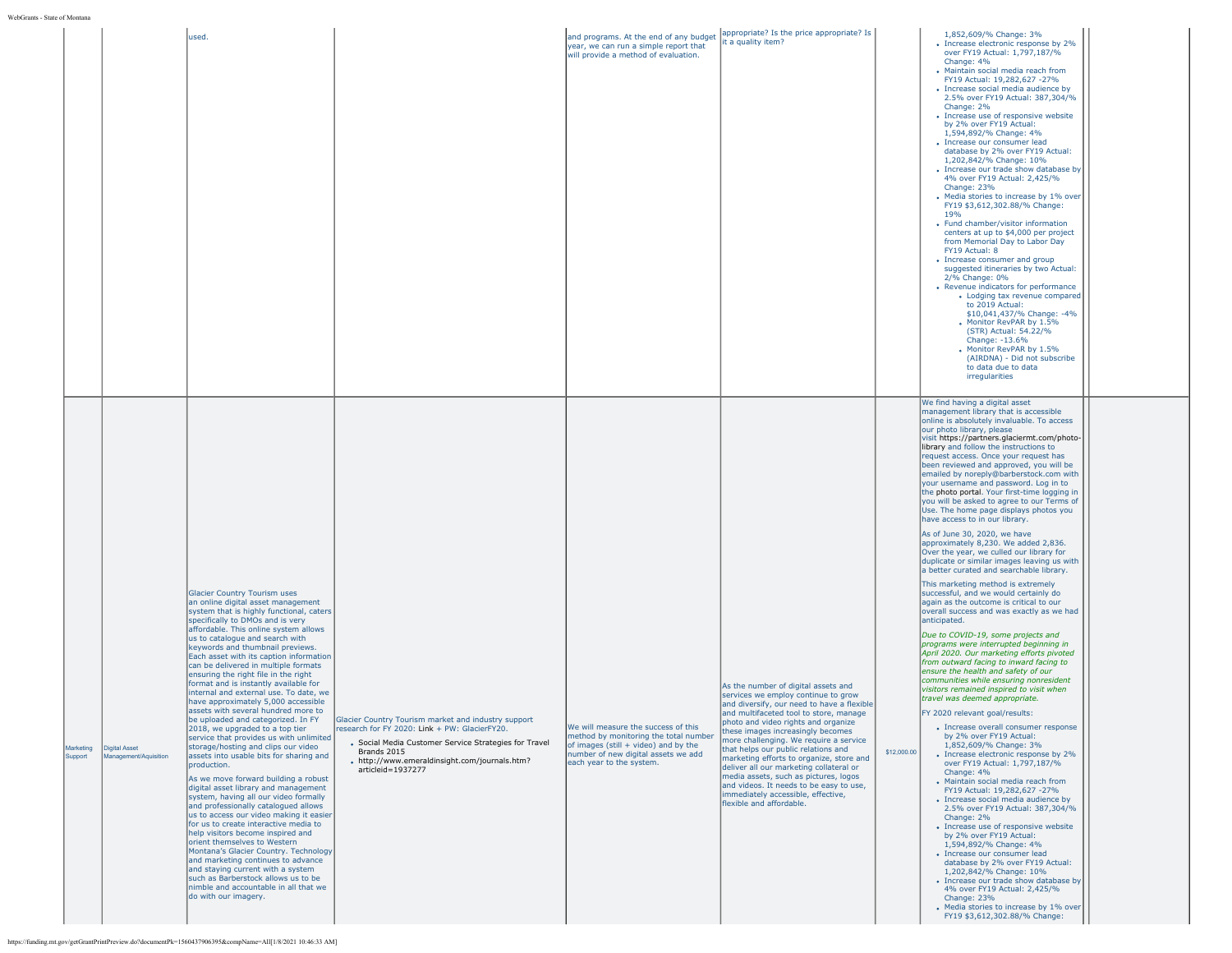|                      |                                  |                                                                                                                                                                                                                                                                                                                                                                                                                                                                                                                                                                                                                                  |                                                                                                      |                                                                                                                                                                                                                                              |                                                                                                                                                                                                                                                                                                                    | 19%<br>• Fund chamber/visitor information<br>centers at up to \$4,000 per project<br>from Memorial Day to Labor Day<br>FY19 Actual: 8<br>• Increase consumer and group<br>suggested itineraries by two Actual:<br>2/% Change: 0%<br>• Revenue indicators for performance<br>• Lodging tax revenue compared<br>to 2019 Actual:<br>\$10,041,437/% Change: -4%<br>Monitor RevPAR by 1.5%<br>(STR) Actual: 54.22/%<br>Change: -13.6%<br>Monitor RevPAR by 1.5%<br>(AIRDNA) - Did not subscribe<br>to data due to data<br>irregularities                                                                                                                                                                                                                                                                                                                                                                                                                                                                                                                                                                                                                                                                                                                                                                                                                                                                                                                                                                                                                                                                                                                                                                                                                                                                                                                                                                                                                                                                                                                                                                                                                                                                                                                                                                                                                                                                                                                                                                                                                                                                                                                                                                                                                                                                                                                                                                |                                                   |
|----------------------|----------------------------------|----------------------------------------------------------------------------------------------------------------------------------------------------------------------------------------------------------------------------------------------------------------------------------------------------------------------------------------------------------------------------------------------------------------------------------------------------------------------------------------------------------------------------------------------------------------------------------------------------------------------------------|------------------------------------------------------------------------------------------------------|----------------------------------------------------------------------------------------------------------------------------------------------------------------------------------------------------------------------------------------------|--------------------------------------------------------------------------------------------------------------------------------------------------------------------------------------------------------------------------------------------------------------------------------------------------------------------|----------------------------------------------------------------------------------------------------------------------------------------------------------------------------------------------------------------------------------------------------------------------------------------------------------------------------------------------------------------------------------------------------------------------------------------------------------------------------------------------------------------------------------------------------------------------------------------------------------------------------------------------------------------------------------------------------------------------------------------------------------------------------------------------------------------------------------------------------------------------------------------------------------------------------------------------------------------------------------------------------------------------------------------------------------------------------------------------------------------------------------------------------------------------------------------------------------------------------------------------------------------------------------------------------------------------------------------------------------------------------------------------------------------------------------------------------------------------------------------------------------------------------------------------------------------------------------------------------------------------------------------------------------------------------------------------------------------------------------------------------------------------------------------------------------------------------------------------------------------------------------------------------------------------------------------------------------------------------------------------------------------------------------------------------------------------------------------------------------------------------------------------------------------------------------------------------------------------------------------------------------------------------------------------------------------------------------------------------------------------------------------------------------------------------------------------------------------------------------------------------------------------------------------------------------------------------------------------------------------------------------------------------------------------------------------------------------------------------------------------------------------------------------------------------------------------------------------------------------------------------------------------------|---------------------------------------------------|
| Marketing<br>Support | Marketing/Publicity<br>Personnel | Glacier Country Tourism has a Sales<br>and Marketing Assistant whose time is<br>dedicated to supporting all marketing,<br>earned media and tourism sales<br>activities in order to promote the<br>overall mission of Glacier Country<br>Tourism. This position is responsible<br>for supporting development,<br>implementation and tracking of our<br>marketing projects and programs and<br>maintaining strong relationships with<br>organization, region and industry<br>partners. See attached job description.<br>https://funding.mt.gov/getGrantPrintPreview.do?documentPk=1560437906395&compName=All[1/8/2021 10:46:33 AM] | Glacier Country Tourism market and industry support<br>research for FY 2020: Link + PW: GlacierFY20. | We measure success in this area by<br>monitoring overall workload for all<br>departments. Monthly reporting<br>outlining time spend on marketing<br>efforts for consumer, social media,<br>publicity and tourism sales will be<br>submitted. | Having marketing support personnel<br>allows us to be productive effectively<br>and efficiently productive and meet<br>project and program deadlines. Creating<br>a solid support system with qualified and<br>passionate team members allows us to<br>maximize our efforts being more<br>effective and efficient. | This person also acts as an internal project<br>manager and assists with most every<br>marketing related program - consumer,<br>group and PR and earned media.<br>This is a full-time salaried position exempt<br>from overtime. As reported in the attached<br>monthly reports, she provides support for<br>all our marketing programs. She is the<br>primary program manager for Simpleview,<br>Meltwater, Klear and Barberstock as well<br>as tracking all our traditional and digital<br>influencer earned media. Earned media<br>tracking alone accounts for a significant<br>part of her time. As an example, we had a<br>total earned ad value of \$3.612.302.88 for<br>both traditional travel articles and social<br>media. She is also responsible for tracking<br>all our rural corridor reporting which tracks<br>each business and community in all areas<br>of our marketing. Our productivity has<br>doubled since this person came onboard.<br>The attached report is just a sample of all<br>the reporting she is responsible for. The<br>reports provided are updated and reported<br>monthly.<br>Attached is the report of her activities in<br>monthly reports and the job description.<br>Due to COVID, this employee was placed<br>on temporary partial furlough beginning in<br>May. She remained on furlough through<br>most of July 2020. This is noted in her<br>reports.<br>This marketing method was successful as<br>it achieved what we had hoped as<br>measured, in our overall goals/results<br>below. We plan to continue to use this<br>method in our future marketing efforts.<br>Due to COVID-19, some projects and<br>programs were interrupted beginning in<br>April 2020. Our marketing efforts pivoted<br>from outward facing to inward facing to<br>ensure the health and safety of our<br>communities while ensuring nonresident<br>\$50,000.00 visitors remained inspired to visit when<br>travel was deemed appropriate.<br>FY 2020 relevant goal/results:<br>• Increase overall consumer response<br>by 2% over FY19 Actual:<br>1,852,609/% Change: 3%<br>• Increase electronic response by 2%<br>over FY19 Actual: 1,797,187/%<br>Change: 4%<br>• Maintain social media reach from<br>FY19 Actual: 19,282,627 -27%<br>• Increase social media audience by<br>2.5% over FY19 Actual: 387,304/%<br>Change: 2%<br>• Increase use of responsive website<br>by 2% over FY19 Actual:<br>1,594,892/% Change: 4%<br>• Increase our consumer lead<br>database by 2% over FY19 Actual:<br>1,202,842/% Change: 10%<br>• Increase our trade show database by<br>4% over FY19 Actual: 2.425/%<br>Change: 23%<br>• Media stories to increase by 1% over<br>FY19 \$3,612,302.88/% Change:<br>19%<br>• Fund chamber/visitor information<br>centers at up to \$4,000 per project<br>from Memorial Day to Labor Day<br>FY19 Actual: 8<br>• Increase consumer and group | Sales and Marketing Assistant<br>Reports FY20.pdf |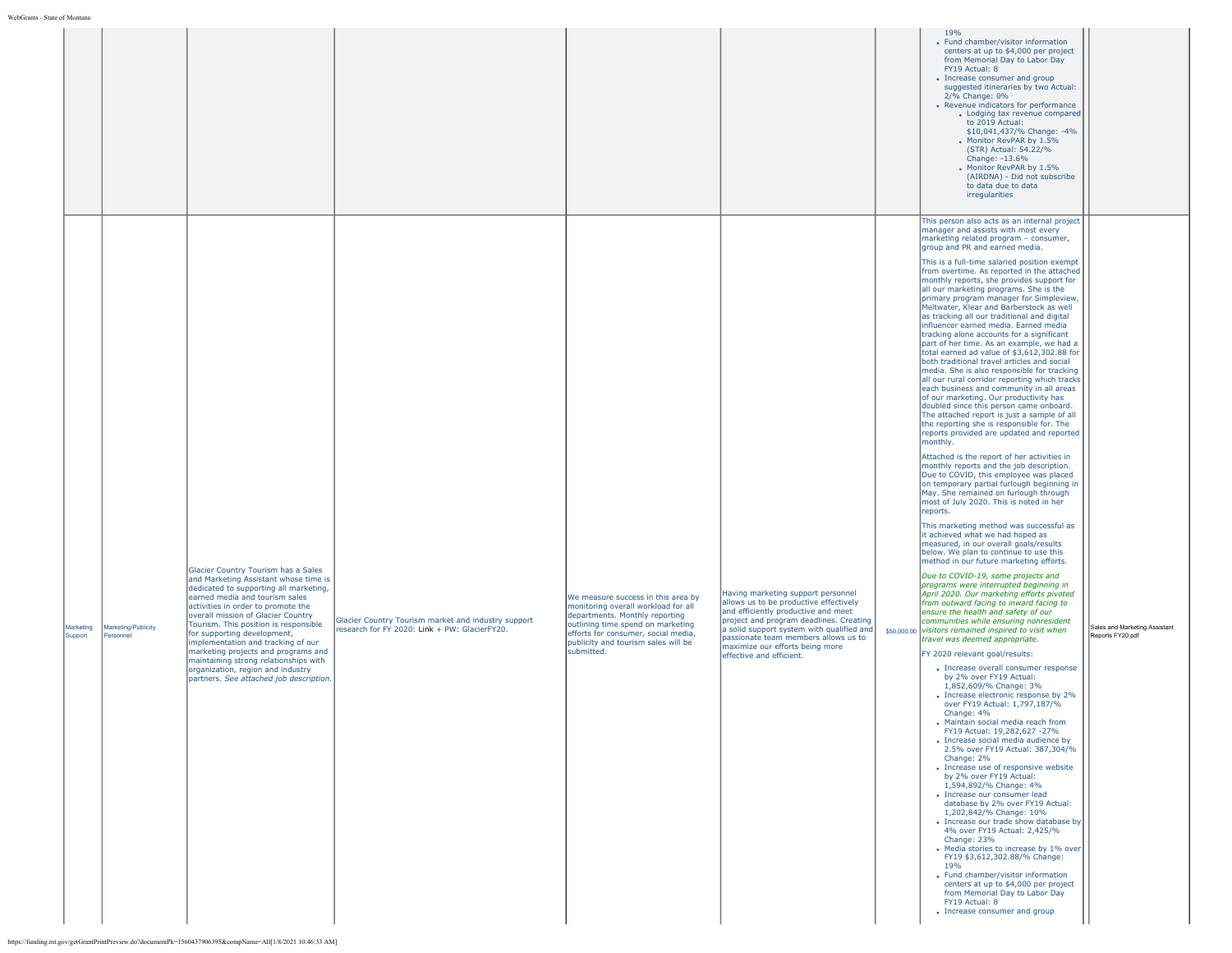| development, social media, working with<br>groups (group tours, international,<br>meetings + conventions), public relations,<br>consumer marketing and film production.<br>We also wanted to help people better<br>understand how to work with destination<br>marketing organizations and help them<br>learn how they can best leverage Glacier<br>Country Tourism's marketing assets. Our<br>tourism and marketing experts strive to<br>help businesses and organizations market<br>their business or organization to travelers.<br>There's strength in numbers, after all.<br>We consider the workshop we hosted a<br>success and we plan to do two of these<br>every year but due to COVID, we were<br>As a part of our rural marketing<br>only able to hold one in FY 2020. 33<br>program, we are combining this<br>people joined us in Polson. See the<br>budget line item with others to build a<br>attached document to view the agenda.<br>formal program around how to help<br>our charming small towns through our<br>This marketing method was successful as<br>efforts. We want to help them learn to<br>it achieved what we had hoped as<br>identify and build tourism product,<br>measured in our overall goals/results<br>educate them on how to do it and how<br>below. We plan to continue to use this<br>they can partner with Glacier Country<br>method in our future marketing efforts.<br>Tourism and other entities to promote<br>Due to COVID-19, some projects and<br>that product.<br>programs were interrupted beginning in<br>We currently have the following<br>April 2020. Our marketing efforts pivoted<br>outreach and training programs<br>from outward facing to inward facing to<br>Education and outreach is extremely<br>available:<br>ensure the health and safety of our<br>important for several reasons. First and<br>communities while ensuring nonresident<br>• DMO 101: Understanding<br>foremost, it adds to a business's ability<br>visitors remained inspired to visit when<br>Helping businesses succeed and<br>destination marketing<br>to succeed by staying current with<br>travel was deemed appropriate.<br>increasing the sense of industry pride<br>organizations<br>industry trends, challenges, marketing<br>and support translates to successful<br>• Stand Out From the<br>FY 2020 relevant goal/results:<br>opportunities and knowledge of<br>outreach. If a small investment in<br>Crowd: Developing your brand<br>economic importance to Montana. It is<br>education and outreach efforts assists<br>• Increase overall consumer response<br>• Public Relations Training: How<br>Glacier Country Tourism market and industry support<br>also equally important to provide<br>businesses and the industry at large, it<br>by 2% over FY19 Actual:<br>to tell your story<br>Marketing<br>GC_Tourism Summit_Schedule<br>research for FY 2020: Link + PW: GlacierFY20.<br>ongoing programs for individuals and<br>\$5,000.00<br>Outreach<br>is well worth the time and cost. We will<br>1,852,609/% Change: 3%<br>Support<br>• Your Virtual Community:<br>0320.pdf<br>organizations to affordably stay abreast<br>measure the effectiveness of this<br>• Increase electronic response by 2%<br>Introduction to social media<br>of cutting-edge trends to keep them<br>method by the number of educational<br>over FY19 Actual: 1,797,187/%<br>channels and advanced social<br>competitive and to increase the<br>events we hold and host and the<br>Change: 4%<br>media strategies for all<br>effectiveness of their efforts. When we<br>number people who attend.<br>• Maintain social media reach from<br>• The Key to Working with<br>can, we try to provide and support<br>FY19 Actual: 19,282,627 -27%<br>Groups: Group sales,<br>relevant, useful and cost-effective<br>• Increase social media audience by<br>international travelers, tour<br>workshops and outreach support.<br>2.5% over FY19 Actual: 387,304/%<br>operators, meetings and<br>Change: 2%<br>conventions<br>• Increase use of responsive website<br>• Reach Your Audience: Consumer<br>by 2% over FY19 Actual:<br>marketing through paid media<br>1,594,892/% Change: 4%<br>and content development<br>• Increase our consumer lead<br>• Customer Service Training:<br>database by 2% over FY19 Actual:<br>Providing quality customer<br>1,202,842/% Change: 10%<br>service all visitors - who, what,<br>• Increase our trade show database by<br>when, why and how<br>4% over FY19 Actual: 2,425/%<br>• Joining Forces: Glacier Country<br>Change: 23%<br>Tourism as a resource and<br>• Media stories to increase by 1% over<br>partner<br>FY19 \$3,612,302.88/% Change:<br>19%<br>• Fund chamber/visitor information<br>centers at up to \$4,000 per project<br>from Memorial Day to Labor Day<br>FY19 Actual: 8<br>• Increase consumer and group<br>suggested itineraries by two Actual:<br>2/% Change: 0%<br>• Revenue indicators for performance<br>• Lodging tax revenue compared<br>to 2019 Actual:<br>\$10,041,437/% Change: -4%<br>Monitor RevPAR by 1.5%<br>(STR) Actual: 54.22/%<br>Change: -13.6%<br>. Monitor RevPAR by 1.5%<br>(AIRDNA) - Did not subscribe<br>to data due to data<br>irregularities<br>Glacier Country Tourism has created a<br>Community Relations and Outreach<br>Plan. The creation of this plan is not |  |  |  |  | suggested itineraries by two Actual:<br>2/% Change: 0%<br>• Revenue indicators for performance<br>• Lodging tax revenue compared<br>to 2019 Actual:<br>\$10,041,437/% Change: -4%<br>. Monitor RevPAR by 1.5%<br>(STR) Actual: 54.22/%<br>Change: -13.6%<br>• Monitor RevPAR by 1.5%<br>(AIRDNA) - Did not subscribe<br>to data due to data<br>irregularities<br>In FY 2020, we held our Glacier Country<br>Tourism Summit. We discussed brand |  |
|------------------------------------------------------------------------------------------------------------------------------------------------------------------------------------------------------------------------------------------------------------------------------------------------------------------------------------------------------------------------------------------------------------------------------------------------------------------------------------------------------------------------------------------------------------------------------------------------------------------------------------------------------------------------------------------------------------------------------------------------------------------------------------------------------------------------------------------------------------------------------------------------------------------------------------------------------------------------------------------------------------------------------------------------------------------------------------------------------------------------------------------------------------------------------------------------------------------------------------------------------------------------------------------------------------------------------------------------------------------------------------------------------------------------------------------------------------------------------------------------------------------------------------------------------------------------------------------------------------------------------------------------------------------------------------------------------------------------------------------------------------------------------------------------------------------------------------------------------------------------------------------------------------------------------------------------------------------------------------------------------------------------------------------------------------------------------------------------------------------------------------------------------------------------------------------------------------------------------------------------------------------------------------------------------------------------------------------------------------------------------------------------------------------------------------------------------------------------------------------------------------------------------------------------------------------------------------------------------------------------------------------------------------------------------------------------------------------------------------------------------------------------------------------------------------------------------------------------------------------------------------------------------------------------------------------------------------------------------------------------------------------------------------------------------------------------------------------------------------------------------------------------------------------------------------------------------------------------------------------------------------------------------------------------------------------------------------------------------------------------------------------------------------------------------------------------------------------------------------------------------------------------------------------------------------------------------------------------------------------------------------------------------------------------------------------------------------------------------------------------------------------------------------------------------------------------------------------------------------------------------------------------------------------------------------------------------------------------------------------------------------------------------------------------------------------------------------------------------------------------------------------------------------------------------------------------------------------------------------------------------------------------------------------------------------------------------------------------------------------------------------------------------------------------------------------------------------------------------------------------------------------------------------------------------------------------------------------------------------------------------------------------------------------------------------------------------------------------------------------------------------------------------------------------------------------------------------------------------------------------------------------------------------------------------------------------------------------------------------------------------------------------------------------------------------------------------------------------------------------------------------------------------------------------------------------------------------------------------------------------------------------------------------------------------------------------------------------------------------------------------|--|--|--|--|------------------------------------------------------------------------------------------------------------------------------------------------------------------------------------------------------------------------------------------------------------------------------------------------------------------------------------------------------------------------------------------------------------------------------------------------|--|
|                                                                                                                                                                                                                                                                                                                                                                                                                                                                                                                                                                                                                                                                                                                                                                                                                                                                                                                                                                                                                                                                                                                                                                                                                                                                                                                                                                                                                                                                                                                                                                                                                                                                                                                                                                                                                                                                                                                                                                                                                                                                                                                                                                                                                                                                                                                                                                                                                                                                                                                                                                                                                                                                                                                                                                                                                                                                                                                                                                                                                                                                                                                                                                                                                                                                                                                                                                                                                                                                                                                                                                                                                                                                                                                                                                                                                                                                                                                                                                                                                                                                                                                                                                                                                                                                                                                                                                                                                                                                                                                                                                                                                                                                                                                                                                                                                                                                                                                                                                                                                                                                                                                                                                                                                                                                                                                                                                              |  |  |  |  |                                                                                                                                                                                                                                                                                                                                                                                                                                                |  |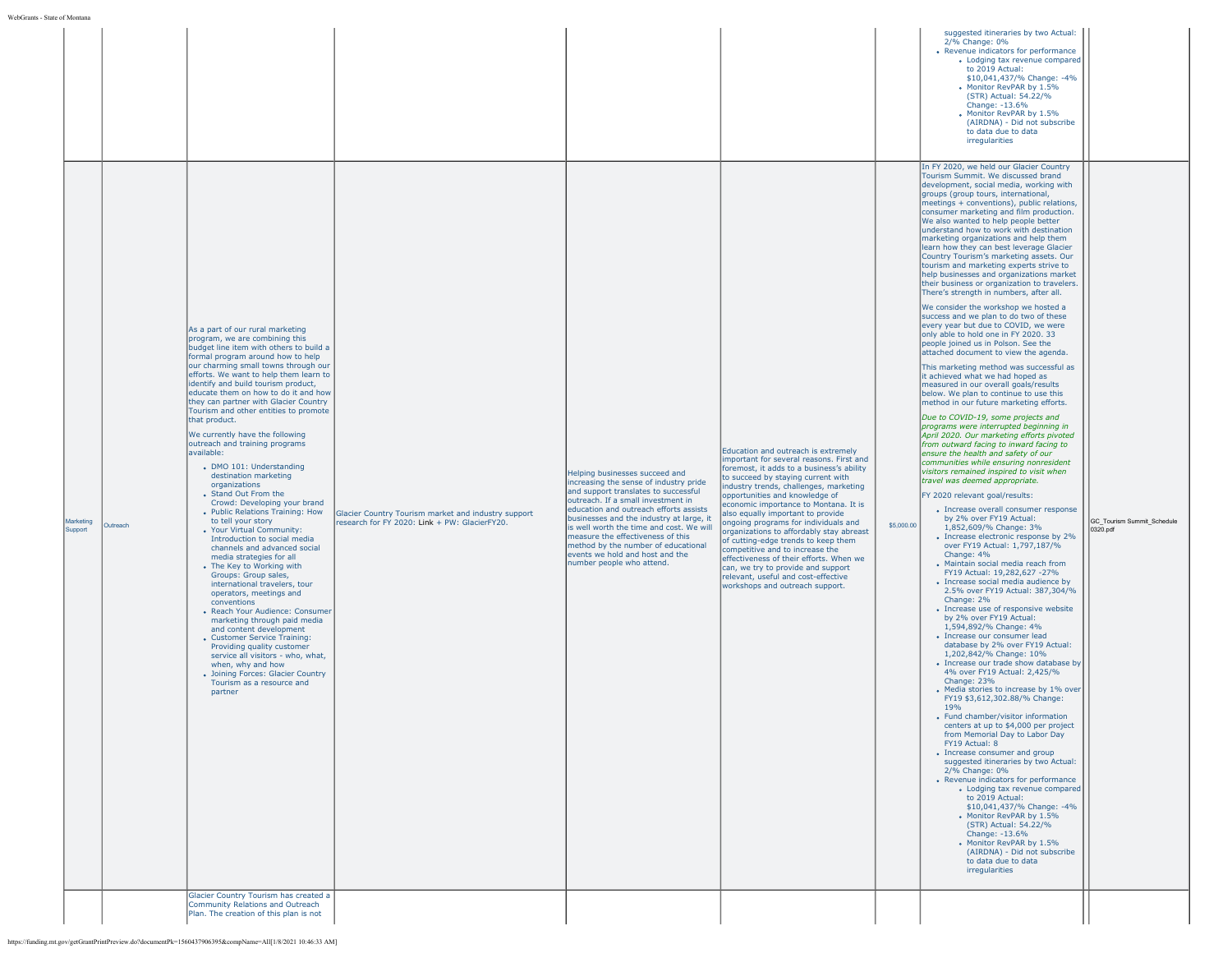**Jarketing** Support Outreach

necessary. As a regional tourism bureau covering an area the size of many states, brand marketing and partnership development has been the primary focus. Individual community involvement in these efforts has not always been strong, leaving much of the product identification up to the marketing team, organizational leadership, engaged partners and board of directors. As awareness of the tourism industry grows, positive and negative perceptions of it also grows. Montana's destination organizations, including GCT, have mostly operated behind the scenes without telling our own story – sharing what we do, how we do it, why we do it and how well we have done. A thoughtful community relations and outreach plan will provide a strategy to reach a much broader audience to ensure the answers to these question and many more are inclusive, thoughtful, accurate, trusted and empowering. The DestinationNEXT Assessment GCT conducted in 2018 identified several

only a good idea but is absolutely

objectives as opportunities for community support and engagement. 1. Attract and retain a high-quality workforce. 2. Stabilize and promote a positive

labor relations environment. 3. Build public support for tourism and GCT. 4. Ensure local governments and leadership organizations rely on GCT as a resource to help destinations identify opportunities for development.

The creation of this outreach plan aligns with the strategic goals, objectives and values set by the Glacier Country Tourism board of directors and leadership set at the time of the DestinationNext assessment. Four key goals were identified along with numerous objectives and performance targets. Specific to this marketing method, there are five objectives related to community and partner engagement. 1. Develop a community outreach program to rural areas. 2. Increase public support for tourism in Glacier Country. 3. Improve the engagement of partners across the region (i.e. expand workshops, webinars, public service announcements). 4. Engage in effort to develop an effective workforce strategy for the hospitality sector. 5. Expand hospitality training

All but two of these have ongoing programs to support and implement them. This budget will help with the remaining two - increase public support for tourism in Glacier Country and engage in effort to develop an effective workforce strategy for the hospitality sector.

Glacier Country Tourism has attended and participated in a number of targeted trade shows with media exchanges over the years, specifically

program.

(DOs) as local, state, federal and global environments change. Historically, the focus of outreach efforts was on community stakeholders and elected officials but now includes the community at-large. This shift also requires DOs to be more proactive about telling their own story, being genuine, inclusive, transparent and sharing their passion for the destination. Destinations International (DI) briefing paper, *Finding Our Cornerstone*, recommends we ask ourselves a series of questions including: − What are the community needs? − Who are DOs helping? Who is the customer? − Why do DOs do what they do?

Outreach is increasingly critical for destination organizations

Seth Godin, author of the book *This Is Marketing*, suggests the answer to these questions is that destination promotion is for the benefit and well-being of every person in a mmunity. Destination promotion is a vital investment to develop opportunities and build quality of life to benefit the people of a destination. According to *Made in America: Travel's Essential Contribution to Economic Development*, by U.S. Travel Association, "Residents can be champions of a destination or detractors if they do not see the value in increasing visitor demand. As tourism demand continues to increase, destination marketing organizations have the added responsibility of engaging with and creating advocates with local residents as well."

We will measure success by achieving the following performance targets: Develop and implement a proto the complete impression in production of the program that will esult in an ongoing effort to help upport the tourism industry for future years.

3. Increase partnership growth year over year. GCT has recently approved a new partnership program that allows all businesses and organizations who rovide products and services - directly and indirectly - to the visitor to partner with GCT. Track number of partners. 4. Participate in events by where GCT eadership has the opportunity to present pro-tourism messaging to targeted audiences.Track number of vents and audience/participation. Implement a workforce survey by the end of 2020.

As one of Montana's leading destination organizations, GCT must be proactive in how we address the two of the three transformational opportunities outlined in the Destinations International [2019](https://destinationsinternational.org/sites/default/master/files/DestinationNEXT%202019_v2.pdf) [Futures Study](https://destinationsinternational.org/sites/default/master/files/DestinationNEXT%202019_v2.pdf) to help destination leaders formulate strategic decisions heading into the future. 1. Destination Stewardship: Balancing economic development, sustainable tourism and quality of life. 2. Community Alignment: Building public support around a shared vision for the destination.

As a lodging tax funded Montana destination organization, GCT is required to follow the Montana Tourism and Recreation Strategic Plan and up until the end of 2017, the state plan served as GCT's strategic plan. Board and executive leadership recognized that while this plan served the needs of the state, it did not address the particular and unique needs of our organization and region. GCT needed a plan that was useful for guiding day-to-day decisions and also for evaluating progress and changing methodologies. In order to make the most of strategic planning, we needed to give careful thought to the goals and objectives and then back them up with realistic, thoroughly researched, quantifiable benchmarks for evaluating results.

In 2018, Glacier Country Tourism participated in a DestinationNext assessment. As a regional DO in Montana, we invited stakeholders from not only the eight counties and 75 communities within our region but across the state as well. The assessment results presented were for the region and for each of the eight counties within our boundaries. Of the 432 respondents we were happy to see strong input from government leaders, media and members. We ranked high in the Explorer quadrant with slightly below industry average destination strength and community support and engagement. Because the geographic size and diversity of communities, product and economies vary, the need to assess our performance by county was important. We now have a baseline at the community, region and state level which allows us to better build upon our successes and address our challenges.

\$10,000.00 *while ensuring nonresident visitors Due to COVID-19, this project/program was interrupted beginning in April 2020. Our marketing efforts pivoted from outward facing to inward facing to ensure the health and safety of our communities remained inspired to visit when travel was deemed appropriate. No lodging tax funds were spent. We will consider using this method in the future.*

Travel trade shows for travel writers, oggers and digital influencers are a highly effective and efficient method of promotion from a destination marketing organization. Our earned media manager attended two show this year – TBEX and TRANA

She met with media who were seeking information for stories. She had 35 appointments with media at IMM and 76 at TBEX. View the attached document to see show reports and pitch sheets.

We absolutely plan to continue this program as the earned media we receive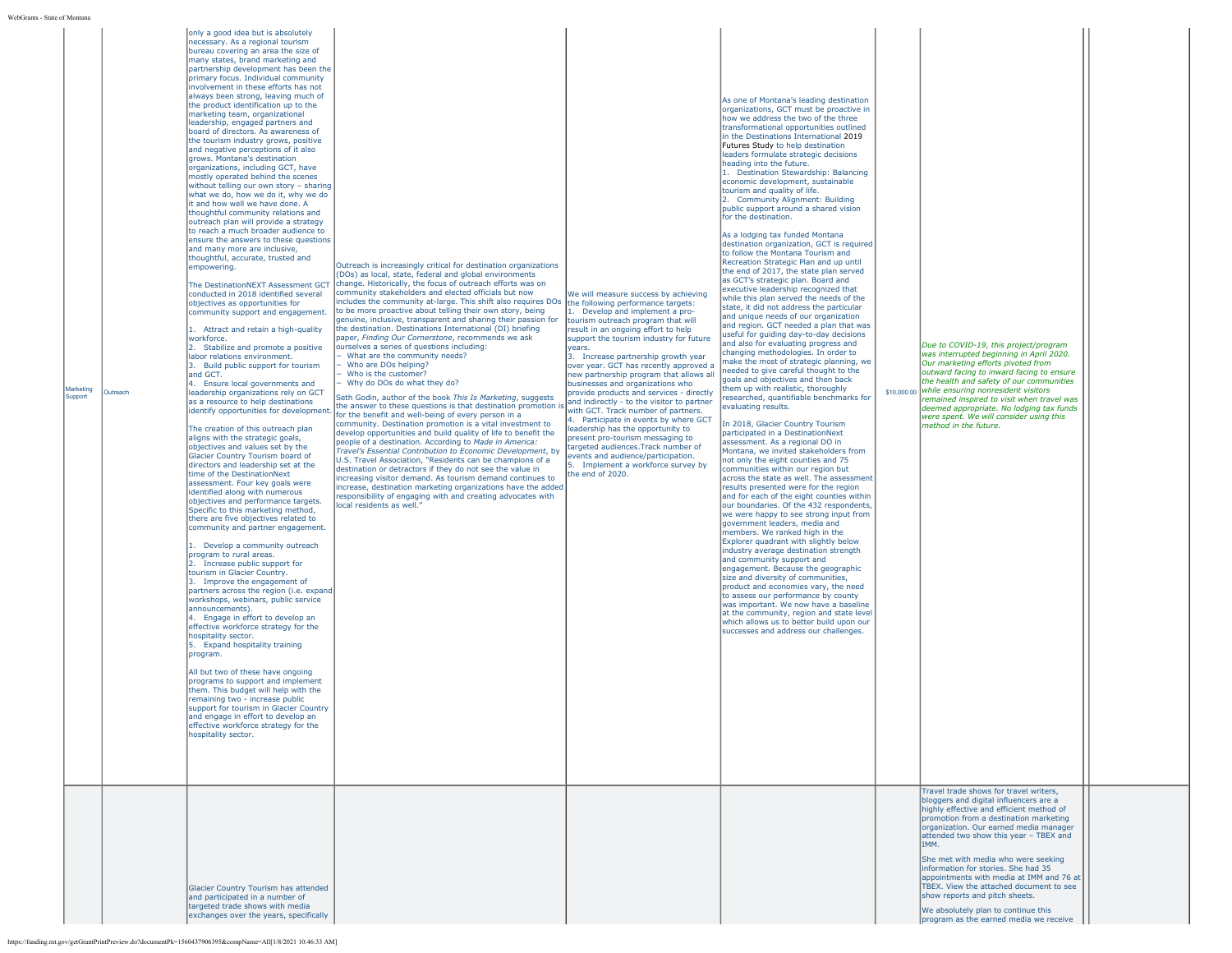| Publicity | <b>Travel/Trade Shows</b> | Itravel.<br>Our earned media manager has<br>attended the IPW (formerly<br>International Pow Wow) media<br>exchange for many years and found<br>this to be a highly effective marketing<br>method.<br>Two years ago, we started attending<br>International Media Marketplace<br>(IMM). IMM is now established as the<br>industry's leading event for the media<br>to meet travel and tourism brands.<br>Exhibitors enjoy a dedicated branded<br>table where they can meet top travel<br>journalists, editors and broadcasters<br>to discuss their news, events and<br>developments. As a single-day<br>networking and relationship-building<br>tourism brands, IMM is unrivalled.<br>This fall, the Billings CVB is hosting<br>TBEX. TBEX is the largest conference<br>and networking event for travel<br>bloggers, online travel journalists, new<br>media content creators, travel brands<br>and industry professionals. Each year,<br>TBEX partners with fantastic host<br>destinations in North America, Europe<br>and Asia Pacific to bring the travel<br>industry's most creative minds<br>together to learn, network and do<br>business. Glacier Country Tourism is<br>partnering with Explore Whitefish and<br>Destination Missoula in a shared<br>sponsorship. As part of this<br>partnership, each DMO gets their own<br>speed networking table where they<br>will have set appointments with travel<br>bloggers at the conference.<br>This year, we plan to participate in all<br>three opportunities. | Glacier Country Tourism market and industry support<br>opportunity for journalists and travel & research for FY 2020: Link + PW: GlacierFY20. | We measure success in this area by<br>producing a show report, tracking the<br>contacts made and summarizing key<br>takeaway information. Any earned<br>media will be tracked via Simpleview -<br>tracking earned media reports for each<br>article and post. | With so much competition in and out of<br>the United States, standing out from the<br>crowd from other destinations can be a<br>challenge especially when it comes to<br>earned media. Digital influencers have<br>added to that: is that person paid or<br>not, are they on brand, do they produce<br>and do they have a strong audience?<br>Using resources such as Meltwater,<br>Klear and Cision help but nothing beats<br>one on one meetings. Just as travel<br>trade has been doing for many years,<br>earned media is increasingly using<br>speed networking as a method to create<br>opportunities to develop new media<br>relationships and strengthen existing<br>ones. Timed one on one appointments<br>are a great way to pitch stories and<br>destinations. | \$15,000.00 | this year along was almost twice what our<br>total bed tax budget was. The exposure<br>from these events contributed to<br>\$3,612,302.88 million in earned ad value.<br>Total circulation was 8,107,591/audience<br>was 507,050 and total social audience was<br>32,779,265 million.<br>Due to COVID-19, some projects and<br>programs were interrupted beginning in<br>April 2020. Our marketing efforts pivoted<br>from outward facing to inward facing to<br>ensure the health and safety of our<br>communities while ensuring nonresident<br>visitors remained inspired to visit when<br>travel was deemed appropriate.<br>FY 2020 relevant goal/results:<br>• Increase overall consumer response<br>by 2% over FY19 Actual:<br>1,852,609/% Change: 3%<br>• Increase electronic response by 2%<br>over FY19 Actual: 1,797,187/%<br>Change: 4%<br>• Maintain social media reach from<br>FY19 Actual: 19,282,627 -27%<br>• Increase social media audience by<br>2.5% over FY19 Actual: 387,304/%<br>Change: 2%<br>• Increase use of responsive website<br>by 2% over FY19 Actual:<br>1,594,892/% Change: 4%<br>· Increase our consumer lead<br>database by 2% over FY19 Actual:<br>1,202,842/% Change: 10%<br>• Increase our trade show database by<br>4% over FY19 Actual: 2,425/%<br>Change: 23%<br>• Media stories to increase by 1% over<br>FY19 \$3,612,302.88/% Change:<br>19%<br>• Increase consumer and group<br>suggested itineraries by two Actual:<br>2/% Change: 0%<br>• Revenue indicators for performance<br>· Lodging tax revenue compared<br>to 2019 Actual:<br>\$10,041,437/% Change: -4%<br>. Monitor RevPAR by 1.5%<br>(STR) Actual: 54.22/%<br>Change: -13.6%<br>Monitor RevPAR by 1.5%<br>(AIRDNA) - Did not subscribe<br>to data due to data<br>irregularities | Travel Media Trade Show Reports<br>+ Pitch Sheets FY20.pdf |
|-----------|---------------------------|------------------------------------------------------------------------------------------------------------------------------------------------------------------------------------------------------------------------------------------------------------------------------------------------------------------------------------------------------------------------------------------------------------------------------------------------------------------------------------------------------------------------------------------------------------------------------------------------------------------------------------------------------------------------------------------------------------------------------------------------------------------------------------------------------------------------------------------------------------------------------------------------------------------------------------------------------------------------------------------------------------------------------------------------------------------------------------------------------------------------------------------------------------------------------------------------------------------------------------------------------------------------------------------------------------------------------------------------------------------------------------------------------------------------------------------------------------------------------------------------------------------|-----------------------------------------------------------------------------------------------------------------------------------------------|---------------------------------------------------------------------------------------------------------------------------------------------------------------------------------------------------------------------------------------------------------------|---------------------------------------------------------------------------------------------------------------------------------------------------------------------------------------------------------------------------------------------------------------------------------------------------------------------------------------------------------------------------------------------------------------------------------------------------------------------------------------------------------------------------------------------------------------------------------------------------------------------------------------------------------------------------------------------------------------------------------------------------------------------------|-------------|-----------------------------------------------------------------------------------------------------------------------------------------------------------------------------------------------------------------------------------------------------------------------------------------------------------------------------------------------------------------------------------------------------------------------------------------------------------------------------------------------------------------------------------------------------------------------------------------------------------------------------------------------------------------------------------------------------------------------------------------------------------------------------------------------------------------------------------------------------------------------------------------------------------------------------------------------------------------------------------------------------------------------------------------------------------------------------------------------------------------------------------------------------------------------------------------------------------------------------------------------------------------------------------------------------------------------------------------------------------------------------------------------------------------------------------------------------------------------------------------------------------------------------------------------------------------------------------------------------------------------------------------------------------------------------------------------------------------------------------------------------------------------------------------|------------------------------------------------------------|
|           |                           | https://funding.mt.gov/getGrantPrintPreview.do?documentPk=1560437906395&compName=All[1/8/2021 10:46:33 AM]                                                                                                                                                                                                                                                                                                                                                                                                                                                                                                                                                                                                                                                                                                                                                                                                                                                                                                                                                                                                                                                                                                                                                                                                                                                                                                                                                                                                       |                                                                                                                                               |                                                                                                                                                                                                                                                               | Travel content is meant to inform and<br>inspire, providing people the tools they                                                                                                                                                                                                                                                                                                                                                                                                                                                                                                                                                                                                                                                                                         |             | This person is dedicated to working with<br>travel media representatives associated<br>with print, online and digital influencers -<br>including social media. Earned media (or<br>free media) refers to publicity gained<br>through promotional efforts other than<br>paid media advertising, which refers to<br>publicity gained through advertising, or<br>owned media, which refers to branding.<br>We continue to see extremely positive<br>results from having on-staff publicity and<br>earned media personnel. We plan to<br>continue to maintain this position as it<br>allows us to not only save money but be<br>much more effective and efficient. Our<br>publicity program extends into many of<br>our program areas ensuring consistent<br>messaging and voice. It also allows us to<br>host proactive media trips and be<br>esponsive and assist media who contact<br>us directly or who are working with<br>partners.<br>This person worked on seven different<br>proactive media trips where we utilized<br>funds - including one post event press<br>(TBEX) trip that hosted seven bloggers for<br>a week. She also coordinated two media<br>outreach events (Los Angeles and New<br>York City) and attended two trade media<br>exchange events (TBEX and IMM). During<br>this budget year, we also had to trigger<br>our crisis plan to help mitigate the<br>negative impacts we were experiencing<br>with COVID-19.<br>We absolutely plan to continue this<br>program as the earned media we receive<br>this year equaled more than the total bed<br>tax budget for the entire year. Our ROI for<br>this program 100 to 1. For every \$1 spent,<br>we received \$100 in return.                                                                                     |                                                            |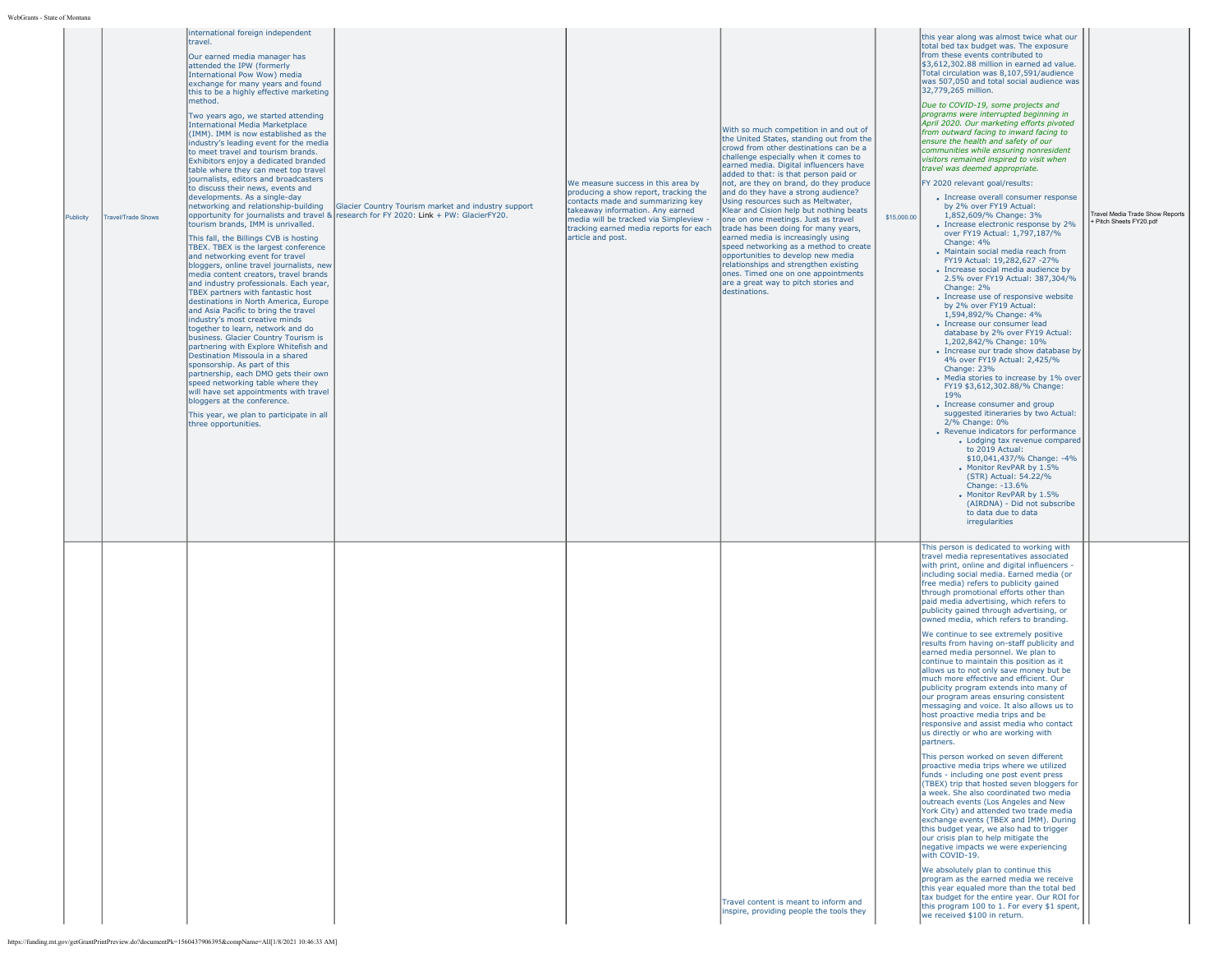| Publicity | Marketing/Publicity<br>Personnel | Glacier Country Tourism has a PR and<br>Earned Media Manager who develops,<br>manages and monitors our publicity<br>projects and programs. Every year,<br>our publicity efforts result in strong<br>performance with both travel writers,<br>travel bloggers and digital influencers.<br>We plan to continue our current efforts<br>with a support budget for trade media<br>shows, media events, press trips and<br>familiarization funding to be flexible<br>and responsive for those we host and<br>those we promote. See attached job<br>description. | Glacier Country Tourism market and industry support<br>research for FY 2020: Link + PW: GlacierFY20.<br>"The power of visual user-generated content (UGC), or<br>earned content, as an indispensable marketing tool is<br>growing by the day-and the travel industry, which now<br>generates a whopping 10% of the world's GDP, has arguably<br>nore to gain from the visual earned content revolution than<br>berhaps any other industry." How Earned Content Is<br>Transforming the Travel Industry - Olapic + Skift - Mar 17,<br>2016 | comes down to earned media,<br>circulation and impressions within that<br>media, consistency and quality of voice<br>and tone of messaging and building and<br>maintaining strong relationships with<br>media. We will measure this position by<br>not only the monthly reports outlining<br>the activities of this person but also the<br>earned media for the year.<br>In FY 2018, we spent \$57,000 in wage<br>and earned \$1,486,000 in earned ad<br>value. See our earned media report for<br>detailed results we were able to track<br>during this budget year. All media we<br>report are efforts our organization had<br>direct contact with. | need to finally book a trip they've been<br>meaning to take, whether it's a weekend<br>getaway or a bucket list adventure.<br>Ultimately a successful publicity program Problem is that brochures, travel agents<br>and websites do not appeal to all<br>consumers these days.<br>Travel media relations efforts are<br>focused on sharing information about<br>regional stakeholders in promoting key<br>messages and experiences to the<br>traveling public with travel writers, TV<br>show producers, documentary film<br>crews, social media content creators and<br>others. In some cases, this is done by<br>collaborating with partners to bring<br>these people to our region and in other<br>cases we gather and send assets like<br>editorial, images and video content or<br>links to various travel media outlets.<br>Earned media refers to media exposure<br>earned through these relationships with<br>key media outlets who feature our story<br>or tourism experience as a result of<br>hosting a media trip or pitching a story. | \$70,000.00 | Attached is the report of her activities in<br>monthly reports and the job description.<br>Due to COVID, this employee was placed<br>on temporary partial furlough beginning in<br>May. She remained on furlough through<br>most of July 2020. This is noted in her<br>reports.<br>This marketing method was successful as<br>it achieved what we had hoped as<br>measured in our overall goals/results<br>below. We plan to continue to use this<br>method in our future marketing efforts.<br>Due to COVID-19, some projects and<br>programs were interrupted beginning in<br>April 2020. Our marketing efforts pivoted<br>from outward facing to inward facing to<br>ensure the health and safety of our<br>communities while ensuring nonresident<br>visitors remained inspired to visit when<br>travel was deemed appropriate.<br>FY 2020 relevant goal/results:<br>• Increase overall consumer response<br>by 2% over FY19 Actual:<br>1,852,609/% Change: 3%<br>• Increase electronic response by 2%<br>over FY19 Actual: 1,797,187/%<br>Change: 4%<br>. Maintain social media reach from<br>FY19 Actual: 19,282,627 -27%<br>• Increase social media audience by<br>2.5% over FY19 Actual: 387.304/%<br>Change: 2%<br>• Increase use of responsive website<br>by 2% over FY19 Actual:<br>1,594,892/% Change: 4%<br>• Increase our consumer lead<br>database by 2% over FY19 Actual:<br>1.202.842/% Change: 10%<br>• Increase our trade show database by<br>4% over FY19 Actual: 2,425/%<br>Change: 23%<br>• Media stories to increase by 1% over<br>FY19 \$3,612,302.88/% Change:<br>19%<br>• Fund chamber/visitor information<br>centers at up to \$4,000 per project<br>from Memorial Day to Labor Day<br>FY19 Actual: 8<br>• Increase consumer and group<br>suggested itineraries by two Actual:<br>2/% Change: 0%<br>• Revenue indicators for performance<br>• Lodging tax revenue compared<br>to 2019 Actual:<br>\$10,041,437/% Change: -4%<br>Monitor RevPAR by 1.5%<br>(STR) Actual: 54.22/%<br>Change: -13.6%<br>Monitor RevPAR by 1.5%<br>(AIRDNA) - Did not subscribe<br>to data due to data<br>irregularities | PR + Earned Media Manager<br>Reports FY20.pdf |
|-----------|----------------------------------|-----------------------------------------------------------------------------------------------------------------------------------------------------------------------------------------------------------------------------------------------------------------------------------------------------------------------------------------------------------------------------------------------------------------------------------------------------------------------------------------------------------------------------------------------------------|------------------------------------------------------------------------------------------------------------------------------------------------------------------------------------------------------------------------------------------------------------------------------------------------------------------------------------------------------------------------------------------------------------------------------------------------------------------------------------------------------------------------------------------|-------------------------------------------------------------------------------------------------------------------------------------------------------------------------------------------------------------------------------------------------------------------------------------------------------------------------------------------------------------------------------------------------------------------------------------------------------------------------------------------------------------------------------------------------------------------------------------------------------------------------------------------------------|----------------------------------------------------------------------------------------------------------------------------------------------------------------------------------------------------------------------------------------------------------------------------------------------------------------------------------------------------------------------------------------------------------------------------------------------------------------------------------------------------------------------------------------------------------------------------------------------------------------------------------------------------------------------------------------------------------------------------------------------------------------------------------------------------------------------------------------------------------------------------------------------------------------------------------------------------------------------------------------------------------------------------------------------------|-------------|--------------------------------------------------------------------------------------------------------------------------------------------------------------------------------------------------------------------------------------------------------------------------------------------------------------------------------------------------------------------------------------------------------------------------------------------------------------------------------------------------------------------------------------------------------------------------------------------------------------------------------------------------------------------------------------------------------------------------------------------------------------------------------------------------------------------------------------------------------------------------------------------------------------------------------------------------------------------------------------------------------------------------------------------------------------------------------------------------------------------------------------------------------------------------------------------------------------------------------------------------------------------------------------------------------------------------------------------------------------------------------------------------------------------------------------------------------------------------------------------------------------------------------------------------------------------------------------------------------------------------------------------------------------------------------------------------------------------------------------------------------------------------------------------------------------------------------------------------------------------------------------------------------------------------------------------------------------------------------------------------------------------------------------------------------------------------------------------------------------------------------|-----------------------------------------------|
|           |                                  |                                                                                                                                                                                                                                                                                                                                                                                                                                                                                                                                                           |                                                                                                                                                                                                                                                                                                                                                                                                                                                                                                                                          | We will measure the success of this                                                                                                                                                                                                                                                                                                                                                                                                                                                                                                                                                                                                                   |                                                                                                                                                                                                                                                                                                                                                                                                                                                                                                                                                                                                                                                                                                                                                                                                                                                                                                                                                                                                                                                    |             | Glacier Country's earned media plan was<br>very successful last year. We proactively<br>assisted/planned 7 media trips with one of<br>those being a post TBEX media trip with<br>seven bloggers. See itineraries in the<br>attached report.<br>We absolutely plan to continue this<br>program as the earned media we receive<br>this vear along was almost twice what our<br>total bed tax budget was. We spent<br>\$36,000 and earned \$3,612,302.88 million<br>in ad value. Total circulation was<br>8,107,591/audience was 507,050 and total<br>social audience was 32,779,265 million.<br>Our ROI for this program 100 to 1. For<br>every \$1 spent, we received \$100 in<br>return. See complete earned media report<br>in the attached report.<br>Due to file size constraints, the media<br>articles/posts scans were not able to be<br>uploaded but are viewable via a DropBox<br>link.<br>This marketing method was successful as<br>it achieved what we had hoped as<br>measured in our overall goals/results<br>below. The effectiveness and efficiency of<br>doing events like this are extremely good<br>and we plan to continue to use this<br>method in our future marketing efforts.                                                                                                                                                                                                                                                                                                                                                                                                                                                                                                                                                                                                                                                                                                                                                                                                                                                                                                                           |                                               |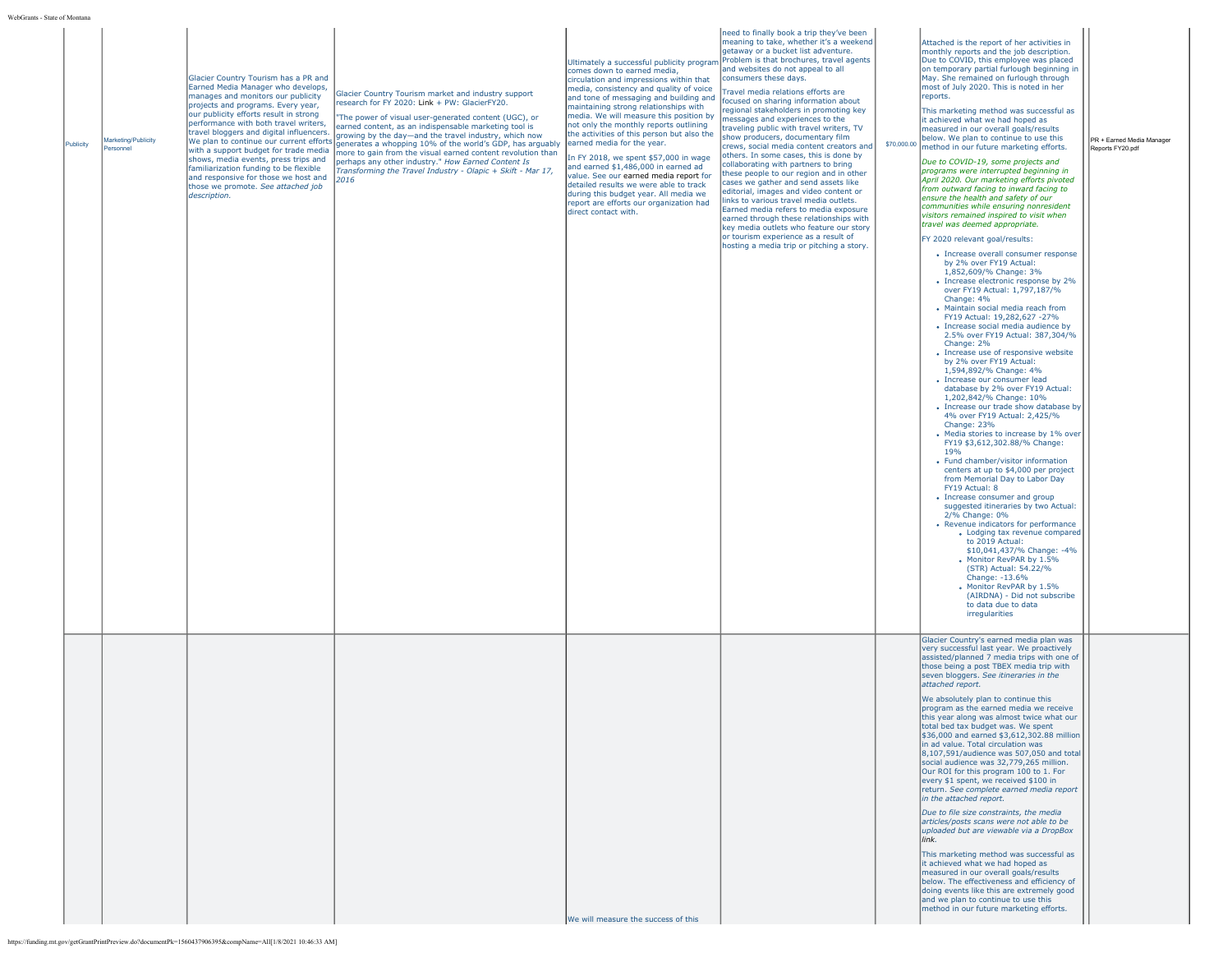| WebGrants - State of Montana |
|------------------------------|
|                              |

| State of Montana |                                    |                                                                                                                                                                                                                                                                                                                                                                                                                                                                                                                                                                                                                                                                                                                                                                                                     |                                                                                                                                                                                                                                                                                                                                                                                                                                                                                                                                                                                                                                                                                                                                                                                                                                             |                                                                                                                                                                                                                                                                                                                                                                                                                                                                                                                                                                                                                                                                                                                           |                                                                                                                                                                                                                                                                                                                                                                    |             |                                                                                                                                                                                                                                                                                                                                                                                                                                                                                                                                                                                                                                                                                                                                                                                                                                                                                                                                                                                                                                                                                                                                                                                                                                                                                                                                                                                                                                                                                                                                                                                                                                                                                                                                                                                        |                                                |
|------------------|------------------------------------|-----------------------------------------------------------------------------------------------------------------------------------------------------------------------------------------------------------------------------------------------------------------------------------------------------------------------------------------------------------------------------------------------------------------------------------------------------------------------------------------------------------------------------------------------------------------------------------------------------------------------------------------------------------------------------------------------------------------------------------------------------------------------------------------------------|---------------------------------------------------------------------------------------------------------------------------------------------------------------------------------------------------------------------------------------------------------------------------------------------------------------------------------------------------------------------------------------------------------------------------------------------------------------------------------------------------------------------------------------------------------------------------------------------------------------------------------------------------------------------------------------------------------------------------------------------------------------------------------------------------------------------------------------------|---------------------------------------------------------------------------------------------------------------------------------------------------------------------------------------------------------------------------------------------------------------------------------------------------------------------------------------------------------------------------------------------------------------------------------------------------------------------------------------------------------------------------------------------------------------------------------------------------------------------------------------------------------------------------------------------------------------------------|--------------------------------------------------------------------------------------------------------------------------------------------------------------------------------------------------------------------------------------------------------------------------------------------------------------------------------------------------------------------|-------------|----------------------------------------------------------------------------------------------------------------------------------------------------------------------------------------------------------------------------------------------------------------------------------------------------------------------------------------------------------------------------------------------------------------------------------------------------------------------------------------------------------------------------------------------------------------------------------------------------------------------------------------------------------------------------------------------------------------------------------------------------------------------------------------------------------------------------------------------------------------------------------------------------------------------------------------------------------------------------------------------------------------------------------------------------------------------------------------------------------------------------------------------------------------------------------------------------------------------------------------------------------------------------------------------------------------------------------------------------------------------------------------------------------------------------------------------------------------------------------------------------------------------------------------------------------------------------------------------------------------------------------------------------------------------------------------------------------------------------------------------------------------------------------------|------------------------------------------------|
| Publicity        | Press Trips                        | Glacier Country will continue to work<br>with travel media and digital<br>influencers to tell the many stories of<br>Western Montana. This will be done<br>through proactive and reactive press<br>visits to our region to provide these<br>storytellers with a first-hand<br>experience of what Montana has to<br>offer. We will host group visits, as well<br>as individual media visits. In addition<br>to consumer focused media outlets,<br>we also work with book authors and<br>trade publications. We find having a<br>strong publicity program strengthens<br>our marketing effort and brings<br>exceptional value and return on<br>investment for our overall promotion<br>program.                                                                                                       | Glacier Country Tourism market and industry support<br>research for FY 2020: Link + PW: GlacierFY20.<br>Two thirds of American travelers (66.4%) say they rely on<br>the in-person opinions of friends and relatives, while nearly<br>40 percent get this information from social media. The<br>Internet is also a major player, with 61.9 percent saying they writers/digital influencers that had some<br>get their destination inspiration from one of the three<br>primary digital resources tracked (online media, social media<br>or online video.) The State of the American Traveler,<br><b>Destination Analysts</b><br>https://destinationthink.com/third-party-content<br>Help guide your DMO into the future: Advice from international<br>destination marketing experts                                                         | method by tracking all earned media<br>articles and posts and presenting this<br>information in an earned media report<br>which will track the travel writer/digital<br>influencer, each publication and post<br>along with the earned ad value is.<br>In FY 2018, we hosted 14 travel<br>outlay of money. There were many more<br>that required time and not financial<br>assistance or that we were able to<br>secure in-kind services for by our<br>partners. Visit our DropBox folder to see<br>our earned media report for detailed<br>results we were able to track during this<br>budget year. We will continue to track<br>our earned media using the same<br>system as well as a new method using<br>Simpleview. | A strong earned media program is<br>supported with a budget covers costs<br>associated with travel expenses when<br>media comes to Glacier Country to write<br>about the destination. Depending on the<br>nature of the assignment of the person<br>on assignment, we can assist with<br>accommodations, suggested itineraries,<br>passes to attractions and more. | \$80,000.00 | Due to COVID-19, some projects and<br>programs were interrupted beginning in<br>April 2020. Our marketing efforts pivoted<br>from outward facing to inward facing to<br>ensure the health and safety of our<br>communities while ensuring nonresident<br>visitors remained inspired to visit when<br>travel was deemed appropriate.<br>FY 2020 relevant goal/results:<br>• Increase overall consumer response<br>by 2% over FY19 Actual:<br>1,852,609/% Change: 3%<br>• Increase electronic response by 2%<br>over FY19 Actual: 1,797,187/%<br>Change: 4%<br>• Maintain social media reach from<br>FY19 Actual: 19,282,627 -27%<br>· Increase social media audience by<br>2.5% over FY19 Actual: 387,304/%<br>Change: 2%<br>• Increase use of responsive website<br>by 2% over FY19 Actual:<br>1,594,892/% Change: 4%<br>• Increase our consumer lead<br>database by 2% over FY19 Actual:<br>1,202,842/% Change: 10%<br>• Increase our trade show database by<br>4% over FY19 Actual: 2,425/%<br>Change: 23%<br>• Media stories to increase by 1% over<br>FY19 \$3,612,302.88/% Change:<br><b>19%</b><br>• Fund chamber/visitor information<br>centers at up to \$4,000 per project<br>from Memorial Day to Labor Day<br>FY19 Actual: 8<br>• Increase consumer and group<br>suggested itineraries by two Actual:<br>2/% Change: 0%<br>• Revenue indicators for performance<br>• Lodging tax revenue compared<br>to 2019 Actual:<br>\$10,041,437/% Change: -4%<br>• Monitor RevPAR by 1.5%<br>(STR) Actual: 54.22/%<br>Change: -13.6%<br>Monitor RevPAR by 1.5%<br>(AIRDNA) - Did not subscribe<br>to data due to data<br>irregularities                                                                                                                                                | FY20 Earned Media Report +<br>Itineraries.pdf  |
| Publicity        | Press Promotions/Media<br>Outreach | We will host media outreach trips that<br>will allow us to bring Montana to<br>various target markets and ensure<br>members of the media in those<br>markets are armed with accurate<br>information on Western Montana.<br>In the FY 2018 budget year, we are<br>collaborated working with Destination<br>Missoula and the Missoula<br>International Airport on a media event<br>in Dallas to help build awareness of<br>the new American Airlines year-round<br>flight to Missoula. Tourism sales<br>managers from each organization<br>helped promote Western Montana as a linclude:<br>destination for B2B travel along with<br>consumer-focused media and digital<br>influencers.<br>In FY 2019, we also coordinated two<br>media events in key markets -<br>Chicago, IL and San Francisco, CA. | Glacier Country Tourism market and industry support<br>research for FY 2020: Link + PW: GlacierFY20.<br>According to Adventure Travel and Trade Association, food<br>tourism represents vast opportunity; over one third of global<br>tourism expenditure is on food and beverage products, and<br>tourists are increasingly identifying local food and food<br>experiences as their primary and secondary motivations for<br>choosing specific destinations. ATIA's recent research shows<br>that many adventure operators are already innovating in this<br>industry with their product. Key Findings from this study<br>71 percent of adventure itineraries have an experiential food<br>focus of some kind.<br>For operators offering "high food focus" itineraries, the<br>average reported price per day for such trips was \$472 USO | Ultimately a successful publicity program Media relationships are an important<br>comes down to earned media.<br>consistency and quality of voice and<br>tone, strong messaging and strong<br>relationships with media. We will<br>measure our success by tracking our<br>efforts via our earned media report that<br>tracks all editorial exposure by month,<br>event/activity it was attributed to, the<br>earned ad value and<br>circulation/impressions delivered.                                                                                                                                                                                                                                                    | part of telling our Montana story.<br>Through media events and press<br>outreach, we are able to have face-to-<br>face meetings with many members of<br>the media in specific markets. This<br>allows us to have an enjoyable way to<br>meet and talk about Glacier Country<br>Montana. We have founds this method is<br>highly effective and efficient.           |             | We coordinated two media events this<br>year in the key markets of Los Angeles<br>and New York City - New York was<br>cancelled due to COVID-19. The LA event<br>was done in collaboration with Destination<br>Missoula, Explore Whitefish and Discover<br>Kalispell to support the new direct flights<br>from Missoula and Kalispell to both cities.<br>View the event report and pitch sheet for<br>details. We were very happy with the LA<br>event and - to this day - continue to<br>receive solid inquiries about potential<br>stories and digital influencer exposure<br>from them.<br>We absolutely plan to continue this<br>program as the earned media we receive<br>this year along was almost twice what our<br>total bed tax budget was. We earned<br>\$3,612,302.88 million in ad value. Total<br>circulation was 8,107,591/audience was<br>507,050 and total social audience was<br>32,779,265 million.<br>This marketing method was successful as<br>It achieved what we had hoped as<br>measured in our overall goals/results<br>below. The effectiveness and efficiency of<br>doing events like this are extremely good<br>and we plan to continue to use this<br>method in our future marketing efforts.<br>Due to COVID-19, some projects and<br>programs were interrupted beginning in<br>April 2020. Our marketing efforts pivoted<br>from outward facing to inward facing to<br>ensure the health and safety of our<br>communities while ensurina nonresident<br>visitors remained inspired to visit when<br>travel was deemed appropriate.<br>\$25,000.00 FY 2020 relevant goal/results:<br>• Increase overall consumer response<br>by 2% over FY19 Actual:<br>1,852,609/% Change: 3%<br>• Increase electronic response by 2%<br>over FY19 Actual: 1,797,187/% | Media Outreach Event + Pitch<br>Sheet FY20.pdf |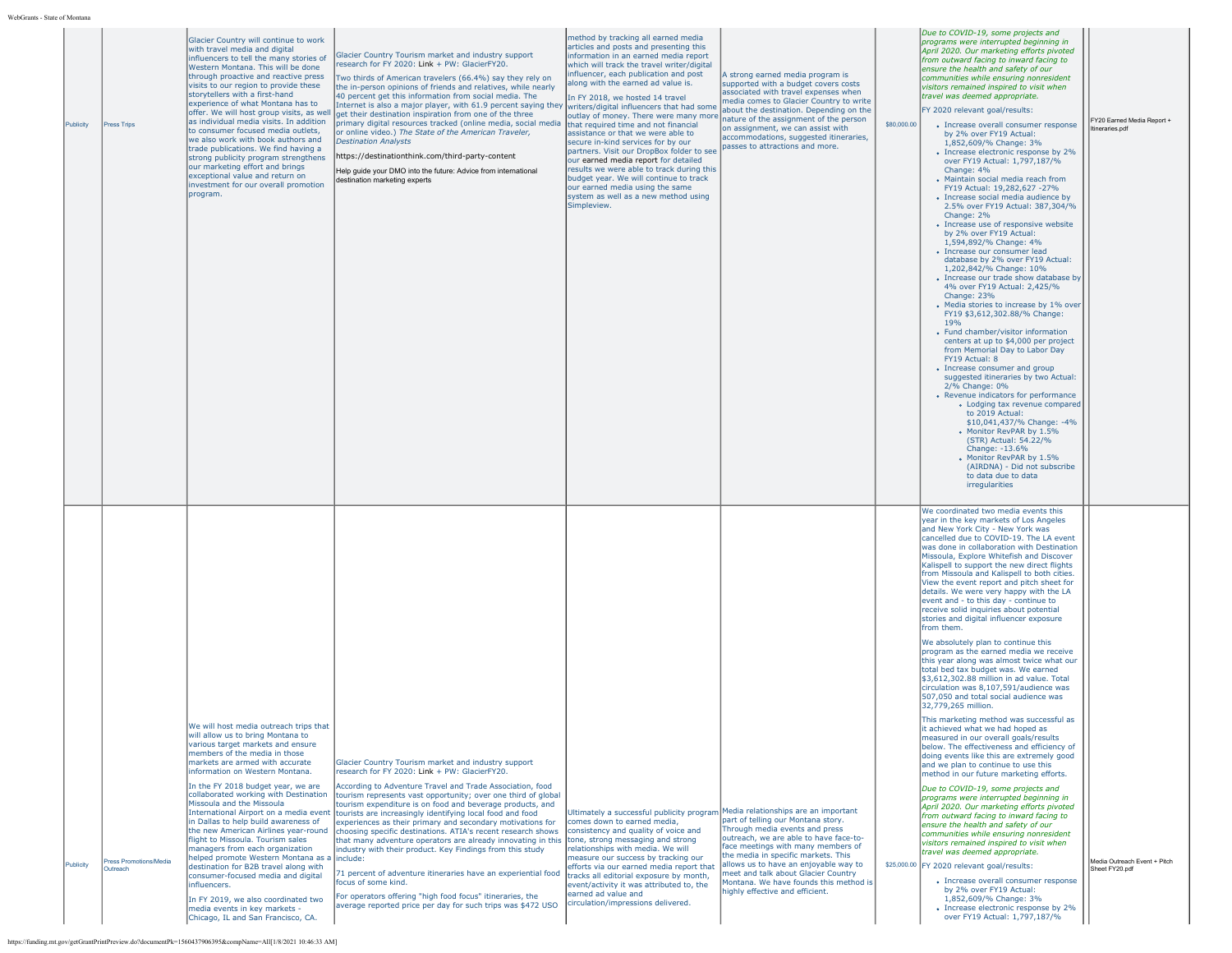|                                       | You can view media lists and pitch<br>sheets (Glacier<br>Country, Whitefish, Kalispell, Missoula)<br>from each event. We were very happy<br>with each event's attendance and still<br>to this day continue to receive solid<br>inquiries about potential stories and<br>digital influencer exposure from them.                                                                                                                                                                                                                                                                                                                                                                                                                                                                                                                                                                          | Cooking classes and visits to wineries, breweries and<br>distilleries were ranked as the top requested activities as<br>reported by tour operators and travel agents.                                                                                                                                                                                                                                                                                                                                                                                                                                                                                                                                                                                                                                                     |                                                                                                                                                                                                                                                                                                                                                                                                                                                                                                                                                                                                                                                                                                                                                                                                                                                                                                                                                                               |                                                                                                                                                                                                                                 | Change: 4%<br>• Maintain social media reach from<br>FY19 Actual: 19.282.627 -27%<br>• Increase social media audience by<br>2.5% over FY19 Actual: 387,304/%<br>Change: 2%<br>• Increase use of responsive website<br>by 2% over FY19 Actual:<br>1,594,892/% Change: 4%<br>· Increase our consumer lead<br>database by 2% over FY19 Actual:<br>1,202,842/% Change: 10%<br>• Increase our trade show database by<br>4% over FY19 Actual: 2,425/%<br>Change: 23%<br>• Media stories to increase by 1% over<br>FY19 \$3,612,302.88/% Change:<br>19 <sub>%</sub><br>• Increase consumer and group<br>suggested itineraries by two Actual:<br>2/% Change: 0%<br>• Revenue indicators for performance<br>• Lodging tax revenue compared<br>to 2019 Actual:<br>\$10,041,437/% Change: -4%<br>Monitor RevPAR by 1.5%<br>(STR) Actual: 54.22/%<br>Change: -13.6%<br>• Monitor RevPAR by 1.5%<br>(AIRDNA) - Did not subscribe<br>to data due to data<br>irregularities<br>We triggered our crisis communications                                                                                                                                                                                                                                                                                                                                                                                                                                                                                                                                                                                                                                                                                                                                                                                                                                                                                                                                                                                                                                                                                                                                                                                                                                                                                                                                                       |                                                   |
|---------------------------------------|-----------------------------------------------------------------------------------------------------------------------------------------------------------------------------------------------------------------------------------------------------------------------------------------------------------------------------------------------------------------------------------------------------------------------------------------------------------------------------------------------------------------------------------------------------------------------------------------------------------------------------------------------------------------------------------------------------------------------------------------------------------------------------------------------------------------------------------------------------------------------------------------|---------------------------------------------------------------------------------------------------------------------------------------------------------------------------------------------------------------------------------------------------------------------------------------------------------------------------------------------------------------------------------------------------------------------------------------------------------------------------------------------------------------------------------------------------------------------------------------------------------------------------------------------------------------------------------------------------------------------------------------------------------------------------------------------------------------------------|-------------------------------------------------------------------------------------------------------------------------------------------------------------------------------------------------------------------------------------------------------------------------------------------------------------------------------------------------------------------------------------------------------------------------------------------------------------------------------------------------------------------------------------------------------------------------------------------------------------------------------------------------------------------------------------------------------------------------------------------------------------------------------------------------------------------------------------------------------------------------------------------------------------------------------------------------------------------------------|---------------------------------------------------------------------------------------------------------------------------------------------------------------------------------------------------------------------------------|-------------------------------------------------------------------------------------------------------------------------------------------------------------------------------------------------------------------------------------------------------------------------------------------------------------------------------------------------------------------------------------------------------------------------------------------------------------------------------------------------------------------------------------------------------------------------------------------------------------------------------------------------------------------------------------------------------------------------------------------------------------------------------------------------------------------------------------------------------------------------------------------------------------------------------------------------------------------------------------------------------------------------------------------------------------------------------------------------------------------------------------------------------------------------------------------------------------------------------------------------------------------------------------------------------------------------------------------------------------------------------------------------------------------------------------------------------------------------------------------------------------------------------------------------------------------------------------------------------------------------------------------------------------------------------------------------------------------------------------------------------------------------------------------------------------------------------------------------------------------------------------------------------------------------------------------------------------------------------------------------------------------------------------------------------------------------------------------------------------------------------------------------------------------------------------------------------------------------------------------------------------------------------------------------------------------------------------------------------------|---------------------------------------------------|
| <b>Crisis Management</b><br>Publicity | For the past several years, Glacier<br>Country has had a crisis management<br>in place to ensure we are ready to<br>share a clear, concise and accurate<br>message with our visitors. This plan<br>includes our efforts working directly<br>with media as well as sharing a<br>nmunication tips sheet with our<br>businesses so they can better<br>understand the dos and don'ts when<br>talking with visitors. We will continue<br>to have an updated crisis plan that can<br>be implemented if and when<br>necessary. New this year will be dos<br>and don'ts around social media posts<br>and messaging. We plan to evaluate it<br>by monitoring if we were able to<br>effectively implement it and minimize<br>negative effects from the crisis that<br>triggered it.<br>https://funding.mt.gov/getGrantPrintPreview.do?documentPk=1560437906395&compName=All[1/8/2021 10:46:33 AM] | Glacier Country Tourism market and industry support<br>research for FY 2020: Link + PW: GlacierFY20.<br>'Good crisis communication planning may be one of the best<br>investments you ever make. No other activity in the initial<br>hours, days and weeks of a crisis has the potential to<br>mitigate its effects so significantly. It helps limit the negative With those results we were able to<br>impact of a crisis by addressing the information needs of all<br>industry stakeholders in an efficient, timely and responsible<br>manner." DESTINATION MANAGEMENT DURING A CRISIS,<br><b>Jim McCaul</b><br>• Destination Management During a Crisis DMAI<br>• http://www.mmipublicrelations.com/white/paper/crisis-<br>management-a-white-paper/<br>- https://destinationthink.com/crisis-communication-<br>plan/ | If having an actionable strategy can help<br>mitigate the negative overall travel<br>experience of a visitor then we have<br>been successful. How we measure this<br>will depend on the nature of the crisis.<br>As an example, in 2018, after the<br>wildfire started in Glacier National Park.<br>Glacier Country Tourism created an<br>online survey to determine the impacts<br>of the media exposure from that fire.<br>develop a campaign that would in the<br>weeks and months following the event<br>minimize the year end decrease in<br>business. We used the survey to assess<br>if our communications plan was used<br>and if it helped our communities save<br>bookings and work with visitors already<br>here to ensure they had a positive travel<br>experience in spite of the fires. We will<br>measure engagement/response rates to<br>messaging on social media<br>(followers/likes), website visits and<br>activity related the earned media<br>campaign. | Being prepared for harmful situations is<br>imperative. It is important to map out<br>potential negative scenarios and have a<br>PR plan for each one helping to minimize<br>the negative effects of the situation or<br>event. | plan on March 16, 2020 in response to the<br>coronavirus global pandemic. COVID-19<br>continues to impact the globe and GCT has<br>been learning, reviewing, responding,<br>collecting, communicating, sharing,<br>adjusting, advocating and strategizing on a<br>day-by-day basis. While we have settled<br>into a new norm, we are still active and<br>engaged in our response to this crisis. We<br>are actively communicating with our<br>industry and partners via calls, webinars,<br>newsletters, blogs and social media. After<br>the last board meeting, we shifted as<br>much of our paid national campaign to in-<br>state encouraging residents of Montana to<br>explore our own backyards. As of June 1,<br>nonresidents no longer had to quarantine<br>when they visited. The out-of-state ads we<br>had running spoke to future travel when<br>the time was right. We remain in Phase 2<br>of reopening.<br>We implemented an emergency earned<br>media campaign with the message to love<br>Montana now but explore later -<br>discouraging travelers from coming until it<br>was safe. This campaign had<br>24,826,532 unique visitors and social<br>followers and had a total value of<br>\$191,194.<br>We found that the plan we have served us<br>as well with a global pandemic as it did<br>with wildland fire and smoke.<br>Crisis communication method was<br>successful and we will continue to keep<br>this in our budget in future years as a<br>precaution.<br>Due to COVID-19, some projects and<br>programs were interrupted beginning in<br>April 2020. Our marketing efforts pivoted<br>rrom outward facing to inward facing to<br>ensure the health and safety of our<br>communities while ensuring nonresident<br>\$1,000.00 visitors remained inspired to visit when<br>travel was deemed appropriate.<br>FY 2020 relevant goal/results:<br>• Increase overall consumer response<br>by 2% over FY19 Actual:<br>1,852,609/% Change: 3%<br>• Increase electronic response by 2%<br>over FY19 Actual: 1,797,187/%<br>Change: 4%<br>· Maintain social media reach from<br>FY19 Actual: 19,282,627 -27%<br>• Increase social media audience by<br>2.5% over FY19 Actual: 387,304/%<br>Change: 2%<br>• Increase use of responsive website<br>by 2% over FY19 Actual:<br>1,594,892/% Change: 4%<br>• Increase our consumer lead | COVID 19 Response Earned<br>Media Report FY20.pdf |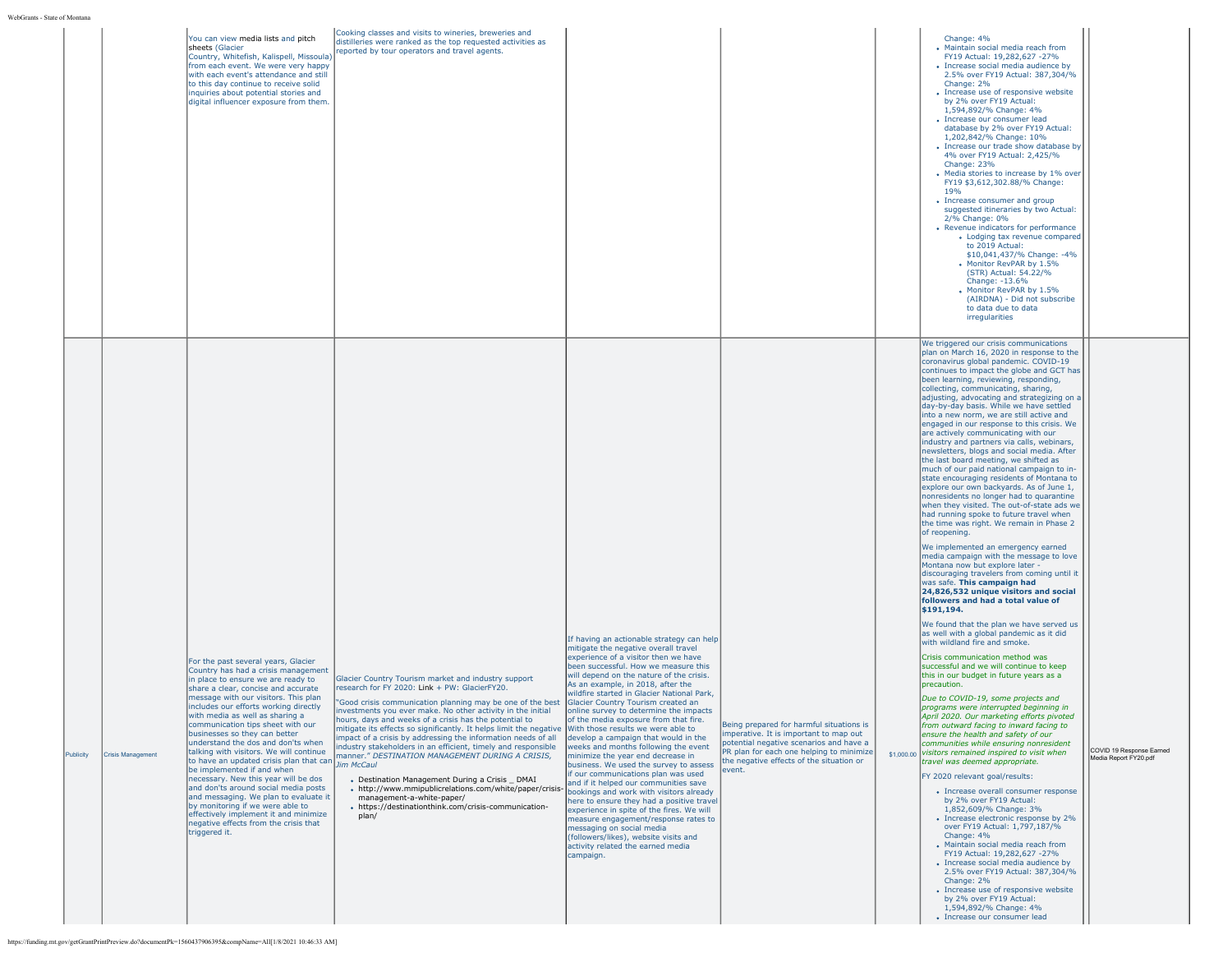| database by 2% over FY19 Actual:<br>1,202,842/% Change: 10%<br>• Increase our trade show database by<br>4% over FY19 Actual: 2,425/%<br>Change: 23%<br>• Media stories to increase by 1% over<br>FY19 \$3,612,302.88/% Change:<br><b>19%</b><br>• Fund chamber/visitor information<br>centers at up to \$4,000 per project<br>from Memorial Day to Labor Day<br>FY19 Actual: 8<br>• Increase consumer and group<br>suggested itineraries by two Actual:<br>2/% Change: 0%<br>• Revenue indicators for performance<br>• Lodging tax revenue compared<br>to 2019 Actual:<br>\$10,041,437/% Change: -4%<br>Monitor RevPAR by 1.5%<br>(STR) Actual: 54.22/%<br>Change: -13.6%<br>. Monitor RevPAR by 1.5%<br>(AIRDNA) - Did not subscribe<br>to data due to data<br>irregularities<br>We leveraged the FAM budget to support<br>content gathering and itinerary<br>development for all our consumer and B2B<br>efforts. We also maximized use of our<br>familiarization trips by taking<br>photos/video and gathering information to<br>use in our consumer and B2B blogs and<br>group social media efforts. This is a highly<br>effective element of our overall program<br>allows us to develop highly effective and<br>cost-efficient itineraries and stay abreast<br>of what is happening in our region so we<br>can pitch unique stories to travel media<br>and digital influencers.<br>We are two years into our rural marketing<br>initiative which places more focus on our<br>rural communities through the nine rural<br>travel corridors. We are tracking these<br>efforts with our rural tracking system.<br>This marketing method was successful as<br>it achieved what we had hoped as<br>measured in our overall goals/results<br>below. We plan to continue to use this<br>Glacier Country Tourism market and industry support<br>method in our future marketing efforts.<br>research for FY 2020: Link + PW: GlacierFY20.<br>FY 2020 relevant goal/results:<br>According to Adventure Travel and Trade Association, food<br>Glacier Country Tourism plans to use<br>• Increase overall consumer response<br>tourism represents vast opportunity; over one third of global<br>familiarization tours as one of our<br>by 2% over FY19 Actual:<br>tourism expenditure is on food and beverage products, and<br>Familiarization tours are an effective<br>overall efforts to support our identified<br>1,852,609/% Change: 3%<br>tourists are increasingly identifying local food and food<br>way to identify and share tourism<br>consumer markets, B2B programs and<br>• Increase electronic response by 2%<br>experiences as their primary and secondary motivations for<br>product throughout the region. Armed<br>social media. For many years, this has<br>over FY19 Actual: 1,797,187/%<br>hoosing specific destinations. ATIA's recent research shows<br>with this information and firsthand<br>We will measure success by tracking<br>allowed us to develop a collaborative<br>Change: 4%<br>that many adventure operators are already innovating in this<br>earned media as well as tracking stats<br>knowledge of the experiences, we are<br>and broad-based approach to<br>• Maintain social media reach from<br>industry with their product. Key Findings from this study<br>associated with internal content<br>able to strategize how that product can<br>Earned Media Articles by Rural<br>discovering and developing content,<br>\$30,000.00<br>FY19 Actual: 19,282,627 -27%<br>Publicity<br>Fam Trips<br>nclude:<br>gathered and produced - maximizing our be promoted through various programs<br>Corridor FY20.pdf<br>experiences and itineraries for<br>• Increase social media audience by<br>efforts across all content platforms.<br>and plan logistics for itineraries and host<br>consumer and group travel. We will<br>71 percent of adventure itineraries have an experiential food<br>2.5% over FY19 Actual: 387,304/%<br>on-the-ground consumer and B2B press<br>continue this effort by using a portion<br>focus of some kind.<br>Change: 2%<br>trips and tours throughout all nine<br>of our budget to identify product so we<br>• Increase use of responsive website<br>corridors of our eight-county region.<br>For operators offering "high food focus" itineraries, the<br>can better capture, pitch/refer and<br>by 2% over FY19 Actual:<br>average reported price per day for such trips was \$472 USO<br>host travel and trade professional(s).<br>1,594,892/% Change: 4%<br>• Increase our consumer lead<br>Cooking classes and visits to wineries, breweries and<br>distilleries were ranked as the top requested activities as<br>database by 2% over FY19 Actual:<br>reported by tour operators and travel agents.<br>1,202,842/% Change: 10%<br>• Increase our trade show database by<br>4% over FY19 Actual: 2,425/%<br>Change: 23%<br>• Media stories to increase by 1% over<br>FY19 \$3,612,302.88/% Change:<br>19%<br>• Fund chamber/visitor information<br>centers at up to \$4,000 per project<br>from Memorial Day to Labor Day<br>FY19 Actual: 8<br>• Increase consumer and group<br>suggested itineraries by two Actual:<br>2/% Change: 0%<br>• Revenue indicators for performance<br>• Lodging tax revenue compared<br>to 2019 Actual:<br>\$10,041,437/% Change: -4%<br>Monitor RevPAR by 1.5%<br>(STR) Actual: 54.22/%<br>Change: -13.6%<br>Monitor RevPAR by 1.5%<br>(AIRDNA) - Did not subscribe<br>to data due to data<br>irregularities<br>\$2,341,000.00 | le of Montana |  |  |  |  |
|-------------------------------------------------------------------------------------------------------------------------------------------------------------------------------------------------------------------------------------------------------------------------------------------------------------------------------------------------------------------------------------------------------------------------------------------------------------------------------------------------------------------------------------------------------------------------------------------------------------------------------------------------------------------------------------------------------------------------------------------------------------------------------------------------------------------------------------------------------------------------------------------------------------------------------------------------------------------------------------------------------------------------------------------------------------------------------------------------------------------------------------------------------------------------------------------------------------------------------------------------------------------------------------------------------------------------------------------------------------------------------------------------------------------------------------------------------------------------------------------------------------------------------------------------------------------------------------------------------------------------------------------------------------------------------------------------------------------------------------------------------------------------------------------------------------------------------------------------------------------------------------------------------------------------------------------------------------------------------------------------------------------------------------------------------------------------------------------------------------------------------------------------------------------------------------------------------------------------------------------------------------------------------------------------------------------------------------------------------------------------------------------------------------------------------------------------------------------------------------------------------------------------------------------------------------------------------------------------------------------------------------------------------------------------------------------------------------------------------------------------------------------------------------------------------------------------------------------------------------------------------------------------------------------------------------------------------------------------------------------------------------------------------------------------------------------------------------------------------------------------------------------------------------------------------------------------------------------------------------------------------------------------------------------------------------------------------------------------------------------------------------------------------------------------------------------------------------------------------------------------------------------------------------------------------------------------------------------------------------------------------------------------------------------------------------------------------------------------------------------------------------------------------------------------------------------------------------------------------------------------------------------------------------------------------------------------------------------------------------------------------------------------------------------------------------------------------------------------------------------------------------------------------------------------------------------------------------------------------------------------------------------------------------------------------------------------------------------------------------------------------------------------------------------------------------------------------------------------------------------------------------------------------------------------------------------------------------------------------------------------------------------------------------------------------------------------------------------------------------------------------------------------------------------------------------------------------------------------------------------------------------------------------------------------------------------------------------------------------------------------------------------------------------------------------------------------------------------------------------------------------------------------------------------------------------------------------------------------------------------------------------------------------------------------------------------------------------------------------------------------------------------------------------------------------------------------------------------------------------------------------------------------------|---------------|--|--|--|--|
|                                                                                                                                                                                                                                                                                                                                                                                                                                                                                                                                                                                                                                                                                                                                                                                                                                                                                                                                                                                                                                                                                                                                                                                                                                                                                                                                                                                                                                                                                                                                                                                                                                                                                                                                                                                                                                                                                                                                                                                                                                                                                                                                                                                                                                                                                                                                                                                                                                                                                                                                                                                                                                                                                                                                                                                                                                                                                                                                                                                                                                                                                                                                                                                                                                                                                                                                                                                                                                                                                                                                                                                                                                                                                                                                                                                                                                                                                                                                                                                                                                                                                                                                                                                                                                                                                                                                                                                                                                                                                                                                                                                                                                                                                                                                                                                                                                                                                                                                                                                                                                                                                                                                                                                                                                                                                                                                                                                                                                                                                                                               |               |  |  |  |  |
|                                                                                                                                                                                                                                                                                                                                                                                                                                                                                                                                                                                                                                                                                                                                                                                                                                                                                                                                                                                                                                                                                                                                                                                                                                                                                                                                                                                                                                                                                                                                                                                                                                                                                                                                                                                                                                                                                                                                                                                                                                                                                                                                                                                                                                                                                                                                                                                                                                                                                                                                                                                                                                                                                                                                                                                                                                                                                                                                                                                                                                                                                                                                                                                                                                                                                                                                                                                                                                                                                                                                                                                                                                                                                                                                                                                                                                                                                                                                                                                                                                                                                                                                                                                                                                                                                                                                                                                                                                                                                                                                                                                                                                                                                                                                                                                                                                                                                                                                                                                                                                                                                                                                                                                                                                                                                                                                                                                                                                                                                                                               |               |  |  |  |  |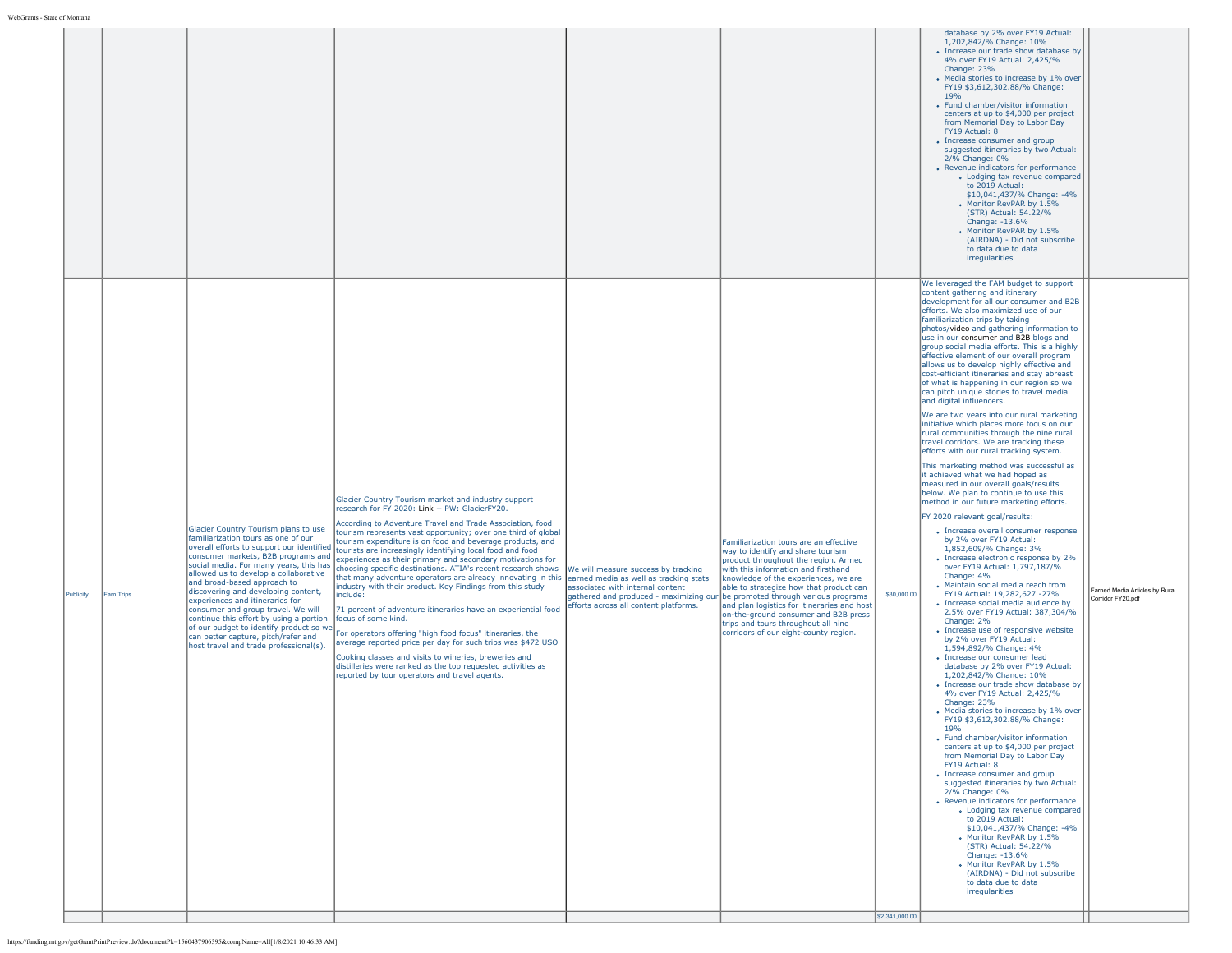# *Markething Method Evaluation Attachments*

| <b>Attachment 1</b> | FY20 Glacier Country P+L Actual vs. Budget Pie Chart.pdf    |
|---------------------|-------------------------------------------------------------|
| <b>Attachment 2</b> | FY20 Glacier Country Budget to Actual Comparison report.pdf |
| <b>Attachment 3</b> |                                                             |
| <b>Attachment 4</b> |                                                             |
| Attachment 5        |                                                             |
| Attachment 6        |                                                             |
| Attachment 7        |                                                             |
| <b>Attachment 8</b> |                                                             |
| <b>Attachment 9</b> |                                                             |
| Attachment 10       |                                                             |

## *Marketing Method Budget*

| <b>Marketing Segment</b> | <b>Marketing Method</b>                     | Bed tax funded budget | Non bed tax funded budget (optional) |
|--------------------------|---------------------------------------------|-----------------------|--------------------------------------|
| Consumer                 | Electronic Adv - Newsletter, E-blast        | \$35,000.00           | \$0.00                               |
| Consumer                 | <b>Travel/Trade Shows</b>                   | \$1,000.00            | \$0.00                               |
| Consumer                 | Webpage Marketing/SEO/SEM                   | \$100,000.00          | \$70,000.00                          |
| Consumer                 | Sweepstakes                                 | \$15,000.00           | \$1,000.00                           |
| Consumer                 | Ad Agency Services                          | \$380,000.00          | \$20,000.00                          |
| Consumer                 | <b>Joint Ventures</b>                       | \$90,000.00           | \$0.00                               |
| Consumer                 | Social Media                                | \$30,000.00           | \$0.00                               |
| Consumer                 | Multi-Media Marketing                       | \$280,000.00          | \$0.00                               |
| Consumer                 | <b>Opportunity Marketing</b>                | \$40,000.00           | \$0.00                               |
| Consumer                 | <b>Cooperative Marketing</b>                | \$40,000.00           | \$0.00                               |
| Consumer                 | Digital Asset Management/Aquisition         | \$35,000.00           | \$0.00                               |
|                          |                                             | \$1,046,000.00        | \$91,000.00                          |
| Film                     | <b>Opportunity Marketing</b>                | \$6,000.00            | \$0.00                               |
|                          |                                             | \$6,000.00            | \$0.00                               |
| <b>Group Marketing</b>   | <b>Group Marketing Personnel</b>            | \$74,000.00           | \$0.00                               |
| <b>Group Marketing</b>   | <b>Travel/Trade Shows</b>                   | \$50,000.00           | \$500.00                             |
| Group Marketing          | Fam Trips                                   | \$30,000.00           | \$2,000.00                           |
| <b>Group Marketing</b>   | Partner Support                             | \$13,000.00           | \$0.00                               |
| <b>Group Marketing</b>   | Multi-Media Marketing                       | \$75,000.00           | \$0.00                               |
|                          |                                             | \$242,000.00          | \$2,500.00                           |
| Marketing Support        | <b>Partner Support</b>                      | \$22,000.00           | \$0.00                               |
| Marketing Support        | Administration                              | \$428,000.00          | \$30,000.00                          |
| Marketing Support        | <b>TAC/Governor's Conference meetings</b>   | \$3,000.00            | \$100.00                             |
| Marketing Support        | <b>DMO Program Participation</b>            | \$10,000.00           | \$200.00                             |
| Marketing Support        | VIC Funding/Staffing/Signage                | \$45,000.00           | \$0.00                               |
| Marketing Support        | Marketing Support/Customer Service Training | \$15,000.00           | \$0.00                               |
| Marketing Support        | Outreach                                    | \$5,000.00            | \$500.00                             |
| Marketing Support        | Fulfillment/Telemarketing/Call Center       | \$145,000.00          | \$118,000.00                         |
| <b>Marketing Support</b> | Research                                    | \$46,000.00           | \$0.00                               |
| Marketing Support        | <b>Printed Material</b>                     | \$5,000.00            | \$0.00                               |
| <b>Marketing Support</b> | Outreach                                    | \$5,000.00            | \$0.00                               |
| Marketing Support        | Digital Asset Management/Aquisition         | \$12,000.00           | \$0.00                               |
| Marketing Support        | <b>Promotional Items</b>                    | \$10,000.00           | \$0.00                               |
| Marketing Support        | Marketing/Publicity Personnel               | \$50,000.00           | \$0.00                               |
| Marketing Support        | Outreach                                    | \$10,000.00           | \$0.00                               |
| <b>Marketing Support</b> | <b>Professional Development</b>             | \$15,000.00           | \$200.00                             |
|                          |                                             | \$826,000.00          | \$149,000.00                         |
| Publicity                | Marketing/Publicity Personnel               | \$70,000.00           | \$0.00                               |
| Publicity                | <b>Press Trips</b>                          | \$80,000.00           | \$1,000.00                           |
| Publicity                | Press Promotions/Media Outreach             | \$25,000.00           | \$0.00                               |
| Publicity                | <b>Crisis Management</b>                    | \$1,000.00            | \$0.00                               |
| Publicity                | <b>Fam Trips</b>                            | \$30,000.00           | \$1,000.00                           |
| Publicity                | <b>Travel/Trade Shows</b>                   | \$15,000.00           | \$0.00                               |
|                          |                                             | \$221,000.00          | \$2,000.00                           |
|                          |                                             | \$2,341,000.00        | \$244,500.00                         |
|                          |                                             |                       |                                      |

## *Miscellaneous Attachments*

| Description                                  | File Name                                 | <b>File Size</b> |
|----------------------------------------------|-------------------------------------------|------------------|
| GC FY 2020 Marketing Plan Narrative + Budget | GC Marketing Plan digital FY20 Single.pdf | 23.9 MB          |
| GC FY 2020 Marketing Plan Narrative + Budget | GC Marketing Plan digital FY20 Single.pdf | 23.9 MB          |
| ITRR 2018 Visitor Nonresident Report         | ITRR 2018 Nonresident Visitor Report.pdf  | 48 KB            |
|                                              |                                           |                  |